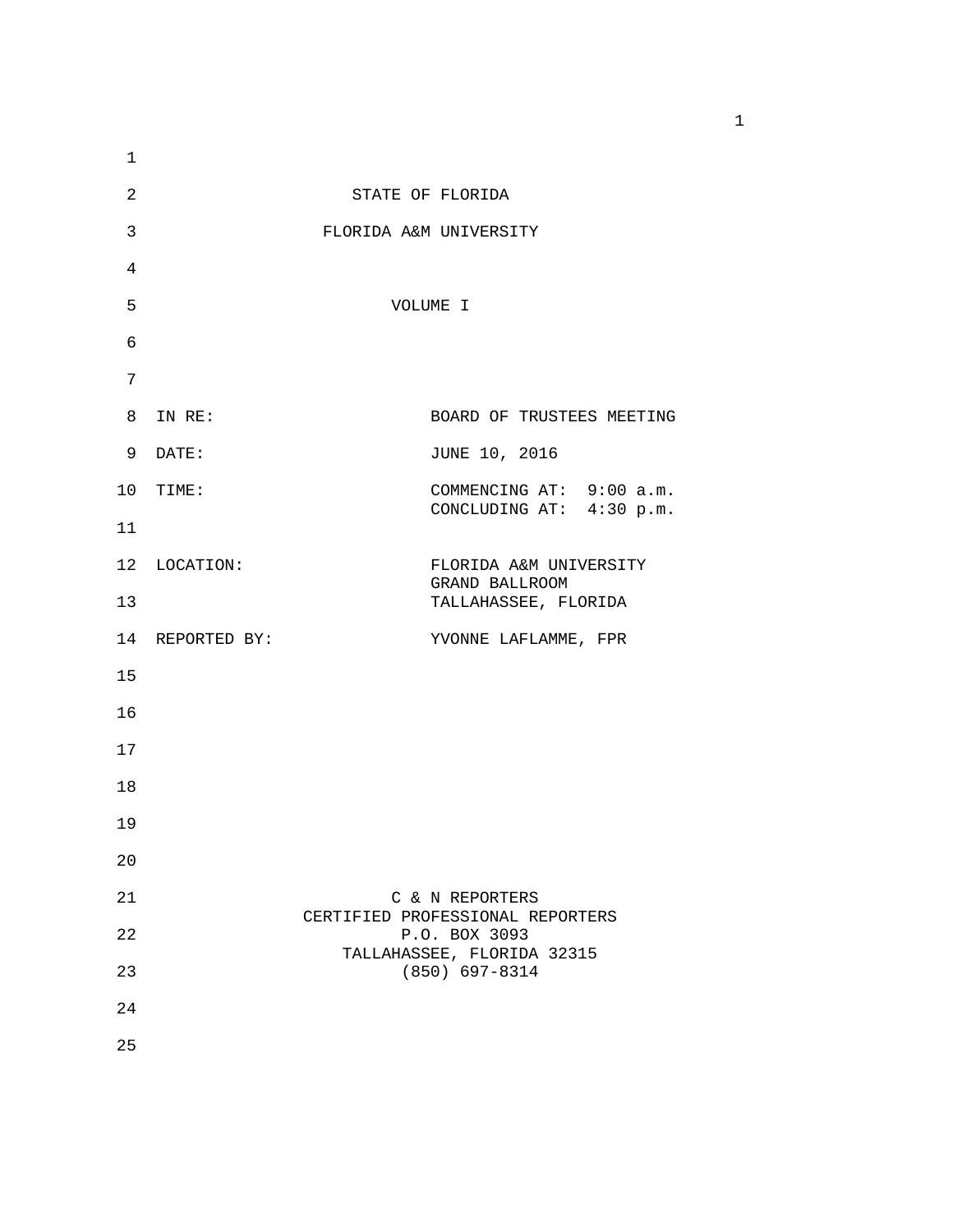| 1          | BOARD MEMBERS                         |
|------------|---------------------------------------|
| $\sqrt{2}$ |                                       |
| 3          | KELVIN LAWSON, ACTING CHAIR           |
| 4          | NICOLE T. WASHINGTON                  |
| 5          | ROBERT WOODY                          |
| 6          | CRAIG REED                            |
| 7          | MATTHEW CARTER                        |
| 8          | BETTYE GRABLE                         |
| 9          | GARY MCCOY                            |
| 10         | <b>JAYLEN SMITH</b>                   |
| 11         | THOMAS DORTCH                         |
| 12         | KIMBERLY MOORE                        |
| 13         | DAVE LAWRENCE                         |
| 14         | HAROLD MILLS                          |
| 15         | BELVIN PERRY                          |
| 16         |                                       |
| $17$       | BOARD LIASON: LINDA BARGE-MILES, ESQ. |
| 18         |                                       |
| 19         |                                       |
| 20         |                                       |
| 21         |                                       |
| 22         |                                       |
| 23         |                                       |
| 24         |                                       |
| 25         |                                       |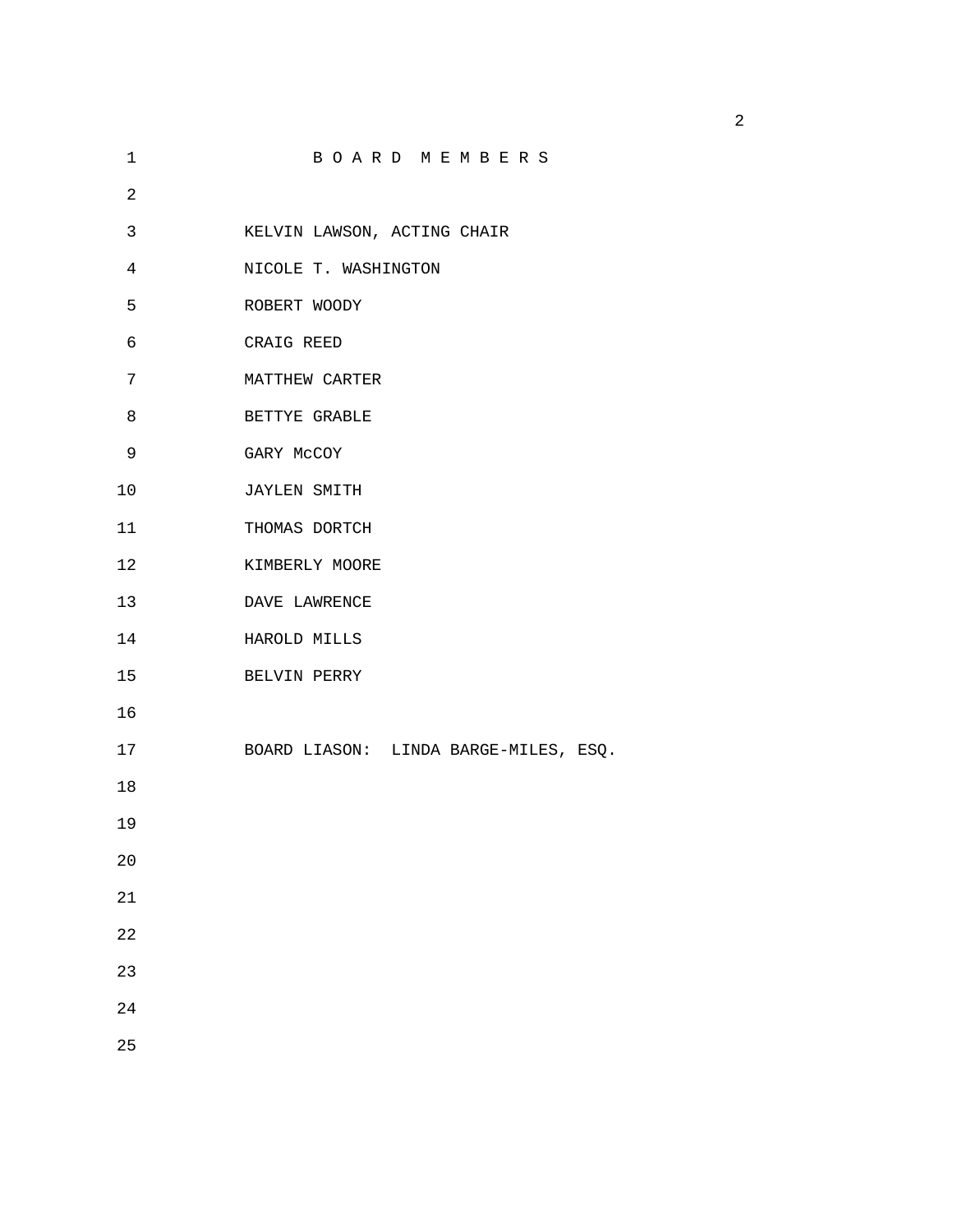| 1              | INDEX PAGE                              |
|----------------|-----------------------------------------|
| $\overline{2}$ | PAGE                                    |
| $\mathfrak{Z}$ |                                         |
| 4              |                                         |
| 5              | Commencement of meeting and Roll Call 4 |
| 6              | Closed Session<br>6                     |
| 7              | Public Comment 9                        |
| 8              | FAMU National Alumni Association<br>49  |
| 9              | Election of Officers 54                 |
| 10             | President's Report 62                   |
| 11             |                                         |
| 12             |                                         |
| 13             |                                         |
| 14             |                                         |
| 15             |                                         |
| 16             |                                         |
| 17             |                                         |
| 18             |                                         |
| 19             |                                         |
| 20             |                                         |
| 21             |                                         |
| 22             |                                         |
| 23             |                                         |
| 24             |                                         |
| 25             |                                         |

 $\sim$  3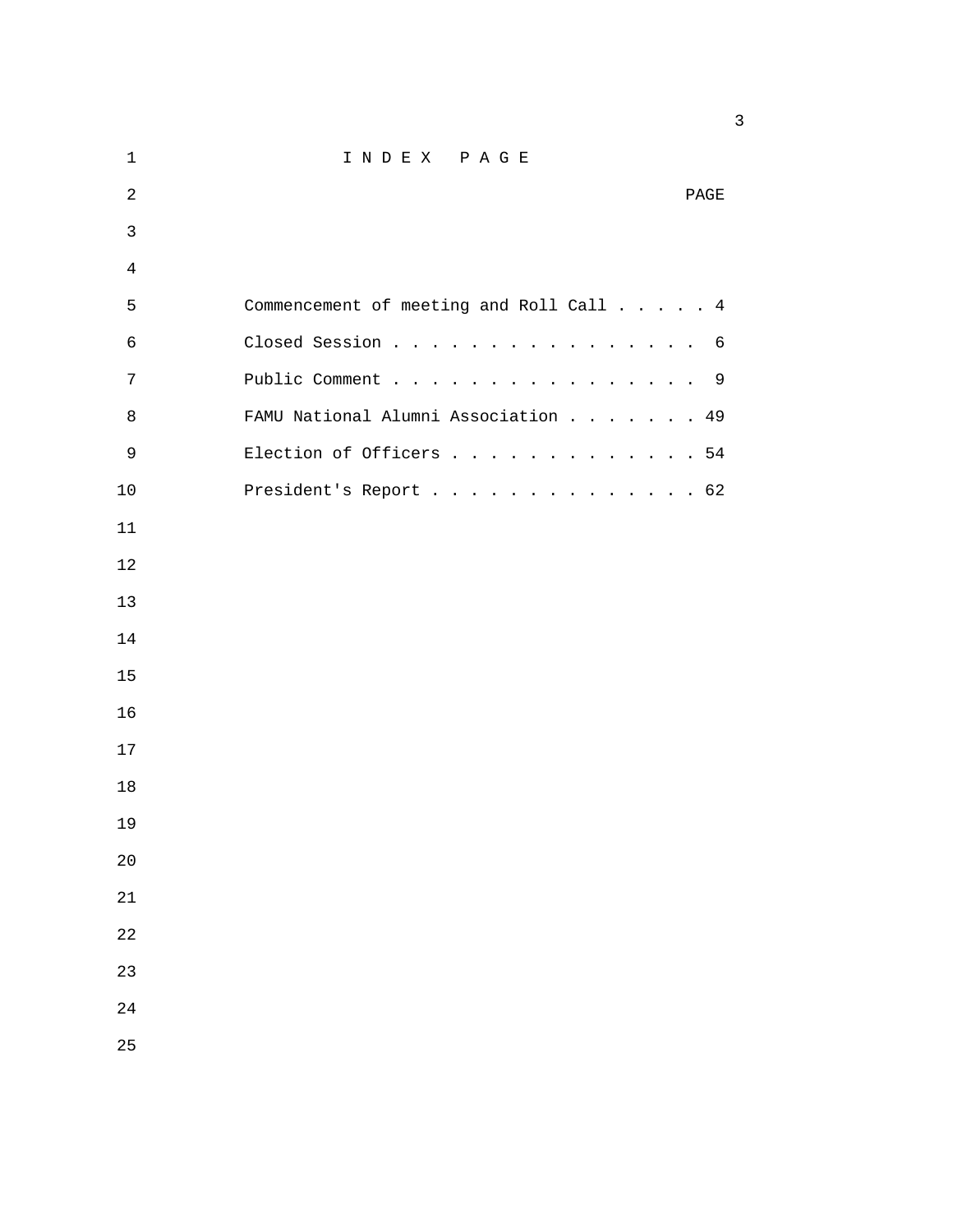1 \*\*\*\*\*\*\*\*\*\*\*\*\*\*\*\*\*\*\*\*\*\*\*\*\*\*\*\*\*\*\*\*\*\*\*\*\*\*\*\*\*\*\*\*\*\*\*\*\*\*\*\*\*\*\*\*\*\* TRUSTEE LAWSON: Good morning. Good morning, 2 everyone, and welcome to our Board of Trustees meeting 3 this morning. 4 At this point, I would ask that we have a roll 5 call, please? 6 ATTORNEY BARGE-MILES: Trustee Carter? Trustee 7 Carter? 8 Trustee Dortch? 9 TRUSTEE DORTCH: Here. 10 ATTORNEY BARGE-MILES: Trustee Grable? 11 Trustee Lawrence? 12 TRUSTEE LAWRENCE: Here. 13 ATTORNEY BARGE-MILES: Trustee Lawson? 14 TRUSTEE LAWSON: Here. 15 ATTORNEY BARGE-MILES: Trustee McCoy? 16 TRUSTEE McCOY: Here. 17 ATTORNEY BARGE-MILES: Trustee Mills? 18 TRUSTEE MILLS: Here. 19 ATTORNEY BARGE-MILES: Trustee Moore? 20 TRUSTEE MOORE: Here. 21 ATTORNEY BARGE-MILES: Trustee Perry? 22 TRUSTEE PERRY: Here. 23 ATTORNEY BARGE-MILES: Trustee Reed? 24 TRUSTEE REED: Here. 25 ATTORNEY BARGE-MILES: Trustee Smith?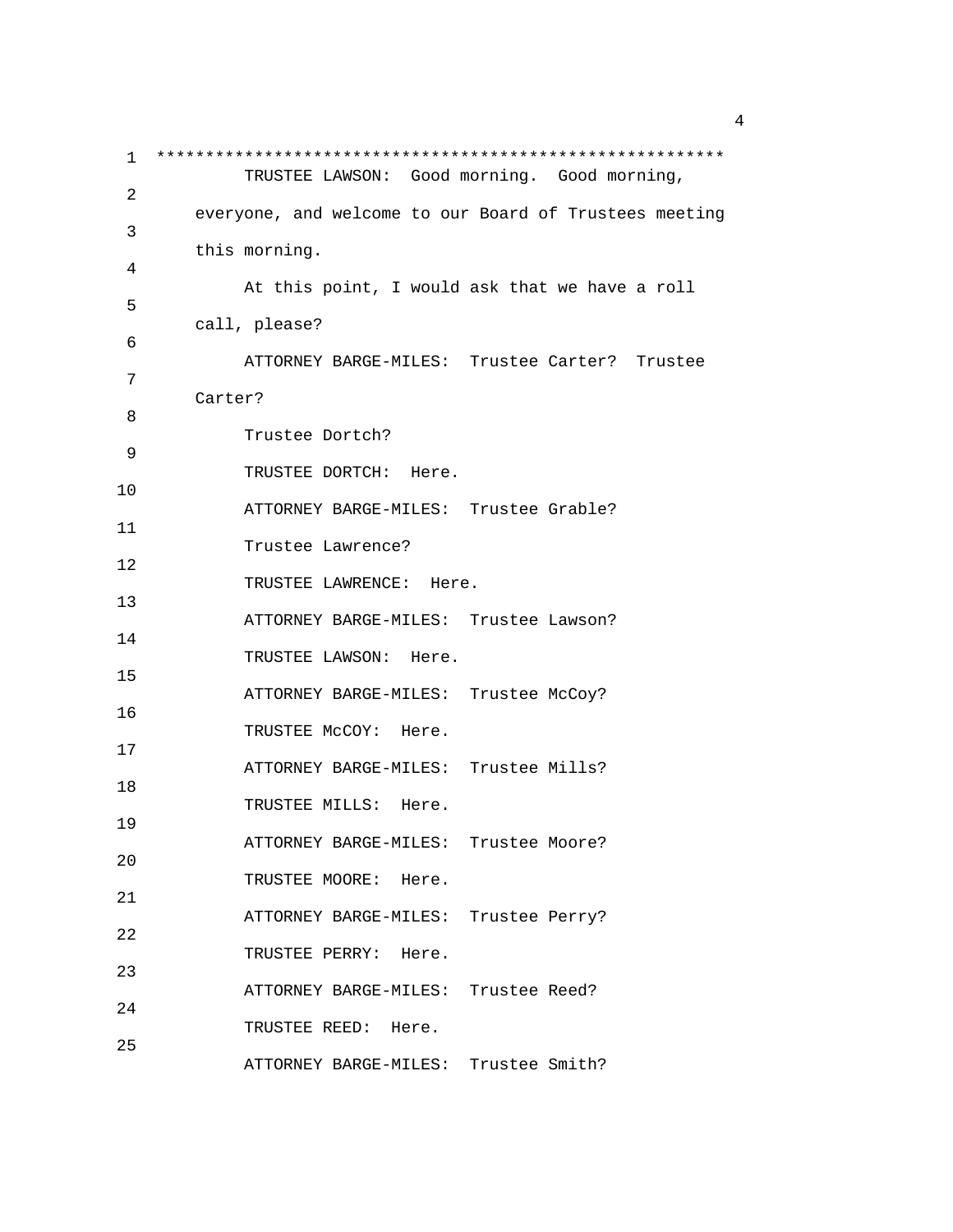1 TRUSTEE SMITH: Here.

| 2  | ATTORNEY BARGE-MILES: Trustee Washington?              |
|----|--------------------------------------------------------|
| 3  | TRUSTEE WASHINGTON: Here.                              |
| 4  | ATTORNEY BARGE-MILES: Trustee Woody?                   |
| 5  | TRUSTEE WOODY: Here.                                   |
| 6  | ATTORNEY BARGE-MILES: Trustee Grable?                  |
| 7  | TRUSTEE GRABLE: Here.                                  |
| 8  | ATTORNEY BARGE-MILES: Mr. Chair, you have a            |
| 9  | quorum.                                                |
| 10 | TRUSTEE LAWSON: Great, thank you.                      |
| 11 | Ladies and gentlemen, I would ask that we take a       |
| 12 | moment of silence and pay respects to the late, great, |
| 13 | Muhammad Ali. Thank you.                               |
| 14 | At this time, the board needs to move in to a          |
| 15 | closed session to discuss a few legal issues regarding |
| 16 | the Collective Bargaining agreement, so I would ask    |
| 17 | Attorney Thomas to come to the podium to please give   |
| 18 | us the groundrules for the closed session.             |
| 19 | Thank you, Chair, and good<br>ATTORNEY THOMAS:         |
| 20 | morning, Trustees.                                     |
| 21 | Pursuant to Section 447.605, subsection 1 of           |
| 22 | Florida Statutes, all discussions relative to          |
| 23 | collective bargaining agreements between the chief     |
| 24 | executive officer of the public employer or her        |
| 25 | representatives, and the public employer and shall be  |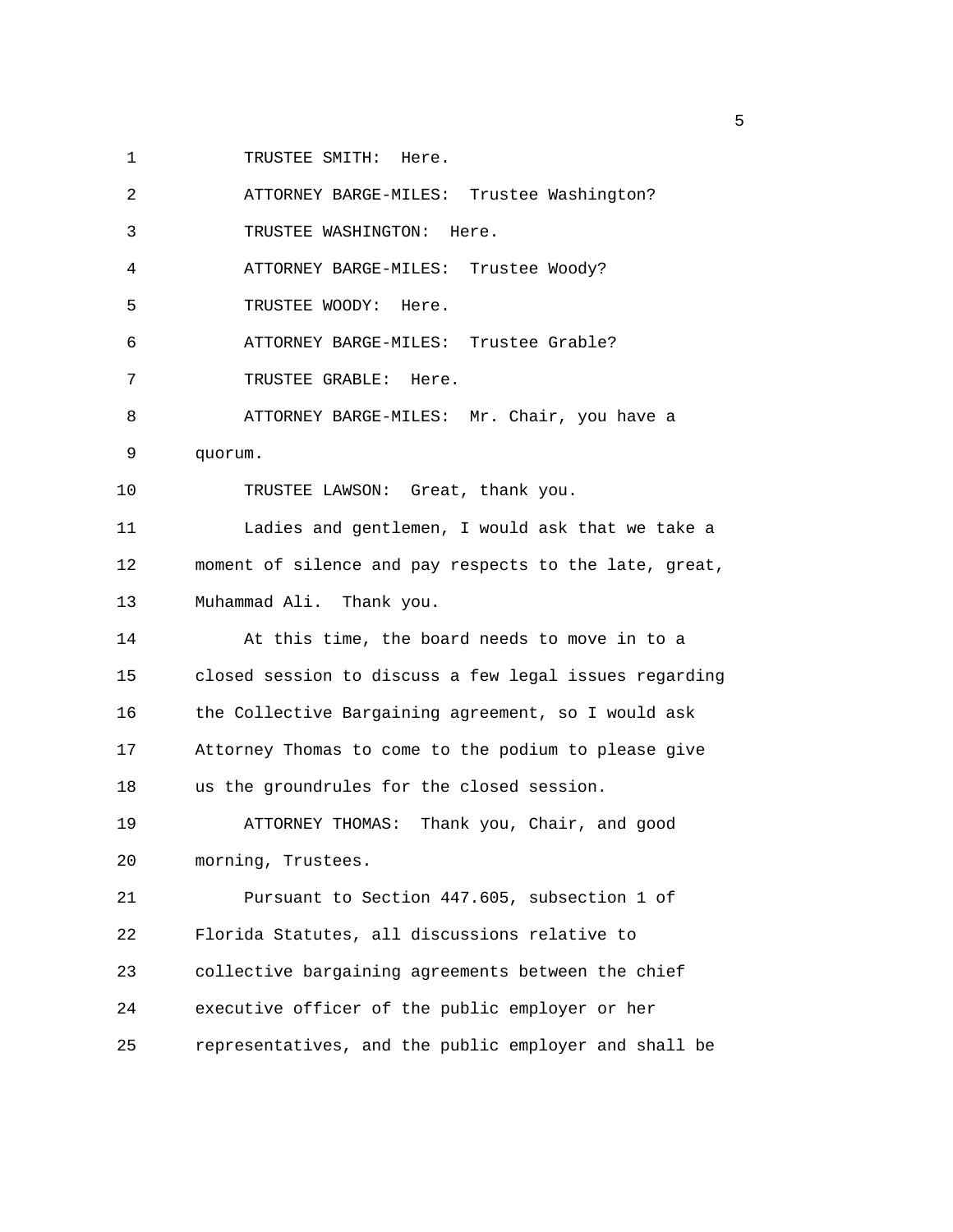1 closed and exempt from the Sunshine Law, section 2 286.011, Florida Statutes. This exemption applies in 3 both the actual and impending collective bargaining 4 negotiations.

5 Therefore, we will now move into the collective 6 bargaining session and reconvene an open meeting at 7 it's conclusion.

8 TRUSTEE LAWSON: Thank you. Board, for your 9 information, the location for the closed session will 10 be straight across the hall in the President's Dining 11 Room so if we could, let's have us move over and try 12 and get back so that we stay on agenda.

13 Thank you.

14 (Closed session commences at 9:03 a.m.)

15 (Closed session concludes at 10:20 a.m.)

16 TRUSTEE LAWSON: Okay. I would like everyone 17 around the table and if can I get all of the board 18 members to please be seated. I know that looks like 19 people are potentially filing in the back, which is 20 okay. We'll try to get the board members seated and 21 we'll get started being respectful of everybody's 22 time.

23 Okay. Ladies and gentlemen, I think we have all 24 of the board members back. Thank you, and again we're 25 going to be mindful of your time and ours and move

en de la construction de la construction de la construction de la construction de la construction de la constr<br>La construction de la construction de la construction de la construction de la construction de la construction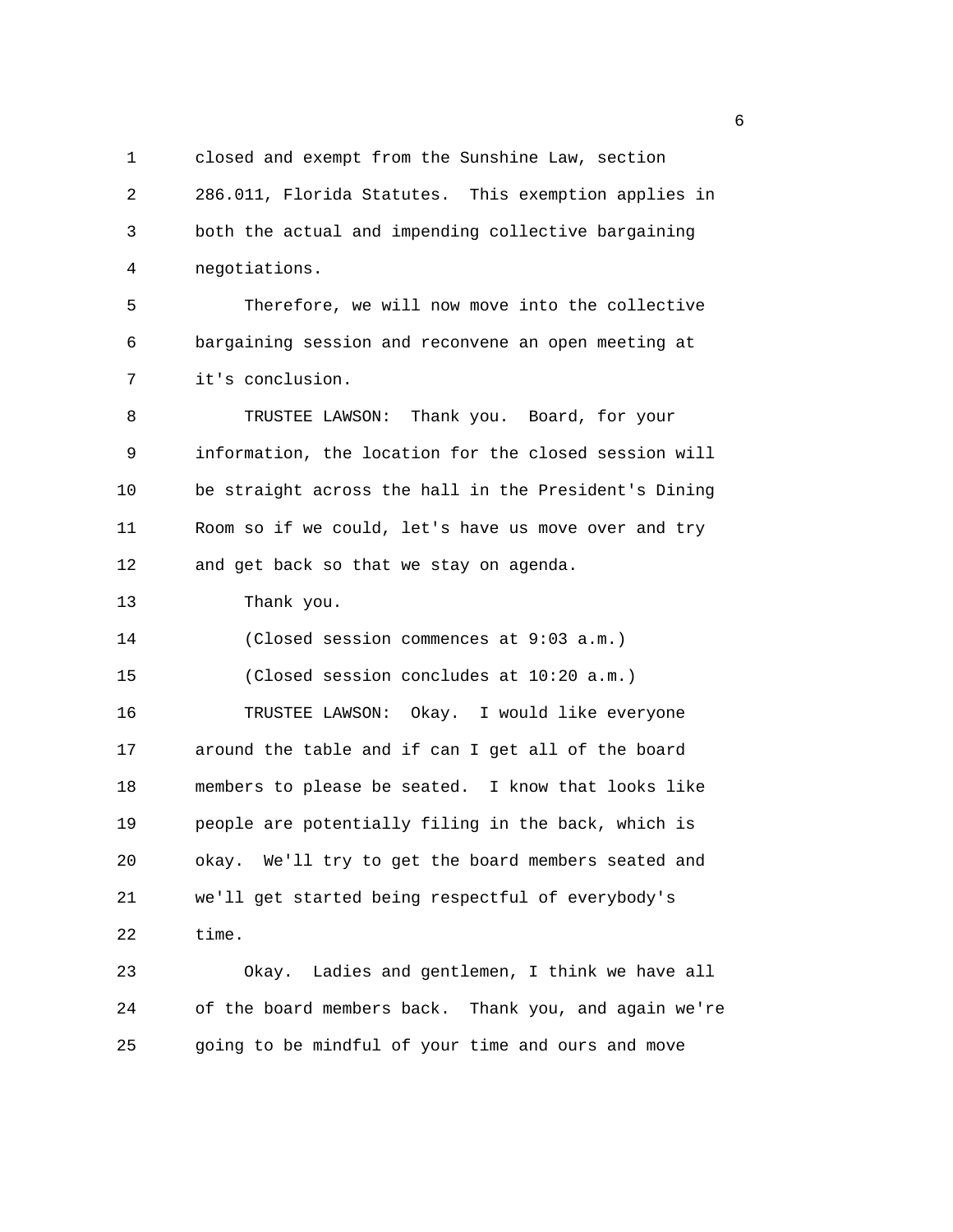1 expeditiously, but at the same time handle the 2 business of the board that needs to be taken care of 3 today.

4 This is our time for public comment. We 5 historically have a few people sign up, but today is 6 not historical, so we have, I think, a grand total of 7 15 people that have signed up for public comment.

8 The policy of the board is we only allow 15 9 minutes for public comment, which would only mean only 10 five people speaking for three minutes; however, given 11 the fact that 15 of you want to speak before the 12 board, we are waiving the board's policy and we're 13 going to allow all 15 people to speak. But I'm go 14 going to ask you to limit your comments to two 15 minutes, please; that way we will get a chance for all 16 of your colleagues to get to share their points of 17 view. But I'm going to ask that you please limit your 18 comments to two minutes, and we're going to waive our 19 policy and allow all 15 people an opportunity to 20 address the board.

21 Obviously, you see it as important enough to be 22 here today and address us, and we want to be 23 respectful of that and take the time to hear your 24 comments.

25 So with that, I would ask Ms. Barge-Miles, I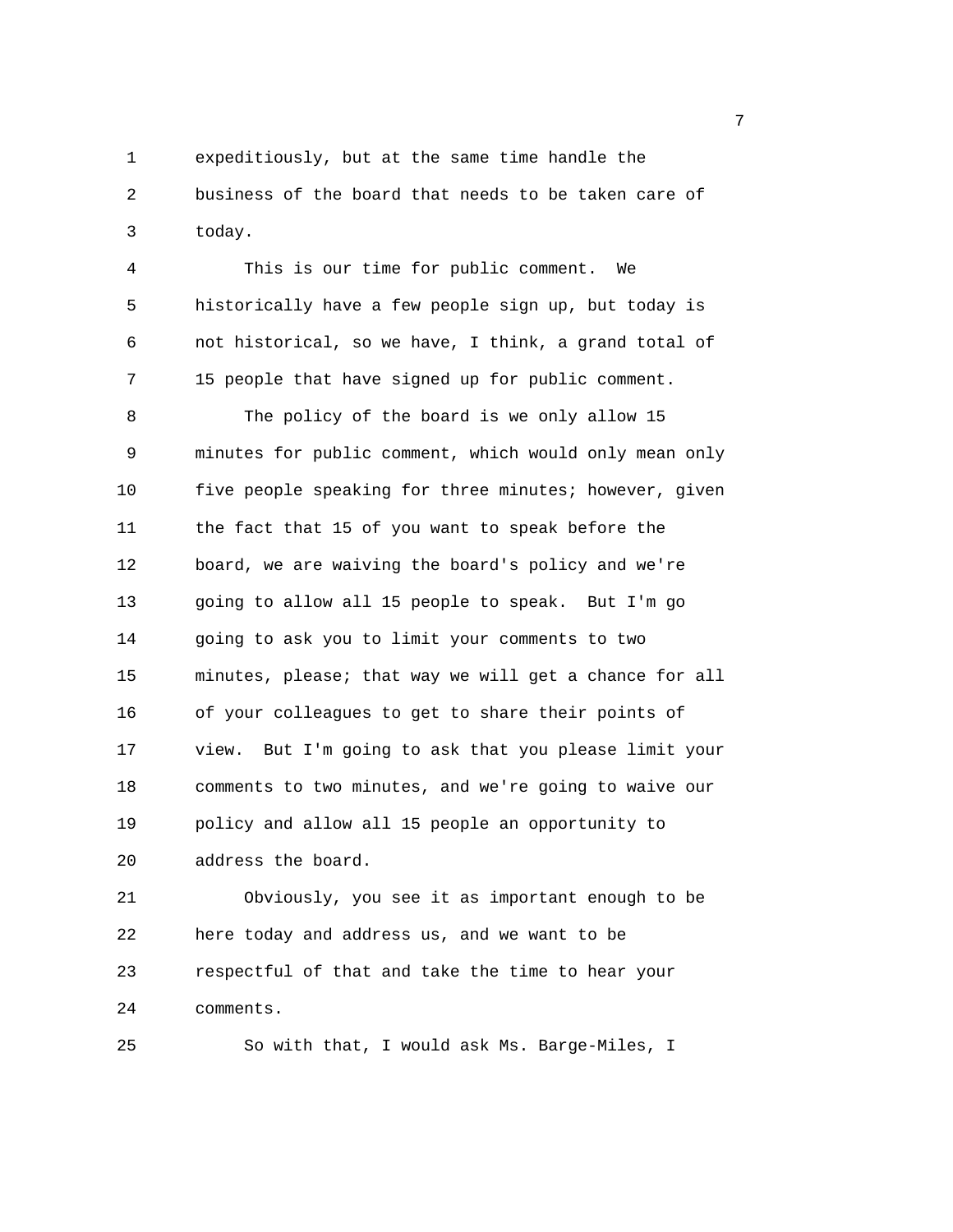1 would ask that you --

| 2  | ATTORNEY BARGE-MILES: We have 26 people.               |
|----|--------------------------------------------------------|
| 3  | TRUSTEE LAWSON: Okay. Ladies and gentlemen,            |
| 4  | please bear with us. We now have 26 people. We're      |
| 5  | going to limit it to 15. I mean, I think we will go    |
| 6  | with the first 15 that signed up. So I know we're      |
| 7  | leaving some people out, and we apologize in advanced. |
| 8  | TRUSTEE WOODY: Mr. Chair?                              |
| 9  | TRUSTEE LAWSON: Yes.                                   |
| 10 | TRUSTEE WOODY: I would let them speak.                 |
| 11 | TRUSTEE LAWSON: Okay. Well, let's do this,             |
| 12 | guys.                                                  |
| 13 | What's the pleasure of the board?                      |
| 14 | TRUSTEE LAWRENCE: I'd let them speak.                  |
| 15 | TRUSTEE GRABLE: Let them speak.                        |
| 16 | TRUSTEE LAWSON: Okay. You've heard from the            |
| 17 | board. We will hear from all 26 people. I'd ask you    |
| 18 | to keep your comments to two minutes each, and with    |
| 19 | that being said, Board, thank you.                     |
| 20 | With that being said, Linda, will you call the         |
| 21 | first individual?                                      |
| 22 | ATTORNEY BARGE-MILES: Dr. Carolyn Collins.             |
| 23 | MS. CAROLYN COLLINS: Good morning. I'm going to        |
| 24 | accept the challenge. Don't start that clock until I   |
| 25 | get started, please.                                   |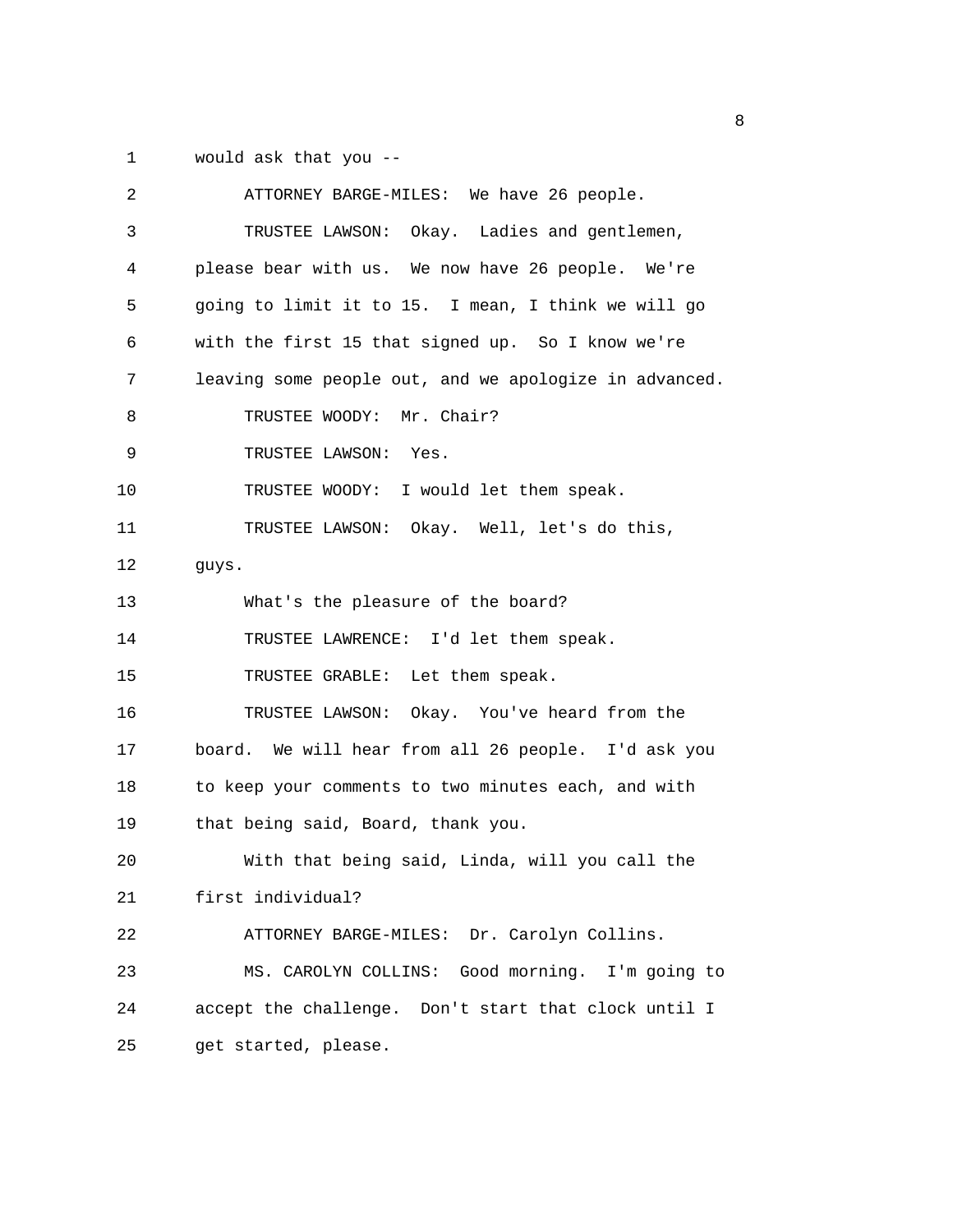1 It is indeed to God be the Glory.

| 2  | To Chairman Lawson, to members of the FAMU Board       |
|----|--------------------------------------------------------|
| 3  | of Trustees, our new board members, welcome.<br>To     |
| 4  | President Mangum and her administration, and to        |
| 5  | Lieutenant Colonel Clark of the National Alumni        |
| 6  | Association; to all of our alumni members that are     |
| 7  | here and those that are listening, I want to quote Ed  |
| 8  | Finkel, District Administrator, who talked about black |
| 9  | children still left behind.                            |
| 10 | I am going to jump around because I want to make       |
| 11 | sure I get to where I want to be in 10 minutes, so     |
| 12 | from a familiar -- 10 minutes -- I'm just joking. I    |
| 13 | know it's two.                                         |
| 14 | "African-American citizens score lower on              |
| 15 | standardized test, graduate higher -- graduation the   |
| 16 | high school level is at a lower rate, and they're      |
| 17 | considerably, considerably more likely to be suspended |
| 18 | or expelled than the general population."              |
| 19 | Because of that, I need to say that sounds like        |
| 20 | my beloved FAMU. The Number 1 HBCU in the United       |
| 21 | States and we do not accept African-American students  |
| 22 | because their K through 12 was substandard, they were  |
|    |                                                        |
| 23 | mismanaged, or they had ACT and SAT that was low and   |
| 24 | didn't know to take the PERC. They were very           |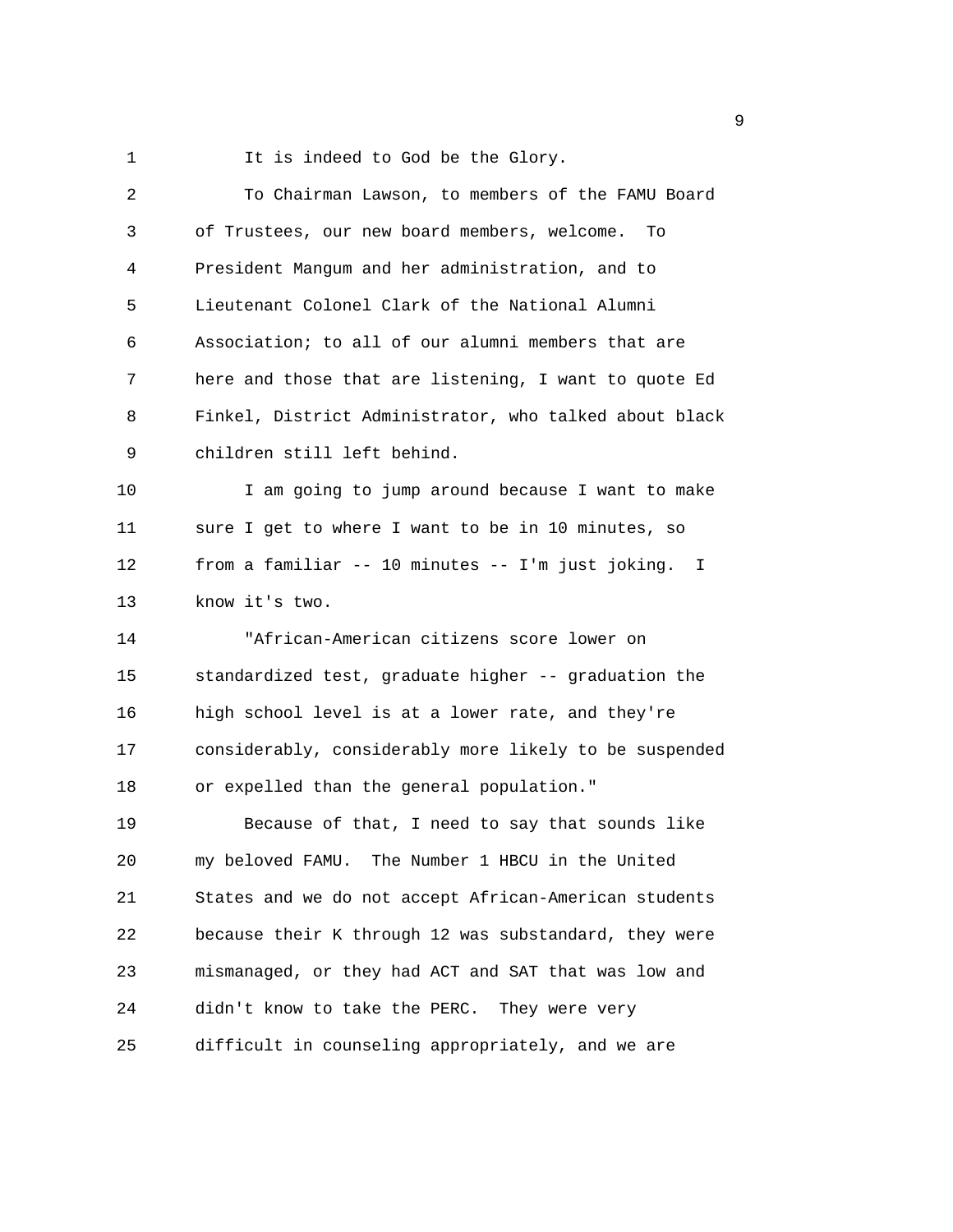1 holding these young people accountable when our 2 mission in the past has to been to make sure they are 3 not.

4 My challenge to us, the alumni, and to you, the 5 Board, is to challenge the Board of Governors; to take 6 a look at Metrics 1, 2, 3, 4 and 5 -- all five of 7 them -- and ask for modifications. University of West 8 Florida can bring people in from Alabama and it's 9 free, and they don't pay out-of-state fee. There are 10 things that we can do.

11 This clock is wrong, and so I need to jump very 12 quickly to say this to you. In the interest of your 13 time, let me close out with this. We need service 14 over success. We need to look at people over 15 possessions, and we need to have principles rather 16 than power.

17 As I solute the Great Muhammad Ali, and I leave 18 you, I say to you what he said, "Never want something 19 or love something so badly until you end up not loving 20 yourself, and then when they take it away from you, 21 you have nothing."

22 We have and have had Florida Agriculture and 23 Mechanical University for years. We need the board, 24 please, take care of this institution. It's not about 25 me. It's not about you. It's about baby Rattlers yet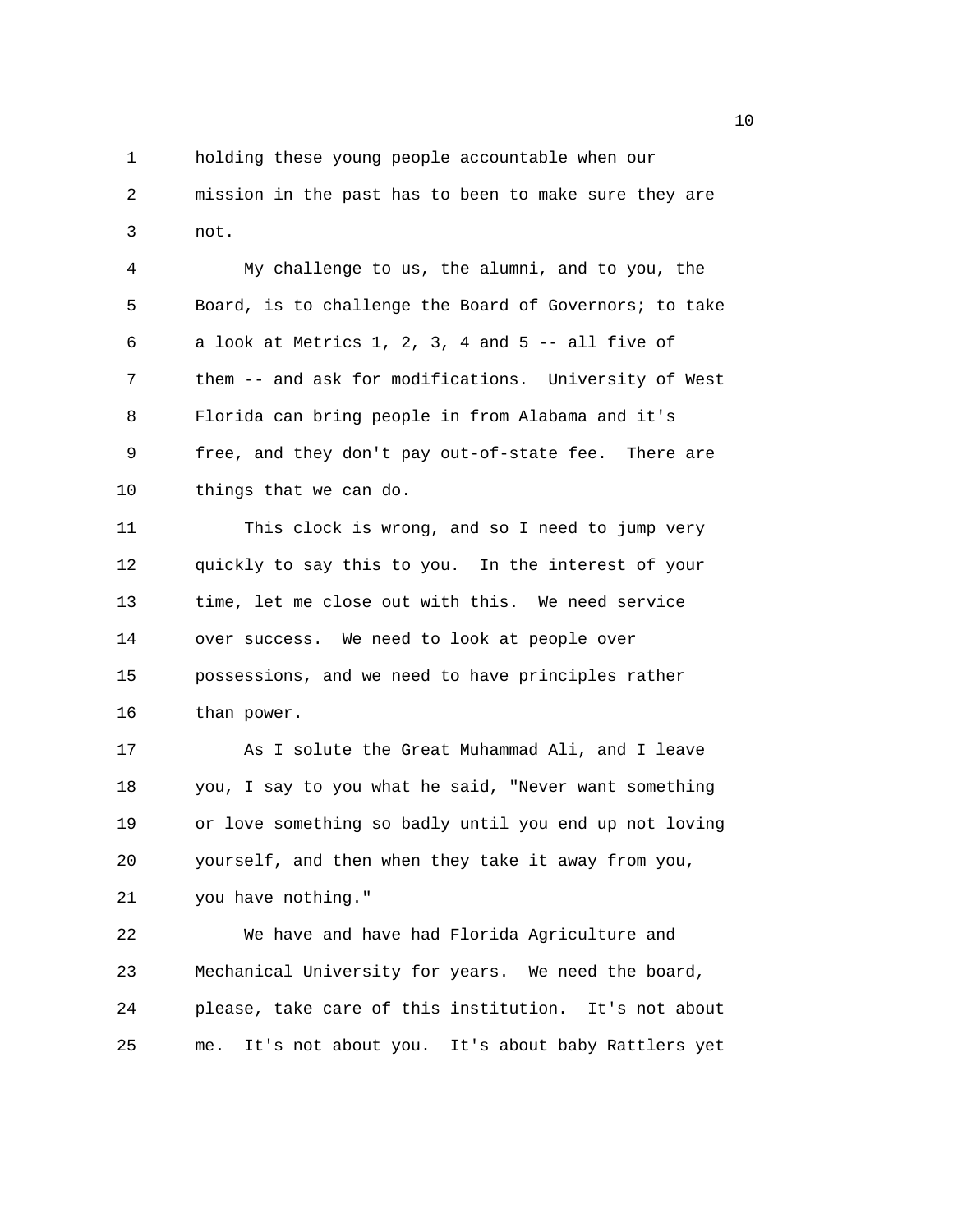1 unborn.

| 2  | TRUSTEE LAWSON: Thank you.                            |
|----|-------------------------------------------------------|
| 3  | TRUSTEE LAWRENCE: As a matter of fairness, I          |
| 4  | think people have to be finished at two minutes, and  |
| 5  | that's it, in order to be fair to everyone.           |
| 6  | TRUSTEE LAWSON: All right, understood.                |
| 7  | Thank you, Trustee Lawrence.                          |
| 8  | So next presenter?                                    |
| 9  | ATTORNEY BARGE-MILES: William Youmans?                |
| 10 | TRUSTEE LAWSON: Mr. Youmans, I would ask that         |
| 11 | you be mindful of the two minutes. We will turn the   |
| 12 | mic off at two minutes; that's probably the easiest   |
| 13 | thing to do, gentlemen.                               |
| 14 | ATTORNEY BARGE-MILES: William Youmans.                |
| 15 | After William Youmans is Dwayne Corker, and then      |
| 16 | Mickey Clayton. And if you can come up and be ready   |
| 17 | to present.                                           |
| 18 | Corker and Clayton.                                   |
| 19 | MR. DWAYNE CORKER: Good morning, Board,               |
| 20 | respective administrators and in your position, the   |
| 21 | President, thank you for allowing me this two minutes |
| 22 | to speak.                                             |
| 23 | My concern would be rumors of the                     |
| 24 | de-certification of the Boosters. It is through my    |
| 25 | research and through my own research that every major |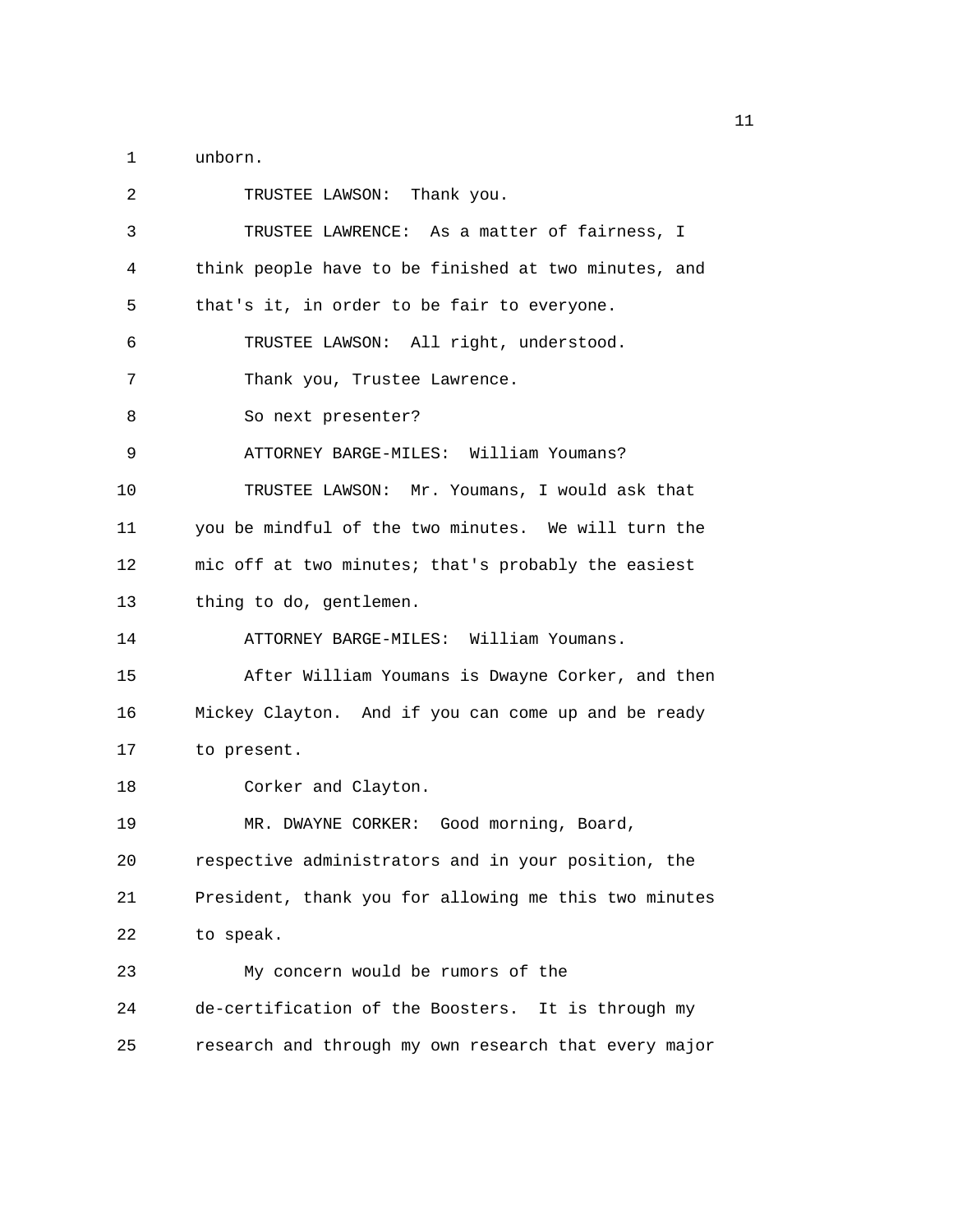1 university in the United States has a Booster 2 organization. Every athletic department in the 3 universities have one that is very strong. Everything 4 moves through their Boosters: Ticket sales, parking, 5 so with that being said, I think it would be a 6 disservice to Florida A&M University Boosters for the 7 people who diligently give money every year. 8 I, myself, give money on a consistent basis. I 9 put that money aside along with my church money and 10 everything else to give to this school. I don't 11 give -- I give because I want to, because I love this 12 school. I graduated from this school in the year 13 2002, and since then I have been a consistent 14 contributor to this school. 15 I would ask you to give it considerable thought 16 about the de-certification, because when you look at 17 it as a whole, every university who has a good 18 athletic program has a good strong foundational 19 Boosters. 20 So again, I would like to thank you, and I think 21 I'm finished within these two minutes so everyone else 22 can get on my 10 seconds. 23 Thank you. 24 TRUSTEE LAWSON: Thank you. 25 ATTORNEY BARGE-MILES: Mickey Clayton. Vanessa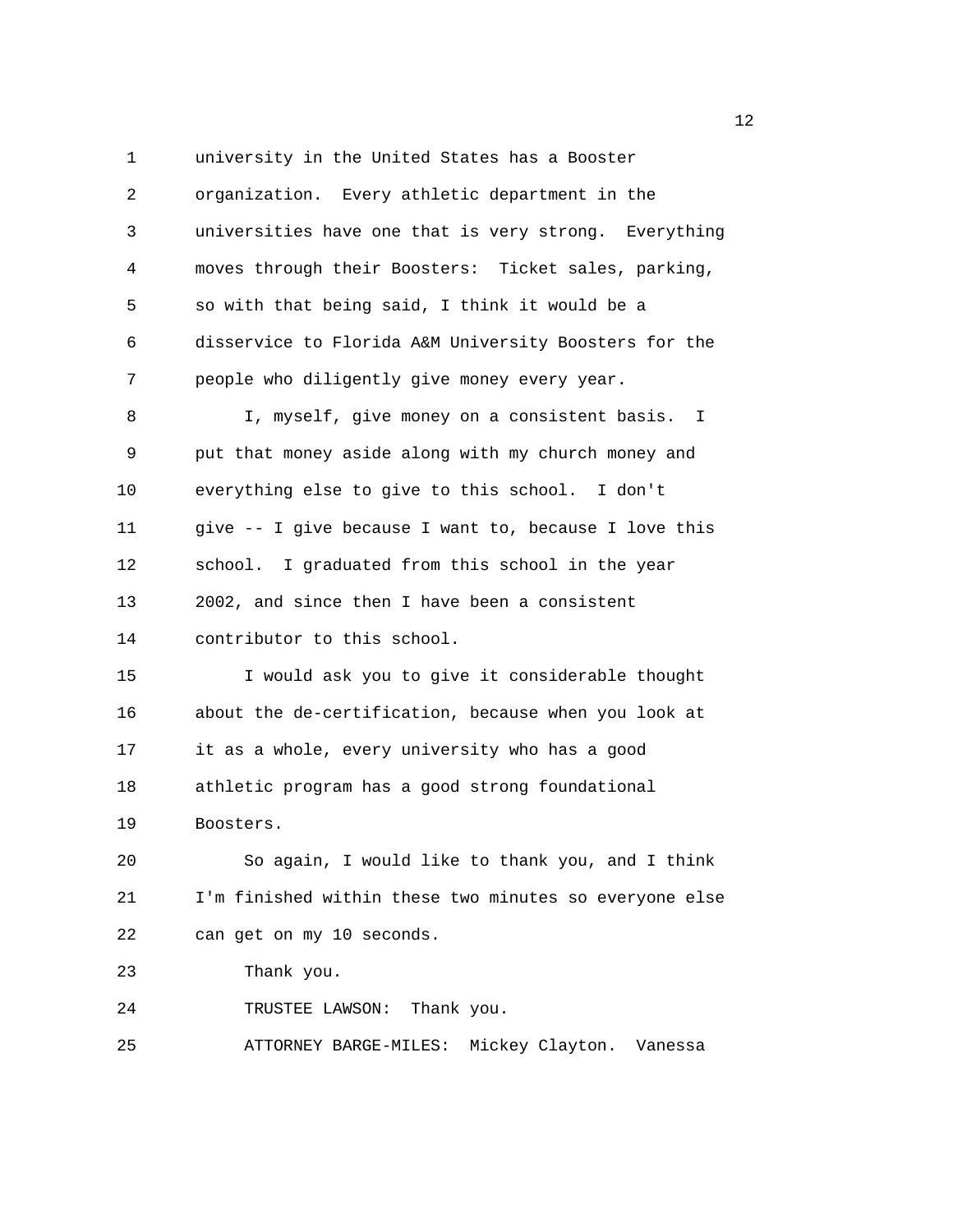1 Byers. Joseph Wright.

| 2  | MR. MICKEY CLAYTON: Good morning, everybody.           |
|----|--------------------------------------------------------|
| 3  | With the current Booster Board that is here to travel  |
| 4  | both near and far, if you would like to, would you     |
| 5  | please stand. I need to honestly respond to some of    |
| 6  | the questions that were asked by the board yesterday.  |
| 7  | One was, was a list of parking submitted; yes, we      |
| 8  | did submit that April 26th.                            |
| 9  | Were financials submitted? Yes, they were. Audit       |
| 10 | and financial statements are completed every year as a |
| 11 | part of our fiduciary responsibility to the            |
| 12 | University, and we always submit them on time. We      |
| 13 | have additional requests from Audit and Compliance,    |
| 14 | and we submitted that information from the Vice-       |
| 15 | President Rick Givens.                                 |
| 16 | Some of our concerns. Multimedia rights were           |
| 17 | taken from the Boosters two years ago, and it would be |
| 18 | very easy to keep up with, because it's been two       |
| 19 | seasons since you've heard the voice of the Rattler,   |
| 20 | Keith Miles. He was a part of the managed media        |
| 21 | package; the Boosters paid for that as requested by    |
| 22 | the Athletic Department. After Athletics took it       |
| 23 | back, along with the coach's show, the Athletic        |
| 24 | Department marketing line item currently shows zero    |
| 25 | for the last two years.                                |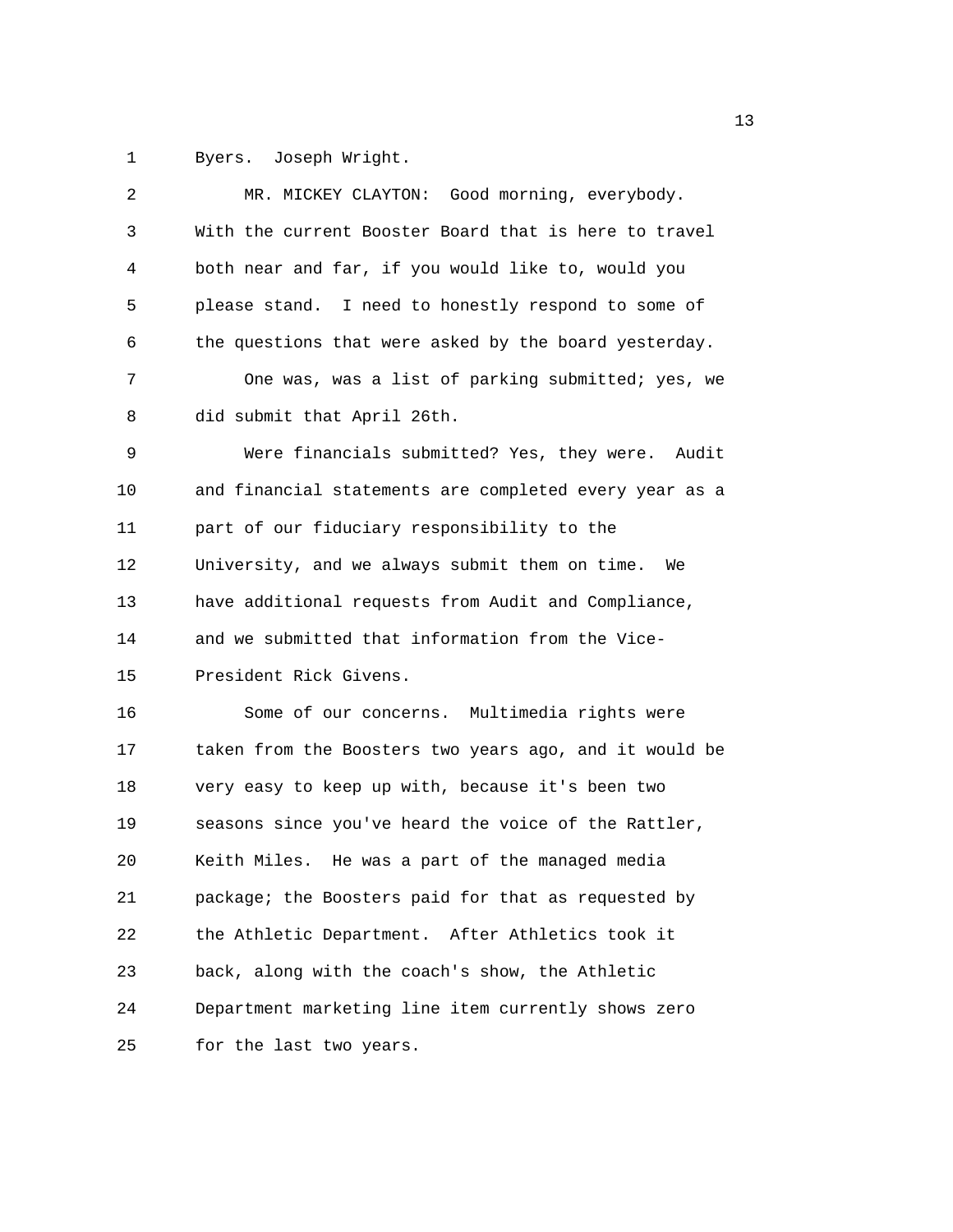1 Out of the concern, general admission parking, 2 the last time it was in the hands of Athletics, the 3 Board of Trustees gave it to the Boosters because of 4 money mismanagement. Disability parking is a 5 campus-wide issue but the Boosters assisted with 6 providing services and a system to assist. Has anyone 7 looked at the agreement signed with the Department of 8 Education in keeping the University in compliance? 9 With the Athletic Department now doing parking, it's 10 no longer the Booster's responsibility. 11 Yesterday, we heard there would be no increasing 12 expenses for the athletic budget for next year. 13 Taking game day expenses, there's a lot of extra 14 costs. We pay for Highway Patrol, deputy sheriffs, 15 security, even paying to put grass down in the parking 16 stadium. If Athletics can increase Booster 17 memberships from 450,000 to 1.5 million for parking, 18 Boosters everywhere will stand and applaud that 19 effort. 20 My bow. 21 TRUSTEE LAWSON: Thank you. 22 ATTORNEY BARGE-MILES: Vanessa Byers. Joseph 23 Wright. Maurice Holder. 24 VANESSA BYERS: Good morning. I love Florida A&M 25 University. I drove from Miami, Florida, in the rain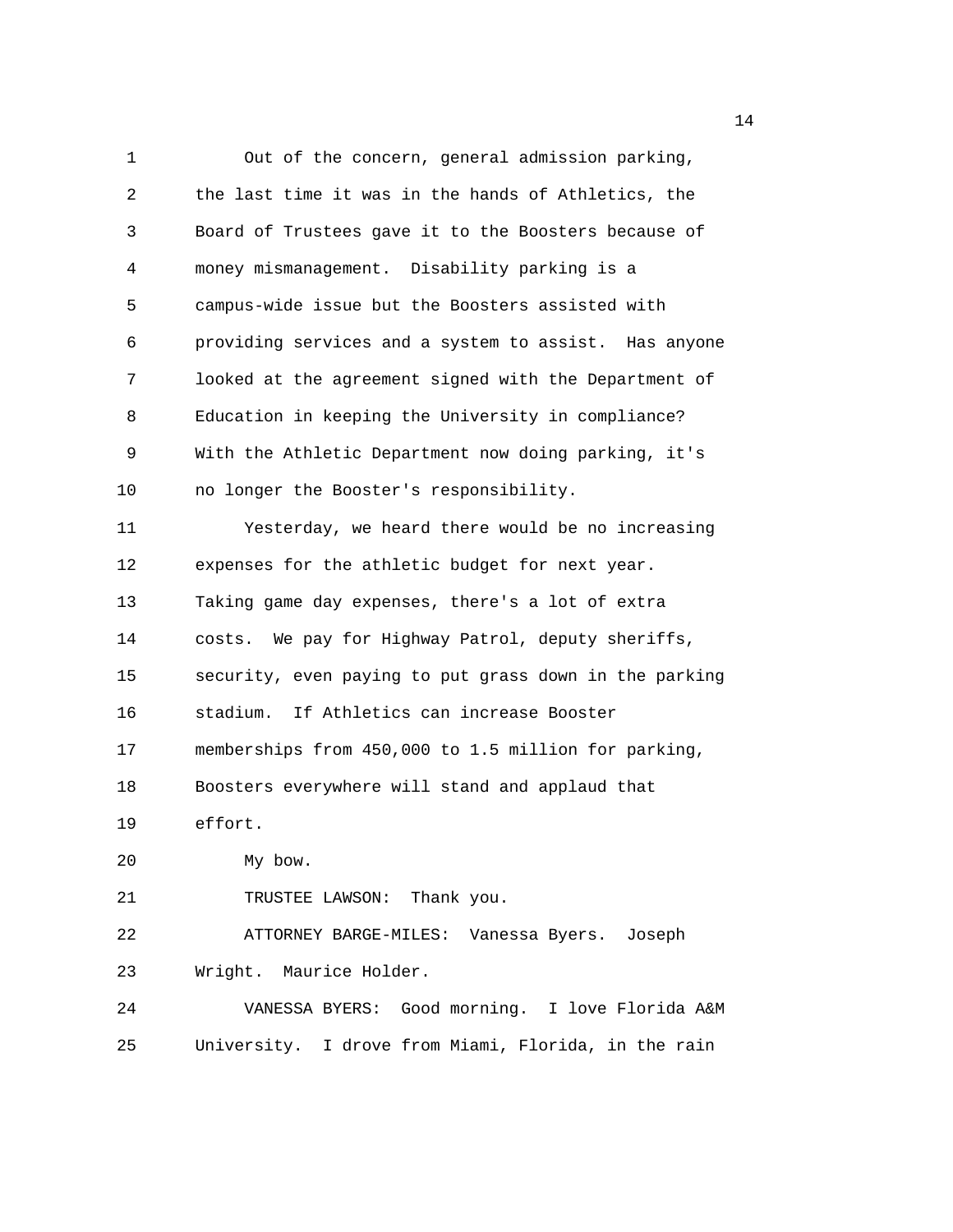1 to be here today.

| 2  | For those of you who do not know me, some people       |
|----|--------------------------------------------------------|
| 3  | in the room do, I love Florida A&M. I don't play       |
| 4  | games when it comes to Florida A&M I don't use         |
| 5  | excuses. When it comes to Florida A&M, I don't think   |
| 6  | that the Republicans or Rick Scott or white people are |
| 7  | to blame for all of the problems at Florida A&M.       |
| 8  | When Dr. Mangum was chosen to become President,        |
| 9  | many FAMU'ns welcomed the change, because we wanted    |
| 10 | the university to be better, and we recognized -- if   |
| 11 | we're being honest -- that some of our wounds are      |
| 12 | self-inflicted.                                        |
| 13 | Right now, we're at a terrible, terrible stage.        |
| 14 | There's so much confusion, so much misinformation and  |
| 15 | I ask you to really try to work through all of that.   |
| 16 | You don't know me; you don't know that I'm a second    |
| 17 | generation FAMU'n; you don't know that my parents      |
| 18 | raised me -- I didn't say "reared" the way I know I'm  |
| 19 | supposed to. I said "raised me" -- to love Florida     |
| 20 | A&M University, but I do. I accept it, I love it. I    |
| 21 | will defend it till the end, but I know that we all    |
| 22 | have work to do, and I ask you to make sure you try to |
| 23 | get all of the information you need before you make    |
| 24 | decisions.                                             |
|    |                                                        |

25 Thank you so much for listening. Have a great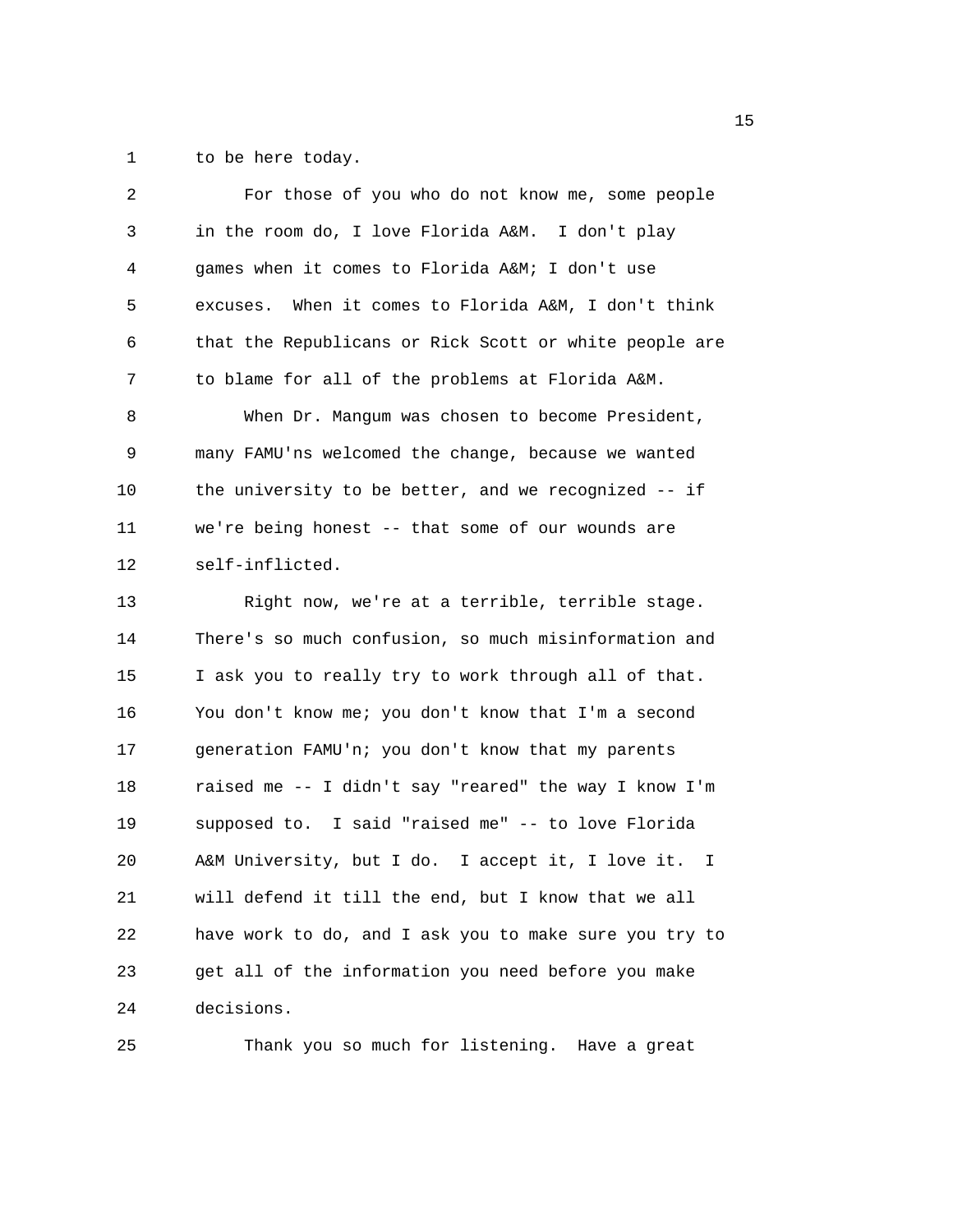1 day.

| 2  | TRUSTEE MOORE: Thank you.                             |
|----|-------------------------------------------------------|
| 3  | TRUSTEE LAWSON: Thank you.                            |
| 4  | ATTORNEY BARGE-MILES: Joseph Wright.                  |
| 5  | Maurice Holder.                                       |
| 6  | Fred Gainous.                                         |
| 7  | MR. JOSEPH WRIGHT: Mr. Chairman, members of the       |
| 8  | Board of Trustees, Madam President, good morning.     |
| 9  | For the record, my name is Joseph Wright. My          |
| 10 | concerns are short and simple. I would like to        |
| 11 | encourage the administration of this very fine        |
| 12 | historical institution, to put together a             |
| 13 | well-defined, well-staffed, and well-financed         |
| 14 | recruitment department. It is past time for us to up  |
| 15 | our efforts in recruiting potential students to FAMU, |
| 16 | and I would like to take an opportunity -- not today, |
| 17 | rather -- to make some suggestions to help us hit the |
| 18 | ground running. Our enrollment has declined from      |
| 19 | previous years and we are losing serious, serious     |
| 20 | revenue.                                              |
| 21 | Mr. Chairman, I would also like to recommend to       |
| 22 | the administration to identify someone or someones to |
| 23 | pull together an aggressive, aggressive national or   |
| 24 | international fundraising campaign for this           |
| 25 | university. I want to commend the alumni in doing a   |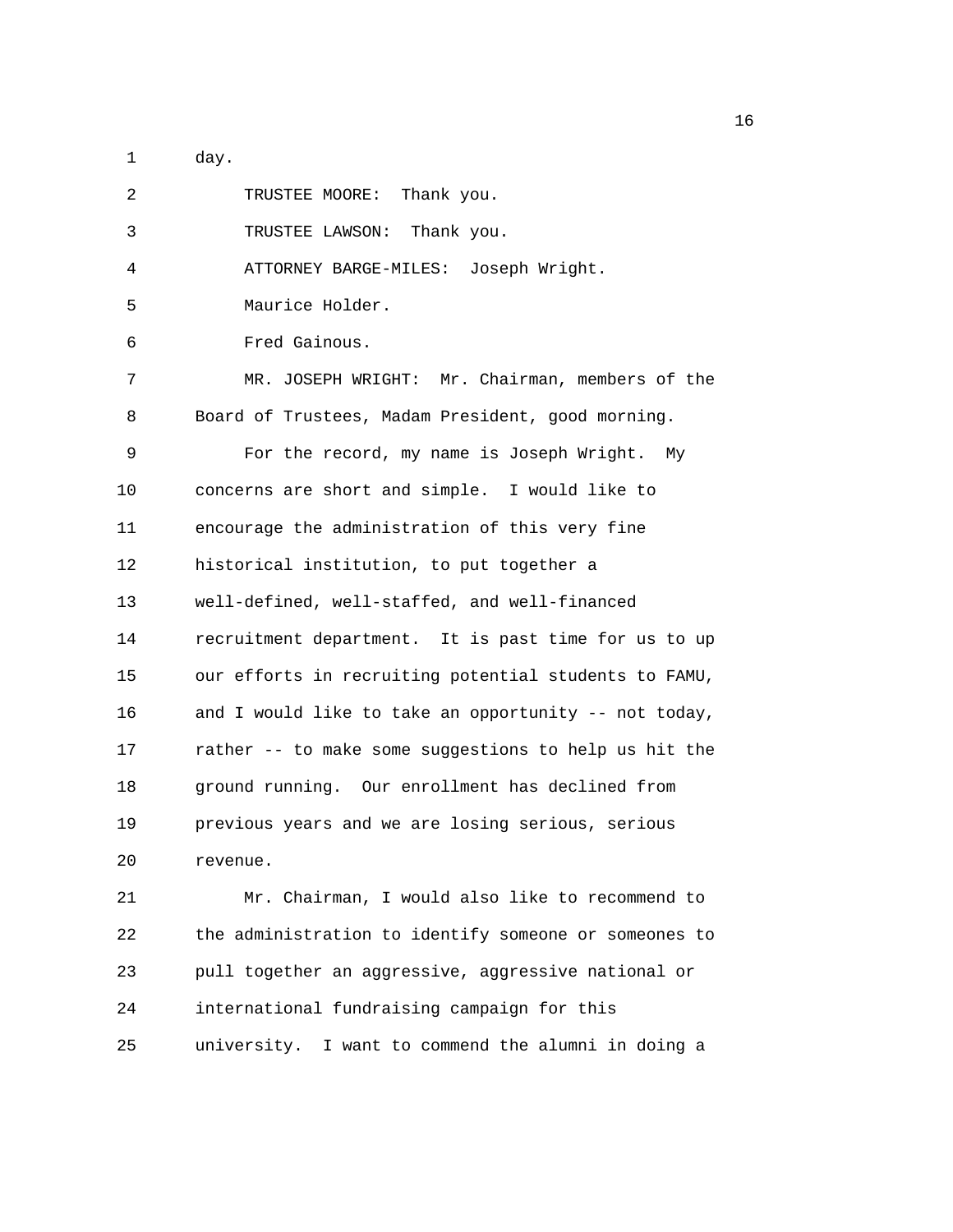1 wonderful job in keeping things floating, and we need 2 to do our part and make this an annual drive. 3 And lastly, Mr. Chairman and members of the 4 Board, this campus is suffering from low morale, and 5 this low morale has spilled itself over into the 6 communities, and we as pastors are feeling the brunt 7 of an unstable institution, so I think it's time for 8 us to get that together. 9 Thank you very much for your time. 10 TRUSTEE LAWSON: Thank you. 11 ATTORNEY BARGE-MILES: Maurice Holder. Fred 12 Gainous and John Seay. 13 MR. MAURICE HOLDER: Members of the Board, 14 usually I am very diplomatic today, but in my comments 15 today I want to be very blunt, however. 16 Is this institution broken? 17 Are the commitment, the responsibilities to 18 promoted and continue to egg on this brokenness, is it 19 still there? You have to answer that. 20 Ask yourselves, whatever happened to a new season 21 at FAMU? The seeds of that new season have not 22 germinated; instead, we are fast approaching a 23 situation that resembles a street fight. Everybody is 24 involved now. 25 Bluntly, inexperienced leadership is lacking,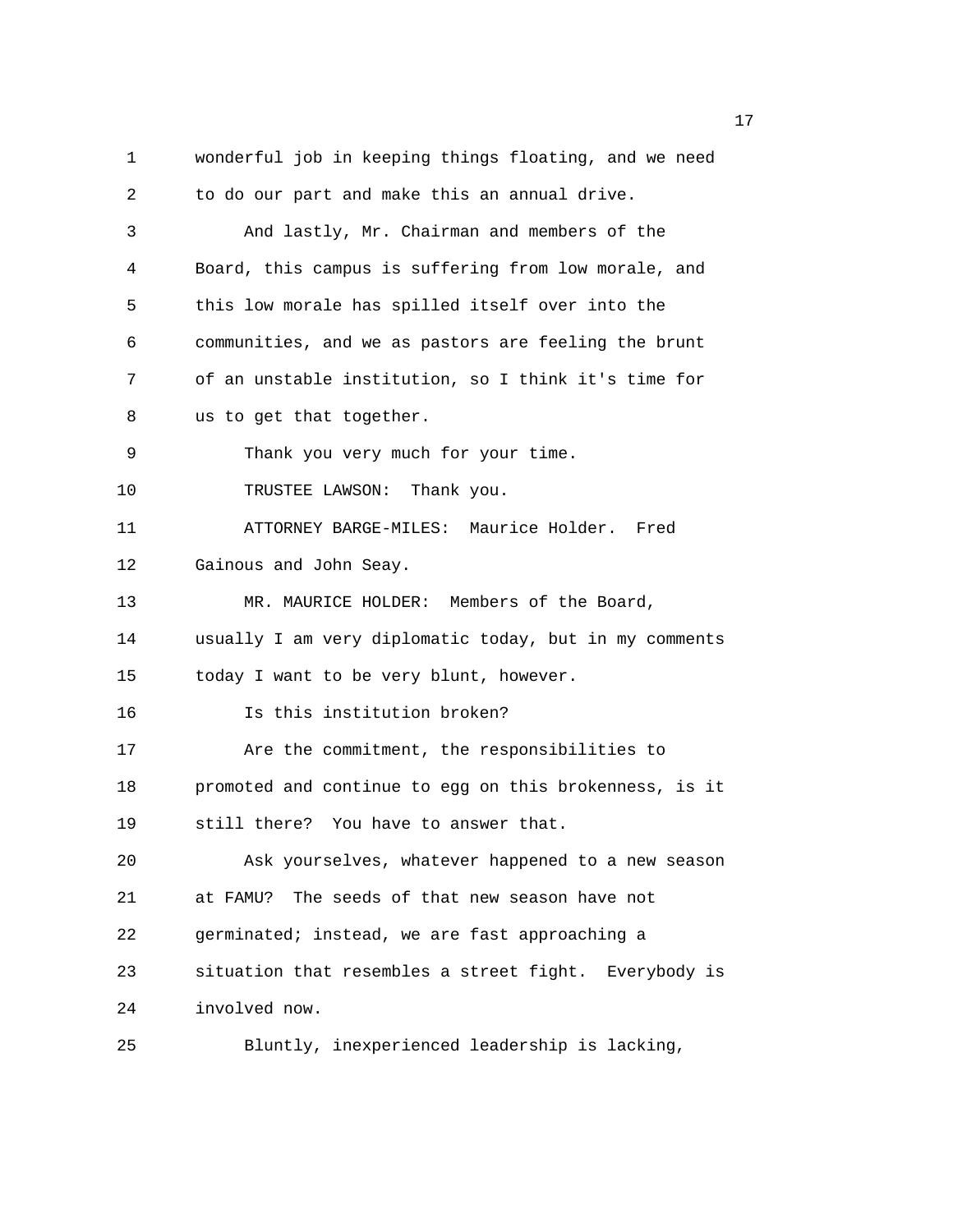1 especially at the two highest positions on this 2 campus. To let it go on is a waste of time. You must 3 fix it. In fact, in my opinion, we are at the hyper-4 polarized state; such to take more energy and effort 5 to raise it back to the thresholds of good performance 6 that we are accustomed to. We need to take heed of 7 that.

8 Clearly, we are not better off than we were two 9 years ago. You can ask yourselves that and check it. 10 We are not, and if we are not, we need to fix 11 Florida A&M University as the institution it is meant 12 to be.

13 Finally, if you believe that you supervise 14 someone with deep, committed, encompassing love for 15 FAMU and this institution, then it should be 16 self-evident in every progress report and every 17 self-evaluation. If not, it's just a cash cow. 18 ATTORNEY BARGE-MILES: Fred Gainous. Elizabeth 19 Davenport.

20 MR. FRED GAINOUS: Madam President, members of 21 the Board, thank you for this opportunity.

22 I walked by Lee Hall this morning. I saw the 23 eternal flame. As I came through the set, I saw 24 familiar surroundings, buildings, and I thought, this 25 is FAMU. I walked in the foyer here and I seen the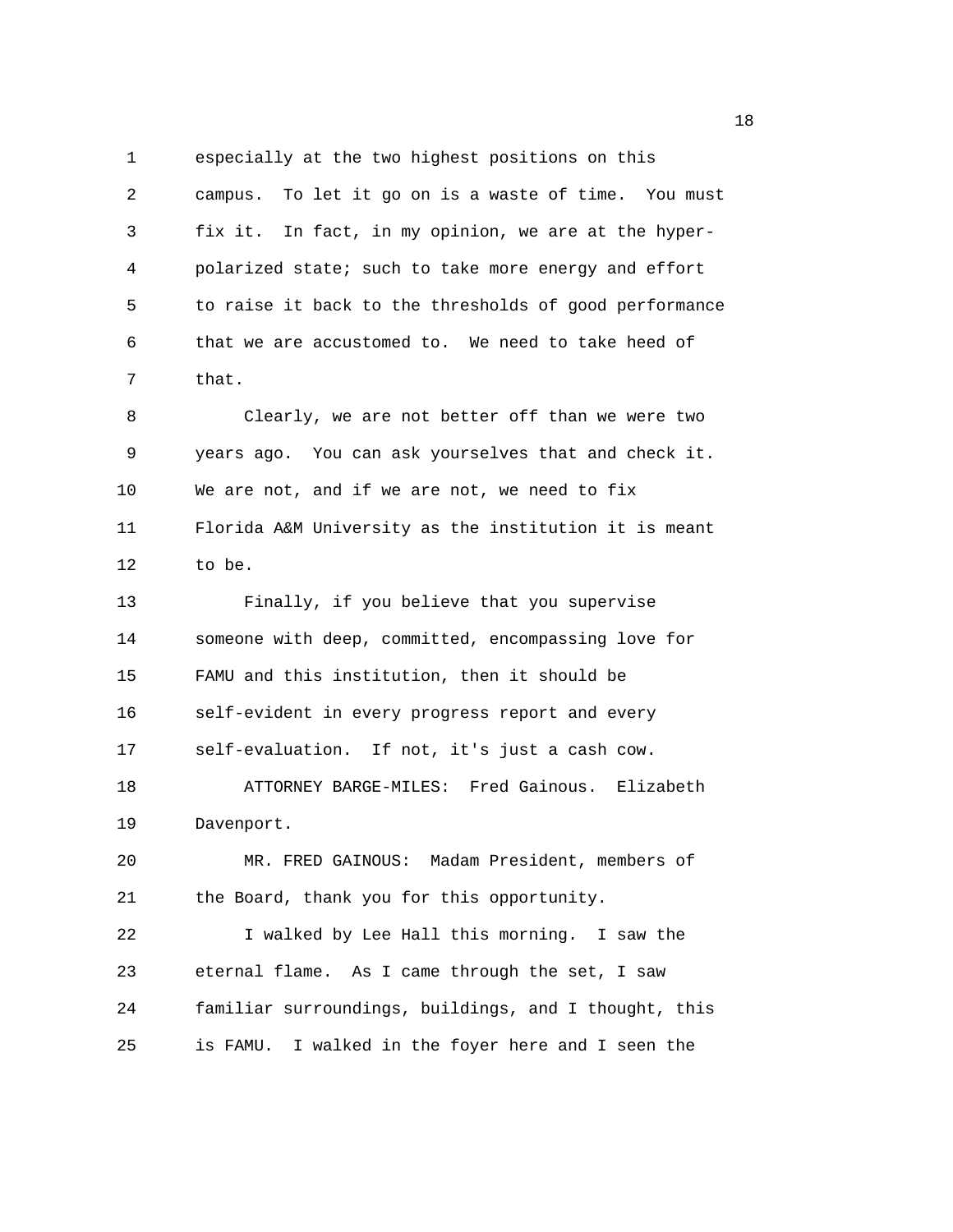1 pictures of presidents past and I thought, this is 2 FAMU.

| 3  | The legacy of Florida A&M University is                |
|----|--------------------------------------------------------|
| 4  | important. It is significant. This university has      |
| 5  | stood in the gap for all of the ills of this nation to |
| 6  | make a better America. It has sought to educate the    |
| 7  | hands who grew the economy, who built this nation.     |
| 8  | Board members, I can tell story after story of         |
| 9  | students, but whenever you can walk across this campus |
| 10 | and not see the future in the face and the eyes of the |
| 11 | students that you've just passed, south is that way    |
| 12 | and north is that way.                                 |
| 13 | Somebody needs to do something about it. Board         |
| 14 | members, as you labor over the mission statement of    |
| 15 | this institution, it leaves you as the keeper of the   |
| 16 | legacy. As you look at your budget and adjust the      |
| 17 | position net against your mission statement, there     |
| 18 | must be a reflection there that shows where you want   |
| 19 | this institution to go.                                |
| 20 | "God ever keep us true to thee.                        |
| 21 | "Thy faith, thy truth, shall make men free.            |
| 22 | "It shall guide thy aright                             |
| 23 | "And fend them through the skeptic night."             |
| 24 | That's the prayer in the Alma Mater.                   |
| 25 | ATTORNEY BARGE-MILES:<br>John Seay. Elizabeth          |
|    |                                                        |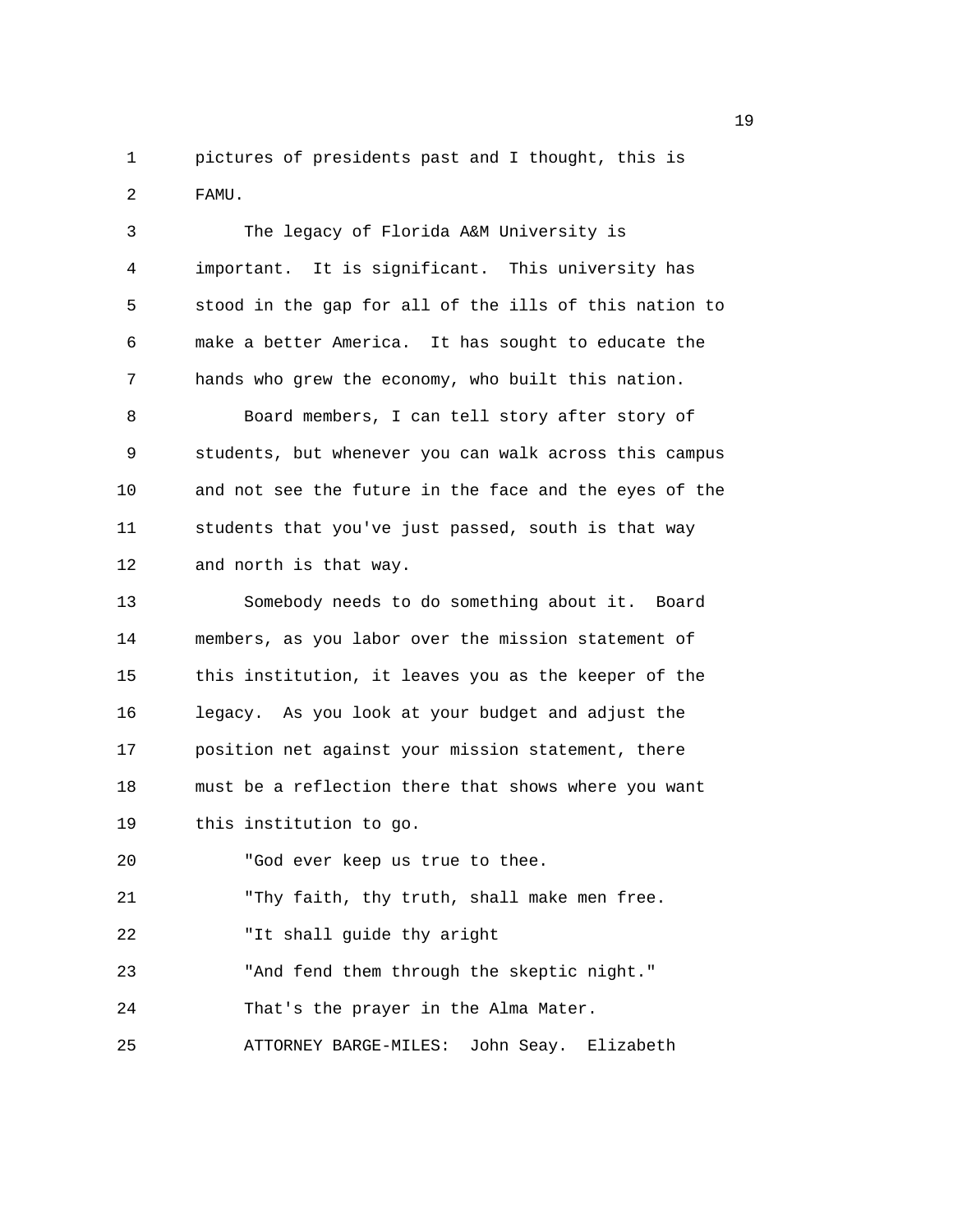1 Davenport. Lekan Latinwo.

| 2  | MR. JOHN SEAY: Good morning. Let me thank              |
|----|--------------------------------------------------------|
| 3  | Trustee Dortch for having the guts to stand up and say |
| 4  | we should stop airing our laundry in the public; for   |
| 5  | press that is constantly looking for something, it     |
| 6  | seems negative, regarding FAMU.                        |
| 7  | As a three-time graduate of FAMU, if it were not       |
| 8  | to FAMU, when I graduated high school in the '60s, I   |
| 9  | would not have graduated college at all.<br>The        |
| 10 | significance of that is that many black students that  |
| 11 | graduated in the years that followed the '60s,         |
| 12 | including just a few weeks ago, if it were not for     |
| 13 | FAMU, they would not have a college degree either.     |
| 14 | Some have become distracted by misconception that      |
| 15 | our children have more college choices today. While    |
| 16 | on the surface expanded choices seem true, but because |
| 17 | of the sorry state of our public schools and other     |
| 18 | barriers, for the average child, black or other,       |
| 19 | access is a looming problem; therefore, FAMU is as     |
| 20 | important as ever.                                     |
| 21 | The morning news stated President Elmira Mangum        |
| 22 | is at the mercy of the board. I didn't hear how the    |
| 23 | other university presidents were doing. As a matter    |
| 24 | of fact, I never do. Our board and our president are   |
| 25 | as intellectually inclined as any board in the United  |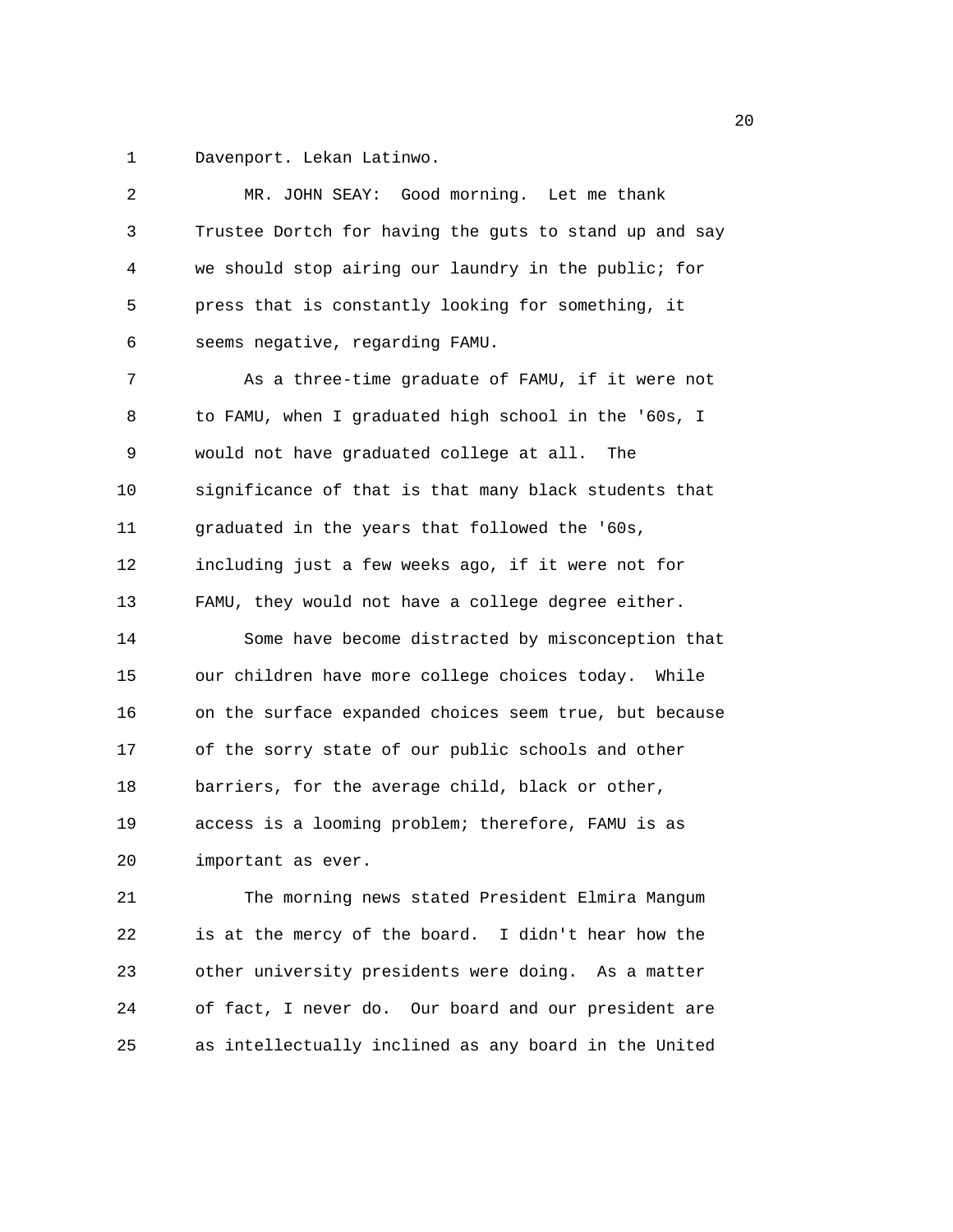1 States of America. We can solve our problems. We 2 will solve our problems. And never forget that FAMU 3 has never been created, and never been treated 4 equally. We've had to scrap and fight ever since 5 1887, but we always survive. 6 MS. ELIZABETH DAVENPORT: Good morning. 7 TRUSTEE LAWSON: Good morning. 8 TRUSTEE MOORE: Good morning. 9 MS. ELIZABETH DAVENPORT: I'm Liz Davenport, and 10 I represent faculty. 11 Today's FAMU operates under the misguided 12 principle that the purpose of the University is to 13 bring and promote notoriety to the President, instead 14 of the President promoting and bringing notoriety to 15 the University. 16 There's some banter about administrative 17 stability. Well, what is the purpose, the value of 18 stability, at the very top, when it creates and 19 fosters instability at the bottom, and undermines the 20 core; the very familiar collegiality of FAMU by 21 disenfranchising faculty, to pressing the majority 22 will of students by litigating against a bonified 23 student elect; intimidating, promoting, dismantling or 24 dismissing competent staff; disrespecting 25 policymakers; impeding press and public scrutiny;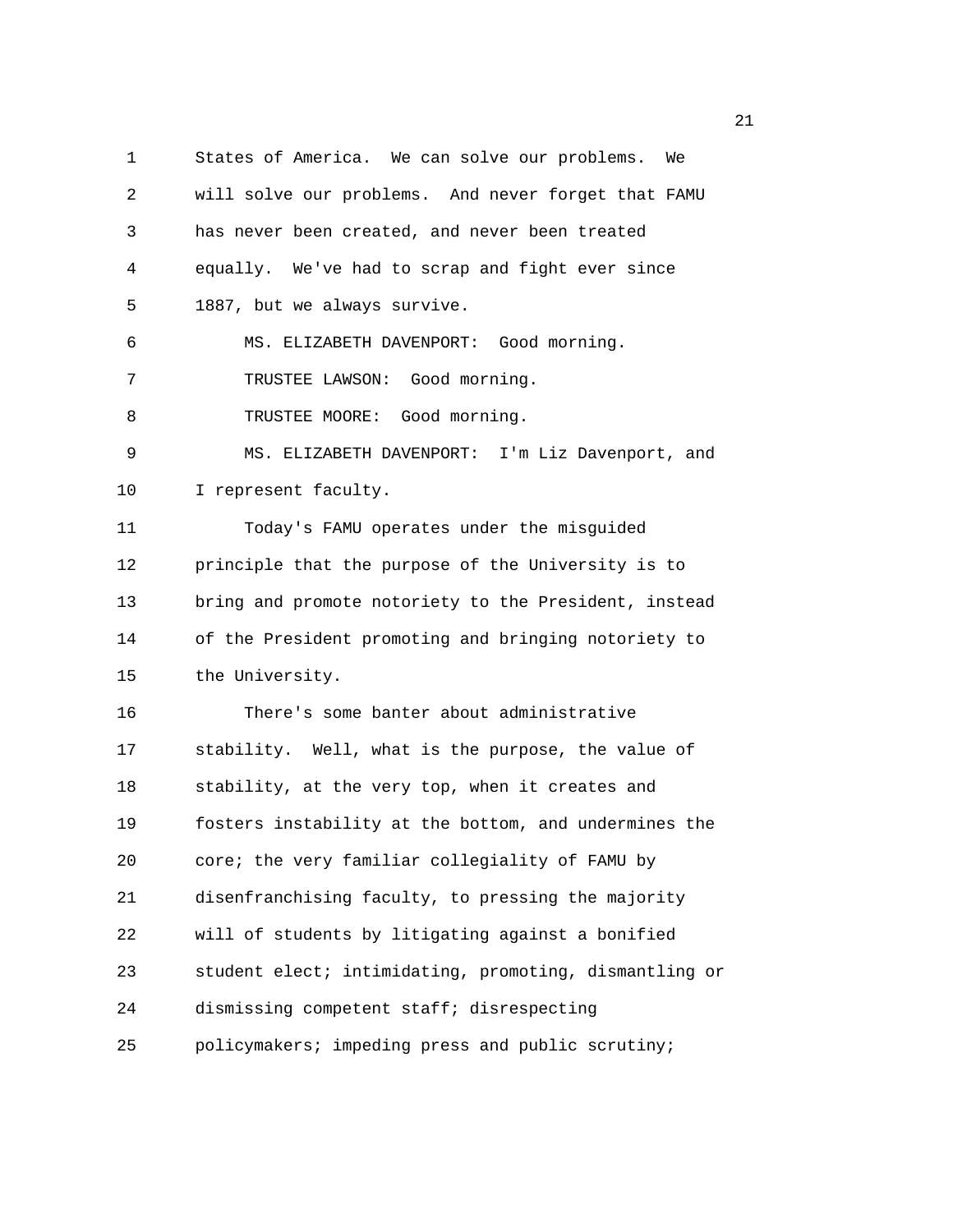1 violating policies and protocols to protect friends 2 and loyalists. 3 Isn't providing stability at the top, which 4 destabilizes the middle and the bottom, 5 counter-productive to your principle objective and 6 fiduciary responsibilities? 7 I had a two-page statement to say, but I'm going 8 to say this and I'm going to quote from my favorite 9 fictional character from the Color People -- Color 10 Purple -- Celie. That's my second one. My first one 11 is Sofia: Until you do right by your faculty, you 12 will not prosper. 13 ATTORNEY BARGE-MILES: Lekan Latinwo. Aurellia 14 Whitmore. Rashidra Walker. 15 MR. LEKAN LATINWO: Good afternoon -- good 16 morning, everyone. 17 My name Lekan Latinwo, and I've been here for 18 about 26 years. I'm a professor of biology and a 19 member of Faculty Senate. 20 I thank everyone for giving me the opportunity to 21 speak. What I would like to say is that we all need 22 to keep working together for a better, stronger FAMU. 23 Therefore, it is my belief that collaboration and 24 cooperation are better than conflict. Unity is better 25 than division. Empowerment is better than resentment.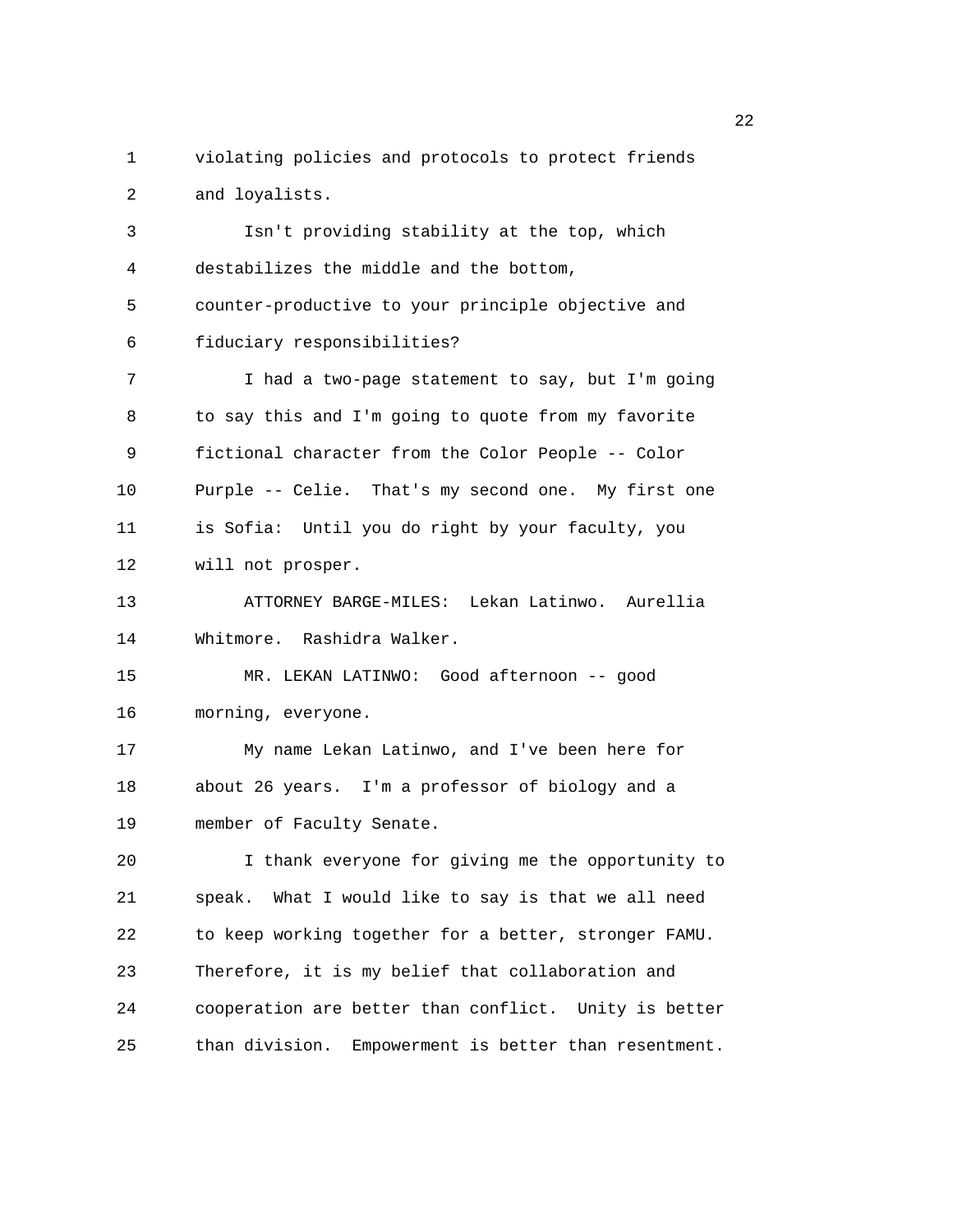1 And bridges are better than walls.

| 2  | You probably heard this three nights ago from          |
|----|--------------------------------------------------------|
| 3  | Hillary Clinton. We all are talking about the same     |
| 4  | thing and pointing fingers. It it's not about          |
| 5  | pointing fingers. It's about looking for solutions.    |
| 6  | We know what our problems are, and we don't want to    |
| 7  | take responsibilities. This is not your problem.       |
| 8  | It's not the President's problem. It's all of our      |
| 9  | problems. Everybody must come to the table and come    |
| 10 | with solution.                                         |
| 11 | It is interesting all the time that people talk        |
| 12 | about FAMU and we haven't said much about the          |
| 13 | (unintelligible). We haven't talked about how many     |
| 14 | students going to medical schools or grad schools, how |
| 15 | many are graduating and what they're doing, and what   |
| 16 | we're doing and how we can recruit more students.      |
| 17 | Let's think about that.                                |
| 18 | Thank you.                                             |
| 19 | TRUSTEE LAWSON: Thank you.                             |
| 20 | ATTORNEY BARGE-MILES: Aurellia Whitmore.               |
| 21 | Rashidra Walker. Candace Harris and Danielle Green.    |
| 22 | MS. AURELLIA WHITMORE: Good morning. My name is        |
| 23 | Aurellia Whitmore. I'm a third year doctorate          |
| 24 | candidate in the College of Pharmacy and               |
| 25 | Pharmaceutical Science, and President of Graduate      |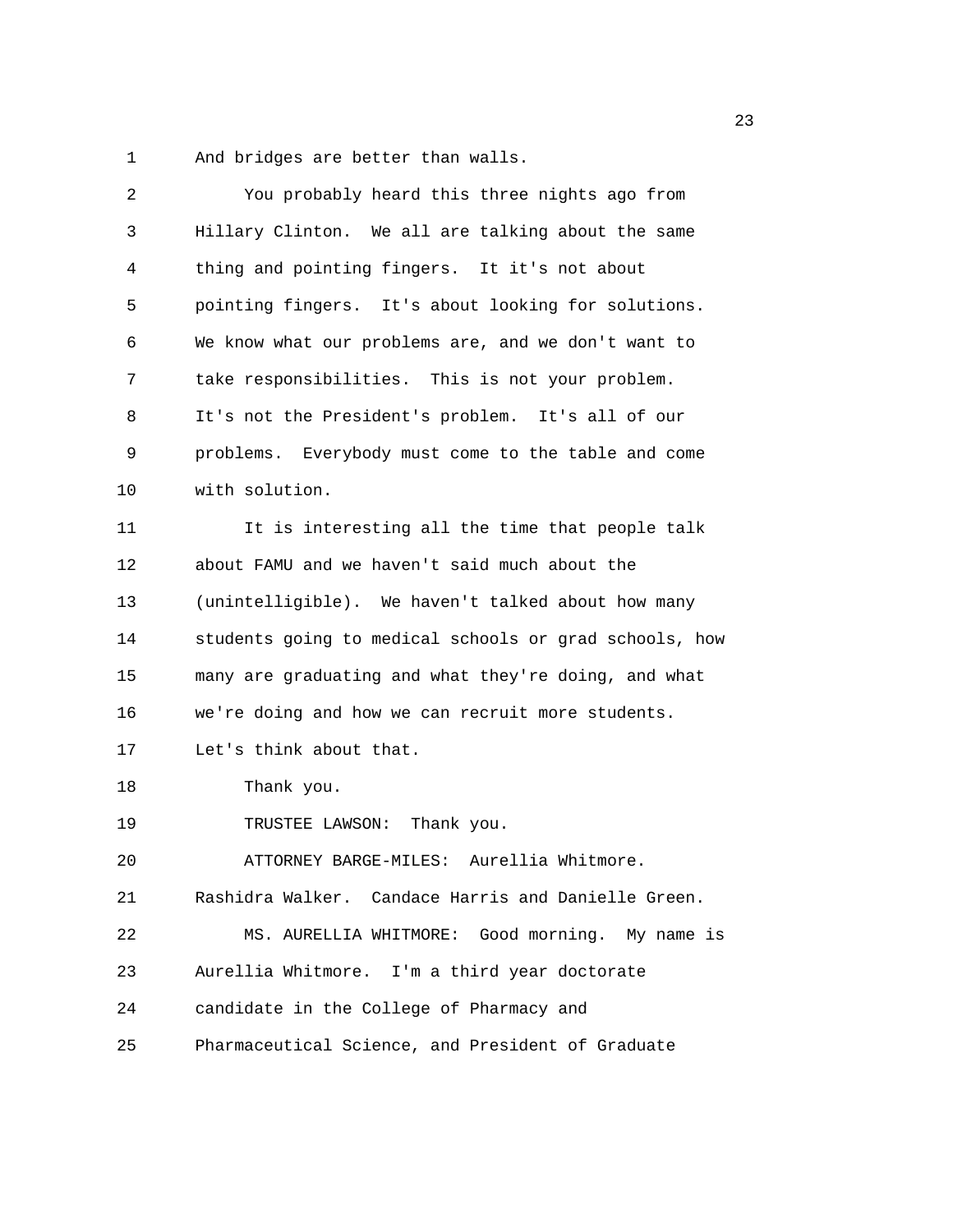1 Assistance United.

| 2  | Graduate students at FAMU have not been a              |
|----|--------------------------------------------------------|
| 3  | priority for such a substantial amount of time that    |
| 4  | our existence as students and faculty is very much     |
| 5  | neglected. Mechanisms must be put in place so we can   |
| 6  | perform at our optimal ability as scholars in our      |
| 7  | specific field of study; however, this cannot be done  |
| 8  | when tuition is not paid, waivers not applied, and     |
| 9  | stipends issued to scholars are below that of the      |
| 10 | federal poverty level.                                 |
| 11 | Mechanisms that must be implemented to improve         |
| 12 | our existence as graduate students should include:     |
| 13 | Number 1. Accountability. I have had three             |
| 14 | Collective Bargaining sessions with the Dean of        |
| 15 | Graduate Studies, Associate Provost, Assistant VP for  |
| 16 | fiscal management and Director of Equal Opportunity,   |
| 17 | within the past four months about GA's poor salary and |
| 18 | health insurance issues. Also in the Collective        |
| 19 | Bargaining session, I presented to them a survey       |
| 20 | completed by FAMU's GAs from every department with     |
| 21 | results indicating that 90 percent of GA surveys are   |
| 22 | struggling to make ends meet with the current salary   |
| 23 | issued.                                                |
| 24 | Despite this, the latest academic affairs issue        |

25 on May 11th, there was no report mentioned of GAU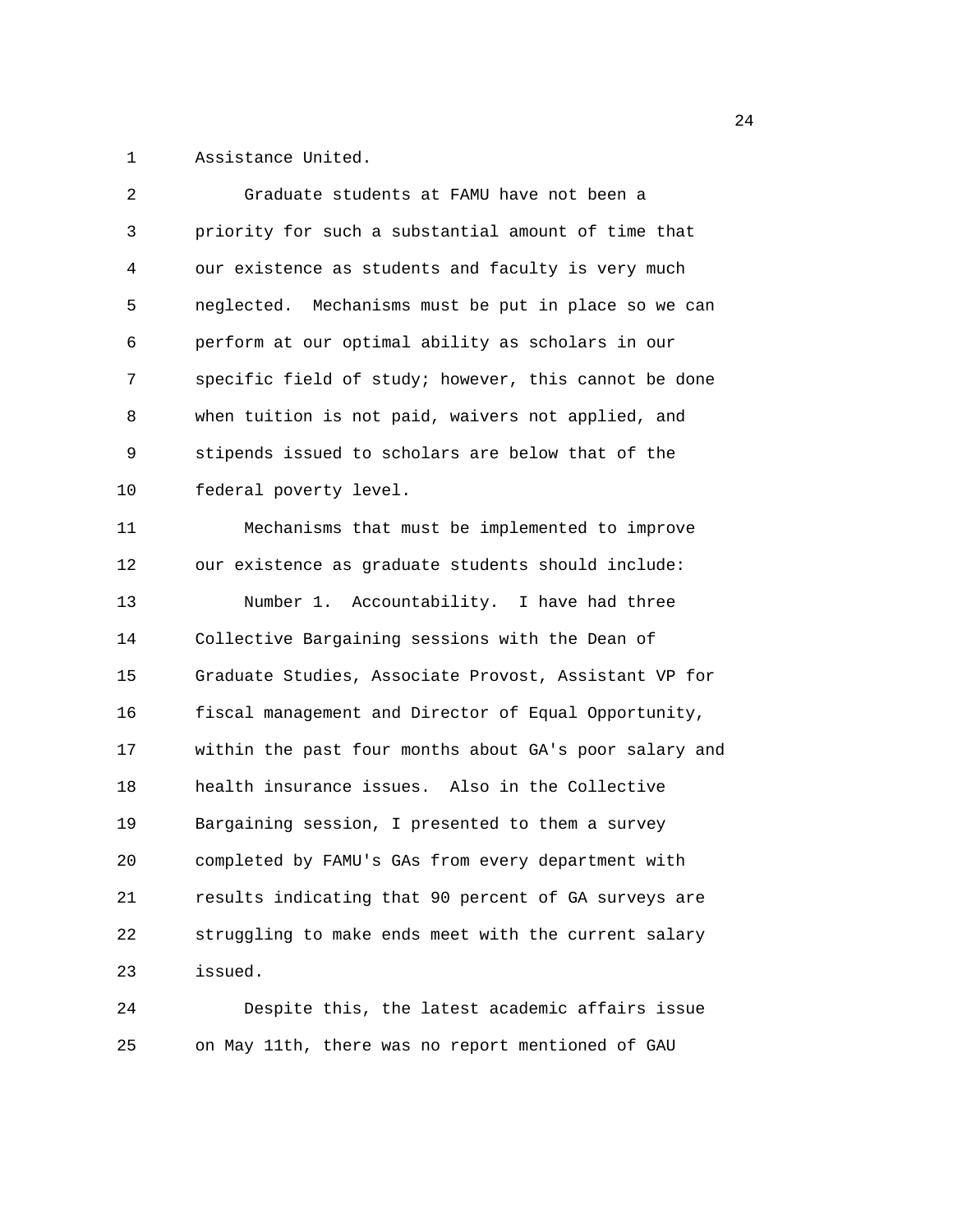1 meeting with the university officials about a raise, 2 the continuation of health insurance, or any other 3 issues addressed on behalf of graduate assistance in 4 the past three meetings.

5 Let me jump through.

6 Recognition and value is another issue. FAMU. 7 COPPS was recently recognized for being awarded the 8 most NIH funding within universities in the state of 9 Florida, receiving about \$5.7 million; in part, due to 10 the labor done in the labs by graduate assistants.

11 In addition, FAMU receives the most among all 12 Title III funding within the United States. FAMU is 13 Number 1 among HBCUs in the terms of the numbers of 14 patents we hold. Twelve of the patents are in the 15 College of Pharmacy, and yet, we're still paid below 16 the poverty level. Something must change.

17 ATTORNEY BARGE-MILES: Rashidra Walker. Candace 18 Harris and Danielle Green.

19 MS. RASHIDRA WALKER: Good morning. Hello, my 20 name is Rashidra Walker and I am a first year PhD 21 student in the College of Pharmacy and Pharmaceutical 22 Sciences, as well as Vice President for GAU.

23 On March 10, 2015, I was notified by e-mail that 24 I was accepted into the college and program study. I 25 also received a letter stating I was awarded an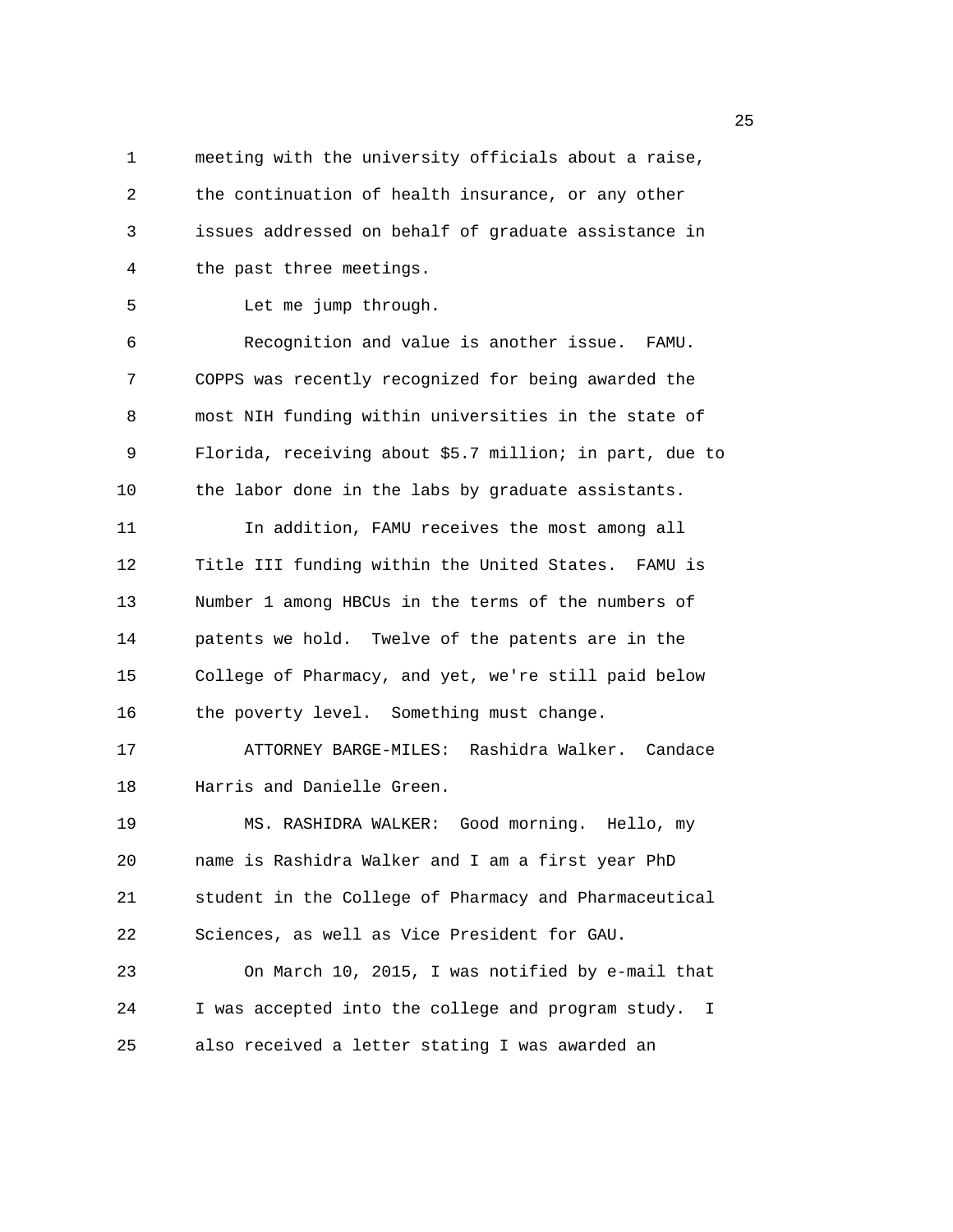1 assistance fellowship and an out-of-state waiver to 2 cover the cost of tuition.

3 I was told that my contract would not begin until 4 October 1st, 2015, but I as well as other first year 5 graduate students did not sign our contracts until 6 March 1st, 2016. That is a difference of nine months. 7 This is blatantly unacceptable and unprofessional. 8 During this time of unemployment, I depleted my 9 savings, utilized federal loans and even relied on my 10 credit cards. Prior to starting graduate school here 11 at FAMU, I was in forensic sciences for the State of 12 Alabama. To go from making almost \$40,000 a year, 13 with benefits, to 16,000 was drastic, but then not 14 receiving any monies for my assistantship was 15 extensively more nerve-racking and stressful. 16 Not only did I not receive my contract on the 17 incorrect date, my tuition fees were not paid before 18 the due date. I was forced to write a letter to the 19 Assistant Dean of the COPPS program before funds were 20 sent off from the graduate school.

21 Fast forward from today, my contract was valid 22 for March 1st to June 8th. I informed the coordinator 23 of the COPPS program upon the expiration and was told 24 that new contracts were not ready.

25 According to the Collective Bargaining agreement,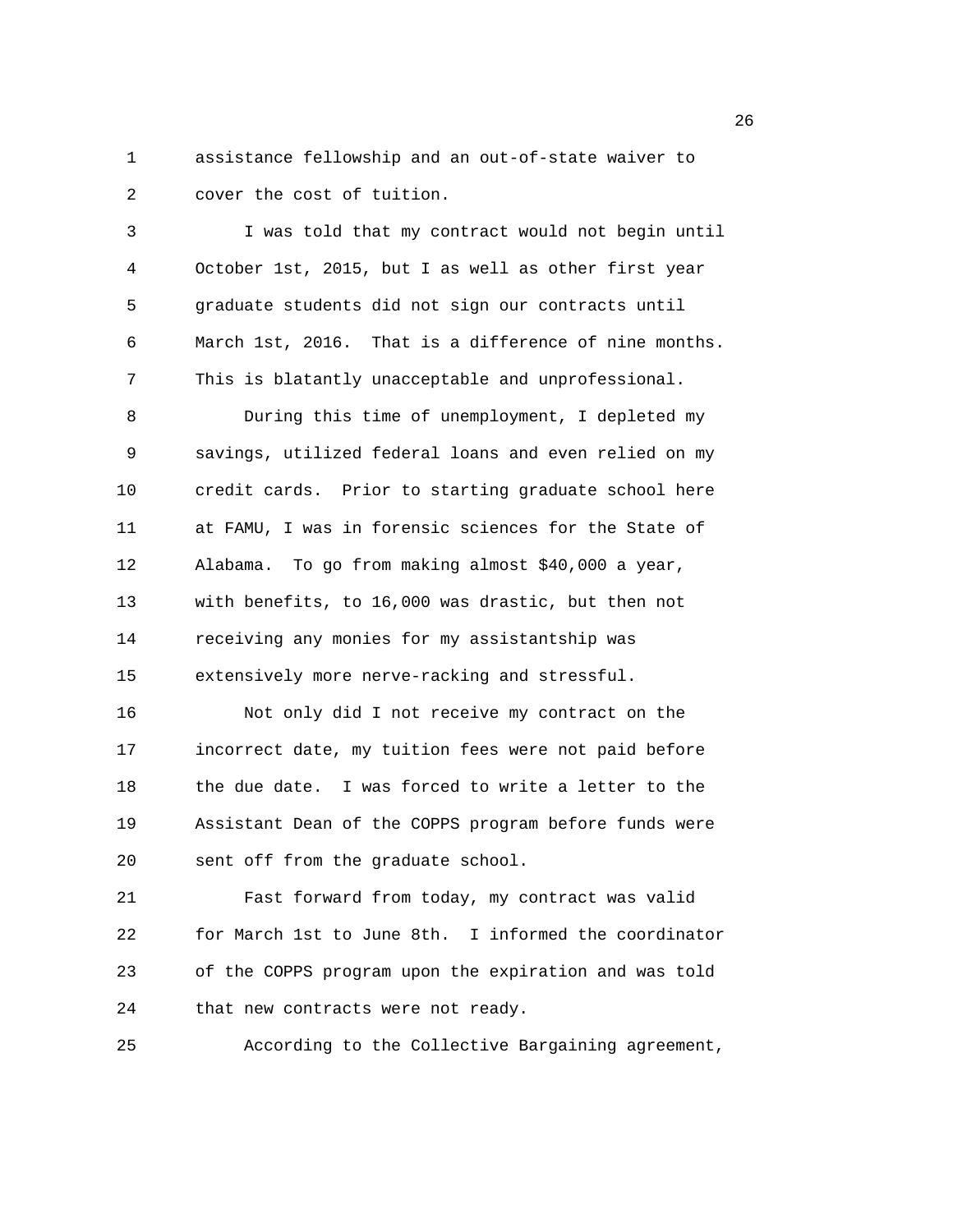1 all employees are in at least one semester appointment 2 during the academic year shall be provided with a 3 letter of intent regarding continuation or 4 non-continuation of the employment for the fall 5 semester, as soon as but no later than May 5th. 6 I have yet to receive a letter confirming my 7 appointment. This is beyond the expiration date of 8 the old contract which will result in a gap in pay. 9 I am standing here today simply to ask in the 10 future that someone in the graduate school is held 11 accountable for their transaction and payment to the 12 Financial Aid office, to cover tuition and fees and 13 for the -- 14 TRUSTEE LAWSON: Thank you. 15 ATTORNEY BARGE-MILES: Candace Harris. Danielle 16 green. Narayan Persaud. 17 MS. CANDACE HARRIS: Good morning. My name is 18 Candace Harris. I'm a second year student in the 19 Department of Physics, PhD. 20 Upon the recent appointment of the new Associate 21 Provost, Dean of Graduate Studies and Research, recent 22 OPS have been violated as a result of lack of funds 23 due to adverse financial conditions. 24 As a second year graduate student in the physics 25 department, my OPS contract as a teacher's assistant

27 and 27 and 27 and 27 and 27 and 27 and 27 and 27 and 27 and 27 and 27 and 27 and 27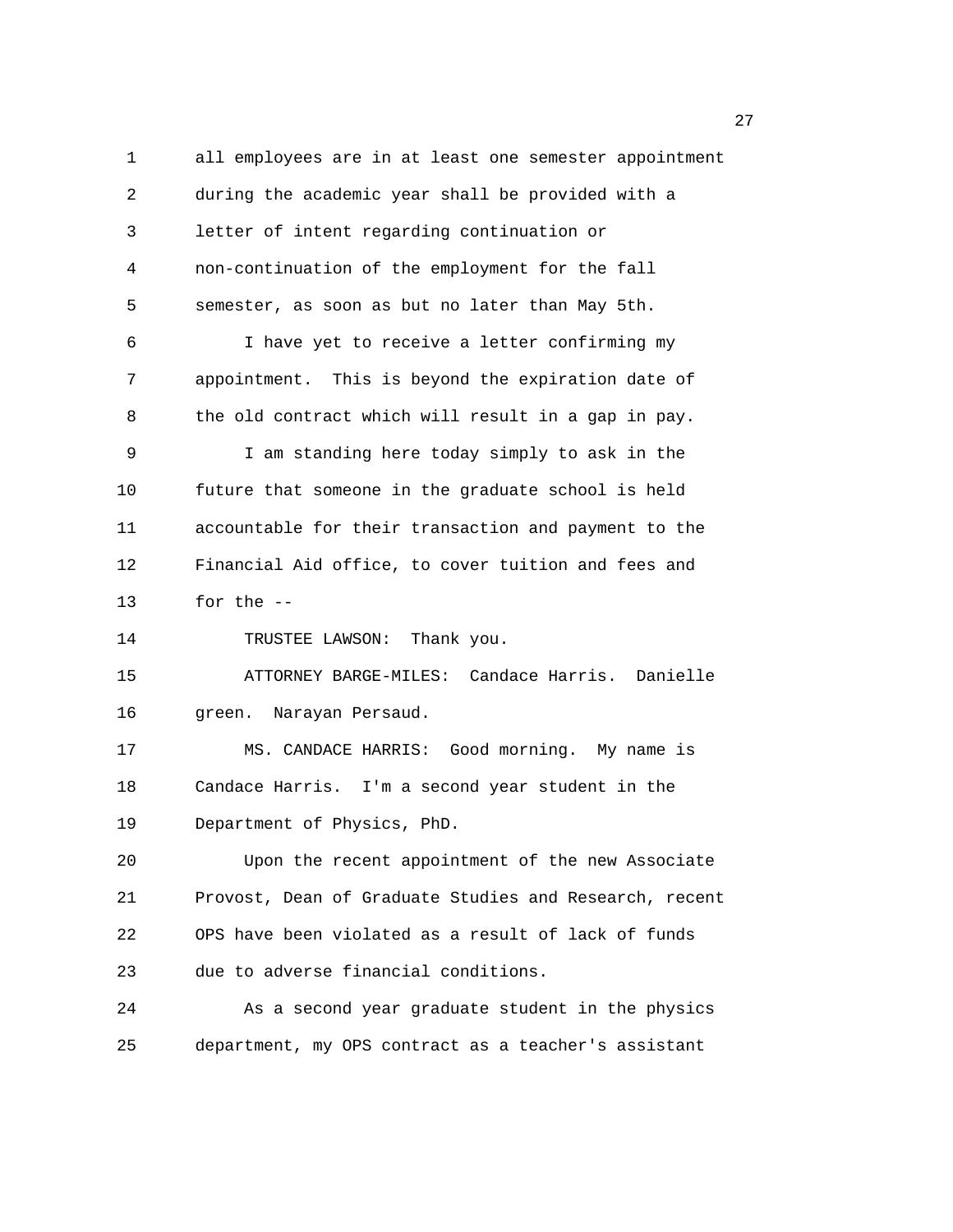1 was terminated as of October 21, 2015. In response to 2 this, I am challenging the dual roles that this 3 authority plays. I believe that it is unethical to 4 strengthen one graduate program while weakening 5 another.

6 Furthermore, in the pursuit of the path of 7 excellence, FAMU is the leading institution in 8 producing the highest number of African-American women 9 in doctoral degree in physics; wherein, the past also 10 proves that FAMU students leave here ready to compete 11 and excel anywhere.

12 This direct quote was given by a former Dean of 13 Graduate Studies who exercised its authority in 14 keeping FAMU's PhD program in physics a competitive 15 one.

16 "Moreover, the recent report given by the 17 Academics Affairs Committee and the Chair of the Board 18 of Trustees directs minimum attention to the needs of 19 the graduate students. Clearly, this meeting was 20 meant for the Board of Trustees to hear the proposals 21 of other schools and colleges that make up this 22 institution."

23 While the GAU has met with the Dean multiple 24 times over the course of the semester, not one single 25 proposal to arrange the PhD programs has been

<u>28 and 28 and 28 and 28 and 28 and 28 and 28 and 28 and 28 and 28 and 28 and 28 and 28 and 28 and 28 and 28 and 28 and 28 and 28 and 28 and 28 and 28 and 28 and 28 and 28 and 28 and 28 and 28 and 28 and 28 and 28 and 28 a</u>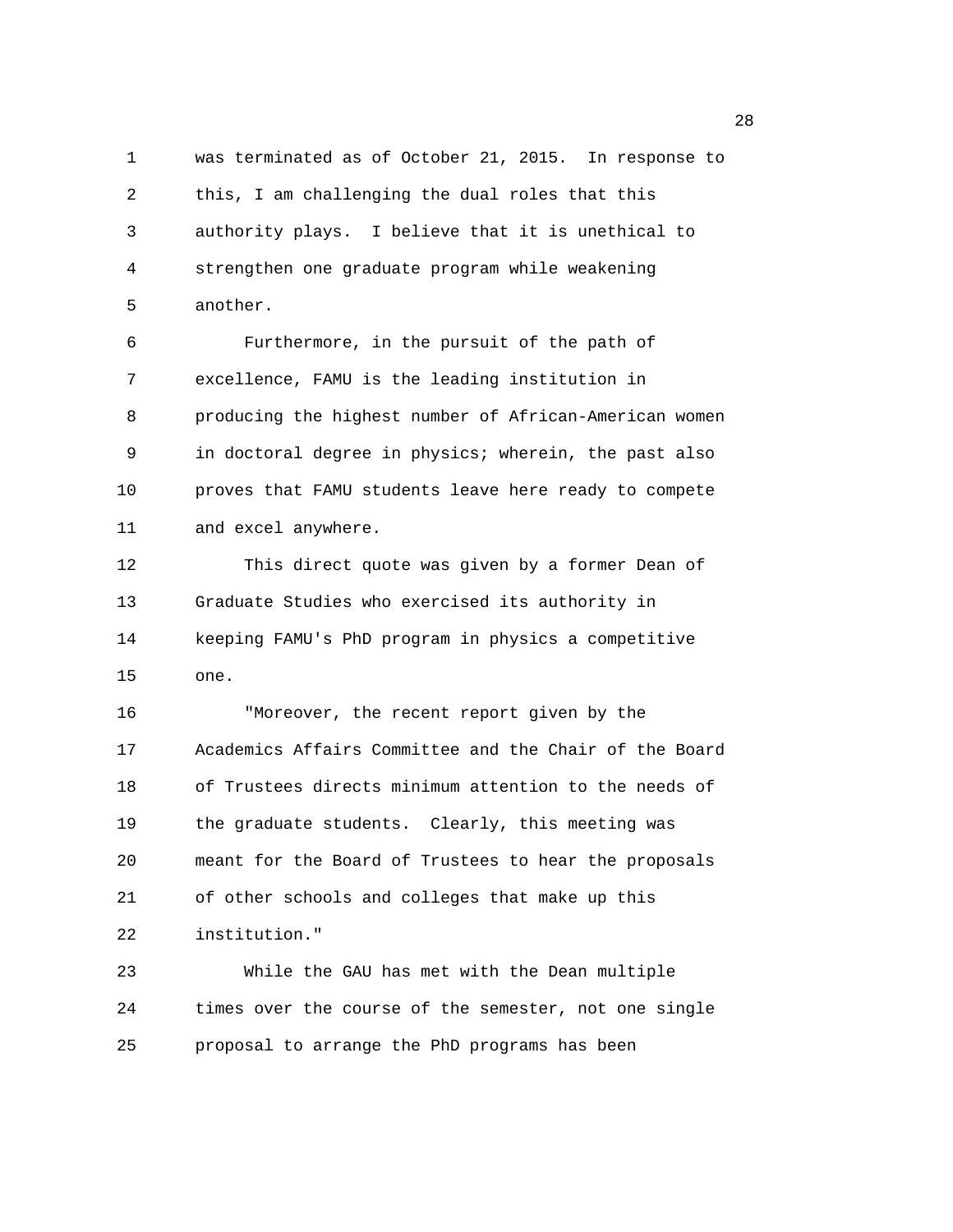1 mentioned. It is this complacency of the Dean of 2 Graduate Studies and Research that terrifies me. I am 3 requesting that the Board of Trustees directs more 4 attention to its graduate students, especially in STEM 5 disciplines, and carefully considers the value of 6 having a program that provides the best PhDs in the 7 country; HBCUs and predominantly white institutions 8 alike. 9 More specifically, can someone tell me who 10 authorized or declared a university of financial 11 extingency. That was it. Thank you. 12 TRUSTEE LAWSON: Thank you. 13 ATTORNEY BARGE-MILES: Danielle Green. 14 MS. DANIELLE GREEN: Good morning. My name is 15 Danielle Green, and this coming fall will be the start 16 of my second year as a FAMU physics graduate student. 17 This public comment is to be used as a platform 18 to reinstate the physics graduate teacher 19 assistantship. 20 As a FAMU alumn in the physics department, I know 21 firsthand the critical role teacher assistants play 22 in. Helping to encourage student to persevere and 23 their pursuing degree in STEM. A teacher insisted and 24 played an influential role in my decision to pursue a 25 PhD in physics.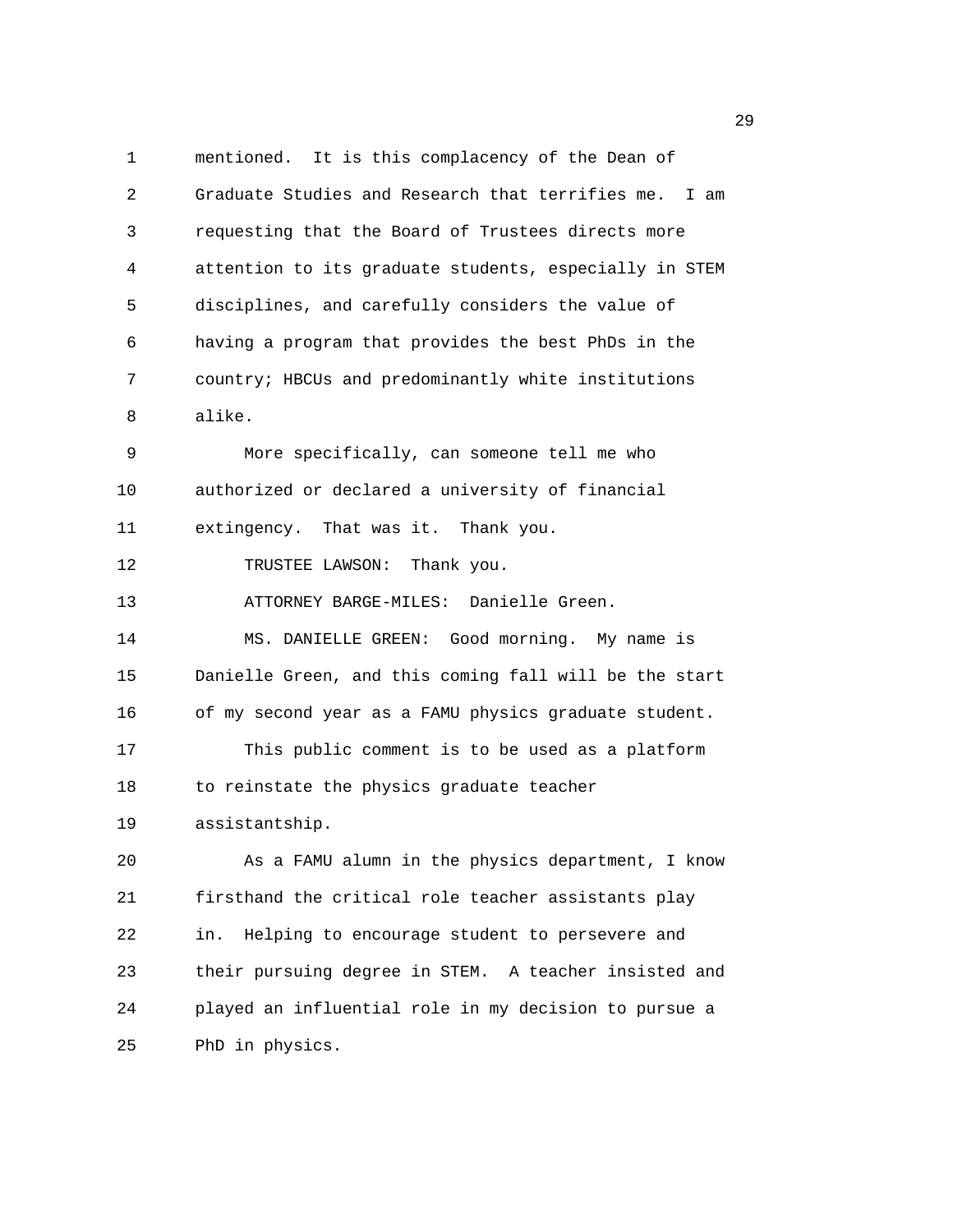1 Now, as a graduate student, I tutor STEM students 2 for the NAVY ROTC, and I noticed a decline in my 3 students, in the mental knowledge of physics, because 4 there are no teacher assistants in the classroom. 5 Physics, chemistry, biology, and the mathematics are 6 the fundamental building blocks for students in other 7 disciplines for STEM. The course work and academic 8 capability of each discipline is demanding; therefore, 9 teacher assistants are needed.

10 As we all know, the FAMU PhD program started in 11 2002 for physics from NSF funding called Crest. This 12 was implemented to build competitiveness of 13 minority-serving institutions, while increasing the 14 recruitment and retention of individuals from diverse 15 backgrounds in STEM, study, and STEM-based careers, 16 according to NSF.

17 A background in teaching is a skill PhD students 18 from any institution across the nation should be 19 required to have to be competitive, especially if the 20 students wish to go on to higher education.

21 Our Dean of Graduate Students, in my opinion -- 22 weakens the only PhD program that arose from Crest by 23 stripping funding from the teachers assistants and 24 also weakens my progress as a scholar and strips me 25 from much-needed experience, which leaves me to not be

 $30<sup>2</sup>$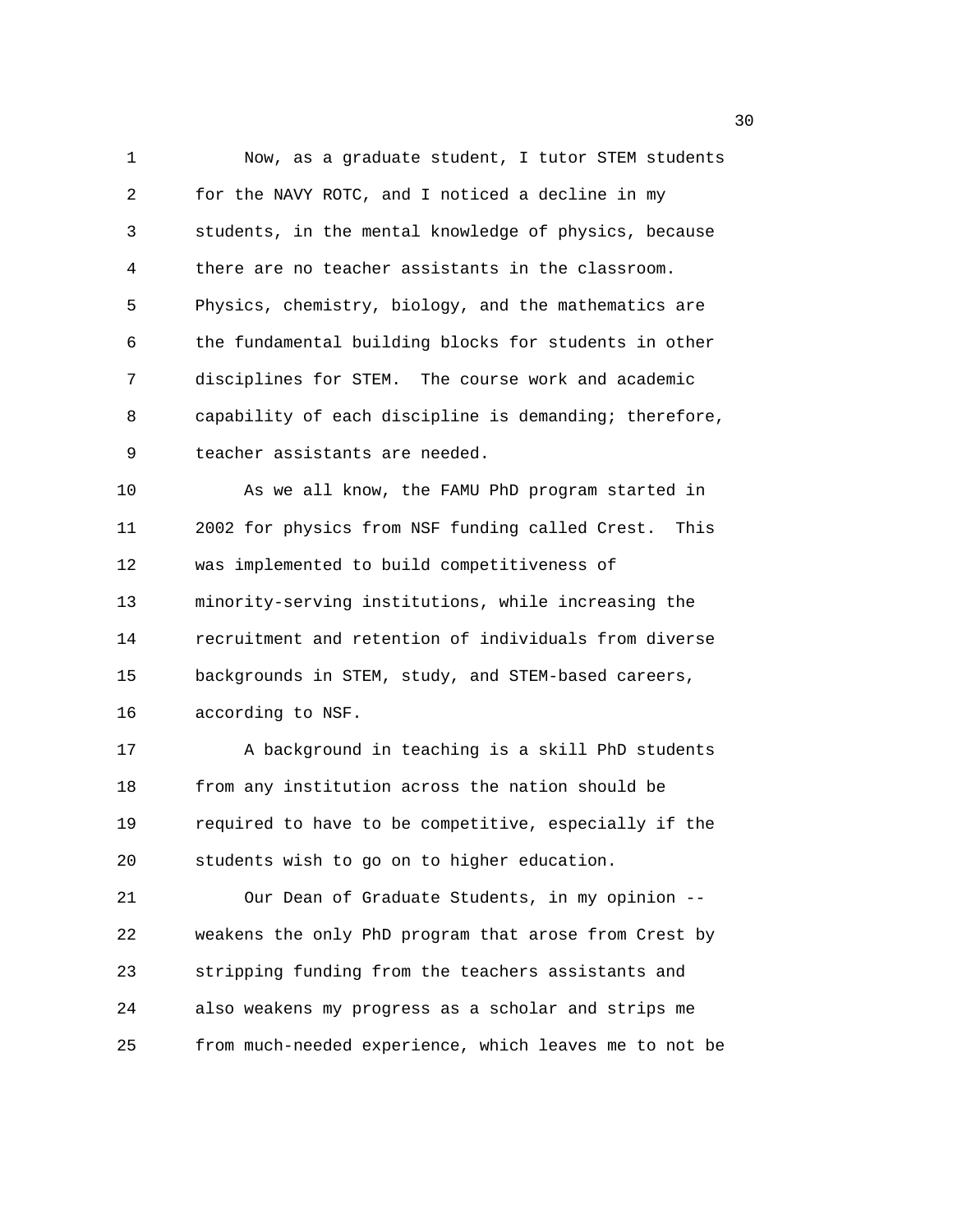1 a well-rounded and competitive grad student.

| 2  | As a black woman in physics, I know that I am           |
|----|---------------------------------------------------------|
| 3  | being held to a higher standard than the majority of    |
| 4  | other graduates from my major from other schools.       |
| 5  | When I graduate with my PhD with physics, I will        |
| 6  | already be seen as inferior: 1. Because I am black;     |
| 7  | 2. Because I am a woman; 3. Because I chose to educate  |
| 8  | myself in an HBCU. Not having the experience of being   |
| 9  | a teachers assistant does not give me the same          |
| 10 | competitive edge.                                       |
| 11 | ATTORNEY BARGE-MILES: Narayan Persaud. Reverend         |
| 12 | R.B. Holmes. Clyde Ashley.                              |
| 13 | MR. NARAYAN PERSAUD: Good morning, all.                 |
| 14 | TRUSTEE LAWSON: Good morning.                           |
| 15 | MR. NARAYAN PERSAUD: I am former chair of the           |
| 16 | Department of Sociology and Criminal Justice of FAMU,   |
| 17 | former president of the Faculty Senate, and former      |
| 18 | trustee.                                                |
| 19 | At the offset, let me state emphatically that my        |
| 20 | two sons work for FAMU; both well-qualified for the     |
| 21 | positions they occupy. Many have warned that my         |
| 22 | speaking will jeopardize their employment and that the  |
| 23 | sins of the father will fall on the children.<br>You,   |
| 24 | Honorable Trustees, are now aware of my dilemma.<br>The |
| 25 | alumns are not.                                         |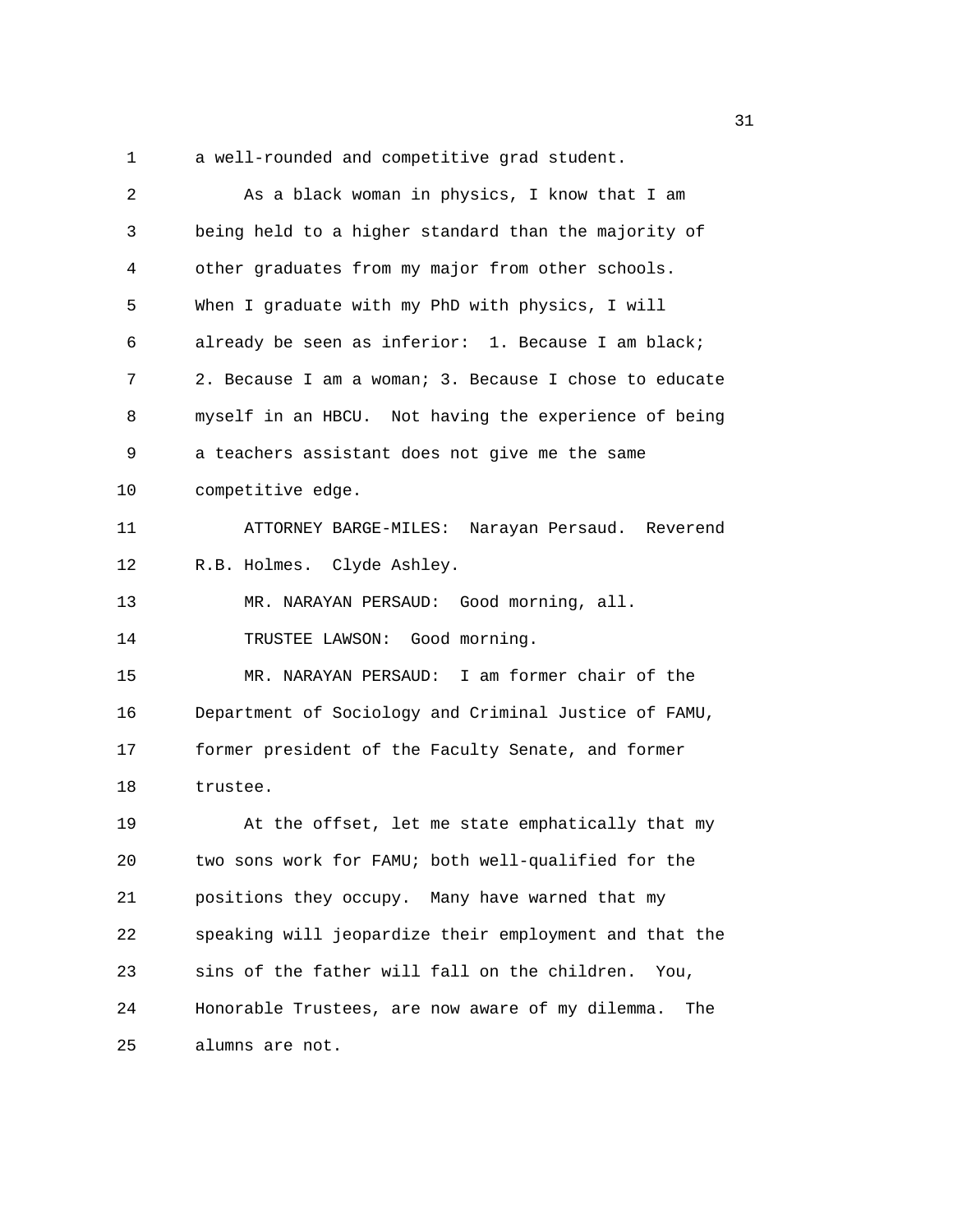1 FAMU should be required to have such a remarkable 2 and distinguished board. Your achievements and 3 experiences speak volumes. As a collective body, you 4 should not -- you not only have the authority and 5 responsibility for fiscal solvency of FAMU; you also 6 have the authority and responsibility to hold the 7 administration accountable in fulfilling the 8 institution's mission while adhering to all rules and 9 regulations of university governance.

10 As the governing and oversight body, as you 11 deliberate in your decisions, I ask that you focus not 12 only on what is written in reports that are presented 13 orally, but be attentive to what is not written and 14 what is left on the unsaid. I ask you that you assess 15 the facts while being mindful of the fiction. I ask 16 that you pay attention to the growing flames but not 17 to lose sight of the billowing smoke. I ask to search 18 your hearts and minds for answers; that you are guided 19 by the words of Martin Luther King when he said that, 20 "There comes a time when one must take a position that 21 is neither safe nor popular, but because conscience 22 tells us it is right." 23 FAMU is in challenging times and because of your

24 responsibilities, I know you will do what's right. 25 ATTORNEY BARGE-MILES: Reverend R.B. Holmes.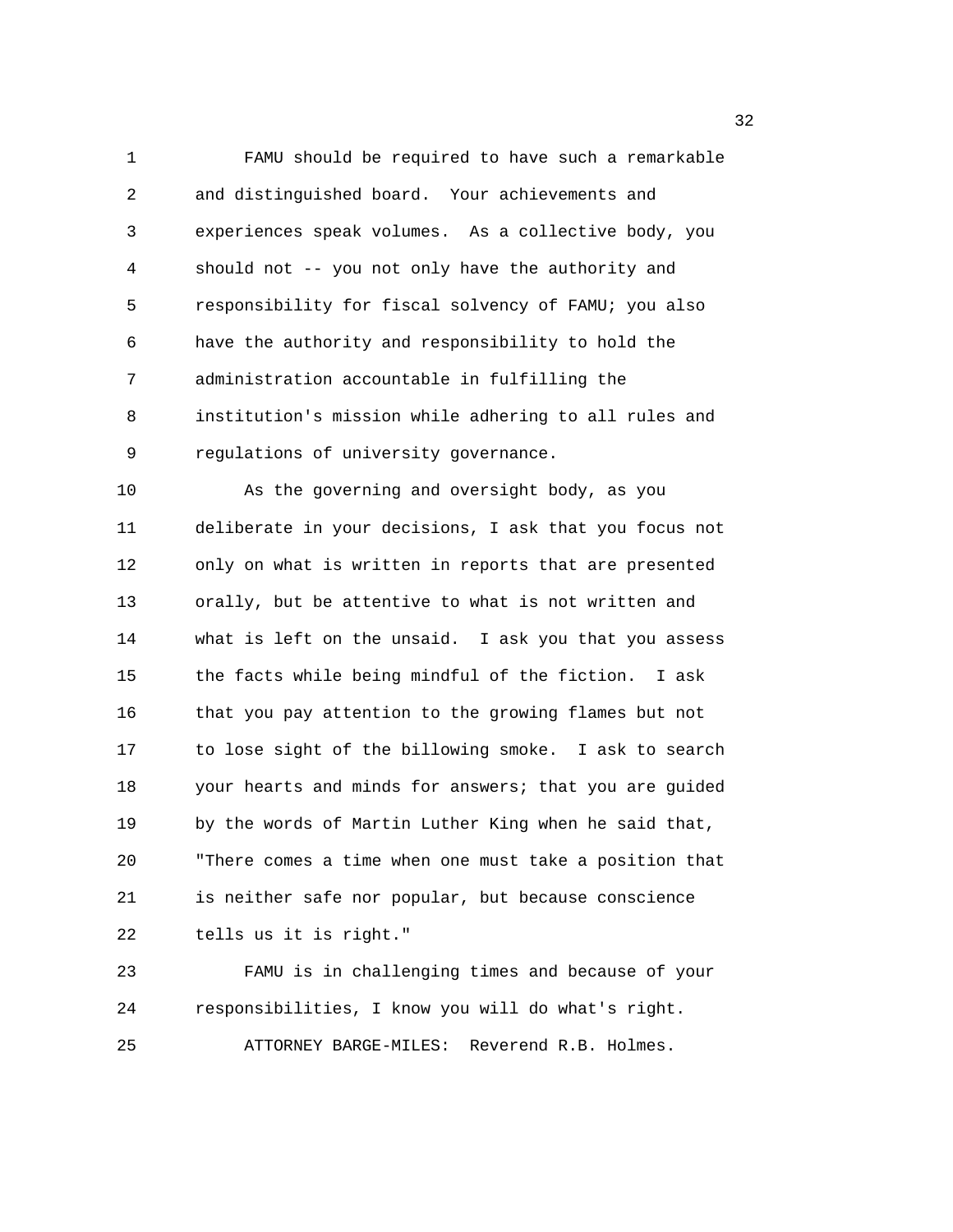1 Clyde Ashley. Deidre Powell.

| 2  | MR. R.B. HOLMES: Madam President, Mr. Chairman,       |
|----|-------------------------------------------------------|
| 3  | members of the Board of Trustees, I come here this    |
| 4  | morning in the spirit of peace and harmony.<br>Мy     |
| 5  | authority is to not fight for individuals or select   |
| 6  | few but to stand up for students and to commend you   |
| 7  | for your public service. You are being blamed, the    |
| 8  | Governor, the Board of Governors, that you're out to  |
| 9  | destroy FAMU. That is wrong.                          |
| 10 | I come to tell you I served on this board for 10      |
| 11 | years. I appreciate what you do. I've come to stand   |
| 12 | up for the faculty. This great faculty is under       |
| 13 | attack. I come to stand up for folks like Justin      |
| 14 | Bruno who was denied due justice on this campus. I    |
| 15 | come to stand up for truth.                           |
| 16 | I'm not against anyone. We are a family. My           |
| 17 | mother went here. My brothers and sisters and cousins |
| 18 | and nieces and nephews graduated from here. It's not  |
| 19 | personal. It's about the future of this university.   |
| 20 | It's about the future of this state. It's about the   |
| 21 | future of this country.                               |
| 22 | I pray to God that you will search your heart and     |
| 23 | do what is in the best interest of faculty, staff,    |
| 24 | students, and the future of FAMU and Historical Black |
| 25 | Colleges and Universities.                            |
|    |                                                       |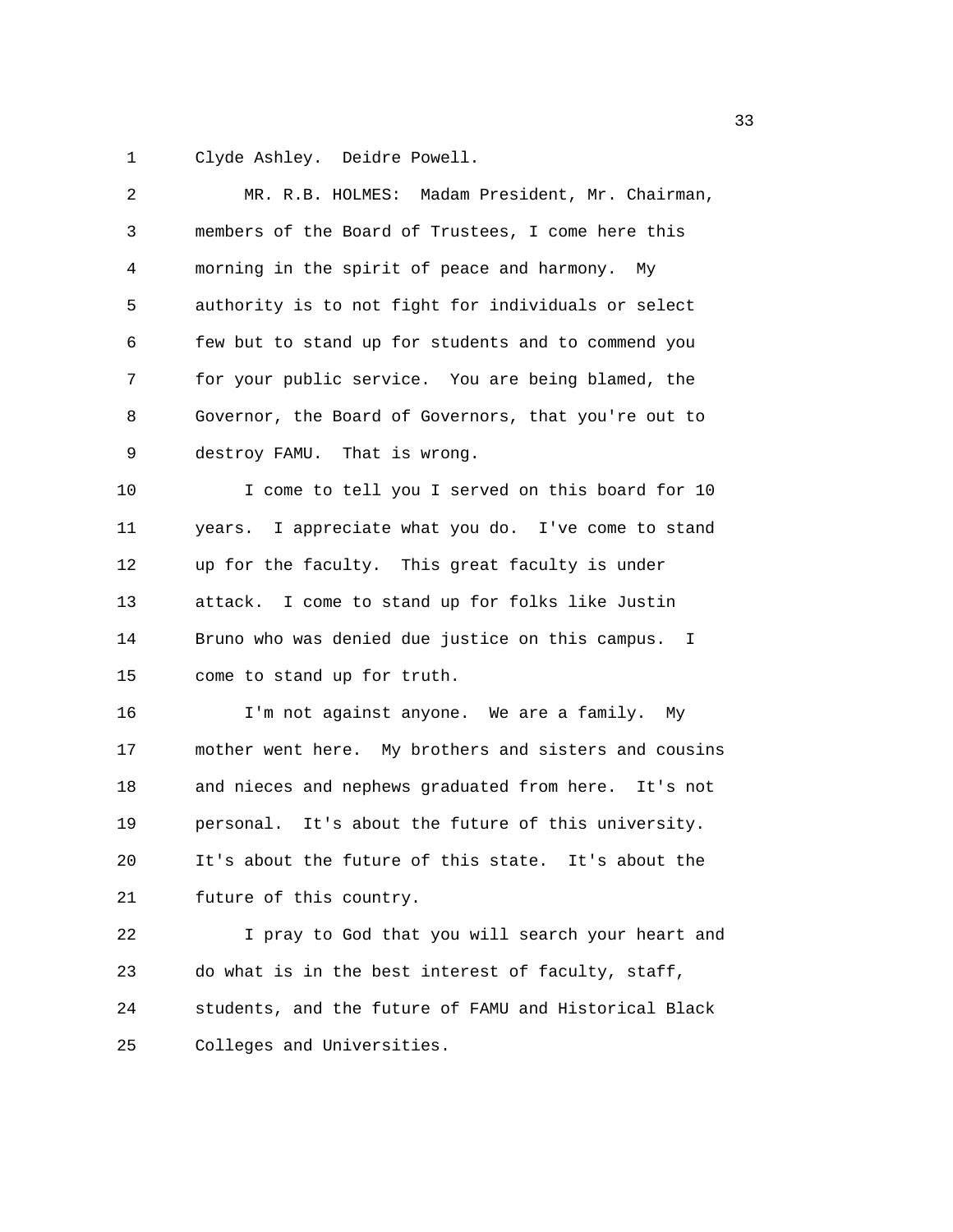1 God bless you.

2 ATTORNEY BARGE-MILES: Dr. Clyde Ashley. 3 Deidre Powell. Masekela Mandela. 4 MR. CLYDE ASHLEY: Trustee Lawson, chairman, 5 members of the Board of Trustees, Madam President, I 6 am Dr. Clyde Ashley, Associate Professor in the 7 College of Business and Industry. 8 Board of Trustees, your fiduciary responsibility, 9 financial excellence, high quality institution, 10 ethical integrity, sustainable growth and department. 11 You hire and evaluate the President. You help create 12 a culture of success. 13 President Mangum, your job is to be a visionary 14 leader; inspire and motivate others, shared 15 governance, increase enrollment, be "best in class" in 16 terms of programs, successful processing or 17 progression of students, graduation of students. 18 FAMU is great. Period. The college of the year 19 in 1997. Led the nation in national scholars. Best 20 in class program, such as pharmacy, engineering, 21 nursing, law, environment, agriculture, allied health, 22 journalism and not but less SBI. 23 Graduates, Dr. Shawnta Friday-Stroud, Oscar 24 Joyner, Jon Thompson, Shaundran Thomas, Michael 25 Robinson. Donations given by Jon Thompson, five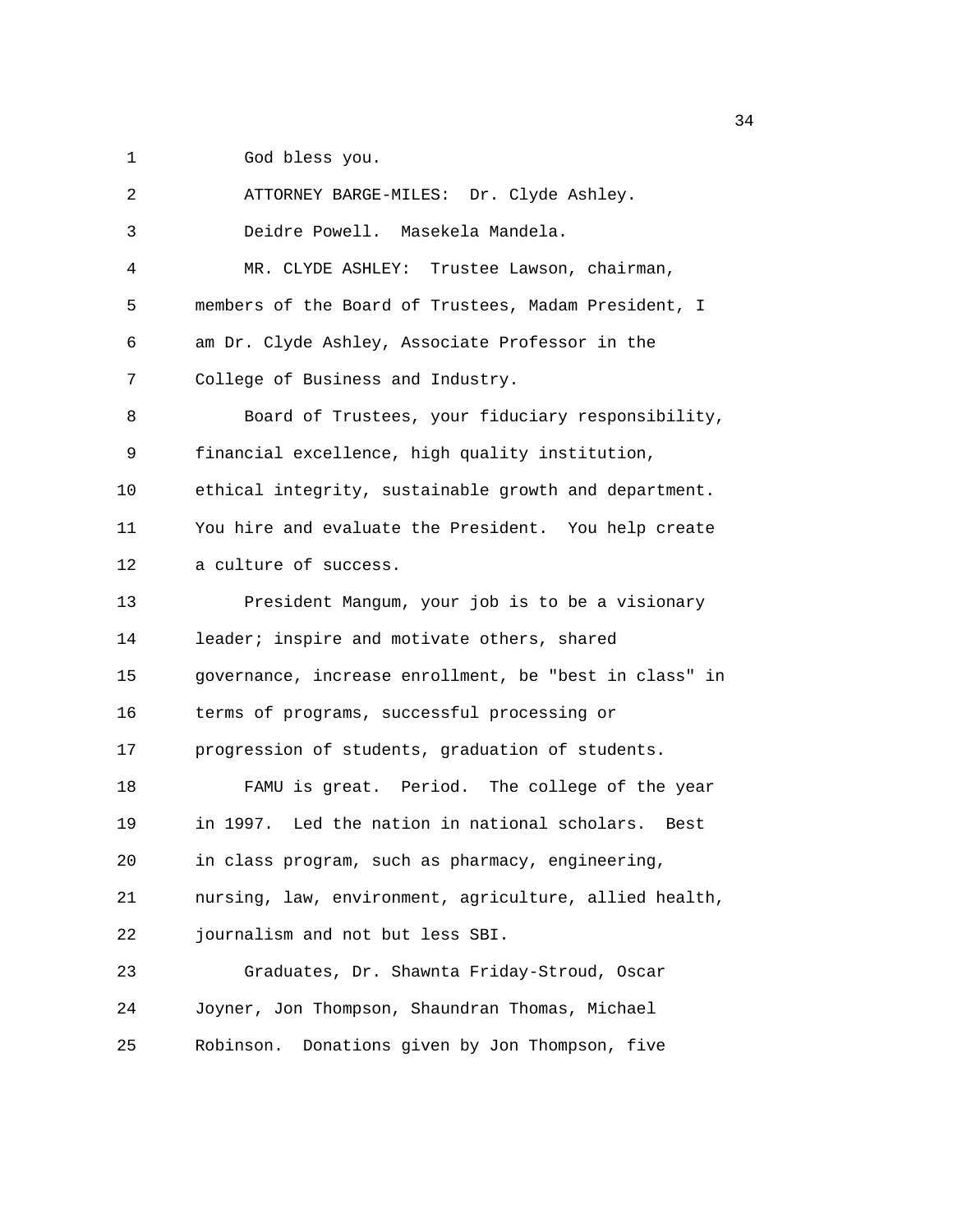1 million dollars. Donation given by Hershey, in honor 2 of Dr. Mobley, one million dollars.

3 As FAMU, we cannot target our Deans. As I 4 understand it, some of our Deans are being targeted. 5 SBI Dean -- one of the best Dean in the world; 6 pharmacy Dean, architecture dean, journalism dean, 7 that is asinine. We have flashy programs all over 8 this campus. 9 Board of Trustees, you hire and evaluate the 10 President. If the President is doing a great job, you 11 maintain her and renew her. If she's not doing a 12 great job, then don't renew her and replace her with 13 someone who can do the job. 14 In the name of Spike Lee, do the right thing. 15 ATTORNEY BARGE-MILES: Deidre Powell. Masekela 16 Mandela. William Tucker. 17 MS. DEIDRA POWELL: Good morning, honored 18 trustees. 19 TRUSTEE LAWSON: Good morning.

20 MS. DEIDRA POWELL: I am Deidra Powell, and I 21 stand before you as a graduate of this great 22 institution and as a professor. 23 I am also the primary organizer and co-chair of 24 FAMU's Benevolence Committee. This committee was

25 established on February 17, 2009, with a five-part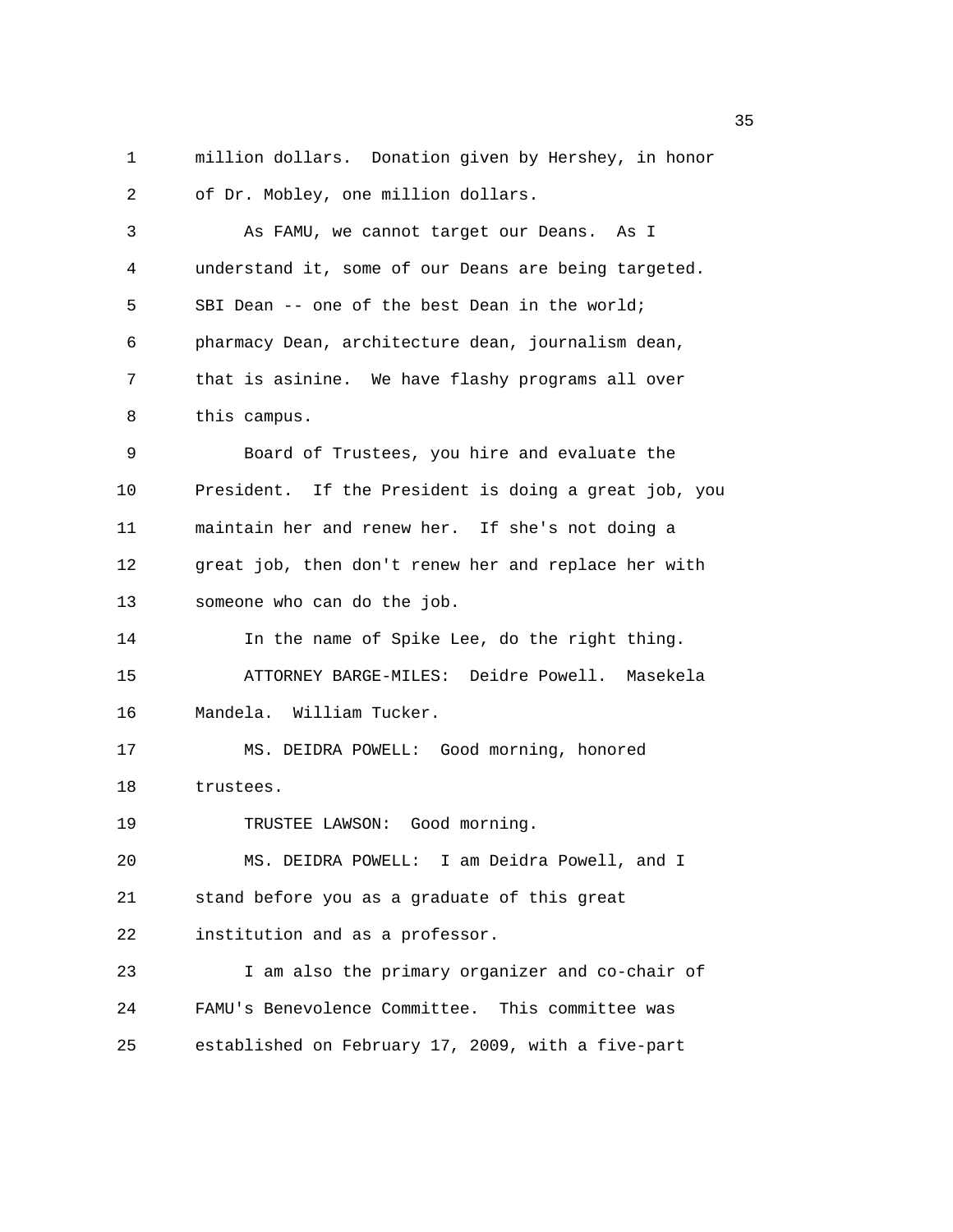1 plan approved by the Faculty Senate on April 21, 2009. 2 The purpose of this five-part plan is to acknowledge 3 the University's sick Rattlers with extended illnesses 4 and to remember and pay homage and honor its fallen 5 Rattlers, administrators, faculty, staff, students 6 pursuing degree, alumni and retirees who have passed 7 away.

8 For the last seven years, I have worked with 9 Dr. Ammons, Robinson and Mangum administration to 10 initiate this five-part plan to include creating a 11 more suitable means of alerting the Rattler family of 12 a fallen Rattler through the University's website; 13 communicating better with Department of 14 Representatives in addressing the sick and fallen 15 Rattlers; establishing an annual one hour service 16 during Homecoming week honoring fallen Rattlers; 17 building a memorial wall in the shape of Rattler with 18 monies obtained through donations of through selling 19 of bricks, monies to be used for scholarships for 20 needy students, and to create a team of ambassadors 21 for good will; responsible for representing University 22 as of the homes of Rattlers with visit cards, et 23 cetera, and at the funerals reading resolutions if in 24 accordance with the wishes of the family. 25 Dr. Ammons and Robinson were quite receptive to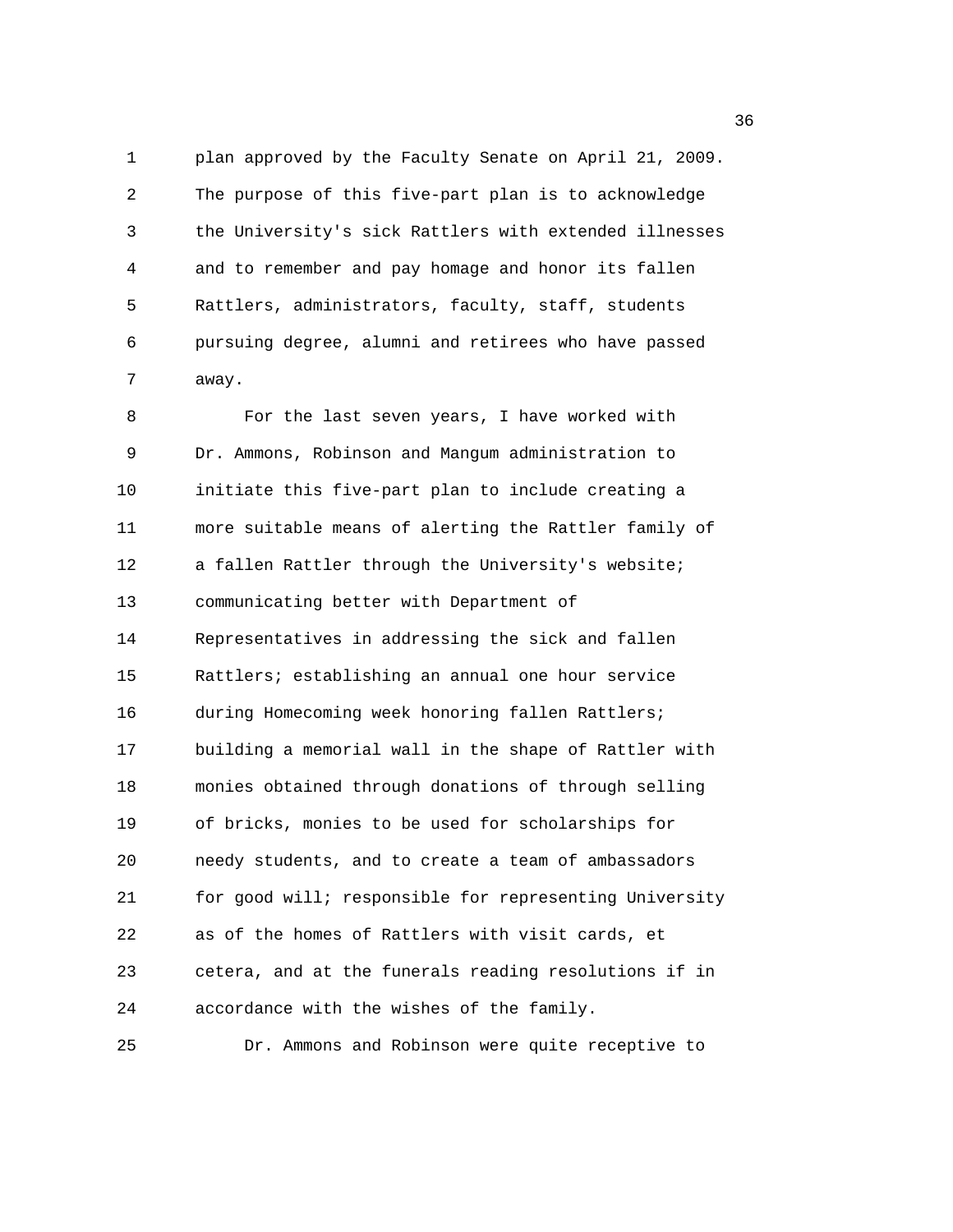1 the ideas, but their tenures were cut short. I have 2 had a great difficulty with this administration. 3 Often prearranged meetings were cancelled and so 4 forth -- 5 TRUSTEE LAWSON: Ma'am, ma'am, thank you. 6 ATTORNEY BARGE-MILES: Mandela. And then Tucker. 7 Mandela first. 8 MR. MASEKELA MANDELA: Friends of FAMU, good 9 morning. 10 Besides FAMU and our president, can someone name 11 an HBCU or an HBCU president that is caught between a 12 rock and a hard place, or in some sort of hot water? 13 Let us use the analogy of a sick patient. There 14 may be some attending physicians that really care 15 about the patient. There may also be other attending 16 physicians that couldn't care less about the patient. 17 In spite of this, the surgery is a success. However, 18 the patient dies due to lack of blood and oxygen while 19 they are in the recovery room. 20 FAMU is that patient, just as all HBCUs. Powers 21 that be have decided that HBCUs are not longer 22 relevant and must change missions or die. 23 President Mangum is not the problem. She is 24 merely carrying out the mandates of the Board of 25 Governors and the Governor.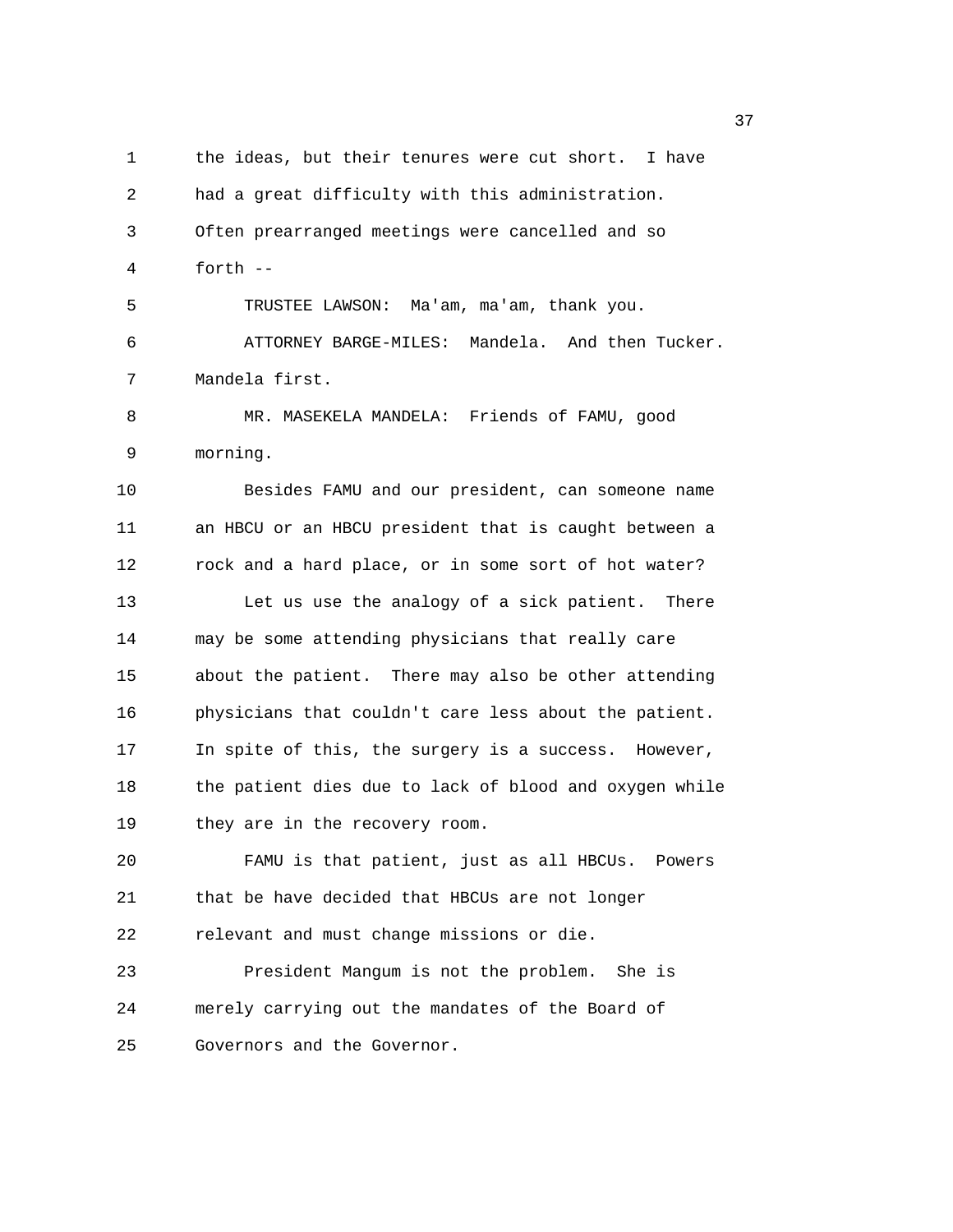| 1  | To ask a question that I started with, all HBCUs       |
|----|--------------------------------------------------------|
| 2  | and all presidents of HBCUs are caught between a rock  |
| 3  | and a hard place, or in some sort of hot water.        |
| 4  | Thank you.                                             |
| 5  | ATTORNEY BARGE-MILES: William Tucker. Kenneth          |
| 6  | Webster. Johanna Hawkins.                              |
| 7  | MR. WILLIAM TUCKER: Good morning, Trustees.            |
| 8  | Good morning, Madam President, colleagues.             |
| 9  | My name is Bill Tucker. I am a Professor               |
| 10 | Emeritus in physics and a member of the National       |
| 11 | Alumni Association, and a member of a lot of other     |
| 12 | organizations that support and give money to FAMU.     |
| 13 | It's hard to know where to begin. Yesterday            |
| 14 | afternoon, Trustee Dortch admonished us about          |
| 15 | publicly airing grievances in public, but yet less     |
| 16 | than 24 hours later, four ex-presidents and other      |
| 17 | former Rattler leaders are publicly airing their       |
| 18 | grievances.                                            |
| 19 | Trustee Dortch, did your admonishment --               |
| 20 | admonition, rather -- include the individuals who sent |
| 21 | you a very public letter urging you not to extend      |
| 22 | President Mangum's contract beyond its termination     |
| 23 | date?                                                  |
| 24 | Eight of you are new to the Board of Trustees and      |
| 25 | have not had the opportunity to conduct an evaluation  |

and the state of the state of the state of the state of the state of the state of the state of the state of th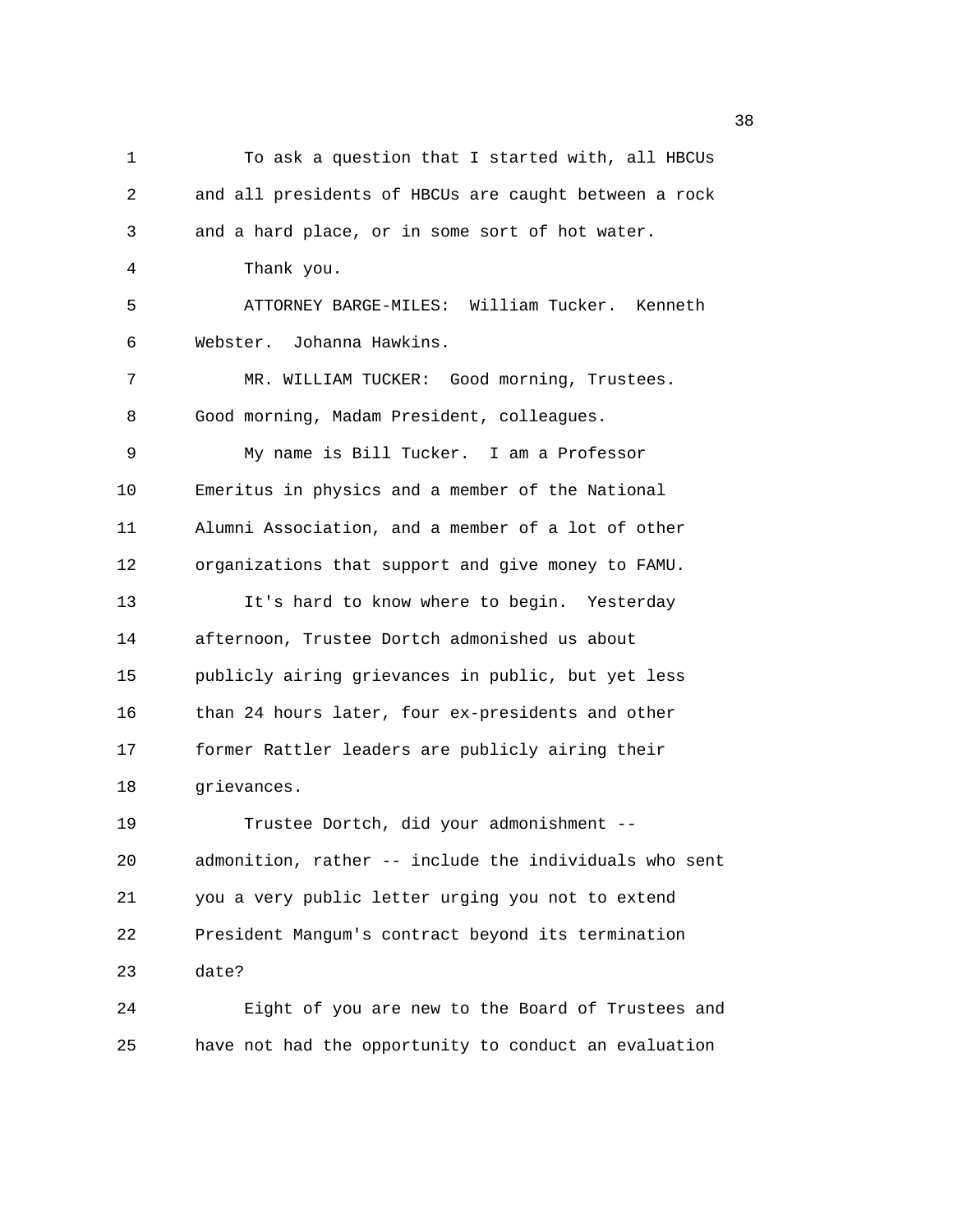1 of President Mangum. It's strange to contemplate the 2 facts that you would not renew her contract before you 3 have had a chance to review her performance during 4 your watch.

5 An evaluation by you is required, and so far, 6 it's been scheduled for late September as I believe, 7 and not earlier than that, so you would not want to do 8 that without that information.

9 Give yourselves time. Don't rush to judgment. 10 Base solely on the opinions of others. A Board of 11 Governors' member stated that the new Board of 12 Trustees members were placed here with the hope that 13 the split in the BOT could be rectified, but it was 14 due to the action that the previous BOT members tried 15 to fire the president as a worry absentia, based on 16 charges that were later found to be baseless. Do not 17 repeat that mistake.

18 Thank you.

19 MR. KENNETH WEBSTER: Good morning, Board of 20 Trustees.

21 TRUSTEE LAWSON: Good morning.

22 MR. KENNETH WEBSTER: Mr. Chairman, my classmate. 23 I've heard a lot of things, so President Mangum 24 I'm going to say this to you this morning, publicly. 25 I haven't heard anybody come up here and say they love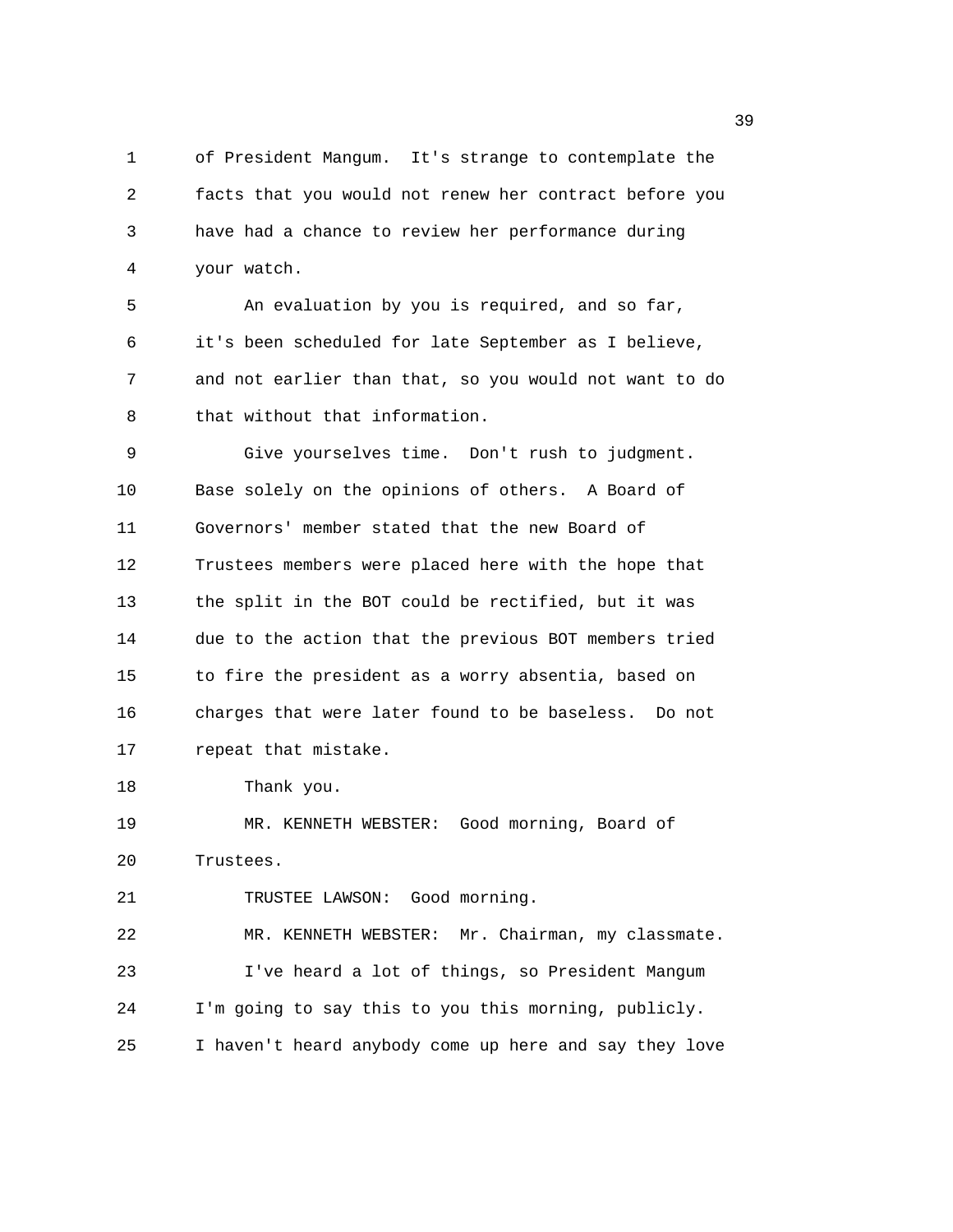1 you, so I want you to know I love you.

| 2  | I am Kenneth Webster and I am a 1980 graduate. I       |
|----|--------------------------------------------------------|
| 3  | do disaster recovery, so I understand a little bit     |
| 4  | about FEMA and what have you. In what I do, most of    |
| 5  | it is called an act of God. I look around this         |
| 6  | morning, but I didn't see FEMA. I do see a disaster.   |
| 7  | I'm having a problem with that, because my             |
| 8  | personal creed is that greater love has no man than    |
| 9  | this; that a man will lay down his life for his        |
| 10 | friends and I haven't seen all of the folks that say   |
| 11 | they love FAMU actually put their money where their    |
| 12 | mouth is.                                              |
| 13 | On November 15th of last year, the Provost, and        |
| 14 | Jimmie Miller, myself, and another group, invited some |
| 15 | donors who were worth three-quarters-of-a-billion      |
| 16 | dollars. They came up on a Sunday and they met with    |
| 17 | the University as a result of House Bill 307.          |
| 18 | House Bill 307 is probably foreign to a lot of         |
| 19 | folks, but when you get a chance, look at House Bill   |
| 20 | 307. We have a unique opportunity. We have billions    |
| 21 | on the line, and yet still, we're fighting about       |
| 22 | personalities. We're talking about funds that we       |
| 23 | need, but we're wanting to get rid of the President.   |
| 24 | In my last 30 seconds, let me make sure I'm clear      |
| 25 | I don't know how many of you voted for<br>on this.     |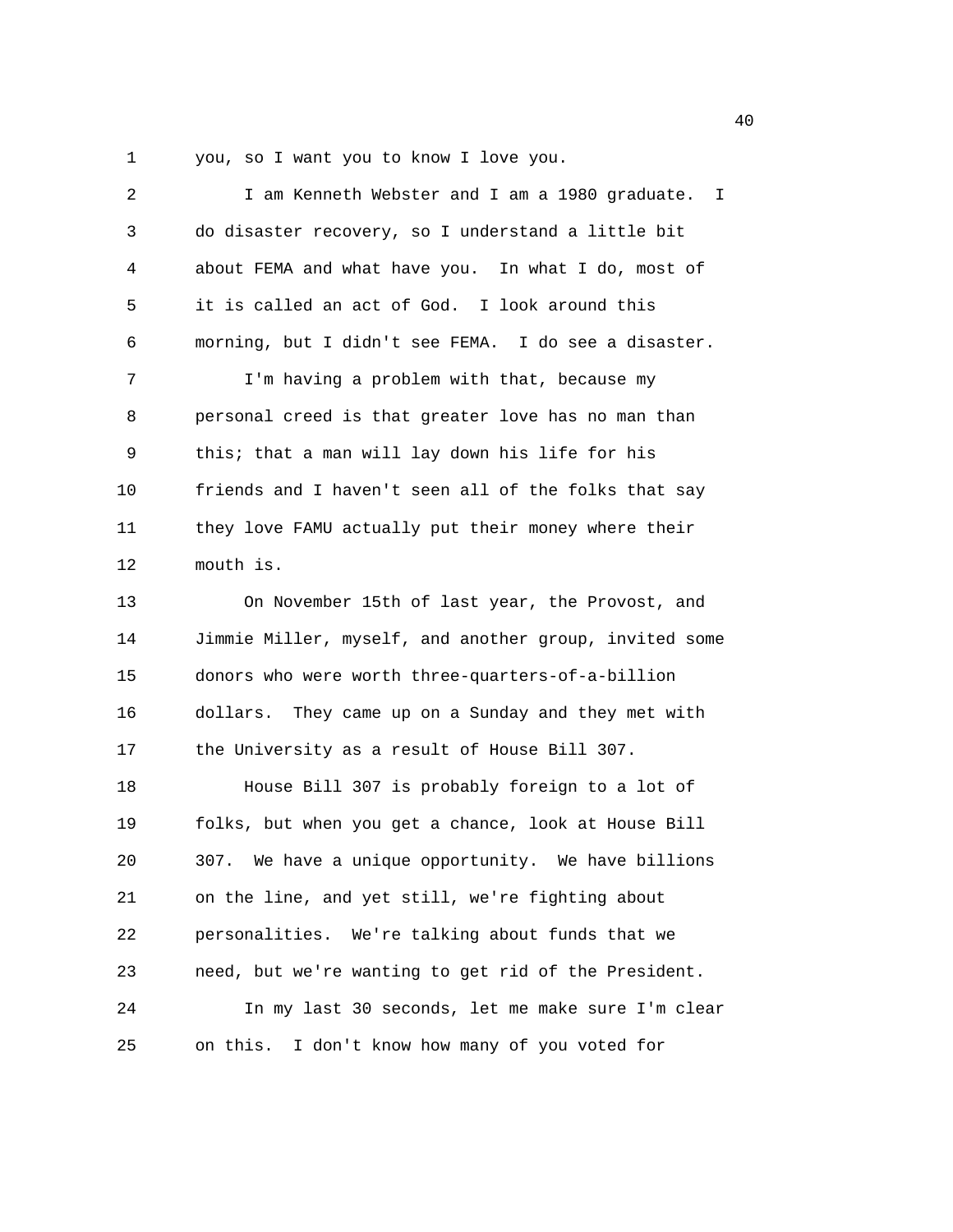1 President Obama, but he had eight years after George 2 Bush. He inherited a problem. All of our presidents 3 for the last 15 years have inherited a problem one way 4 or another, but they didn't blame the next one that 5 comes in. The issue that we had when she came in, 6 they would be difficult for anyone to manage. Stop 7 the fighting. 8 ATTORNEY BARGE-MILES: Johanna Hawkins. Bill 9 Proctor. Joe Houston. 10 MS. JOHANNA HAWKINS: Good morning. 11 TRUSTEE LAWSON: Good morning. 12 MS. JOHANNA HAWKINS: I came to support, and to 13 say that I was present; I had no idea that I would be 14 speaking. 15 However, I will just say this: Lord, let the 16 words of my mouth and the meditation of my heart be 17 accepted in your sight. 18 I am in a very odd place only, because I feel as 19 though -- and I pick it back off with what the 20 gentleman before me said -- our president came and she 21 had many issues that were already in place before she 22 started. So what she has done -- and I believe she's 23 done an excellent job, and I believe if we continue 24 and we bring her back on board and she will continue 25 to do an excellent job. But it's our job as Trustees,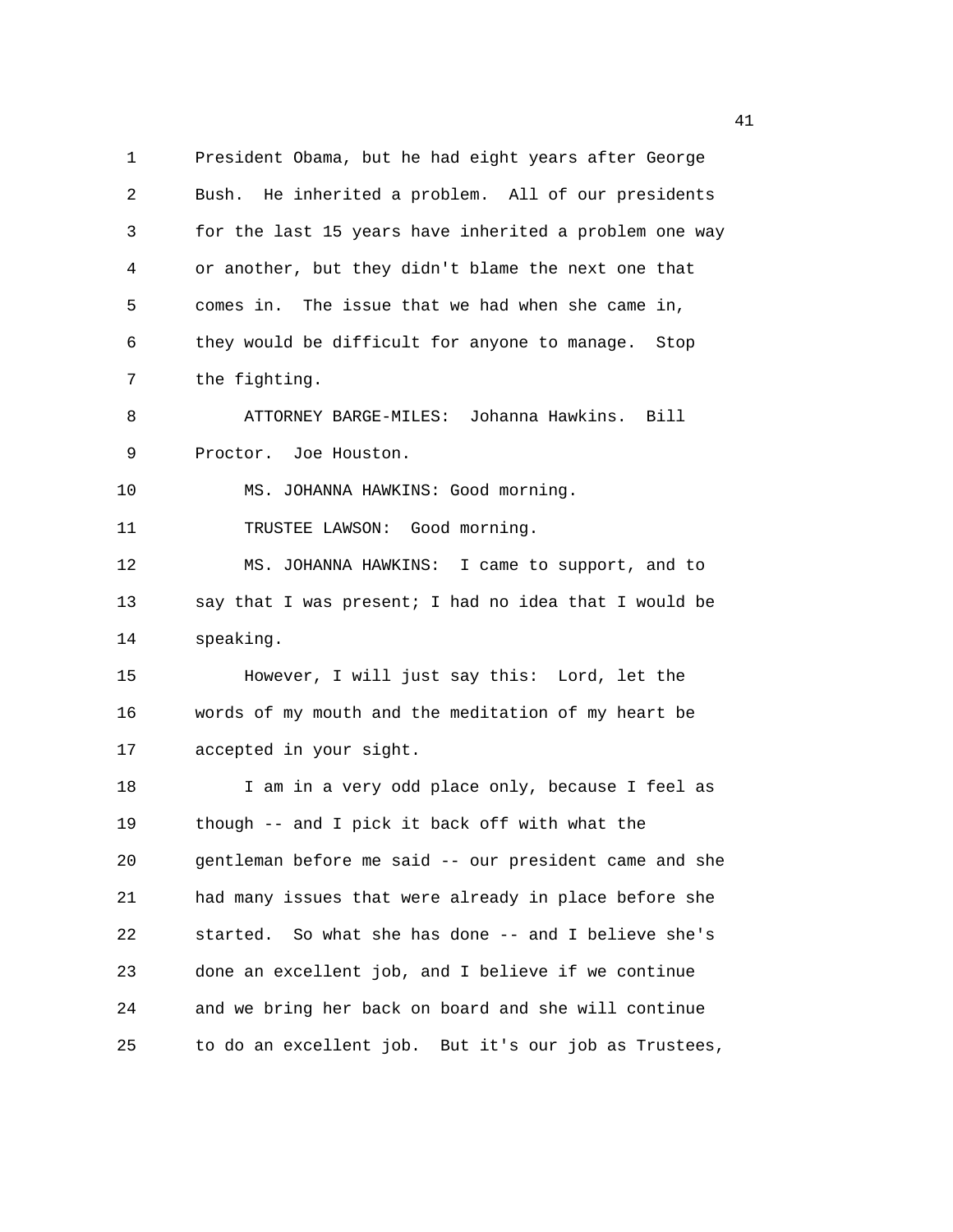1 it's our job as alumni, it's our job as students, it's 2 our job as future Rattlers, to support our President, 3 our University, our Trustees, and work together 4 collectively. 5 We have to work together in order for our, our 6 legacy, in order for our legend, for everything to 7 continue pressing forward. And so, instead of 8 fighting and bickering and doing all of the other 9 things that don't make sense to me or many others, I 10 think we should work together, put our big girl, big 11 boy pants on, buckle down and get the job done 12 together. 13 God bless you all. Thank you. 14 ATTORNEY BARGE-MILES: Bill Proctor. Joe 15 Houston. Kyle Washington. 16 MR. BILL PROCTOR: Good morning. My name is Bill 17 Proctor, and I'm an instructor here at FAMU. 18 To this honorable body of Trustees, President 19 Mangum, I come from a product of an environment. I am 20 the son of a mother who graduated from FAMU, twice, 21 and a father who graduated from FAMU, twice. I went 22 to FAMU from 1st through 12th grade. I began here 23 under George Gore and graduated under BL Perry. 24 I am a product of this environment. For many 25 years I was assistant teacher of young adults and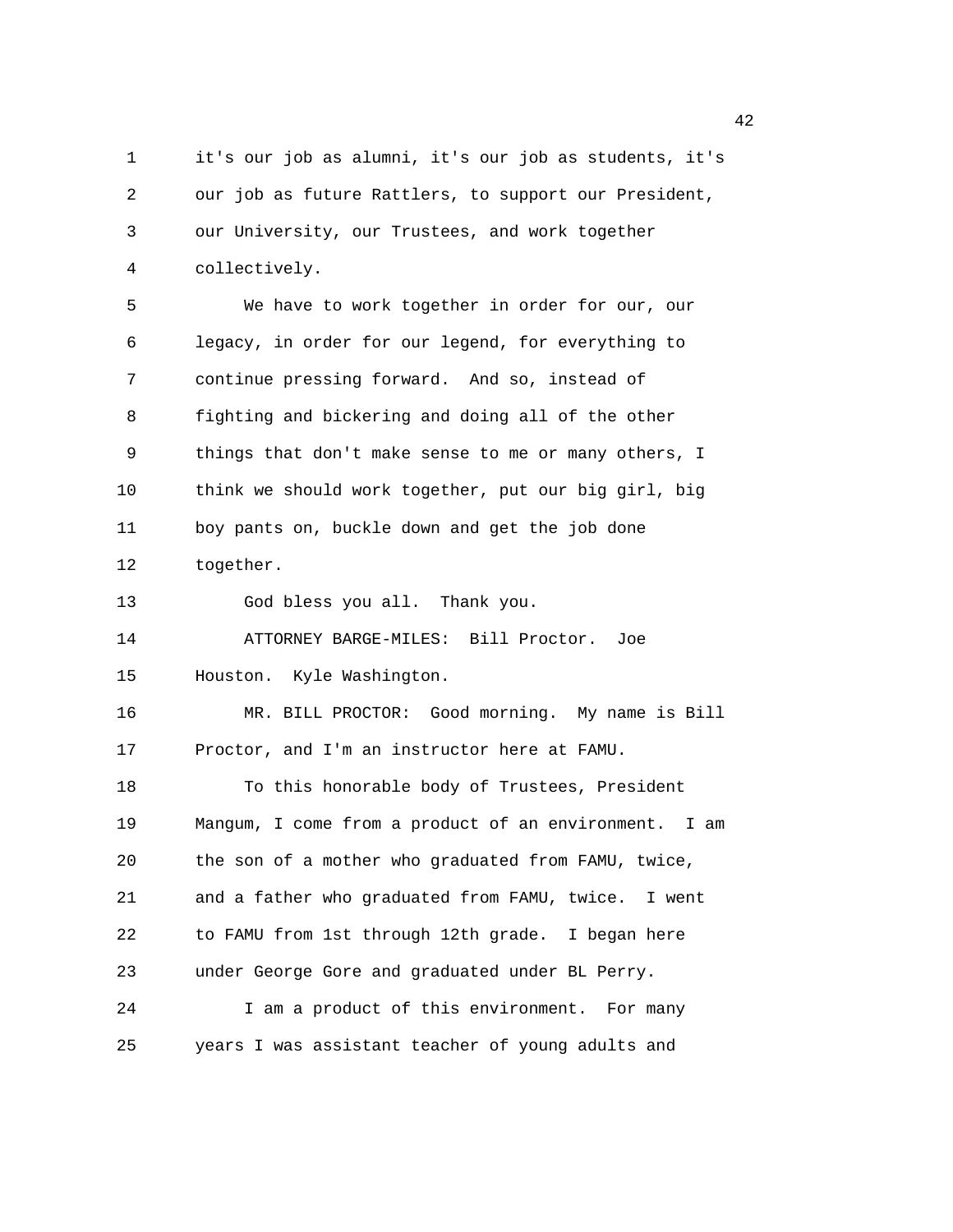1 young people's class at Bethel AME Church with Dr. BL 2 Perry, and oftentimes after class we had breakfast 3 together. I'm just a product of an environment. 4 I began working here under Walter Smith and 5 served under each successive president, and I have 6 some knowledge of standards of excellence. 7 It's because I am the product of this environment 8 and understand its skills of excellence that I believe 9 we need a change in leadership. We need a new 10 administration; a president and new administration. 11 I know what excellency is and I arise today to 12 say to you that standard is not being met. The 13 authority of those who bring letters; I was one who 14 signed a letter in which you received and which is 15 went public today. The authority of the messenger is 16 not the focus, but please stay focused on the message, 17 the content, and the substance of it. 18 I have been negligent over the years in lending a 19 voice to this body. This merely is my second time, 20 but I will assure you, Trustee members, that in the 21 coming days I will offer to you more support of my 22 thoughts. 23 Let me say, as a member of the County Commission, 24 we have to improve relationships with our local 25 constituencies. We need to do better. We need a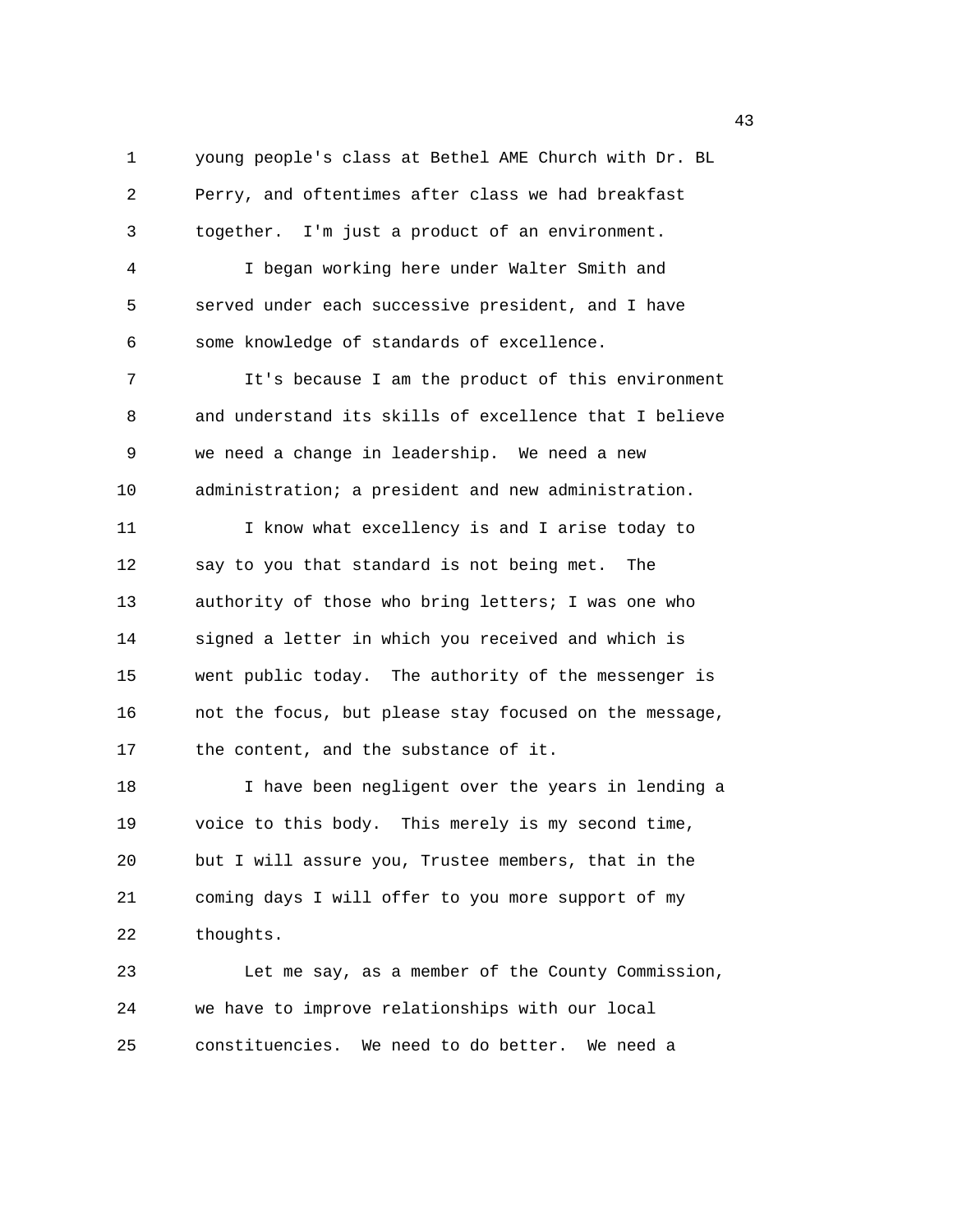1 change.

2 ATTORNEY BARGE-MILES: Joe Houston. Kyle 3 Washington. Justin Bruno.

4 MS. JOE HOUSTON: We've heard a plethora of 5 speakers this morning; some whose motives were good 6 and who want the success of Florida A&M University; 7 some who are merely contentious and who want nothing 8 but a public fight to embarrass and to sully the good 9 name of Florida A&M. They have turned what should be 10 a routine board meeting into a media frenzy. Look 11 around.

12 You have seen and heard from failed former 13 trustees who themselves were embroiled in controversy, 14 yeah, when they were on this board. You've heard from 15 failed former presidents who themselves are 16 responsible for plummeting this university into 17 deficits that we're still working to correct. You've 18 heard from some of which you have read and some of 19 what you've heard and seen is fiction, some of it is 20 quasi facts, some of it is distorted, and some of it 21 that you can ferret out could be considered true.

22 My appeal to you this morning as rationale men 23 and women, is that you be guided not by the peroquial 24 interests of a few loud and flamboyant people but by 25 those of us who are entrusted to do what this school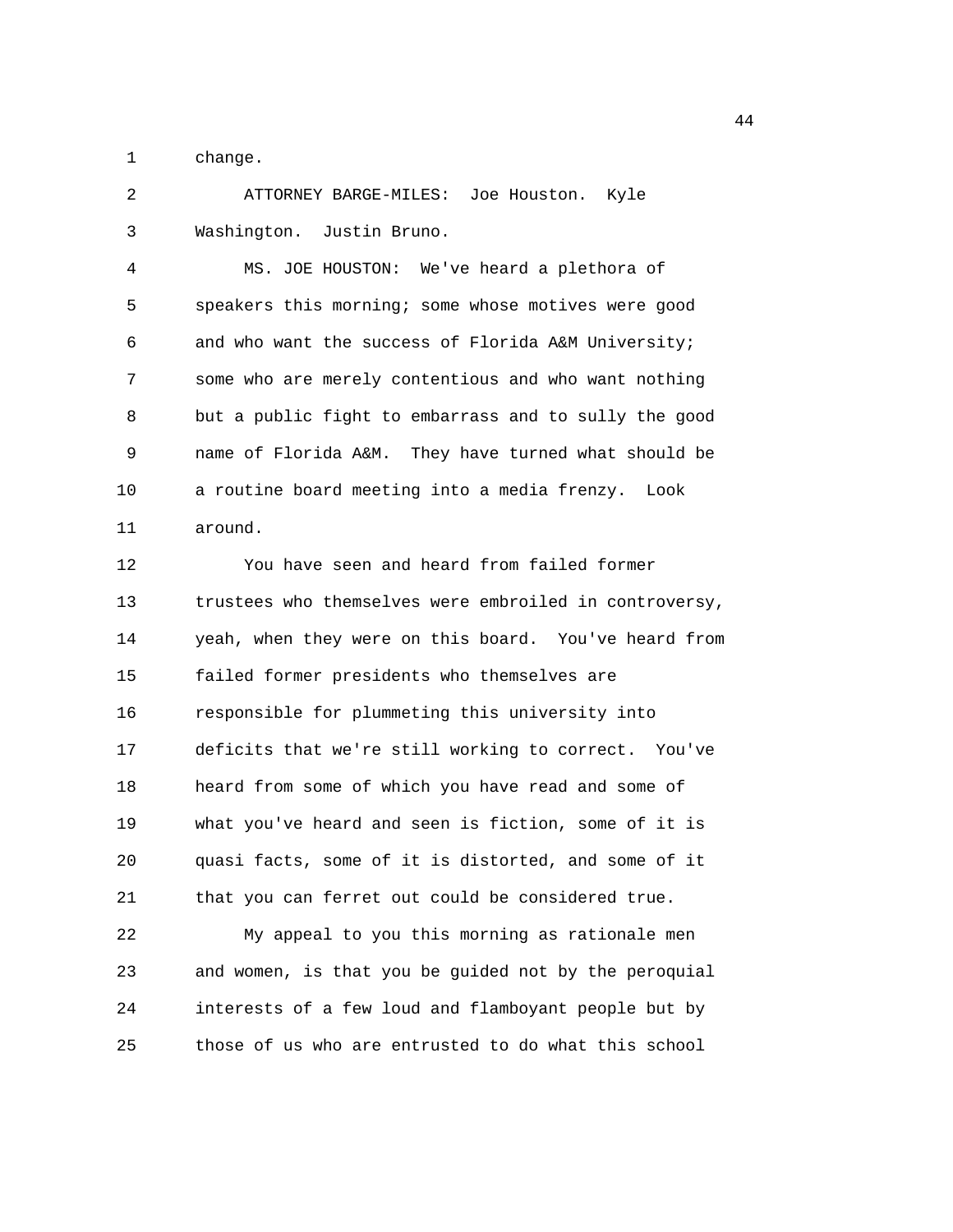1 is intended to do. I say it to those of us because 2 I'm a faculty member. I'm not representing nor does 3 Mr. Holmes represent me when he says he's standing up 4 for faculty. He does not, okay? 5 I say what I say because I am in the Collective 6 Bargaining Unit, because a a faculty member, but I'm 7 not a member of the union. I am, however, the elected 8 Vice-President of the Faculty Senate, and I represent 9 one of the larger colleges in this University. 10 I would say to the young woman who talked to you 11 before me, Ms. Hawkins and to Mr. Webster, that their 12 sentiments expressed are probably the greatest 13 sentiments of the larger community. We have got a 14 president who is working to make some changes; we need 15 to keep that president. 16 Thank you. 17 ATTORNEY BARGE-MILES: Kyle Washington. 18 MR. KYLE WASHINGTON: I haven't done this in some 19 time so just bear with me, folks. 20 Kyle Washington, current student at the 21 university and long-time advocate. My message is 22 simple. Let's do something different. Let's step out 23 of typical. Let's step out of what the world expects. 24 Let's do something different. The world has turned 25 FAMU into the World's Greatest live television show.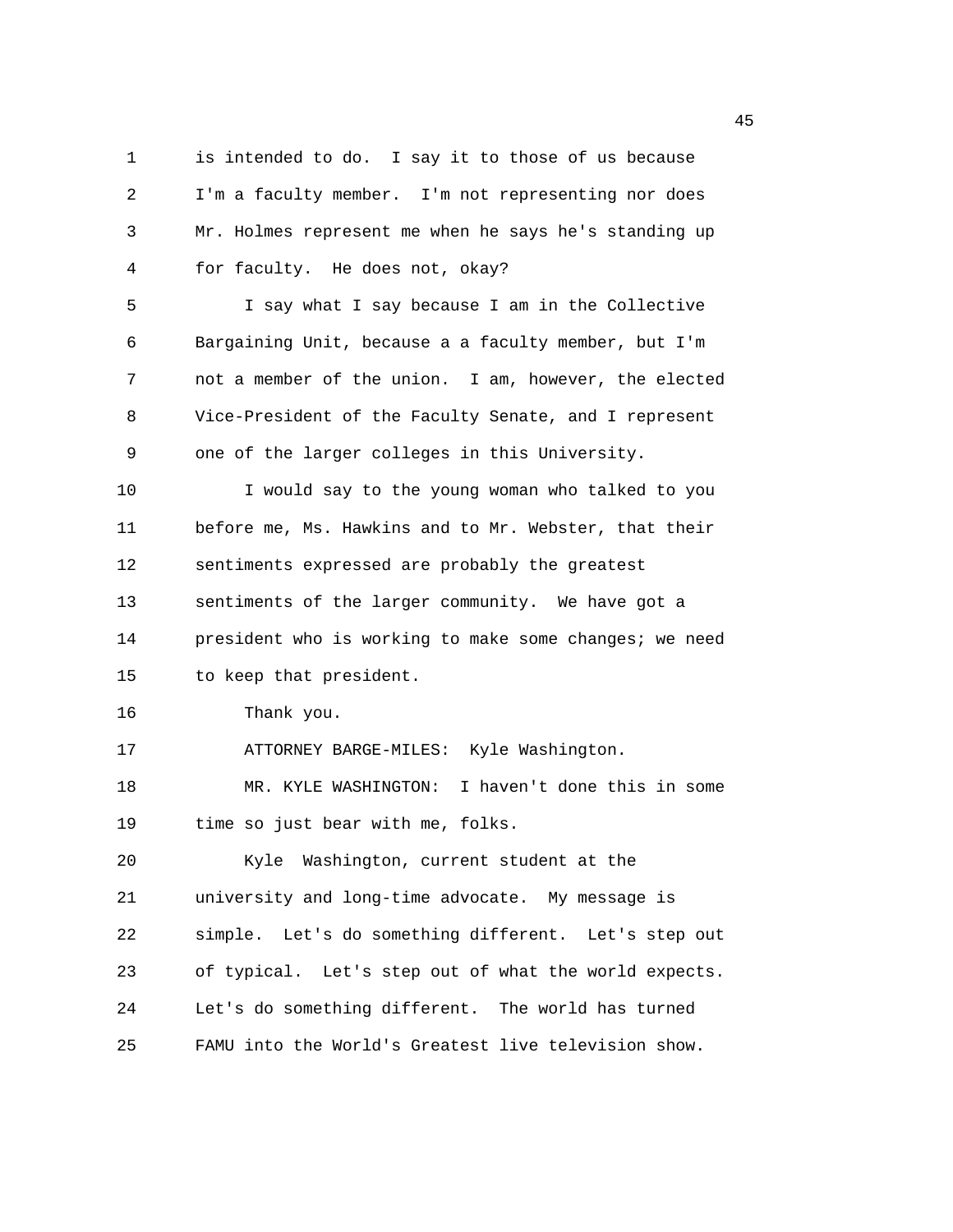1 Shanda Rhymes couldn't write a better episode of 2 drama. It's filled with cliffhangers and "stay tuned 3 for next week," but the drama has become a runaway 4 train; a train that we no longer control.

5 But how can the train maintain control when all 6 of the conductors are consistent and consistently 7 being thrown off?

8 We've heard about enrollment. Well, enrollment 9 is down because the brand is bad. It's hard to sell 10 something that is constantly beat up and stepped on. 11 A wise man once told me that this place houses the 12 Louis Vuitton of education and social experience. 13 We've heard from a lot of different Rattlers 14 today, but the most important stakeholder, the 15 students, are silently protesting, because their

16 voices are no longer being heard. The adults aren't 17 listening.

18 Let's stop contributing to the problem. In fact, 19 let's turn the television off. Let's beat the streets 20 with good news, so much good news that the good old 21 news folks have nothing but good to report. And if 22 that doesn't work, then I suggest we get with Angela 23 Poole and legal counsel to figure out how we can get 24 our cut of all of the papers while helping the news 25 people sell. We can use that revenue to recruit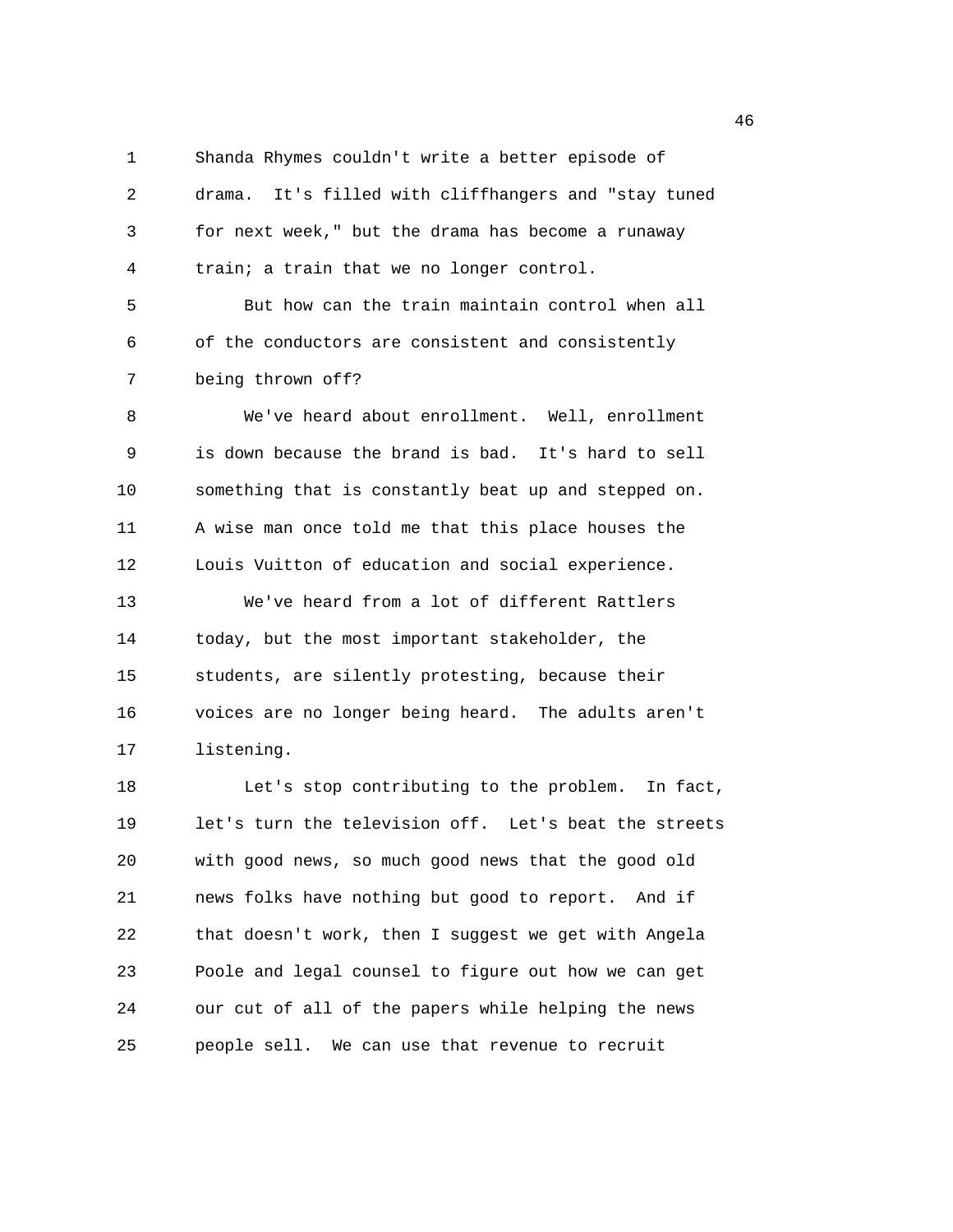1 students or help build champions.

| 2  | So, to the board, my message is simple. Let's do       |
|----|--------------------------------------------------------|
| 3  | something different. Let's step out of typical.        |
| 4  | Let's step out of what the world expects. I truly      |
| 5  | believe that we -- in the words of Spike Lee -- let's  |
| 6  | do the right thing. Let's continue to move FAMU        |
| 7  | forward with this amazing leadership who is assembling |
| 8  | an All Star cast Shelby Chipman, the magician behind   |
| 9  | the music; Milton Overton, whose idea of building      |
| 10 | champions is great, and Angela Poole who is            |
| 11 | forecasting our financial future. Let's do something   |
| 12 | different.                                             |
| 13 | ATTORNEY BARGE-MILES: Justin Bruno.                    |
| 14 | MR. JUSTIN BRUNO: Good morning.                        |
| 15 | TRUSTEE MOORE: Good morning.                           |
| 16 | MR. JUSTIN BRUNO: Good morning. My name is             |
| 17 | Justin Bruno. I am a third year now -- fourth year     |
| 18 | now -- engineering student at FAMU.                    |
| 19 | First off, I would like to be very clear. I'm          |
| 20 | not interested in any of the politics that are playing |
| 21 | out here today. I'm here because I'm concerned about   |
| 22 | the priorities and the direction of this institution   |
| 23 | and the tendency of the people who sit at the head of  |
| 24 | this institution to associate that with the people     |
| 25 | that it serves.                                        |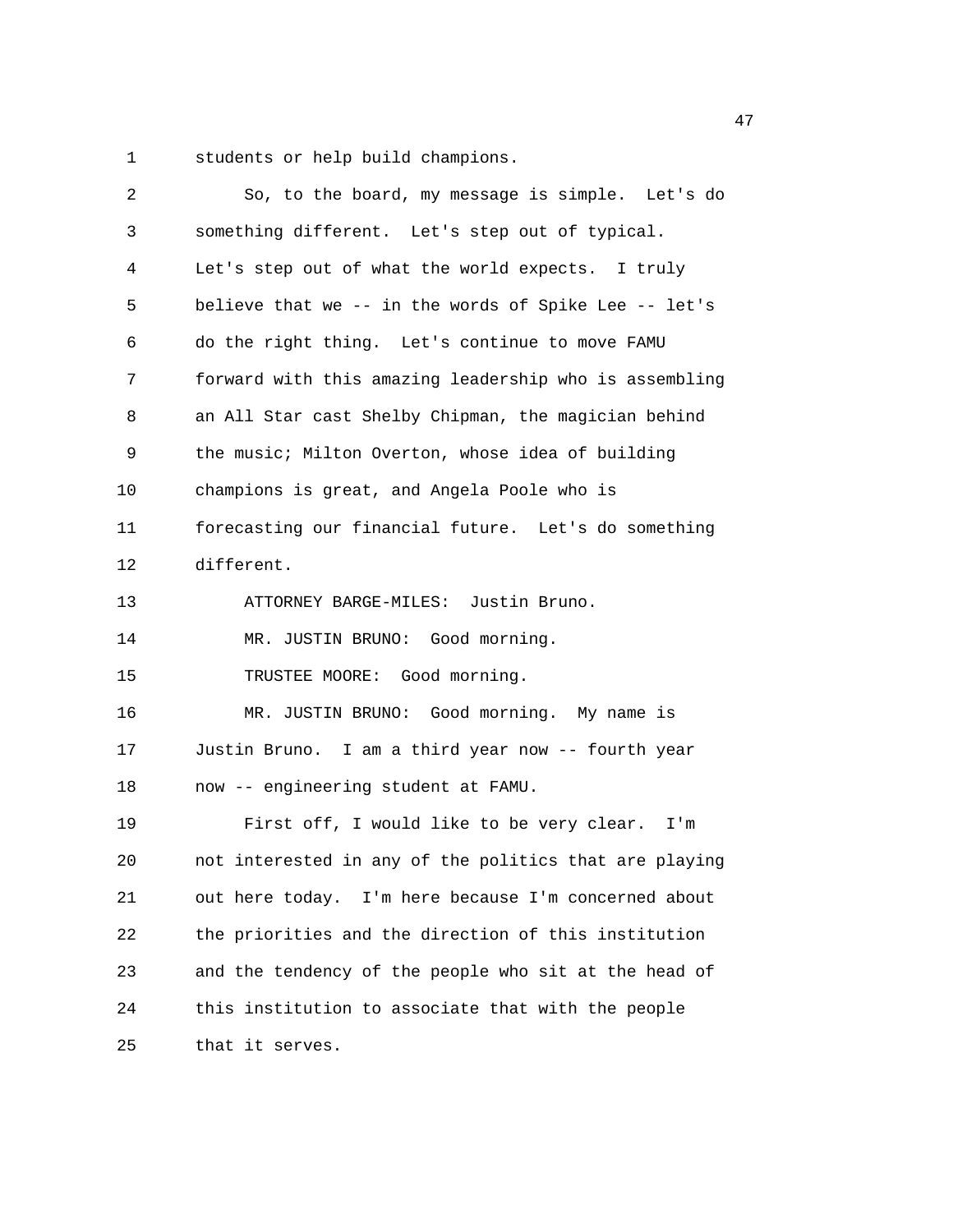1 I don't have a political agenda. All I have 2 right now is my faith in the truth. Four months ago, 3 I was elected alongside Devin Harris, my running mate, 4 as a student body president. We won an election by a 5 margin of about five percent or more. In anywhere 6 else in the nation at any time before that, 7 constitutes a victory, but the next day, after we 8 spent money, made sacrifices, and asked people to help 9 us and campaign, an appeal was filed and that was 10 taken away. 11 So, to put that into perspective. Students 12 showed up to a ballot, cast their ballots and said 13 what they wanted, and for a second they got it, and 14 then a few seconds later it was taken away. 15 I'm not concerned -- again, those actions and 16 occurrences aren't what I'm here to discuss, and I'm 17 not aiming with anybody who had anything to do with 18 that. I'm just more concerned about what takes place 19 as a result of those things. 20 I think we have to be very careful, or you-all 21 have to be very careful, as leaders, about what you 22 determine is your priority at this university. Your 23 priority, because you are on this board, is to serve a 24 constituency and that is the students at this 25 university, and I just want to urge you to make sure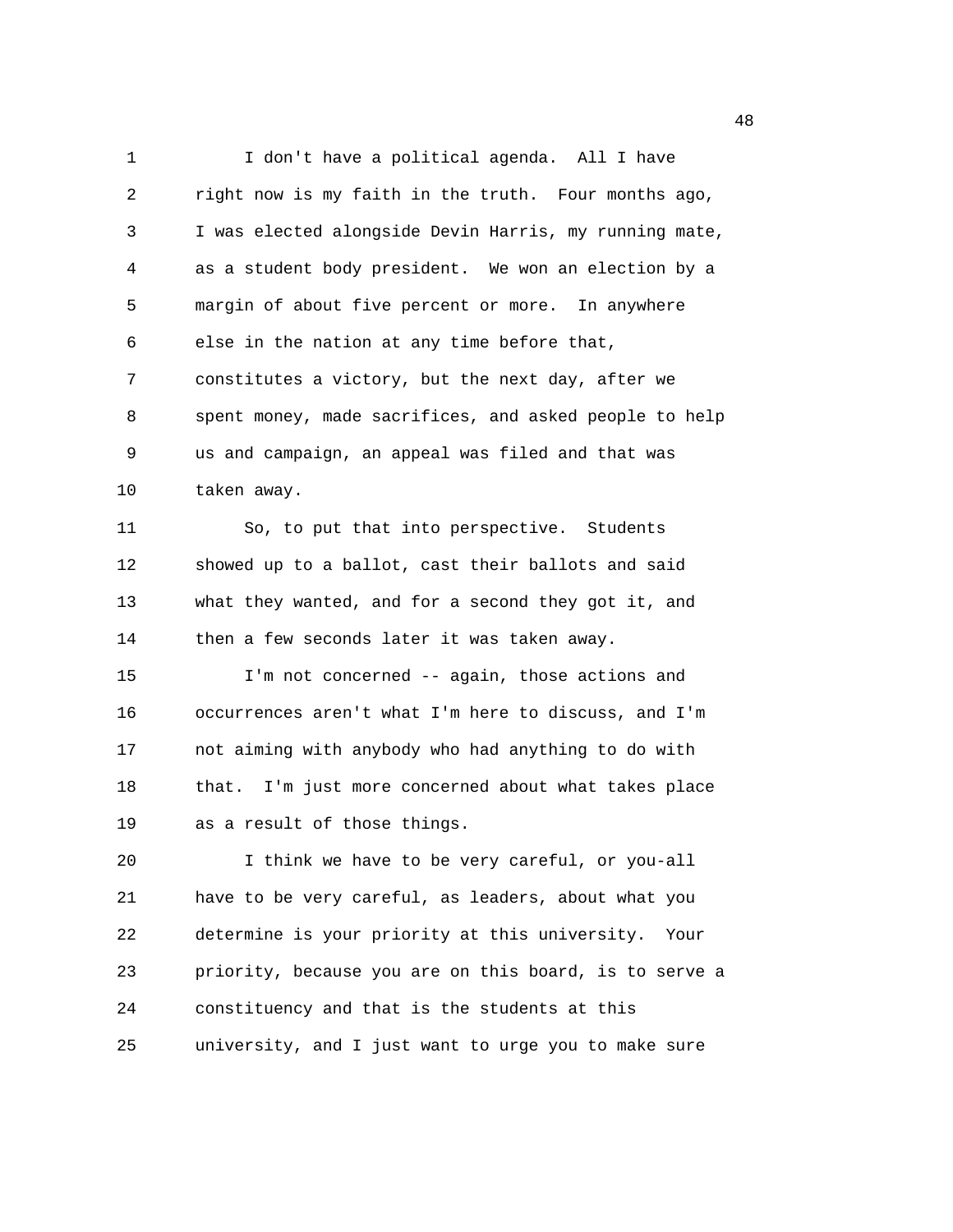1 that you take that into account when you make your 2 decisions.

3 That is all I want to say. I have two seconds 4 left, so I appreciate you all, love you all, and hope 5 you make the best decision for this university. 6 TRUSTEE LAWSON: Okay, thank you. 7 We've come to the end of our public comments, 8 significantly more than we normally do. I think on 9 behalf of the board, we would like to thank every 10 individual that felt it important enough and pressing 11 enough to take the time out of their busy schedules to 12 come and present their point of views to us; 13 irrespective of what that point of view is, we're very 14 respectfully of your point of view and welcome your 15 input. 16 At this point, I would like to ask Lieutenant 17 Colonel Greg Clark to come to the podium on behalf of 18 the National Alumni Association. 19 **LIEUTENANT COLONEL CLARK:** Thank you, Mr. Chair. 20 I would like to ask AD Milton to come forward, and 21 also VP Cotton. If you would, please come up with me. 22 And I like the members of the National Alumni 23 Association to please stand. 24 Certainly, after public comments, we, the 25 National Alumni Association, come with good news.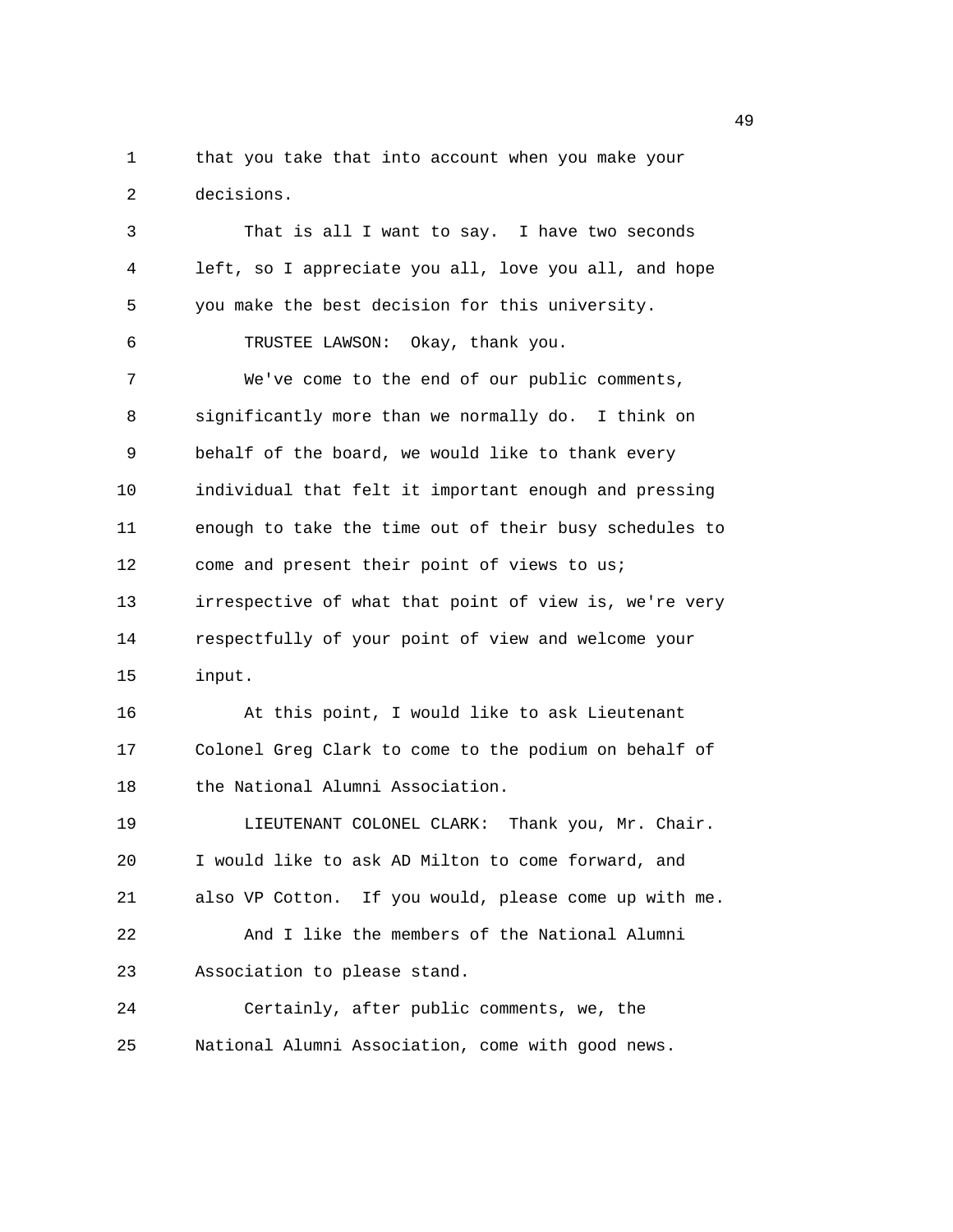1 We've got checks.

| 2  | So since 1901 we have been a vehicle for               |
|----|--------------------------------------------------------|
| 3  | advocacy, and one of the good things that we do is we  |
| 4  | fundraise. So today we want to recognize a few         |
| 5  | people, but we want to most of all show the University |
| 6  | that we love them with some cash.                      |
| 7  | The board voted to support our football team by        |
| 8  | helping it keep the students up here this summer, so   |
| 9  | on behalf of the board and entire National Alumni      |
| 10 | Association, I want to present AD Overton a check for  |
| 11 | \$25,000 to keep the football team up here through the |
| 12 | summer.                                                |
| 13 | In February, the National Alumni Association           |
| 14 | kicked off a campaign called Save Our Students. The    |
| 15 | job of this is to help the University -- help students |
| 16 | get out of the University. So we took a hard look at   |
| 17 | those metrics area that we can influence immediately.  |
| 18 | From that, Save Our Students, raised a lot of          |
| 19 | money. We started this campaign in February and it     |
| 20 | culminated a couple of weeks ago at our National       |
| 21 | Alumni Convention in Tampa, Florida. So before I give  |
| 22 | you the bigger check, our board decided that as a      |
| 23 | first part of this giving, that we try support the     |
| 24 | Governor's Ready, Set, Work challenge.                 |
| 25 | I asked Dr. Hudson to find students that we could      |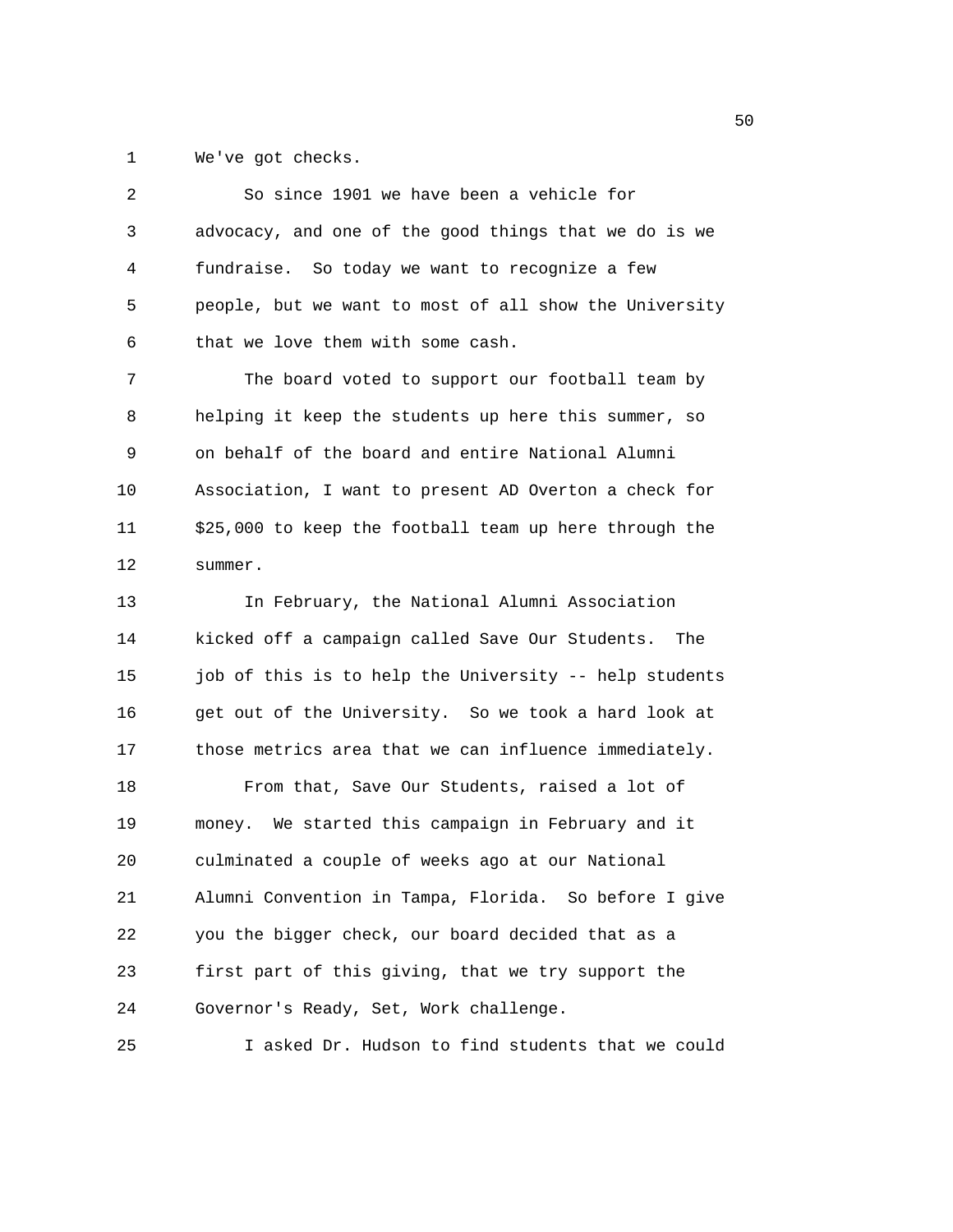1 either retain or help graduate this summer in the 2 fields of business and criminal justice and he's done 3 that. So I've asked VP Cotton to come up and accept 4 this on behalf of the University, as the President 5 stands as well.

6 So as a first, we want to present to FAMU SBI and 7 the Colleges of Arts and Sciences, respectively, a 8 check in the amount of \$20,000 to help these students 9 graduate and retain them at the University. 10 Now, I'm going to present the bigger check and 11 then I want you to hear from somebody. At our 12 breakfast two weeks ago, fundraising breakfast 13 convention, the ask was made that alumns come, bring 14 checks, bring cash, bring pledges, and they showed up

15 and they showed out. So after all of the giving, on 16 behalf of the National Alumni Association, we want to 17 present a check to the University in the amount of 18 \$674,719, and money is still coming in.

19 Trustees, we need checks. You can give them 20 today or you can go to famu.edu and famu.org and make 21 your contribution to Save Our Students.

22 And finally, I want to bring forth a student, and 23 this is kind will summarize in really what we're all 24 about in taking care of our babies.

25 This young lady is Radiance. I've been watching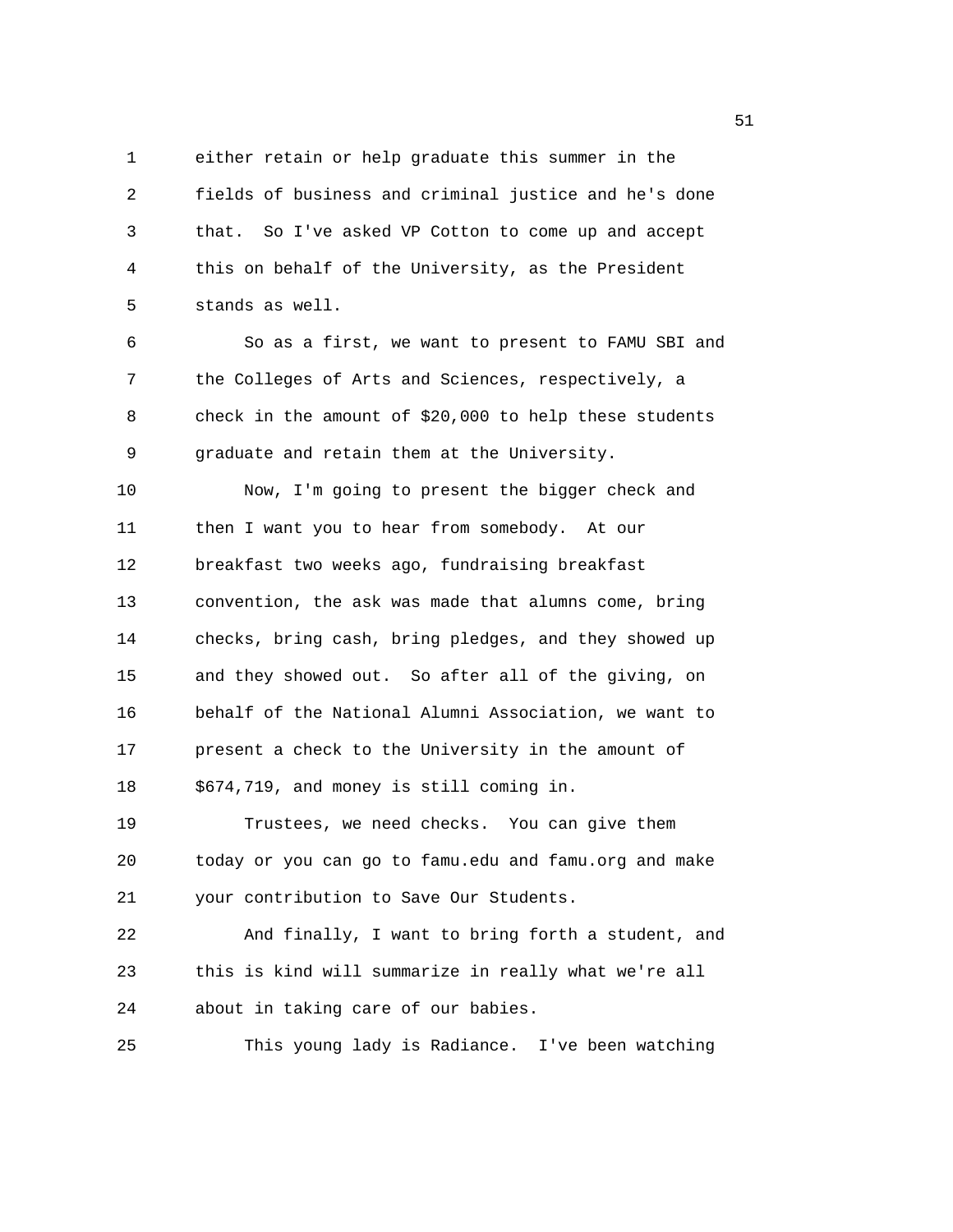1 her for a couple of years. She's here as a student 2 that came from California, an out-of-state student. 3 She ran out of money, and she's 30 hours from 4 graduation. And she's been working with our food 5 provider, and I've always ask her, "Are you okay? Are 6 you okay?" And last night, I asked her again, and she 7 said, you know, "I just want some help; if you can 8 help me get out of here." So I submitted to this 9 young lady that the National Alumni Association will 10 pay her debt off so that she can register for the fall 11 semester so that she can finish those 30 hours and 12 graduate from this University. 13 So I want to bring Radiance forward. 14 MS. RADIANCE: I just want to say thank you so 15 much for giving me the opportunity provide for myself, 16 provide for myself in a better way, by being able to 17 provide for myself in a better way, by having an 18 opportunity again to attend classes. 19 I know I may not be the most deserving student, 20 or have the highest GPA, but I know that with this 21 opportunity, I will graduate and I will provide a 22 better life for me and my family. 23 LIEUTENANT COLONEL CLARK: And finally, come up, 24 Dr. Walker. In light of this, Dr. Walker has been 25 moved to give a little bit of extra money to Save Our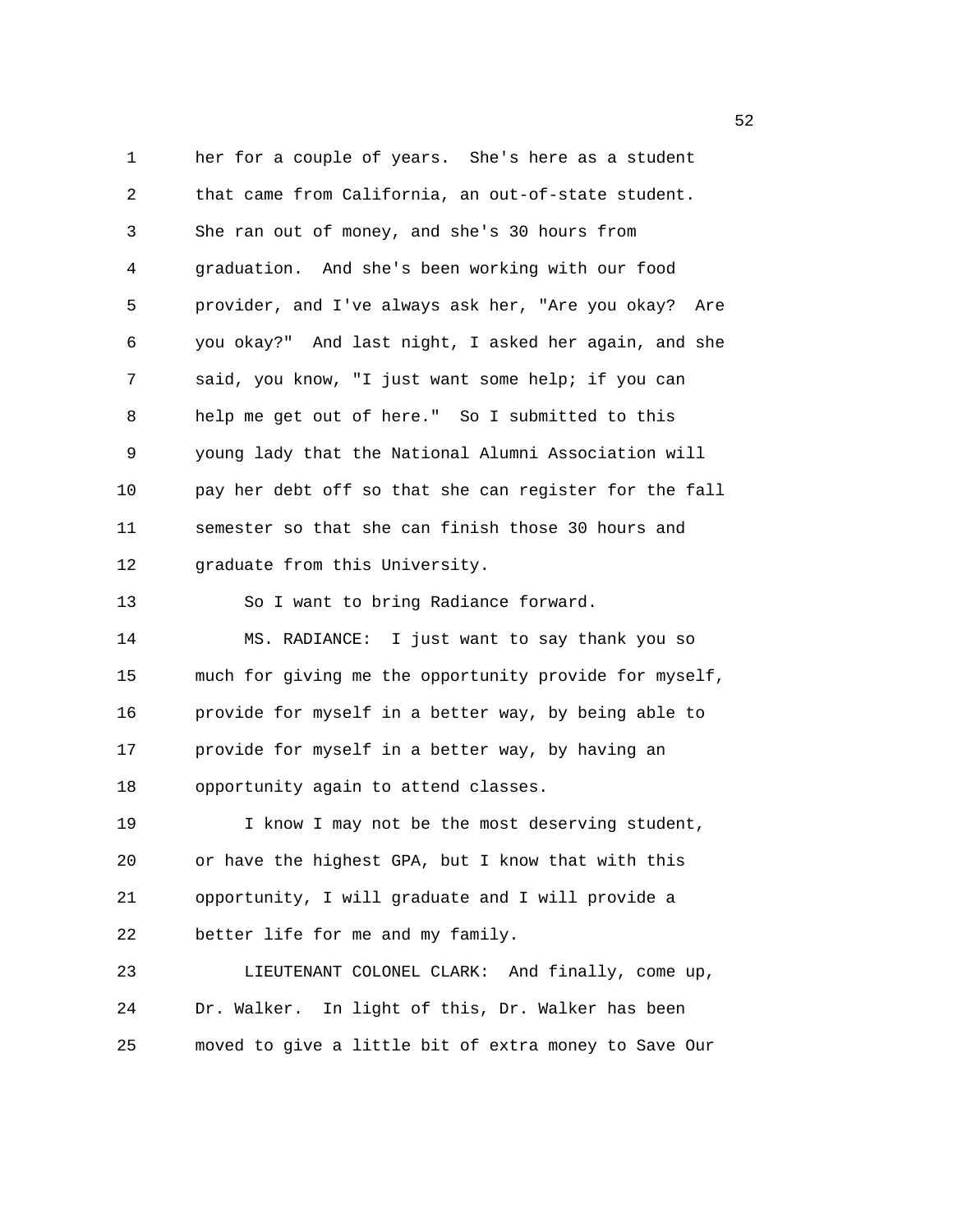1 Students. So on behalf of Dr. Walker, we have a 2 contribution for \$2,575 to Save Our Students. 3 Thank you for your time. 4 TRUSTEE LAWSON: Thank you. Thank you, 5 Lieutenant Clark. I think you've done a tremendous 6 job from taking over from Mr. Mitchell, and 7 Mr. Mitchell has done a great job before you, so you 8 have big shoulders to stand on. 9 I would like to take one executive privilege, if 10 I may. Greg Clark invited me to a breakfast in Tampa 11 with the National Alumni Association, and it was the 12 most expensive breakfast I've ever had -- after he 13 shut me down but I'm going to return that. Greg, to 14 you and ask the Board to commit, based on whatever 15 your ability is -- small, medium, high -- does not 16 matter the dollar amount, but I'm going to ask that 17 the Board become 100 percent compliant in giving. I'm 18 not going to set a dollar amount, because if you're 19 like me your wife has the checkbook anyways, so I'm 20 not going to set a dollar amount, but whatever your 21 personal ability is to give, I'm going to ask we be 22 100 percent compliant. 23 Guys, we are running way behind, so if it pleases 24 the board, I'm going to continue forward without a

25 break. Well, maybe not. Let's take five minutes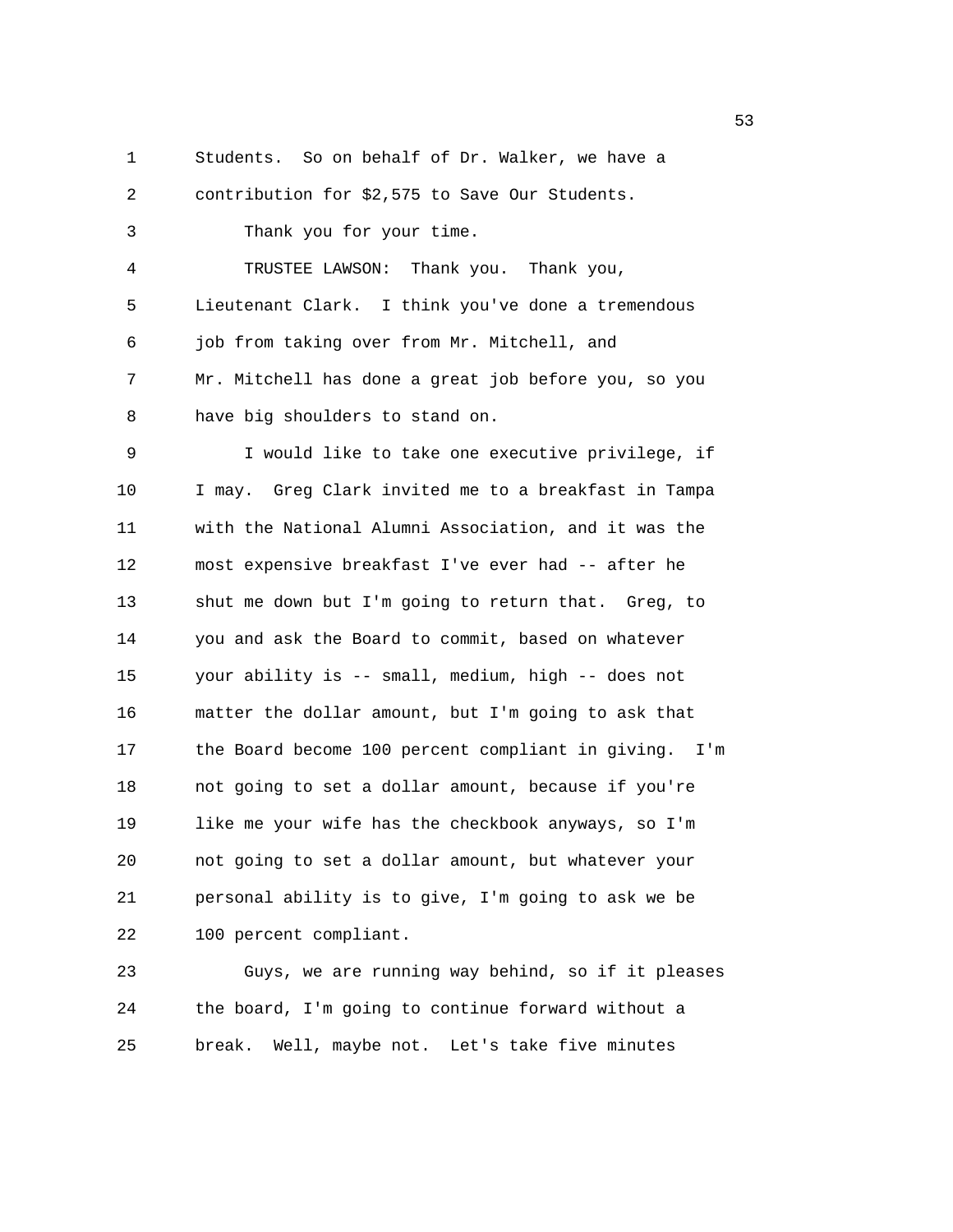1 then.

| 2  | (Recess taken.)                                        |
|----|--------------------------------------------------------|
| 3  | TRUSTEE LAWSON: Board members, can I please have       |
| 4  | you back at the table. Board members, if I can have    |
| 5  | you back at the table.                                 |
| 6  | Okay. Good afternoon, ladies and gentlemen. We         |
| 7  | are officially back in session, and the next order of  |
| 8  | business is electing a permanent chair.                |
| 9  | As you all are aware, I'm currently the Acting         |
| 10 | Chair of the Board. At this point, we will follow our  |
| 11 | normal processes around conducting elections.          |
| 12 | At this point, I would actually like the turn the      |
| 13 | gavel over to Trustee Carter to orchestrate the        |
| 14 | election.                                              |
| 15 | TRUSTEE CARTER: Thank you, Trustee Lawson.             |
| 16 | Members, are there nominations for the FAMU Board of   |
| 17 | Trustees?                                              |
| 18 | TRUSTEE DORTCH: Trustee Carter, I would like to        |
| 19 | make sure as we enter in this process, to make sure we |
| 20 | are compliant with whatever existing promise from our  |
| 21 | bylaws. And also, if we can at least get an overview   |
| 22 | of the process and what we're doing now to ensure that |
| 23 | we are in compliance, I think that would allow us to   |
| 24 | move us from where we are so we can just move through  |
| 25 | the process.                                           |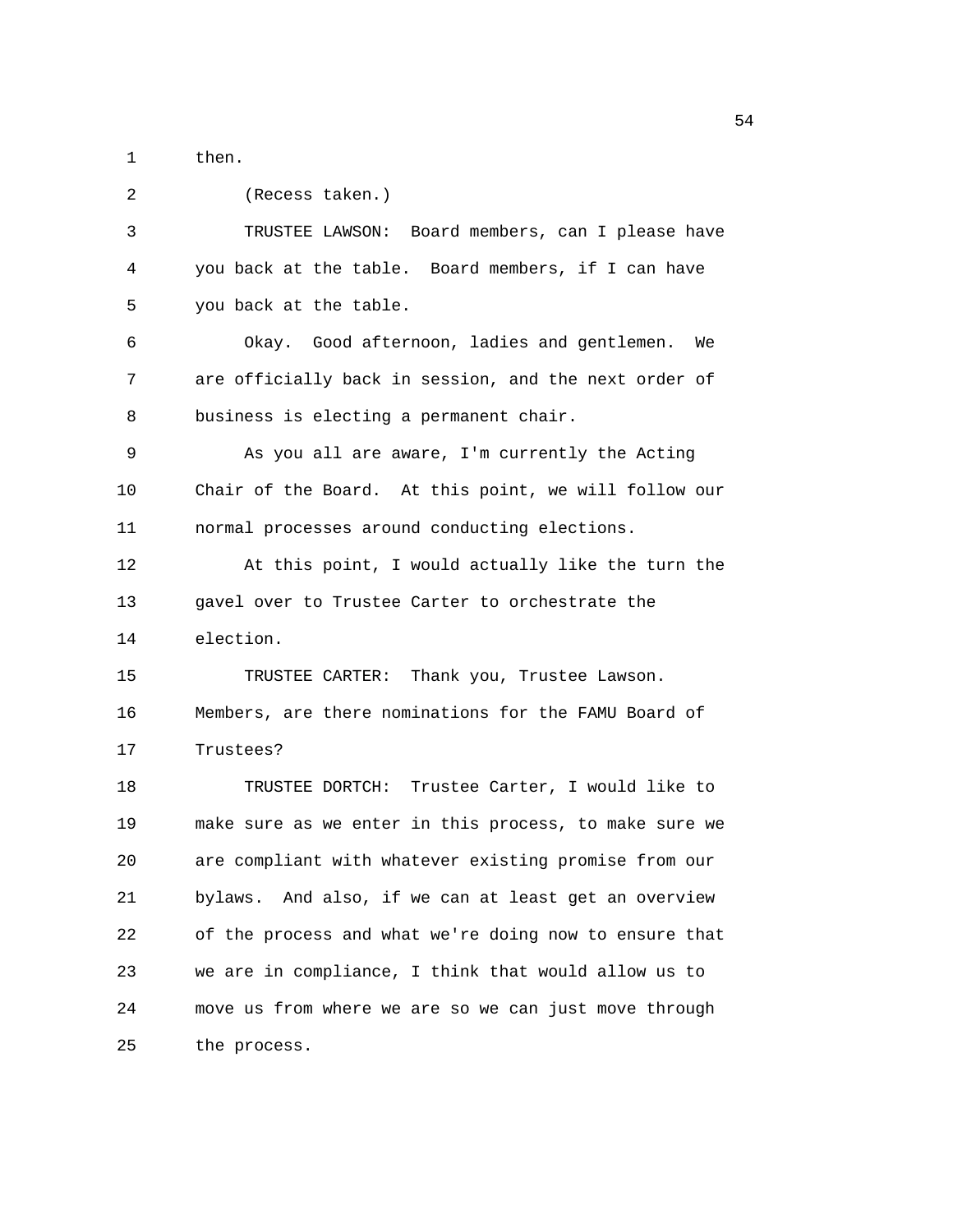1 TRUSTEE CARTER: Let me ask acting general 2 counsel, because I think in one of the meetings we 3 went through that.

4 While she's coming up, let me take a personal 5 moment to say how much I sincerely appreciate the 6 medical staff here at Florida A&M University. Thank 7 you all for patching me up and putting me back in the 8 game.

9 ATTORNEY THOMAS: In accordance with our bylaws, 10 the Chair and Vice Chair are elected normally in odd 11 numbered years, but of course we had a vacancy due to 12 one of our former trustees leaving, so it's now in 13 order for the board to go ahead and elect a new chair. 14 Are there specific questions regarding the 15 process?

16 TRUSTEE DORTCH: I just wanted to make sure that 17 while we're talking about getting our "house in 18 order," I just wanted to make sure that the process 19 we're using is compliant, and this is the procedure 20 that we should follow. That's all. It's just simply 21 a housekeeping rule, and if that's in compliance, is 22 it -- are we electing for a, quote, full term to 23 fulfill?

24 ATTORNEY THOMAS: No, it is not. 25 TRUSTEE DORTCH: Okay. I just wanted all of us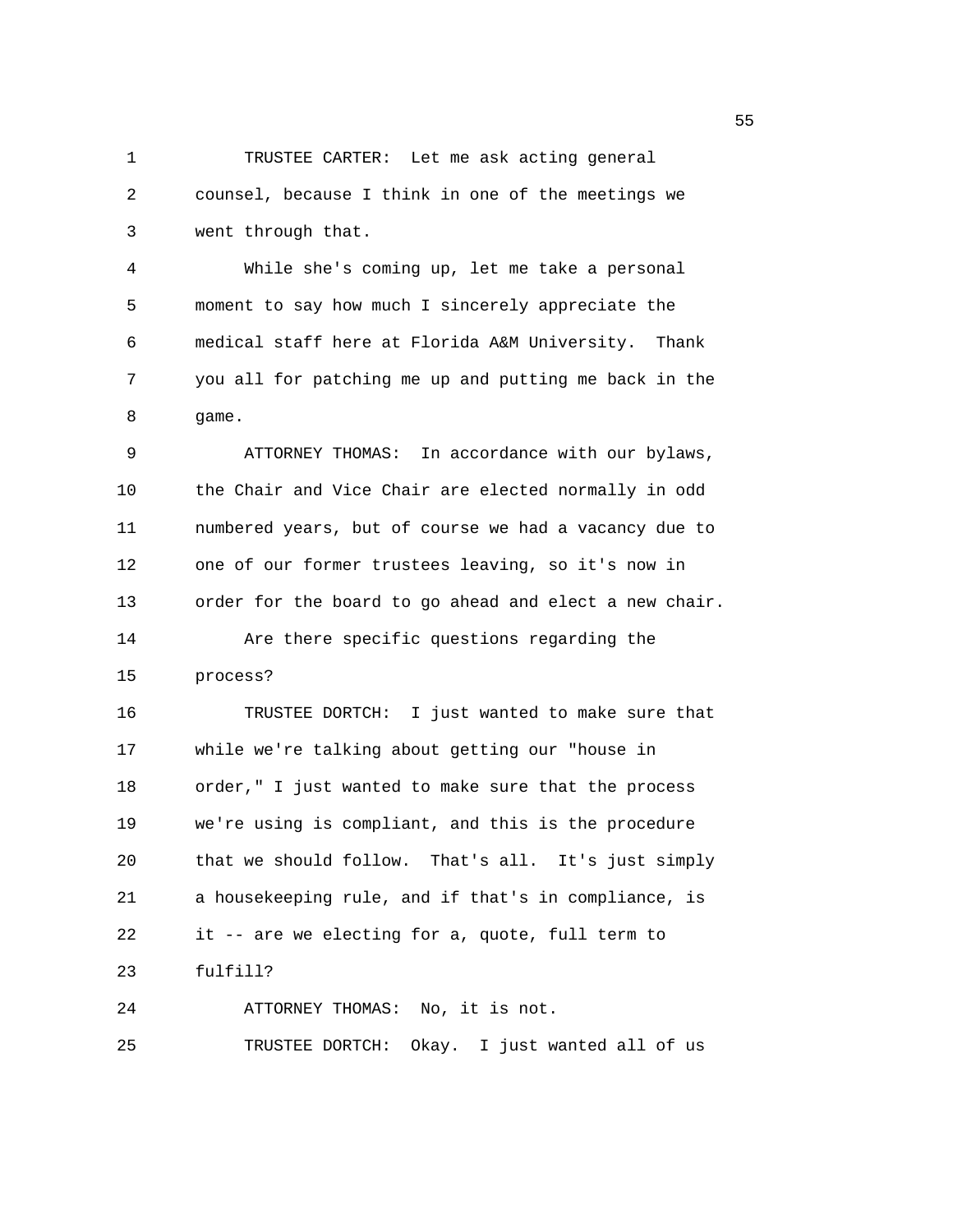1 to be clear as we go into this process.

| 2  | ATTORNEY THOMAS: Right. It is for the                 |
|----|-------------------------------------------------------|
| 3  | fulfillment of the two-year term that was vacated by  |
| 4  | Trustee Warren, so it's not an entire two years. You  |
| 5  | would have to reelect in the odd-numbered year in     |
| 6  | accordance with the operating procedures.             |
| 7  | TRUSTEE DORTCH: And the same hopefully with the       |
| 8  | Vice Chair?                                           |
| 9  | ATTORNEY THOMAS: Yes.                                 |
| 10 | TRUSTEE DORTCH: Well, I guess the Vice Chair          |
| 11 | position is technically vacant as well?               |
| 12 | TRUSTEE CARTER:<br>No, it's not.                      |
| 13 | ATTORNEY THOMAS: Well, it depends. Right, not         |
| 14 | at this time.                                         |
| 15 | TRUSTEE DORTCH: Okay. I just wanted us to be          |
| 16 | clear. I think it's important as we move and maintain |
| 17 | forward in understand our responsibilities, so we     |
| 18 | understand exactly what we're doing.                  |
| 19 | ATTORNEY THOMAS: You are.                             |
| 20 | TRUSTEE WASHINGTON: I have a quick question.          |
| 21 | TRUSTEE CARTER: You're recognized.                    |
| 22 | TRUSTEE WASHINGTON: So you're saying we would         |
| 23 | have to reelect a chair in the odd year, which would  |
| 24 | be 2017. How does that correlate or correspond with   |
|    |                                                       |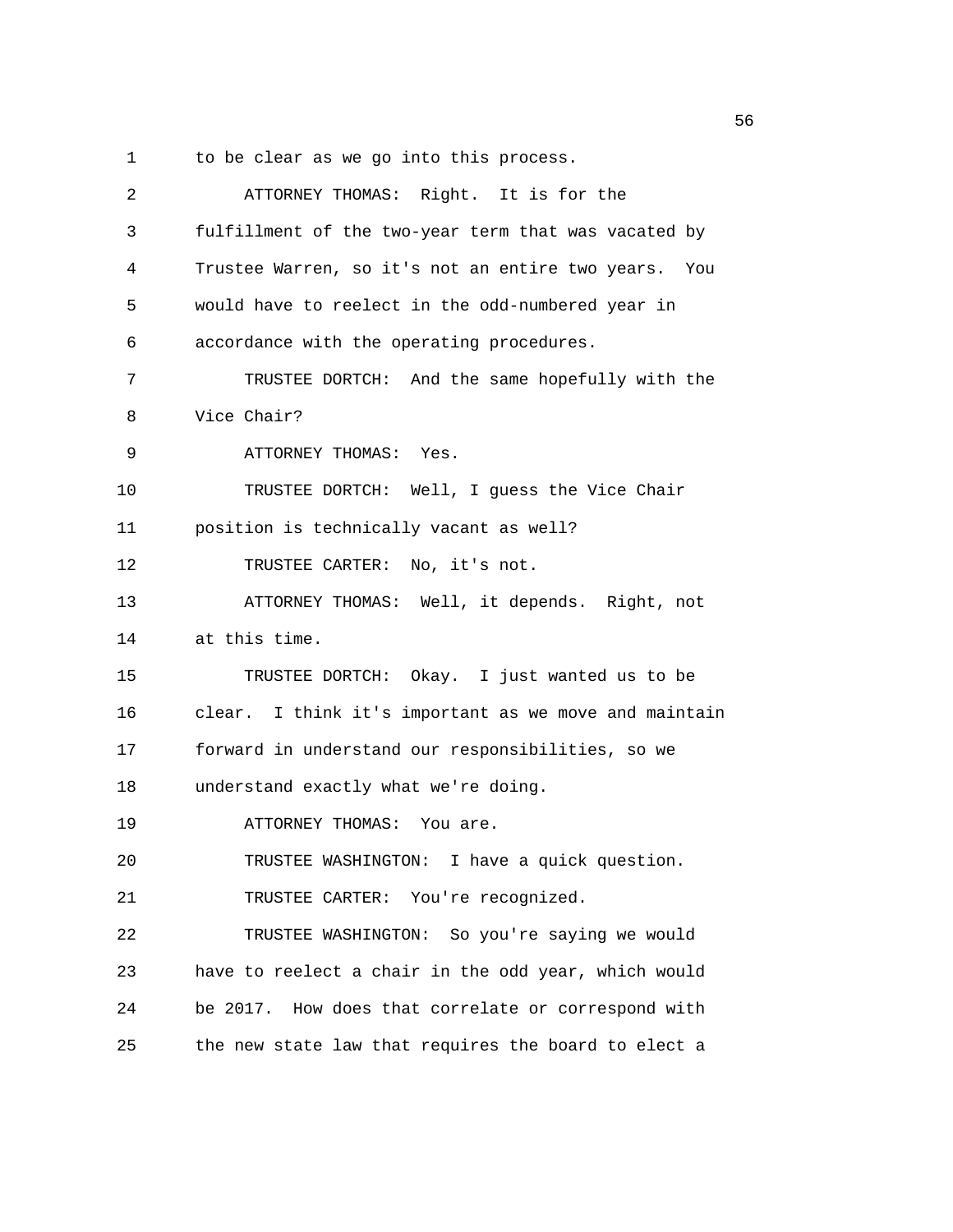1 chair to serve a full two-year term?

| 2  | ATTORNEY THOMAS: In accordance, that chair would       |
|----|--------------------------------------------------------|
| 3  | have -- the new chair that's selected subsequently     |
| 4  | would have to serve the two-year term, but we're still |
| 5  | in the unexpired term, so we have to be in compliance  |
| 6  | also with our operating procedures.                    |
| 7  | TRUSTEE CARTER: Trustee Woody.                         |
| 8  | TRUSTEE WOODY: With that said, I would like to         |
| 9  | make a nomination to recommend to the board to elect   |
| 10 | Kelvin Lawson as our Chairman.                         |
| 11 | TRUSTEE CARTER: Kelvin Lawson.                         |
| 12 | TRUSTEE GRABLE: Second.                                |
| 13 | TRUSTEE CARTER: Are there any further                  |
| 14 | nominations?                                           |
| 15 | Okay. Thank you. We have only one candidate for        |
| 16 | Chairman of the Board.                                 |
| 17 | TRUSTEE DORTCH: Trustee Carter?                        |
| 18 | TRUSTEE CARTER: You are recognized.                    |
| 19 | TRUSTEE DORTCH: Simply follow rapid rules of           |
| 20 | order. I move that the nominations come to close with  |
| 21 | said one name.                                         |
| 22 | TRUSTEE WOODY: Second.                                 |
| 23 | TRUSTEE CARTER: All let it be known by the sign        |
| 24 | of aye.                                                |
| 25 | (All answer in affirmative.)                           |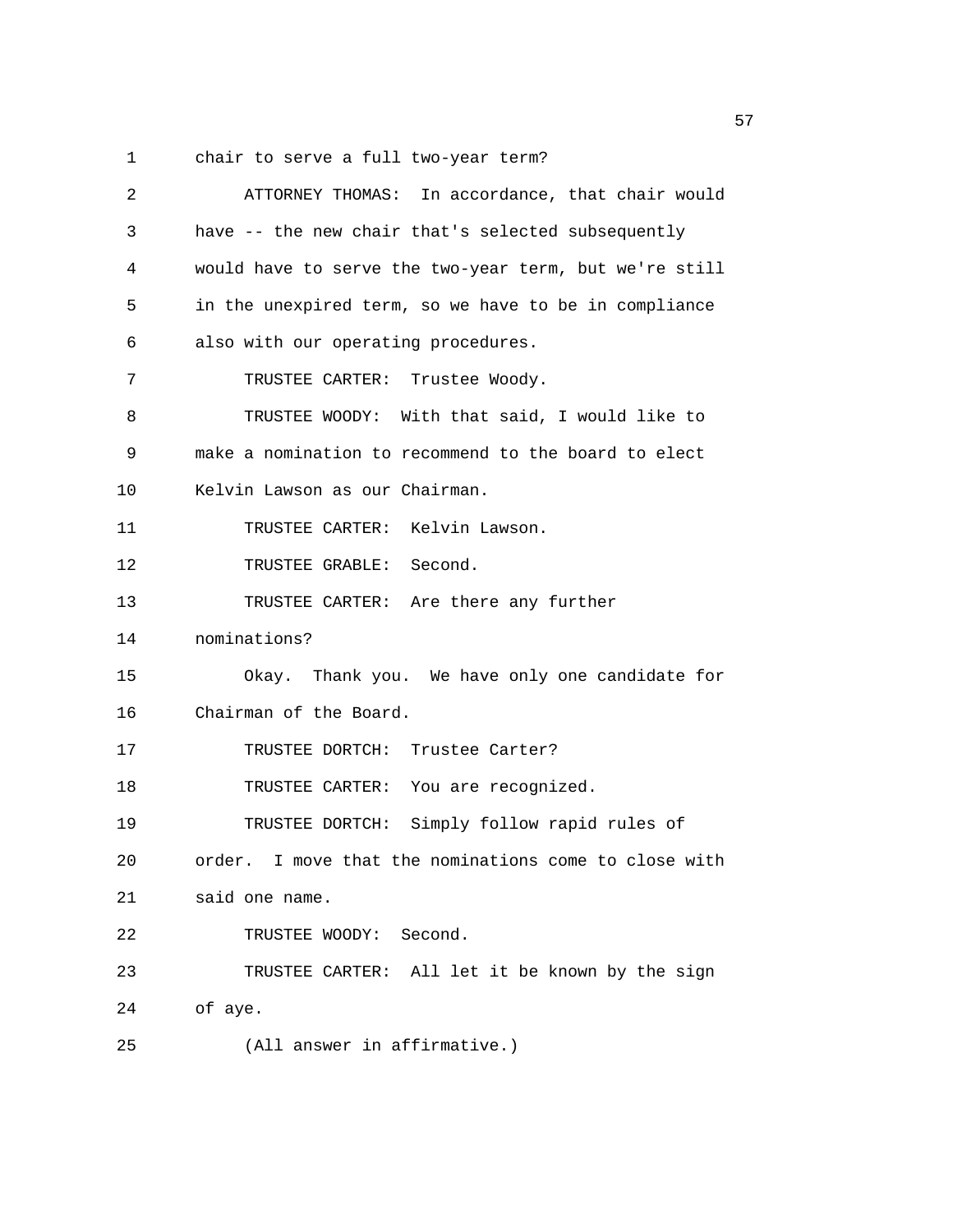1 TRUSTEE CARTER: All those opposed, like sign. 2 So we are in order. Thank you, members. 3 We have one candidate for the Chair of the Board, 4 and that's Trustee Lawson. 5 All of those in favor, let it be known by the 6 sign of "aye." 7 (All answer in affirmative.) 8 TRUSTEE CARTER: All those opposed? 9 Congratulations, Mr. Chairman. Thank you. 10 CHAIRMAN LAWSON: Thank you. At this point, we 11 also have another order of business, and that is we 12 need to elect a Vice Chair. 13 As you heard, I was fortunate enough to be the 14 Vice Chair, and I'm even more fortunate enough to be 15 elected Chair, so thank you, but that does leave us a 16 vacancy in our Vice Chair position. 17 So at this point, Board members, I would open the 18 floor for nominations for Vice Chair. 19 Trustee McCoy? 20 TRUSTEE McCOY: Yes, Mr. Chairman, I would like 21 to nominate Trustee Carter for Vice Chair. 22 TRUSTEE GRABLE: I would like to second the 23 motion. 24 TRUSTEE LAWSON: Thank you. 25 TRUSTEE WASHINGTON: I would like to nominate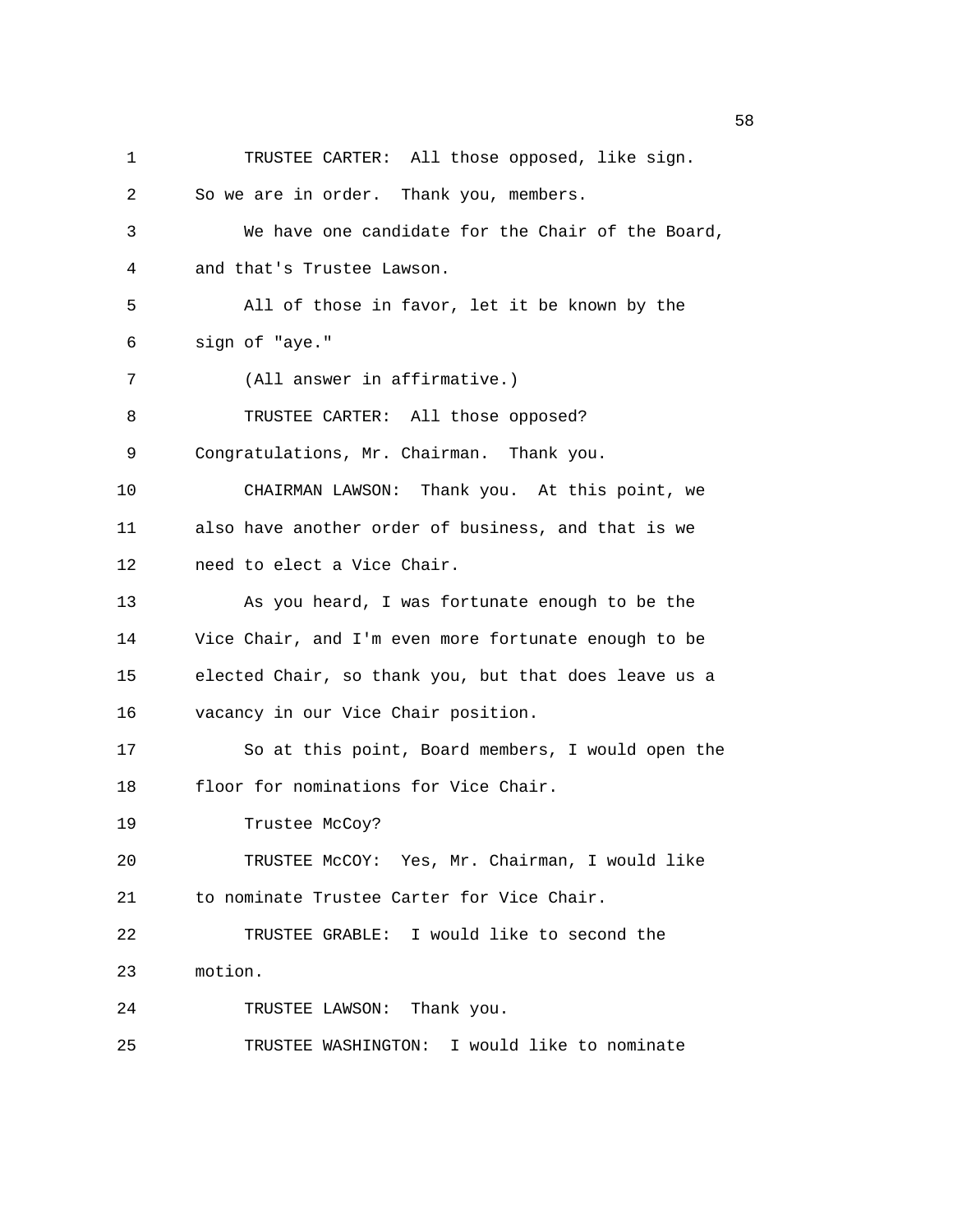1 Trustee Kimberly Moore.

2 TRUSTEE WOODY: Second. 3 TRUSTEE LAWSON: So moved and properly seconded. 4 We have two candidates. Are there others? 5 TRUSTEE DORTCH: Mr. Chair, so that we again, in 6 keeping our records proper and it then become a 7 document, this is to fill the unexpired term of the 8 current Vice Chair's position that's now vacant, so it 9 would be the remainder of that term? 10 CHAIRMAN LAWSON: Yes, sir. 11 TRUSTEE DORTCH: All right. Now that we have 12 that clear, I move the nomination come to a close with 13 the said two names. 14 TRUSTEE WOODY: Second. 15 TRUSTEE MILLS: I have a third nominee. I'm 16 sorry, I have a nominee if I can. 17 TRUSTEE LAWSON: I'm sorry. 18 TRUSTEE MILLS: I would like to nominate Trustee 19 Washington for Vice Chair. 20 TRUSTEE SMITH: Second. 21 TRUSTEE LAWSON: Are there others? Are there 22 others for Vice Chair? If not, I will entertain a 23 motion to close. 24 TRUSTEE DORTCH: Mr. Chair, move that the 25 nomination come to a close with a second.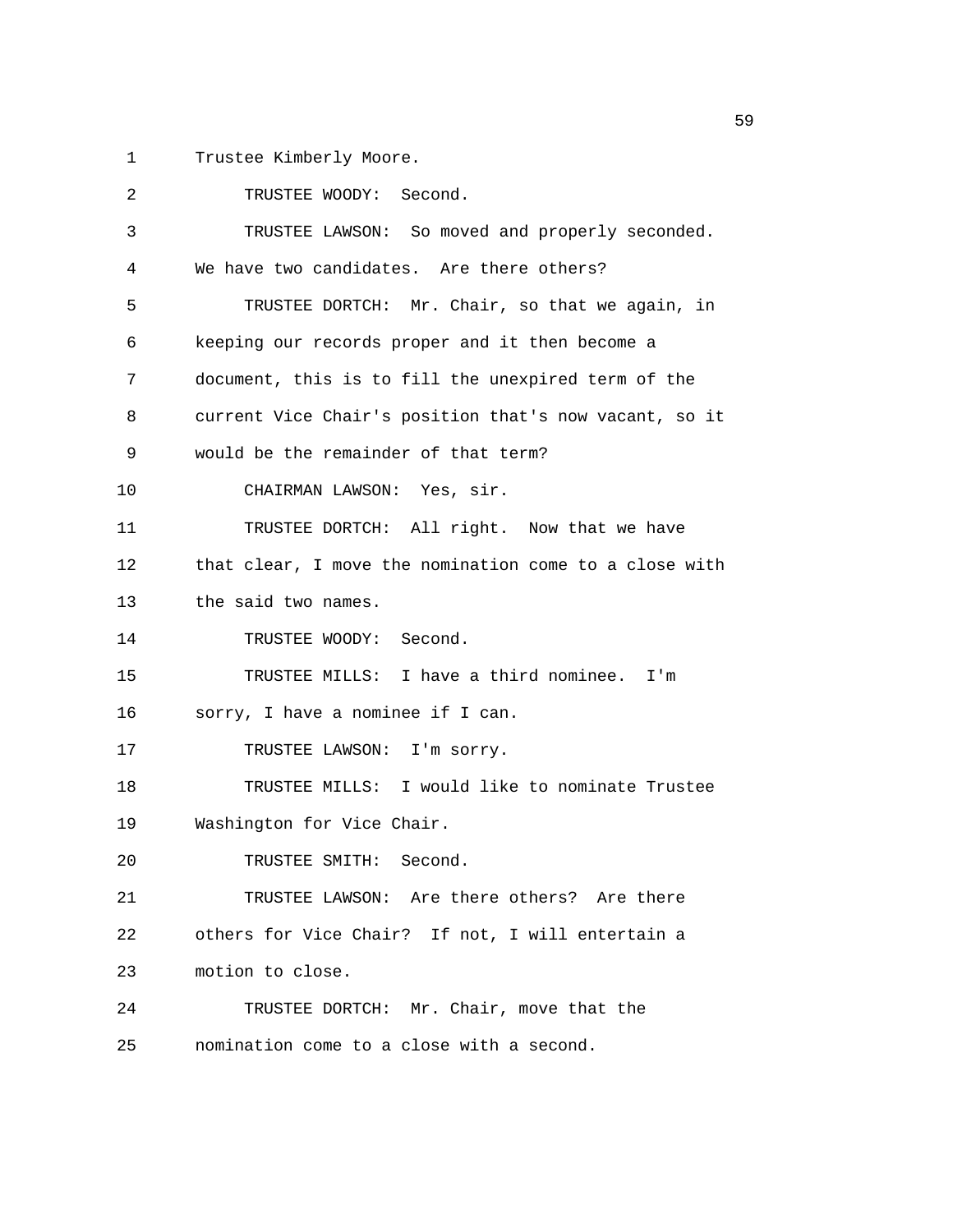1 TRUSTEE WOODY: Second.

| 2  | TRUSTEE LAWSON: Motion has been moved and              |
|----|--------------------------------------------------------|
| 3  | properly seconded. All those in favor, say aye.        |
| 4  | (All answer in affirmative.)                           |
| 5  | CHAIRMAN LAWSON: Okay. Ladies and gentlemen, we        |
| 6  | are going to have to do a bit of a roll call vote,     |
| 7  | obviously. So all of those -- I'll go in order of      |
| 8  | nomination. So all of those in favor of Trustee        |
| 9  | Carter, as your name is called, please respond by      |
| 10 | saying aye.                                            |
| 11 | TRUSTEE DORTCH: Roll call.                             |
| 12 | TRUSTEE LAWSON: I'm sorry. Great idea. So if           |
| 13 | you could do roll call. And I would ask, for           |
| 14 | clarity's sake, we're going to do a complete roll call |
| 15 | of the board; as your name is called, please voice     |
| 16 | your recommendation as for the chair and that way      |
| 17 | we'll only have to do the roll call once.              |
| 18 | ATTORNEY BARGE-MILES: Trustee Carter?                  |
| 19 | TRUSTEE CARTER: Carter.                                |
| 20 | ATTORNEY BARGE-MILES: Trustee Dortch?                  |
| 21 | TRUSTEE DORTCH: Moore.                                 |
| 22 | ATTORNEY BARGE-MILES: Trustee Grable?                  |
| 23 | TRUSTEE GRABLE: Carter.                                |
| 24 | ATTORNEY BARGE-MILES: Trustee Lawrence?                |
| 25 | TRUSTEE LAWRENCE: Washington.                          |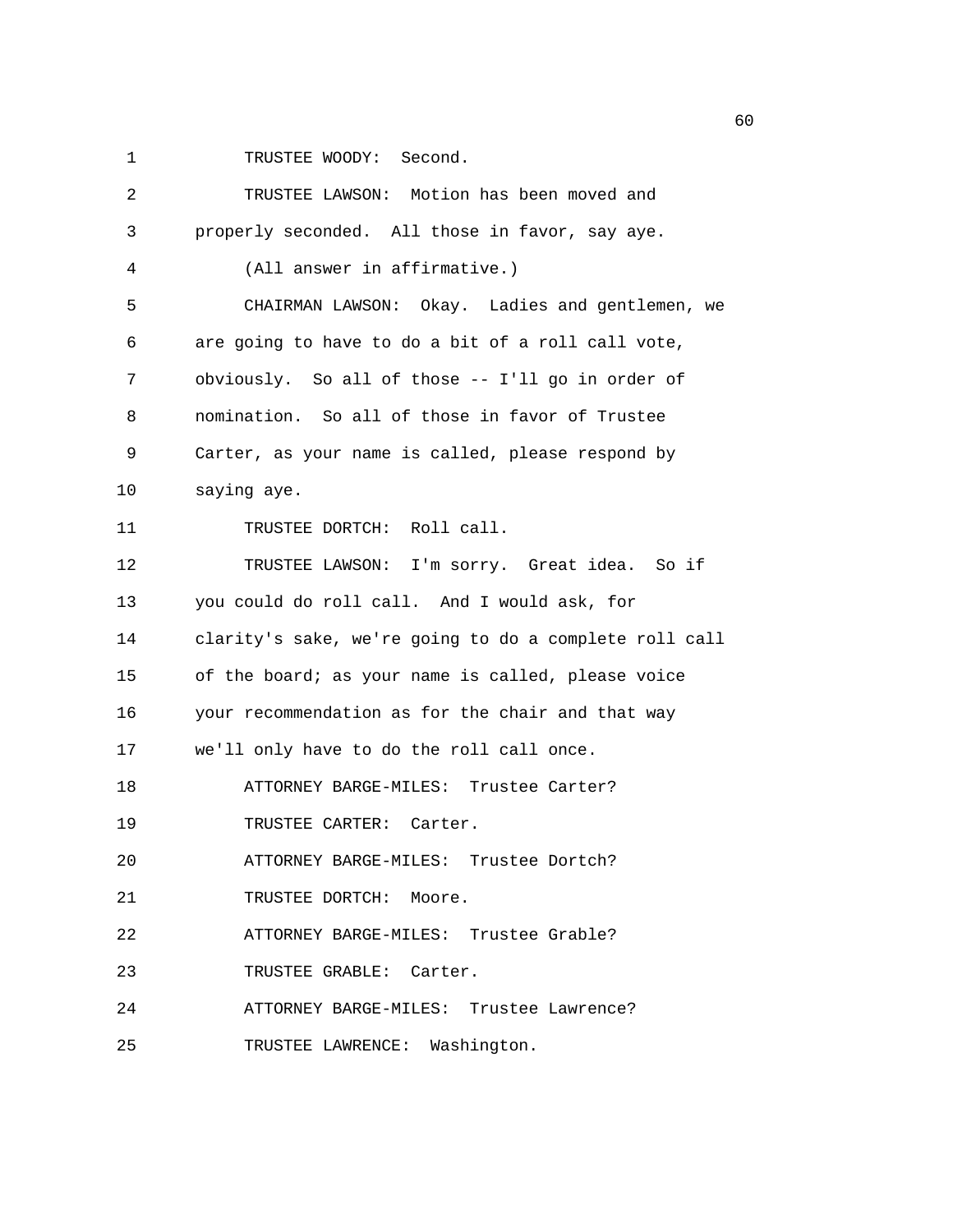- 1 ATTORNEY BARGE-MILES: Trustee Lawson?
- 2 TRUSTEE LAWSON: Moore.
- 3 ATTORNEY BARGE-MILES: Trustee McCoy?
- 4 TRUSTEE McCOY: Carter.
- 5 ATTORNEY BARGE-MILES: Trustee Mills?
- 6 TRUSTEE MILLS: Washington.
- 7 ATTORNEY BARGE-MILES: Trustee Moore?
- 8 TRUSTEE MOORE: Moore.
- 9 ATTORNEY BARGE-MILES: Trustee Perry?
- 10 TRUSTEE PERRY: Moore.
- 11 ATTORNEY BARGE-MILES: Trustee Reed?
- 12 TRUSTEE REED: Moore.
- 13 ATTORNEY BARGE-MILES: Trustee Smith?
- 14 TRUSTEE SMITH: Washington.
- 15 ATTORNEY BARGE-MILES: Trustee Washington?
- 16 TRUSTEE WASHINGTON: Washington.
- 17 ATTORNEY BARGE-MILES: Trustee Woody.
- 18 TRUSTEE WOODY: Moore.
- 19 TRUSTEE LAWSON: When you're done, can you give
- 20 us the official tally, please?
- 21 ATTORNEY BARGE-MILES: I'm doing it now.
- 22 Trustee Moore, six votes; Trustee Carter, three
- 23 votes; Trustee Washington, four votes.
- 24 CHAIRMAN LAWSON: Congratulations for Trustee 25 Moore. It is somewhat typical for the Chair to give a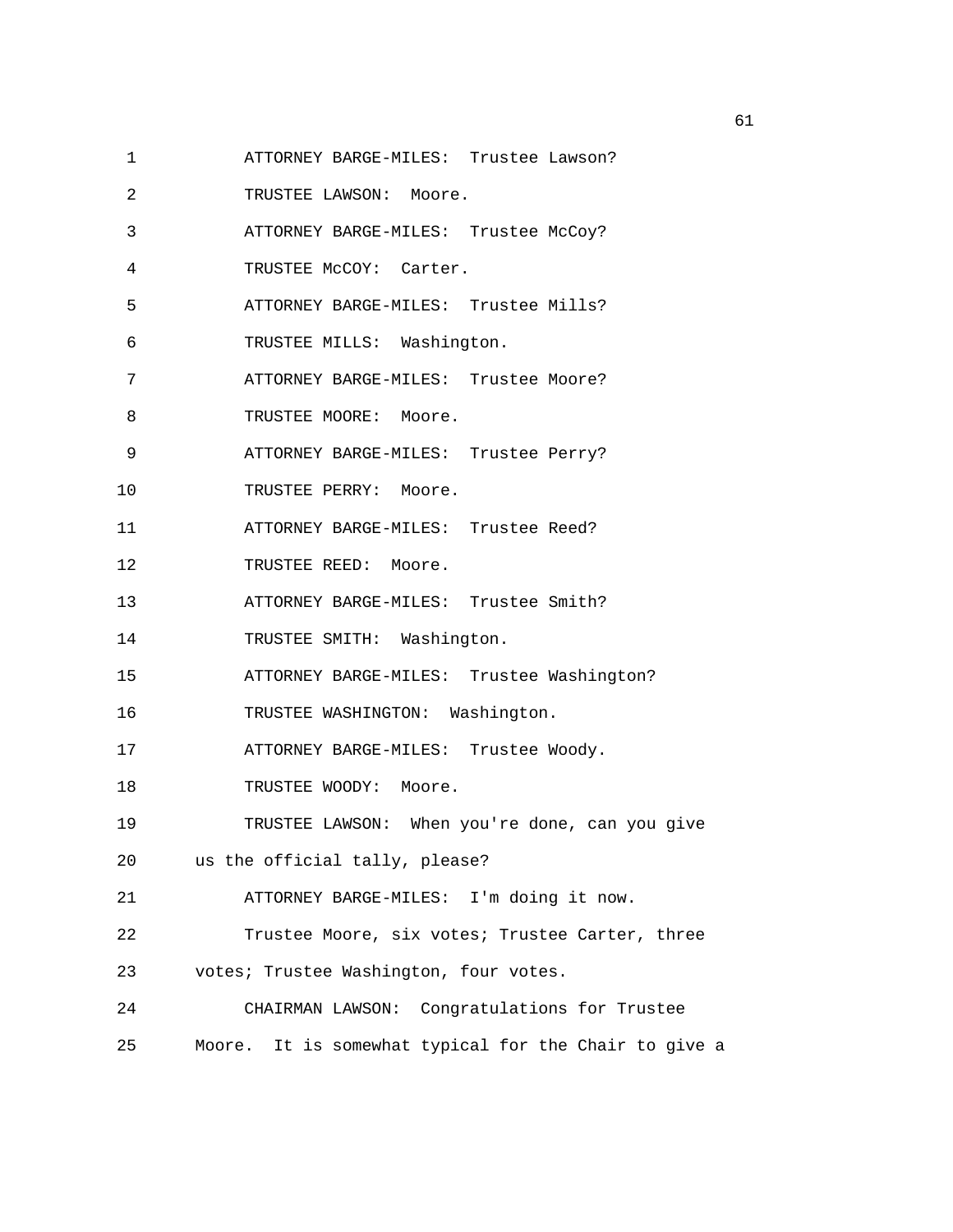1 speech at this point, and I will spare you guys all of 2 that.

3 So I'll just say a couple of things. You've 4 heard it from a lot of constituents that spoke earlier 5 today. I love the school. That is the only reason I 6 am here. This is an unpaid position and it takes a 7 ton of time, so I'm here because I want to be here and 8 I am here to make a difference.What you can expect 9 from my administration is that we will make a 10 difference. 11 Next, we will have the President's Report from 12 Madam President. 13 TRUSTEE CARTER: Congratulations, Vice Chair 14 Moore. 15 TRUSTEE MOORE: Thank you very much. I 16 appreciate that. 17 PRESIDENT MANGUM: And let me join you in 18 congratulating the Chair, as well as the Vice Chair 19 Moore, on your election. 20 VICE CHAIR MOORE: Thank you. 21 PRESIDENT MANGUM: I'm looking forward to working 22 with you to move FAMU forward. 23 So good morning. Good afternoon, almost now, 24 members of the board. Thank you very much for this 25 opportunity.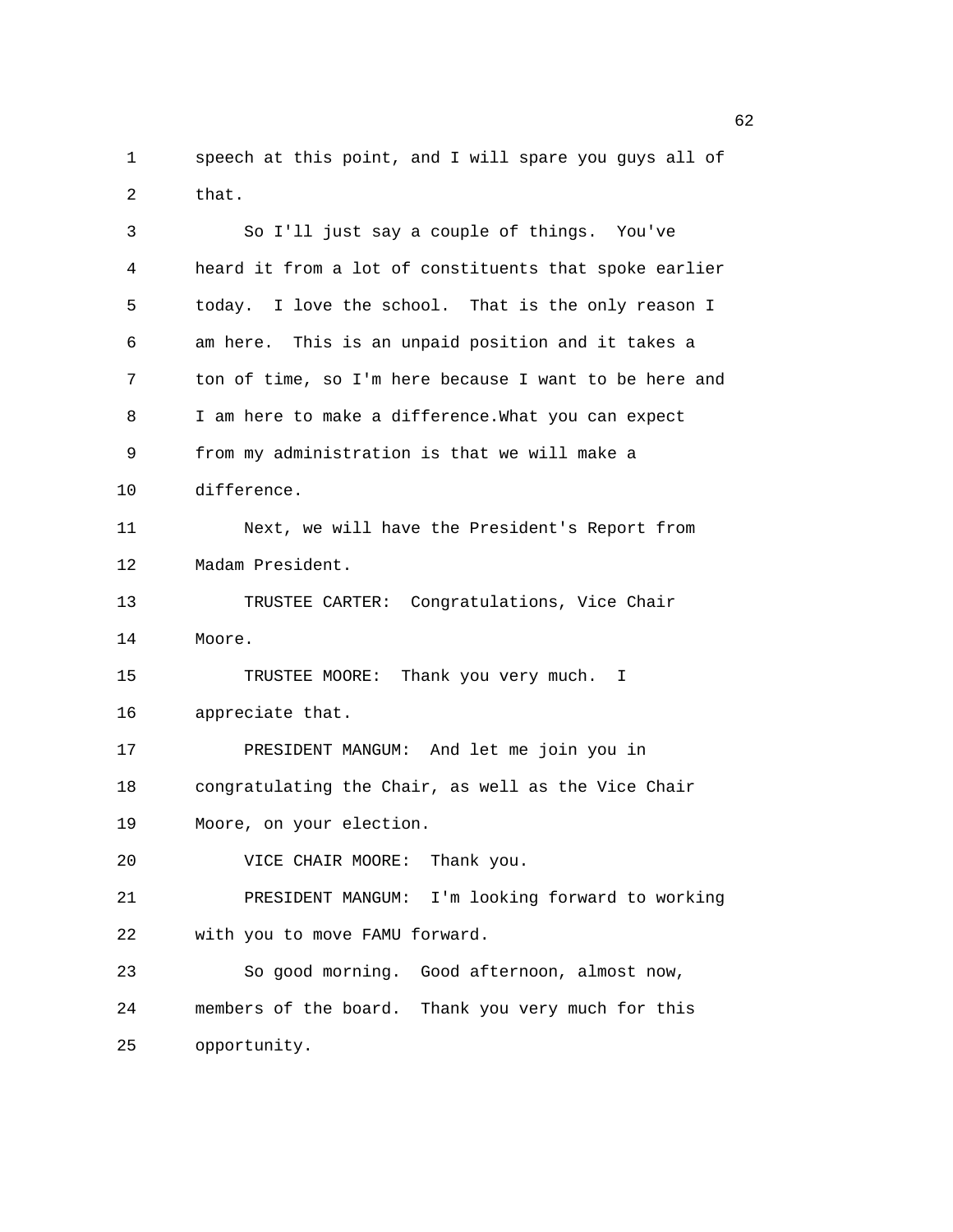1 I am going to take a little time to share with 2 you some of the things that Florida A&M University has 3 been doing, because we have had an exciting year and 4 we continue to have a lot of good things happening on 5 the campus.

6 So now I would like to just begin by inviting you 7 to look at the President's web page that we have that 8 boasts things that are happening at the University on 9 a regular basis. So any time you want to know what's 10 happening at FAMU and the things you won't see in the 11 regular news, you can look at the web page and you can 12 see all of the exciting things that our faculty are 13 doing or our students are engaged in on a regular 14 basis.

15 So, I think what they're showing you now on the 16 video monitor is some of the things you can have 17 access to. We've made a lot of progress in the last 18 two years since I've been here at Florida A&M 19 University. We've talked about education. We've 20 talked about education as a right and making sure that 21 our students have access to a quality education.

22 All of the efforts of our team has been to look 23 at the institution, evaluate what exists, and to turn 24 it to a place where our students will want to come to 25 FAMU, other students will want to come to FAMU and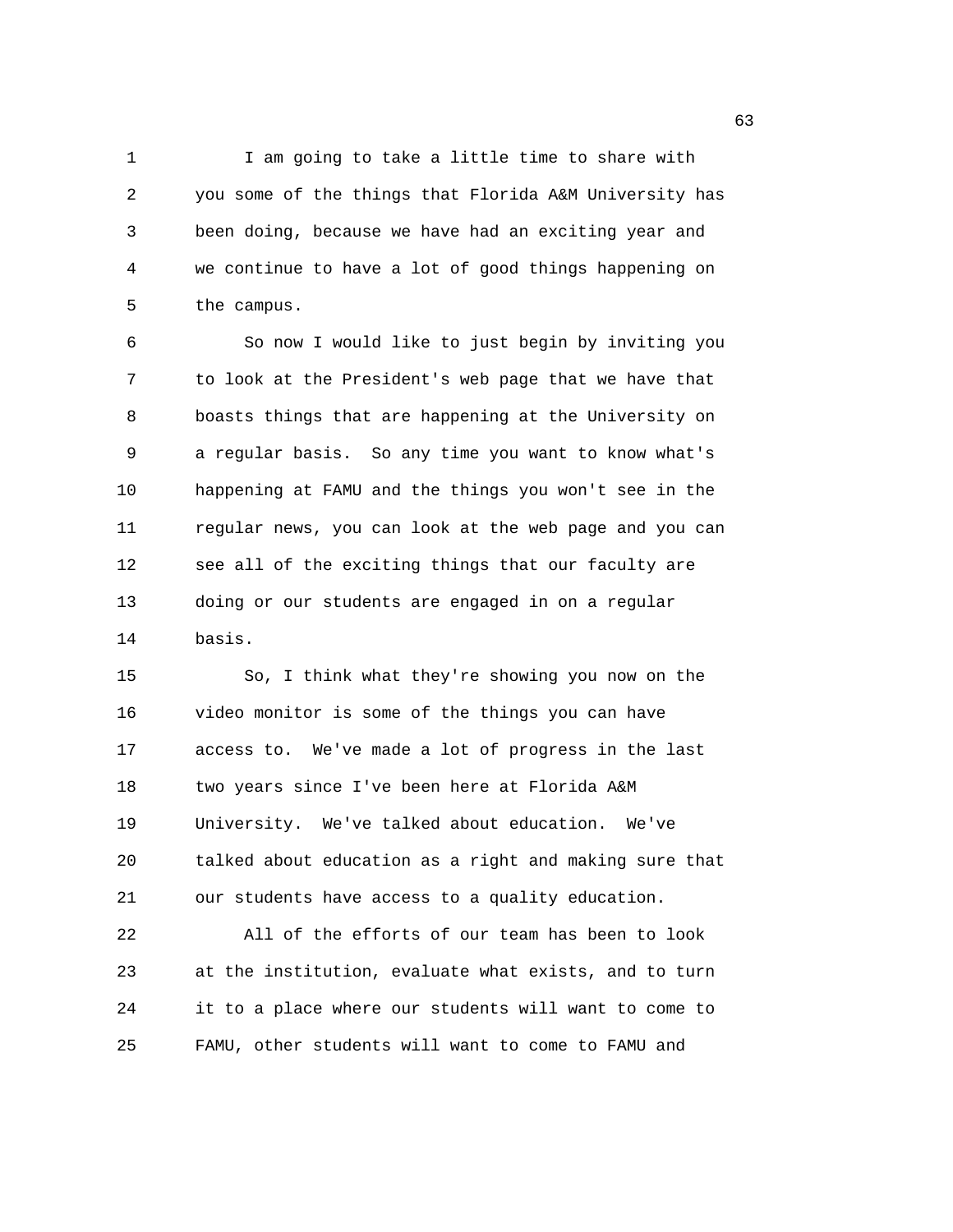1 that people will invest in this institution.

2 Being a "Best in Class" institution is something 3 that we continue to put forward as a method to 4 identify the quality of education and experiences that 5 our students can expect. We have also said that we 6 know that we are an HBCU, but that is not our mission; 7 that is not how we're driven. We're driven to provide 8 a quality education, and we want to provide the best 9 quality and education.

10 We will always be a Historically Black College 11 and University. It's a defined characteristic by the 12 federal government that allows us to receive funding 13 from the federal government and federal agencies to 14 advance our institution and to advance our mission.

15 We understand that our students that come to us, 16 come to us trusting that we are going to provide that 17 education and that we are going to provide that 18 quality. It has to change, however, with the changes 19 in our society. So we are not the FAMU of 1887, we 20 are not the FAMU of 1850s -- of 1957 or the 20th 21 century. Our goal is to be a 21st Century University 22 that prepares our students to be successful in today's 23 market and the markets of the future.

24 To do that, we have to transform. We have to 25 change the way that we do things. We have to provide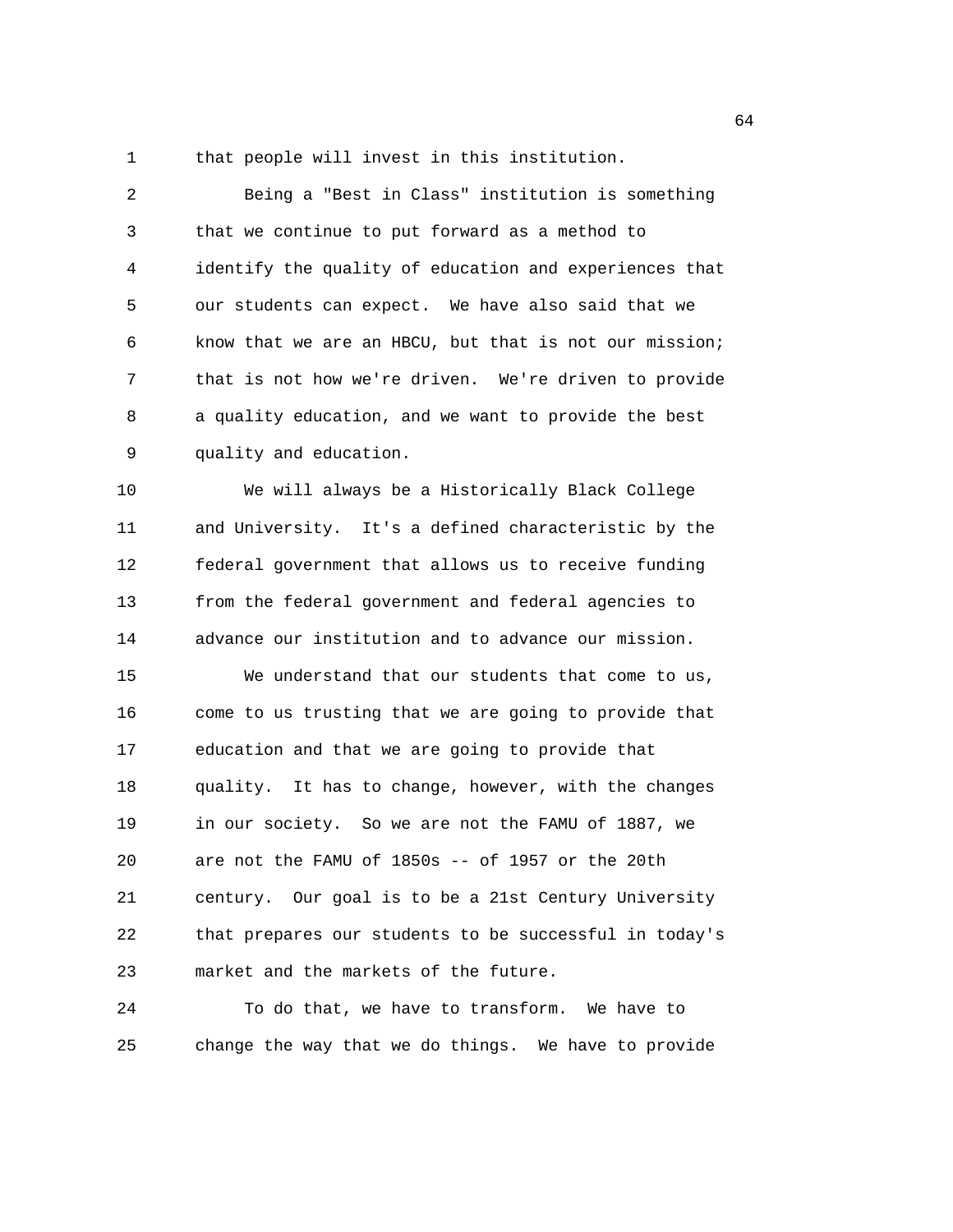1 that customer service that you heard the students talk 2 about. They don't need to stand in long lines. They 3 don't need to wait to get their aid, and that's what 4 they've been doing.

5 So, we've been evaluating the institution to be 6 sure that we can be more effective and more efficient 7 in the services that they receive, but also, provide 8 them with the experiences that they will expect if 9 they attended any other quality institutions in these 10 United States.

11 Our students must be engaged. They must study at 12 home, but they also must study abroad. That's the 13 reason why we believe that we've expanded our presence 14 internationally, and we made that exposure available 15 to more students than just students in certain 16 disciplines. Our students have taken advantage of 17 those opportunities. Our faculty have taken advantage 18 of those opportunities. We provide opportunities in 19 Spain. They go to Haiti. They're in the Caribbean, 20 South Africa; they're all over the world. That's what 21 the students of today expect when they come to an 22 institution and that's what we are providing for our 23 students, and we challenge our faculty to incorporate 24 these activities into their curriculum and give our 25 students the exposure that they expect.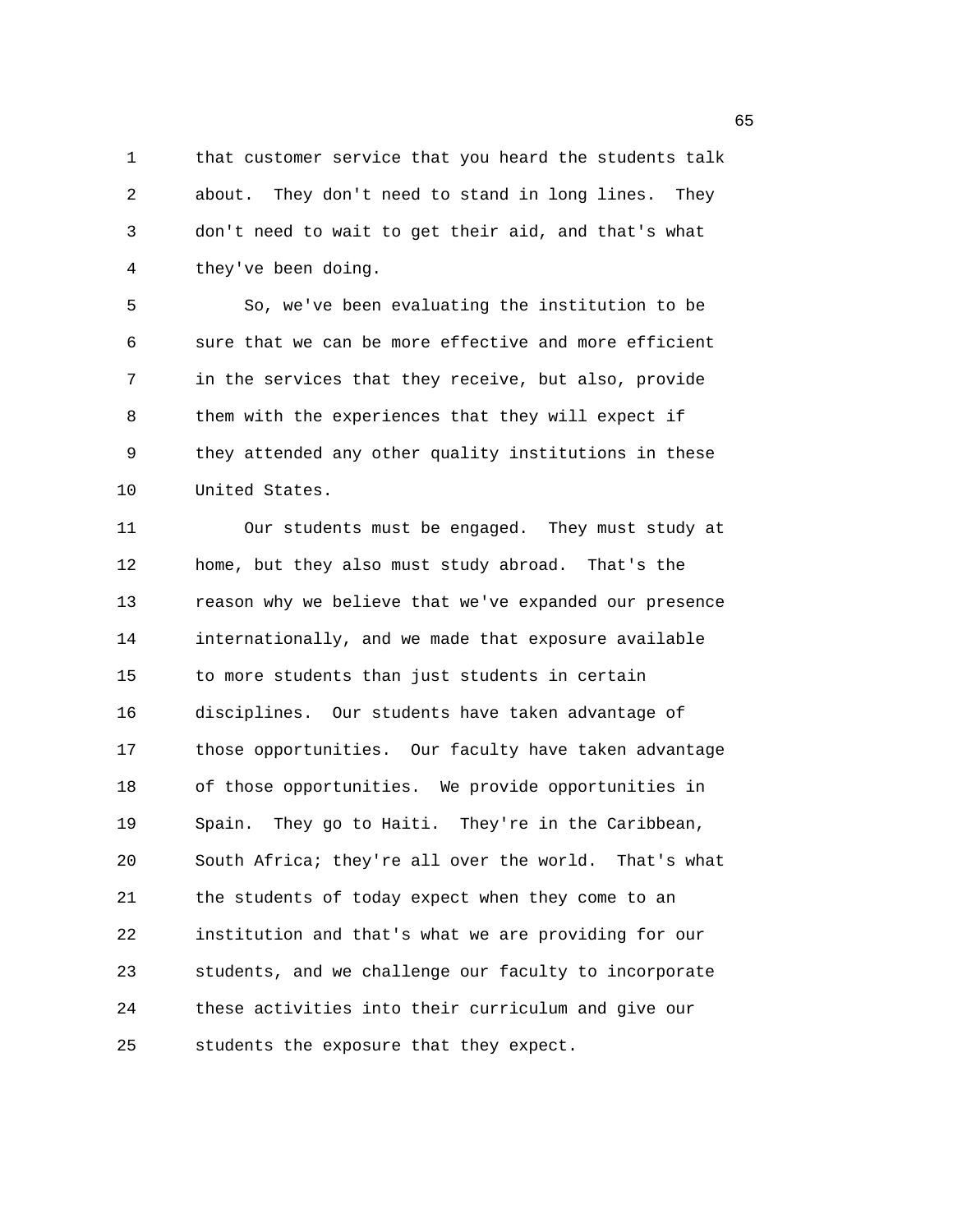1 So we say, what's wrong with that? Honestly, it 2 requires us to meet a different standard of excellence 3 than what we've had in the past. And that's okay, 4 too, because our students expect it. When you talk to 5 them and when they communicate of over social media, 6 they're talking about experiences that other students 7 have, and they want to know why they can't have those 8 experiences here.

9 What we are experiencing now and we will continue 10 to experience is a lesson in change, in 11 transformation. Change is difficult. It's difficult 12 under the best of circumstances, even when you don't 13 realize you have a compelling reason to change. But 14 that's not our case. We have a compelling reason to 15 change. In order for us to answer questions about 16 continuing to be relevant, you have to make that 17 change and you have to show that you're changing to 18 respond to the needs of a changing society; a need for 19 changes in the educational outcomes that we have. 20 We're in a performance-based society. 21 Accountability. We talk about it and we talk about 22 quality. What's wrong with measuring our results? 23 What we looked at and what my team continues to assess 24 is what our metrics look like. We make decisions 25 based upon where we are, where we want to be;

 $\sim$  66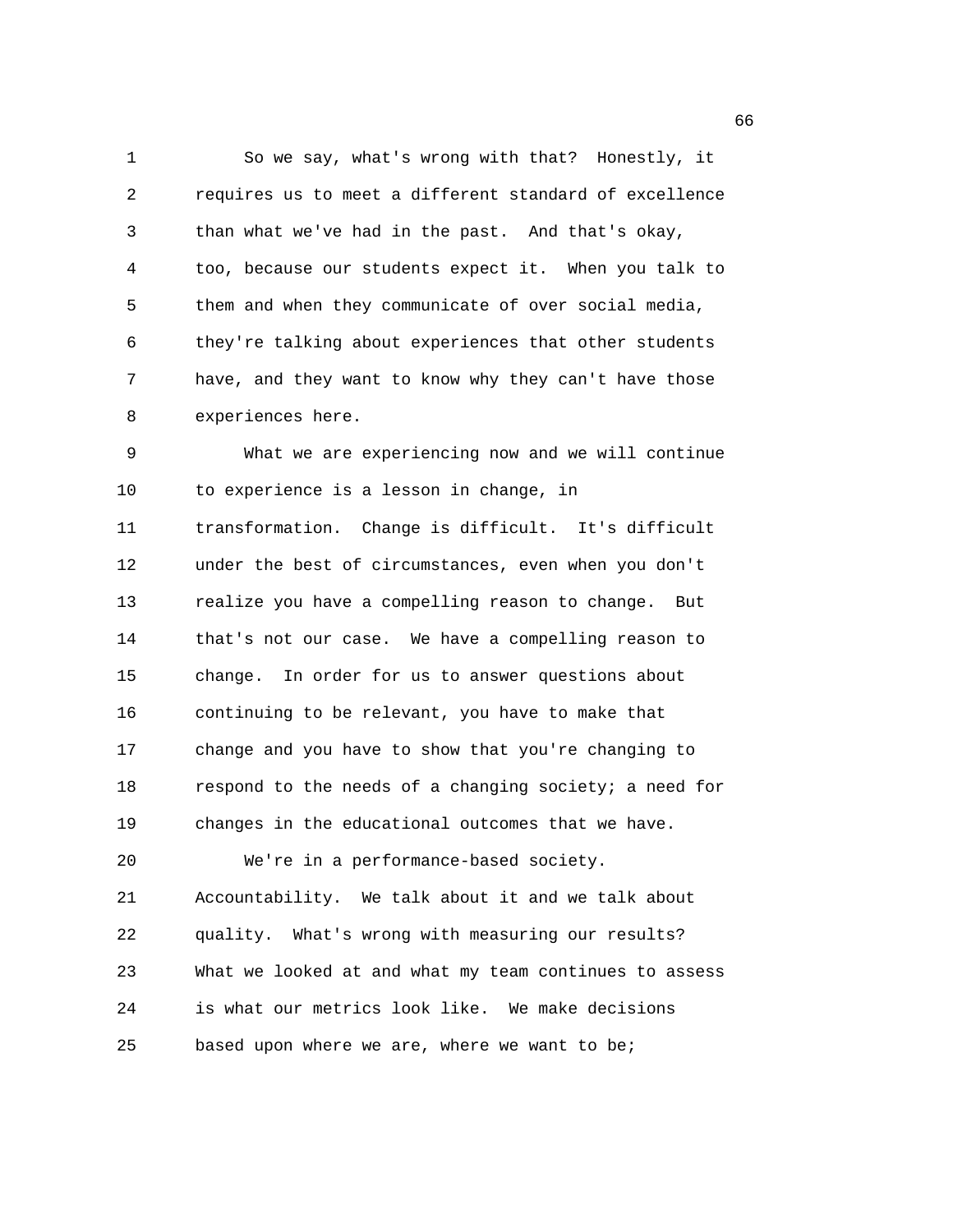1 understanding where we have been and making sure that

2 we are not repeating, I'm going to say, the

3 less-than-stellar outcomes of the past.

4 So we're pushing our students forward to make 5 sure we are truly a school of choice; that's a school 6 that any student that is interested in pursuing higher 7 education would attend, not because we provide an 8 opportunity for low wealth students or students who 9 would otherwise not have had an opportunity to go to 10 college, because they still need the same quality of 11 education that is available at every other institution 12 that they would attend.

13 We are committed -- make no mistake about it -- 14 for providing opportunities for students that don't 15 get admitted in other places because of selective 16 criteria. We are committed to inclusion, but what we 17 want to do and when we include our students is provide 18 them with the opportunity to succeed; that is, to 19 provide the support that they need to get through 20 those difficult courses. That's what we do and that's 21 what we have reformed ourselves to do, and we expect 22 our faculty and our staff to provide those same 23 opportunities, and go that extra step, to make sure 24 our students understand and have that foundation they 25 need to pursue their dreams.

 $\sim$  67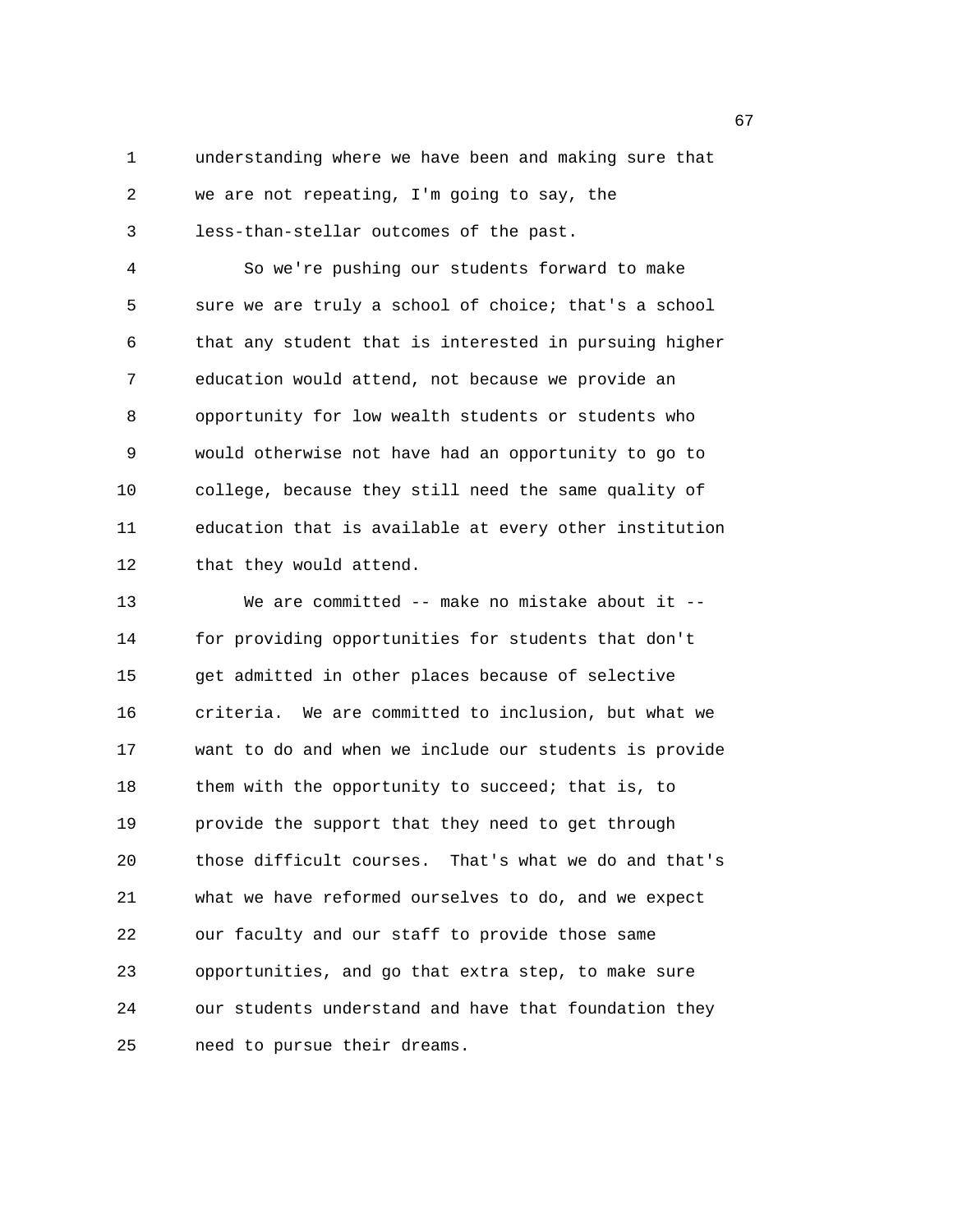1 We are not trying to defer or deter their dreams. 2 We are trying to enable their dreams and that what's 3 we do on a daily basis. So, being a school of choice 4 means that our students will want to come. We have 5 been recognized as a school of choice by Essence 6 Magazine, by Money Magazine. They have highlighted 7 that African-American students in this country would 8 choose an HBCU, because of the experiences and support 9 that we provide over other institutions; given the 10 quality of the education that we provide. 11 So we have a lot of badges that support us as a 12 school of choice: Money Magazine, Essence Magazine. 13 They talk about the academic quality. They talk about 14 affordibility, so we are affordable and we are 15 accessible and we will continue to provide these 16 opportunities for our students. 17 Smart Access says we're the Number 2 best value 18 in colleges. That means we aren't over-charging our 19 students, but what we want to do is make sure that our 20 students have access to the same type of facilities 21 that they would receive at another institution. That 22 means we are reinvesting the resources that we have 23 back into the facilities that we have; back into the 24 classroom experiences.

25 I think it's time out for, I'm just going to call

en de la construcción de la construcción de la construcción de la construcción de la construcción de la construcción de la construcción de la construcción de la construcción de la construcción de la construcción de la cons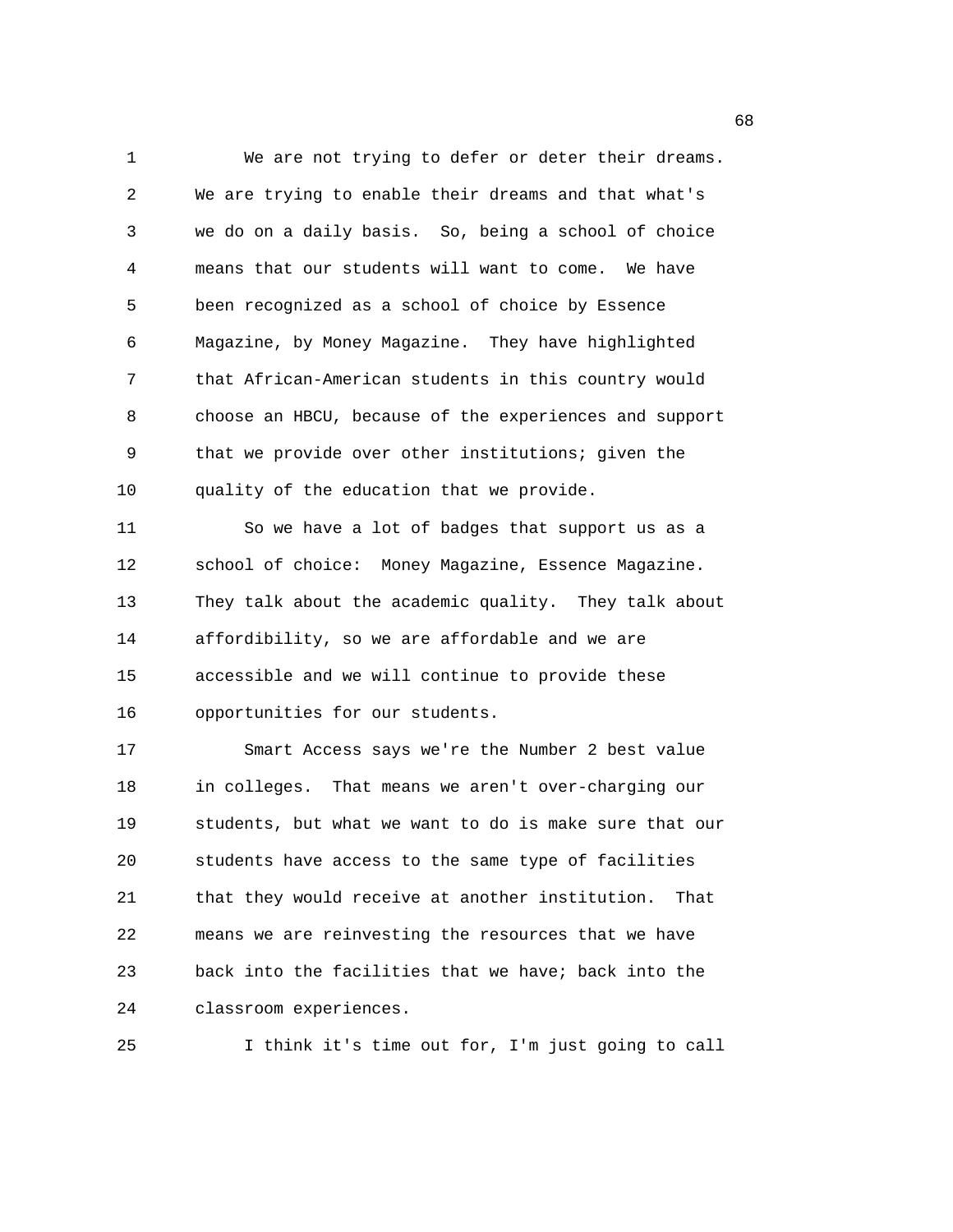1 it redirecting the resources. Our whole focus is 2 putting the money back into the students' experience. 3 You will see all of the students, all of the programs 4 we have designed are designed to put money in the 5 students' pockets, money in our libraries, money in 6 the student support services, and money in the 7 facilities, and classrooms that will support our 8 students.

9 Last year, the performance funding model shows 10 that we are making the right decisions with regard to 11 providing support for our students. The performance 12 metrics exceeded. We exceeded our previous goal by 13 13 points, and that's a lot. Most people didn't expect 14 that we were going to make it; while we have always 15 met the state's standards.

16 We exceeded our previous year by 13 points, which 17 puts us in a position to receive performance funding 18 from the \$500 million that the state is providing for 19 its institutions, so we are proud of that, but that 20 came because our students committed themselves to 21 academic progress; our faculty committed to working 22 with our students, and our faculty also committed 23 themselves to putting more research grants in and 24 receiving more funding from external sources. 25 So we are moving together as a unit. We are

 $\sim$  69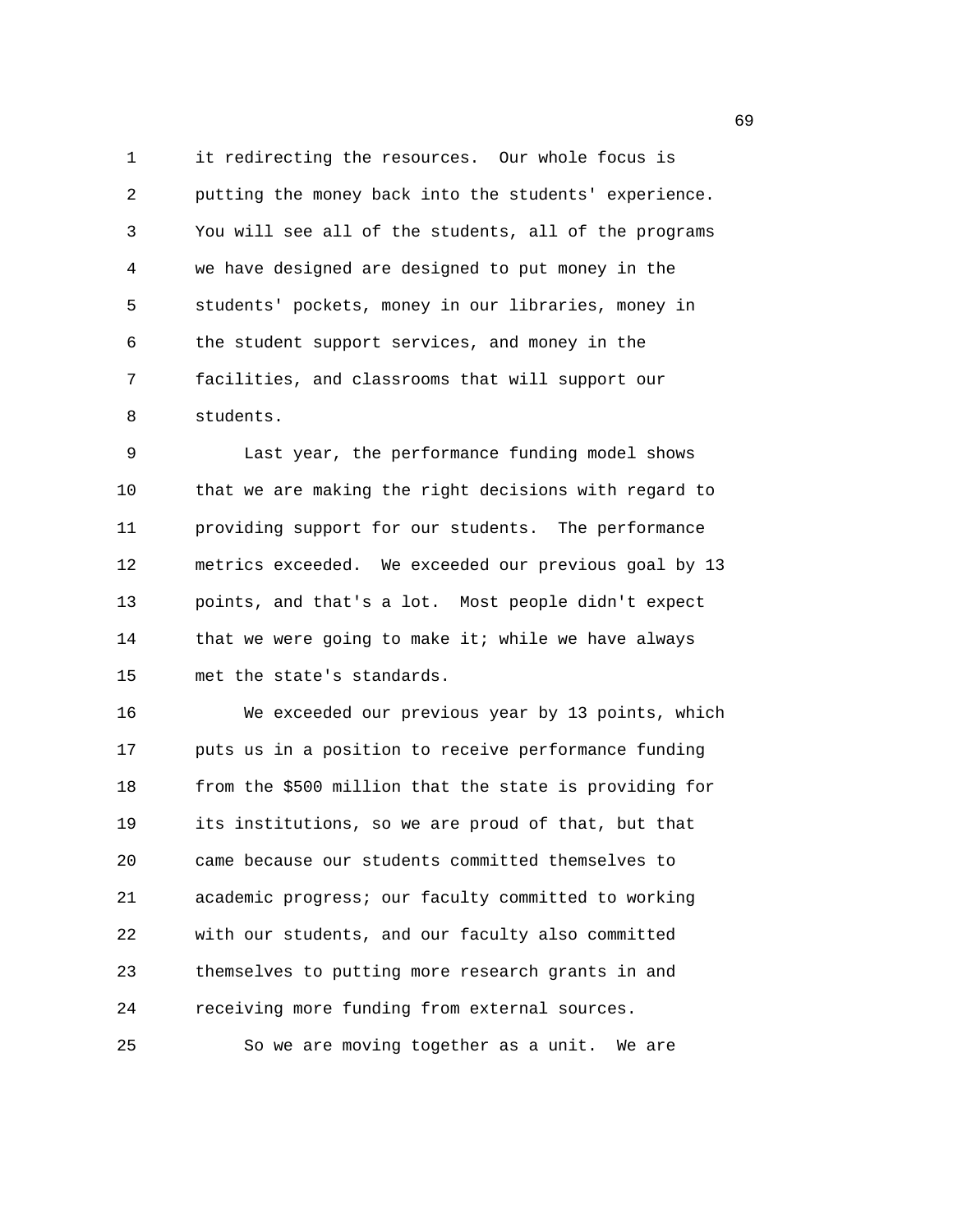1 moving together as an institution in the right 2 direction; regardless of the decisions, we do make 3 decisions to make sure that our faculty -- as well as 4 our employees, staff and students -- are making 5 progress. And they are not aligned. We make changes 6 and we make decisions like any other organization. 7 We're looking for the maximum impact that all of

8 our employees and all of our students have. So we 9 will continue to make the tough decisions because 10 that's the only way we're going to get a different 11 outcome; providing asking people to give us their best 12 and do their best and reward them for it.

13 We have had a lot of student success efforts this 14 past year, and our ability to move the needle depends 15 on our students as well as our faculty. We've had a 16 large graduating class in 2015-16 than we've had in 17 several years. The new interdisciplinary studies 18 program assisted us in getting some of the students in 19 the system that were churning and not knowing what 20 they wanted to do or wanted to be, out of the 21 undergraduate education and ushering them into a 22 possibility of masters degree or a more focused 23 program.

24 So that's part of what we're doing. The 25 International Education office was supported more and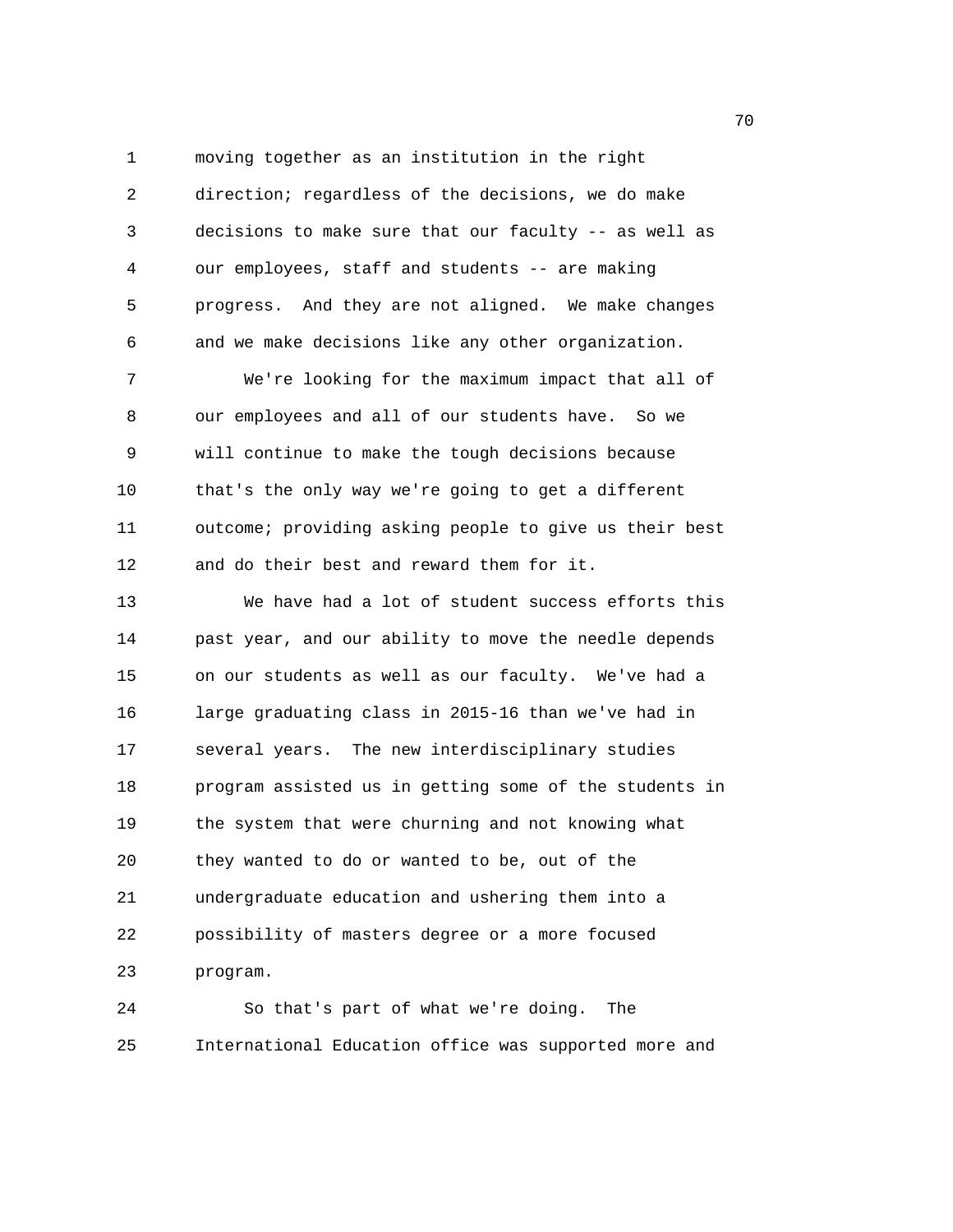1 enriched to give us students opportunities in ways to 2 travel. We have students working with the Olympics in 3 Brazil. We have our ROTC students spent time in 4 Normandy and in Paris; a great experience for them. 5 They texted pictures back, because it gives them a 6 sense of what they're about, what they're doing, and 7 why they have given their life of service to this 8 country in the Armed Forces.

9 We have also experienced a higher licensure 10 passage rate in our nursing program, and there was a 11 lot of consternation about making sure that our nurses 12 had the quality of education to be able to become 13 nurses and pass that exam. We insist that our 14 students are prepared when they leave, and all of our 15 students that had some difficulty passed that exam. 16 In fact, we received a 78 pass rate for the first time 17 in 2015, which is very important for our students to 18 be successful. That's a more than six percent 19 increase. They know how difficult it is, because some 20 of them worked really hard to make sure that they 21 achieved that status. So we didn't have to redirect 22 them into another area. They stuck to it and they got 23 that passage rate up.

24 We are also stronger in our advisement program. 25 That means our students, we are getting better advice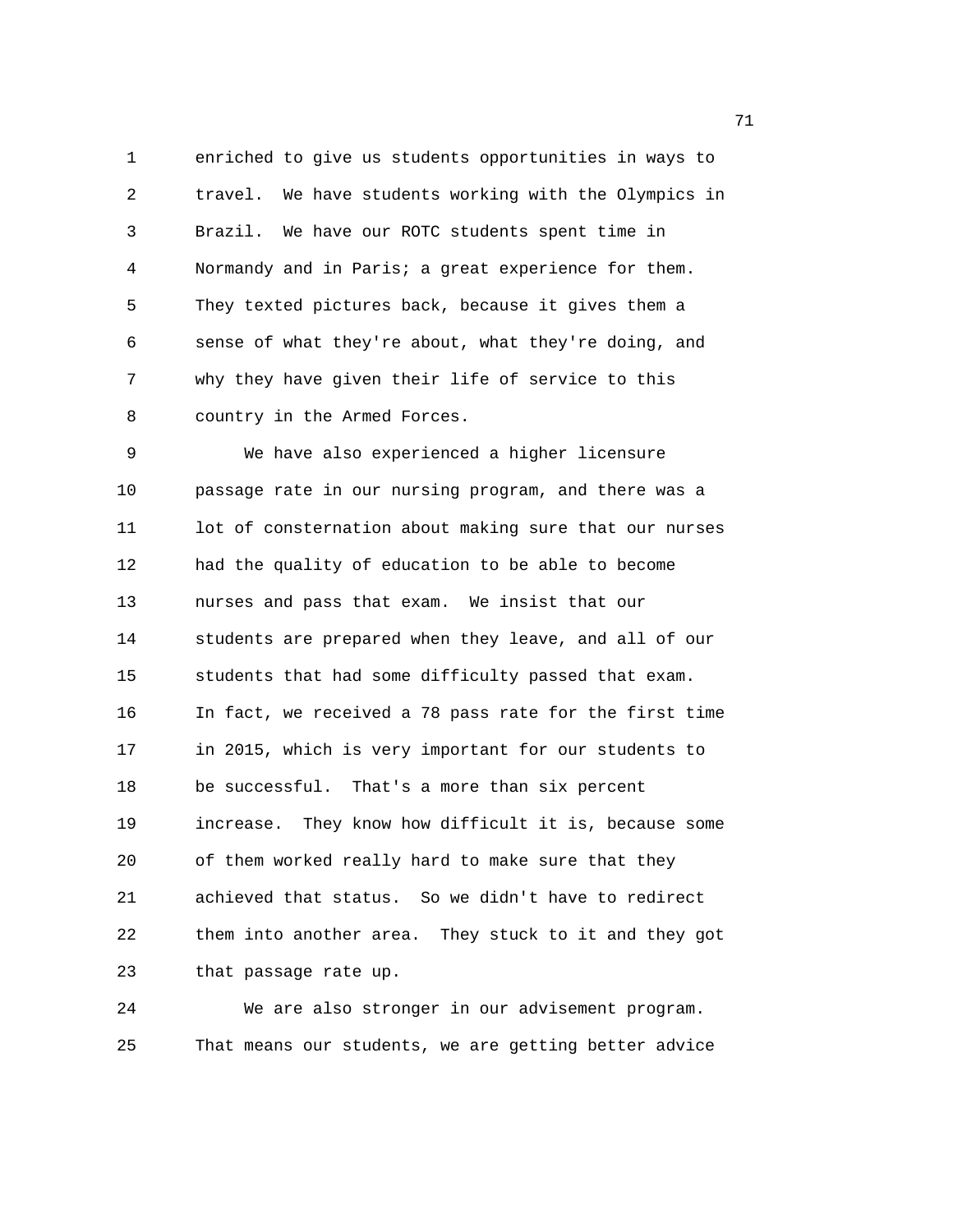1 on how to pursue college. We implemented new 2 software, new tutoring programs, and we increased the 3 personnel in that area. We were asked about how we 4 are supporting and what supports student success. 5 These are the things that got our students to a 6 successful career and successful college completion. 7 We strengthen our course offerings by 8 restructuring the courses, by redesigning the high 9 failure rate courses. Some of you probably know that 10 I visit and drop in on classes on the high failure 11 rate classes, on math and science and biology; to see 12 how the students are being instructed, but also to 13 provide the necessary support and assistance to the 14 faculty that are providing the courses for our 15 students. We move to a wrap-around support service 16 for our students in the math labs to give them the 17 support.

18 The basic point I'm making is our students need 19 the support. They had not been getting it to a degree 20 that gave them what they needed to be, to be 21 successful, and move from one course to another. That 22 also means that we have to assist our faculty in 23 faculty development and providing them with programs 24 that will give them an opportunity to enrich their 25 approach to teaching. Many of them attended the FAMU

процесство производство в село в 1972 године в 1972 године в 1972 године в 1972 године в 1972 године в 1973 го<br>В 1973 године в 1973 године в 1973 године в 1973 године в 1973 године в 1973 године в 1973 године в 1973 годин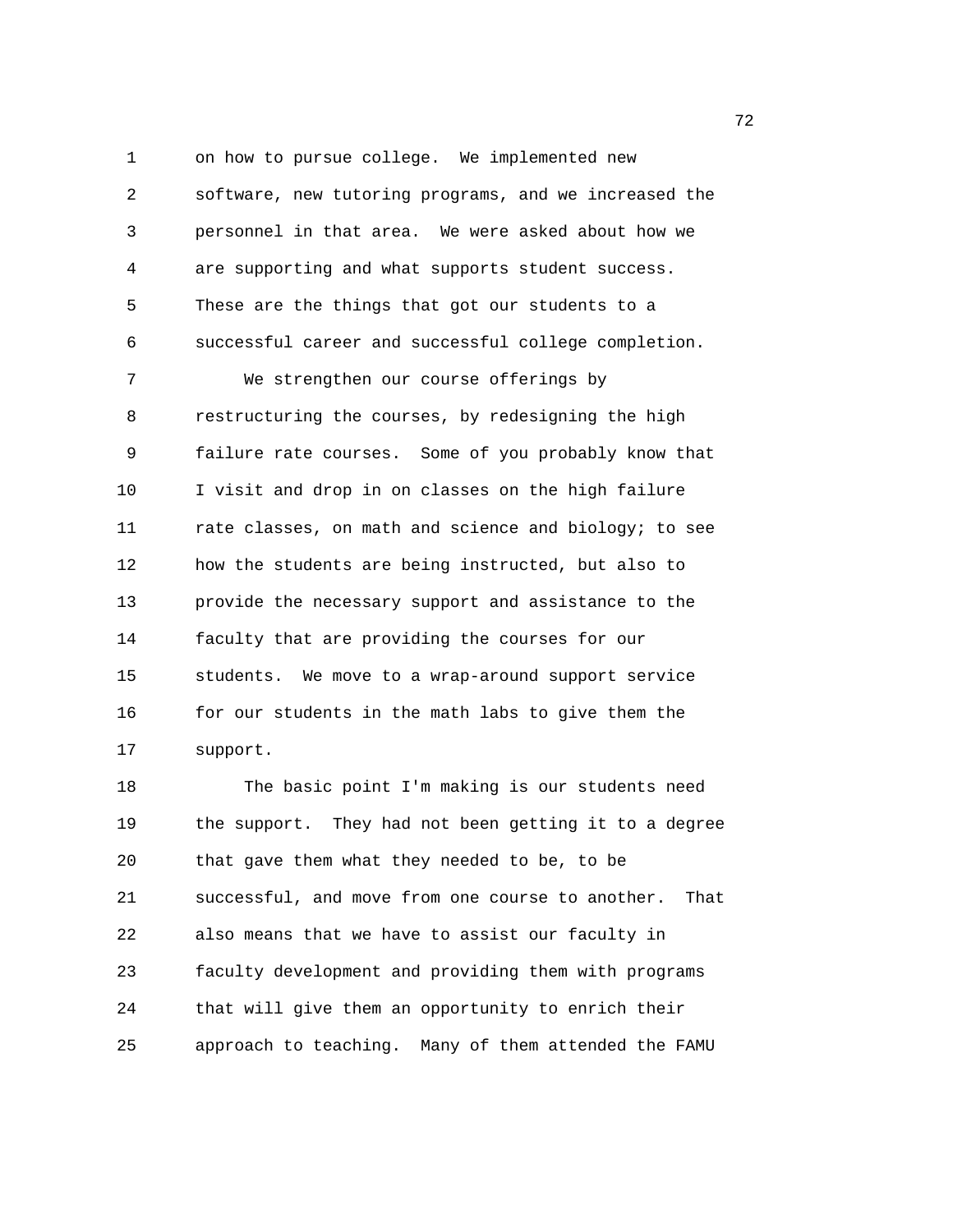1 leadership academy, participated in distance learning 2 certification programs, and overall, the Vice Provost 3 for faculty development has been studying and getting 4 opportunities to help our faculty improve their 5 communication and their presentation of material and 6 have been experimenting with it.

7 It takes the entire university. There's not one 8 thing we do to correct or ameliorate the problems. We 9 aren't covering them up. We are identifying them and 10 then we are addressing them.

11 I would like to spend the rest of my time, 12 because we are having great success, I believe, with 13 our students, as well as with our faculty, and that 14 shows in their research. Us moving from a research 15 one to a higher research status; that means they are 16 being more successful in getting their grants approved 17 at a federal level.

18 I will say, unofficially, that I got a text 19 yesterday from USD, from our congresswoman saying that 20 the USDA is going to give us another half-million 21 dollar to study water research and water quality. 22 That plays very heavily in our Brooksfield area, so 23 we're really thankful for any increases we receive, 24 and I know our interim vice-president is excited as 25 well; was wondering where that money was going to come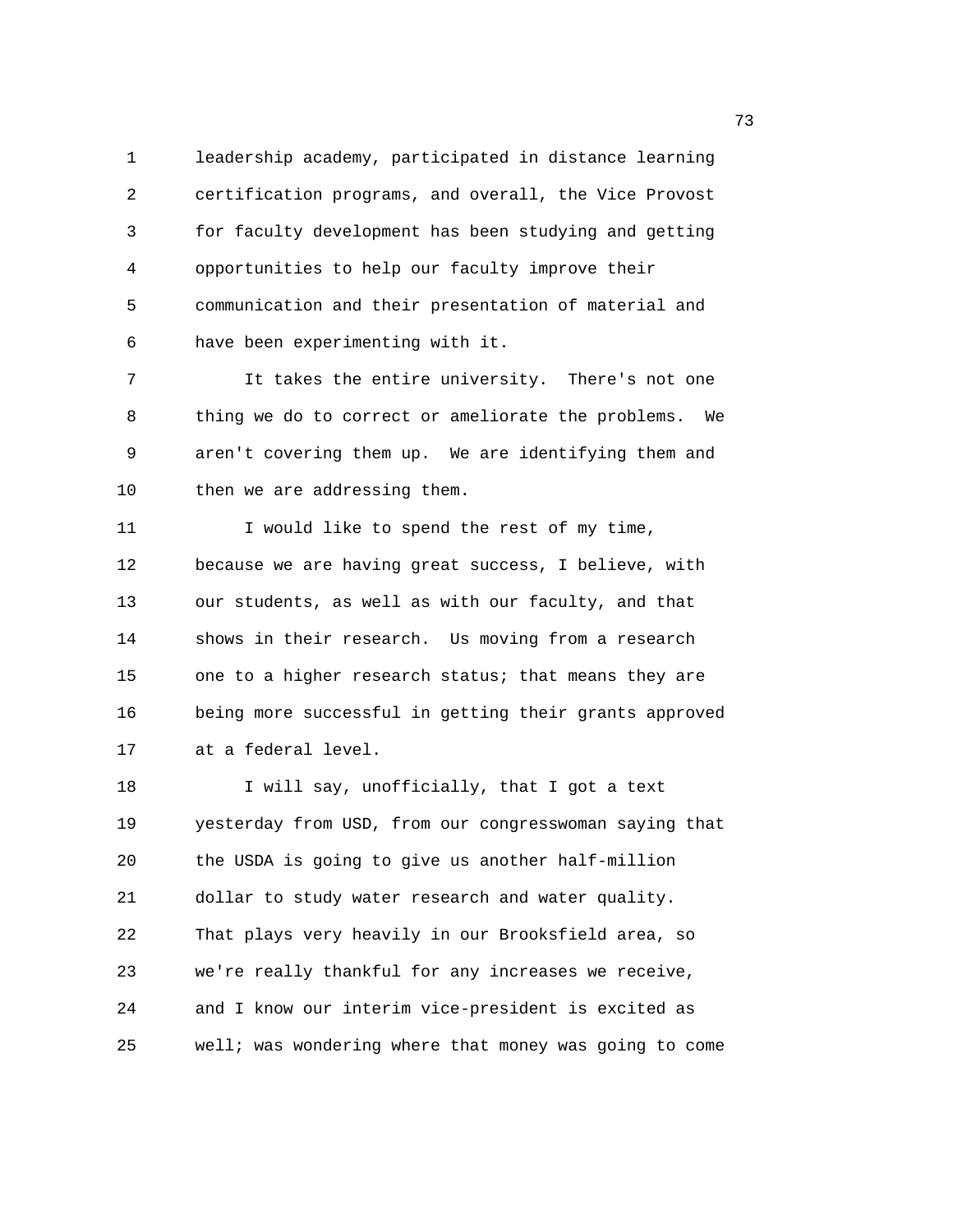1 from, so that's very helpful and it's helpful from our 2 faculty that do work in the environment and our 3 agricultural programs as well. 4 I would like to give a few recognitions to our 5 faculty, staff, and our students, because it is 6 extremely important that you recognize the work that 7 they are doing amidst all of -- what some say 8 confusion for us in academia is the order of the day. 9 That's what we do. 10 So first, I would like to start with asking 11 Dr. Maurice Eddington, Dean of the Science of College 12 and Technology, to join me in addressing to you the 13 newest edition to the Rattler family, Dr. Murray 14 Gibson; the newest Dean of FAMU and FSU College of 15 Engineering. 16 DR. EDDINGTON: Good morning members of the 17 Board of Trustees, Madam President, all of the 18 Provosts. I have the distinct honor and extreme 19 pleasure of introducing Dr. J. Murray Gibson as the 20 new Dean of the FAMU-FSU College of Engineering. 21 The search committee, which consisted of 16 22 members, equally representing both universities, set 23 out to identify highly qualified candidates who 24 possessed transformational leadership skills, as well 25 as the ability to effectively chart a new path for the

74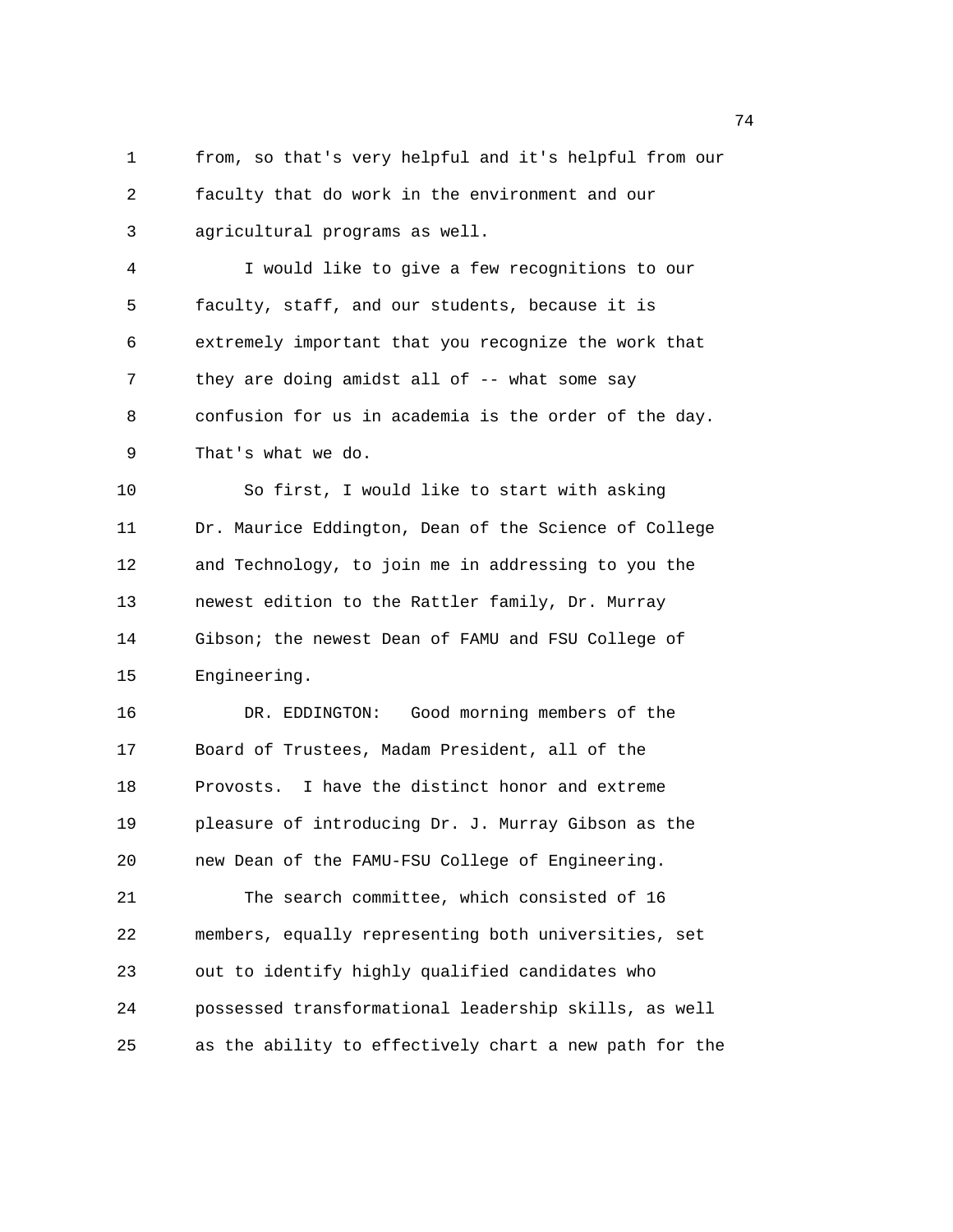1 Engineering College.

| 2  | The committee reviewed an outstanding pool of 52       |
|----|--------------------------------------------------------|
|    |                                                        |
| 3  | candidates. 12 candidates were invited for first       |
| 4  | round interviews, and from those 12 we selected five   |
| 5  | for on-campus interviews.                              |
| 6  | The on-campus interview process involves sessions      |
| 7  | with faculty, students, staff, administrators and      |
| 8  | alumni. Their feedback was incorporated into the       |
| 9  | committee's review process, and Dr. Gibson was         |
| 10 | subsequently identified as the Committee's top choice  |
| 11 | for the position.                                      |
| 12 | Some of his previous professional appointments         |
| 13 | include -- and this is just a small sampling --        |
| 14 | serving as the founding dean of the College of Science |
| 15 | at Northeastern University; director of the advanced   |
| 16 | photon source at Argon National Laboratory. That's     |
| 17 | the nation's largest user facility; head of            |
| 18 | electronics and photonics department at AT&T bell      |
| 19 | labs; as well as being a professor at the College of   |
| 20 | Engineering at University of Illinois, Urbano          |
| 21 | Champagne, which is a Top 10 engineering college in    |
| 22 | the country.                                           |
| 23 | Dr. Gibson received his PhD in physics from the        |
| 24 | University of Cambridge, and he is internationally     |
| 25 | recognized scientist in the area of material           |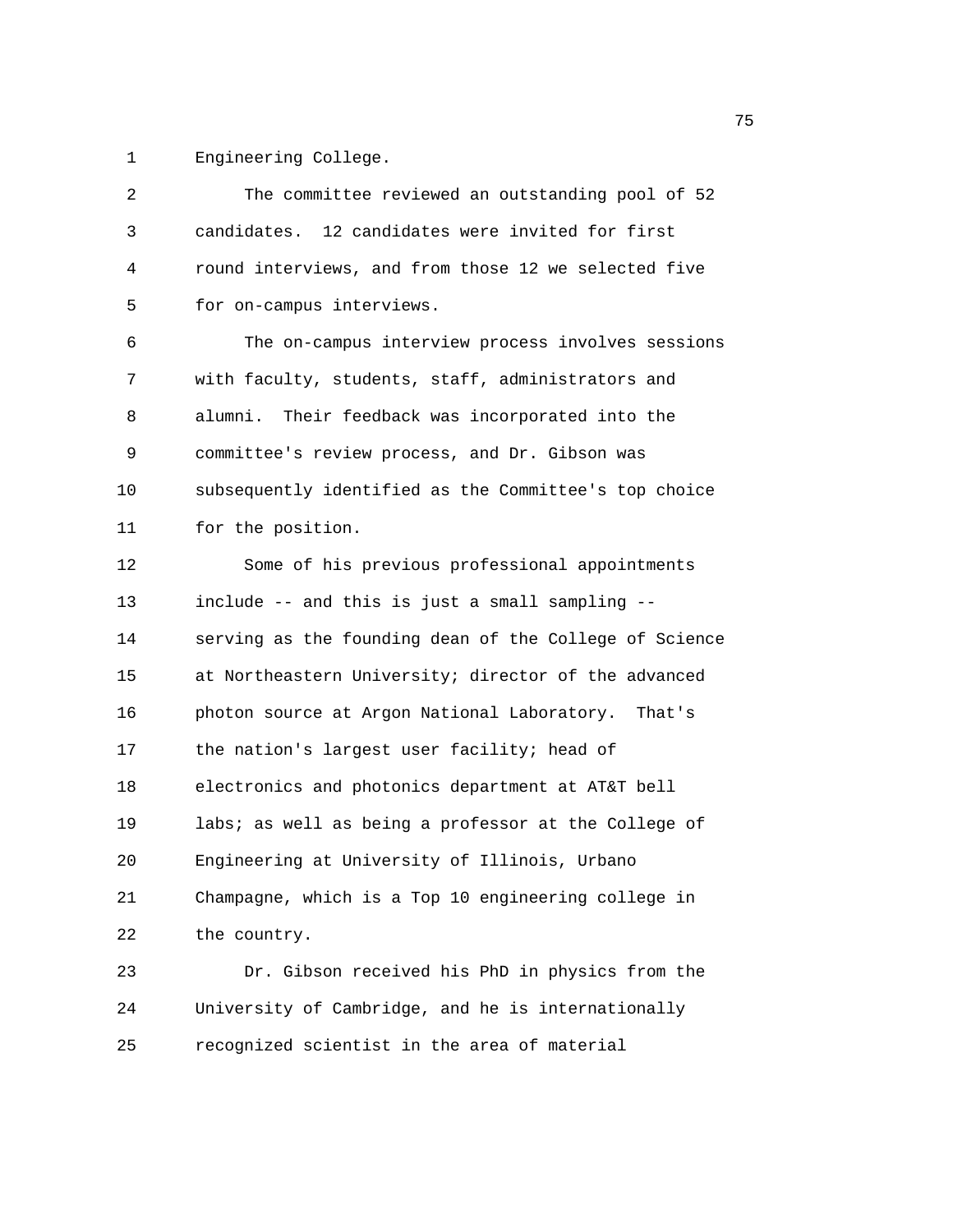1 scientists.

| 2  | He has published over 200 -- 200 -- peer reviewed      |
|----|--------------------------------------------------------|
| 3  | articles; has garnered in excess of \$100 million from |
| 4  | federal agencies. He has secured \$26 million via his  |
| 5  | fundraising efforts, and he also holds five patents in |
| 6  | semiconductor technology.                              |
| 7  | Dr. Gibson's distinguished record of scholarship,      |
| 8  | extensive leadership experience, significant           |
| 9  | fundraising accomplishments, industry connections, and |
| 10 | strong track record on diversity made him an ideal     |
| 11 | candidate for this position.                           |
| 12 | In addition, the committee was also very               |
| 13 | impressed Dr. Gibson's enthusiasm for FAMU's mission   |
| 14 | in our desire to be one of the nation's top producers  |
| 15 | of minority engineers.                                 |
| 16 | I can say as dean of the sister college, I am          |
| 17 | extremely happy. I was serving myself by serving on    |
| 18 | this committee, because as we all know, if engineering |
| 19 | is doing well, we're all doing well.                   |
| 20 | So with that, I want to introduce you all to an        |
| 21 | outstanding candidate, Dr. J. Murray Gibson.           |
| 22 | Thank you, Maurice. I'm really<br>DR. GIBSON:          |
| 23 | honored to get this position, so thank you. Thank you  |
| 24 | for the time to meet with you and speak very briefly.  |
| 25 | I'll stick to two minutes, I promise.                  |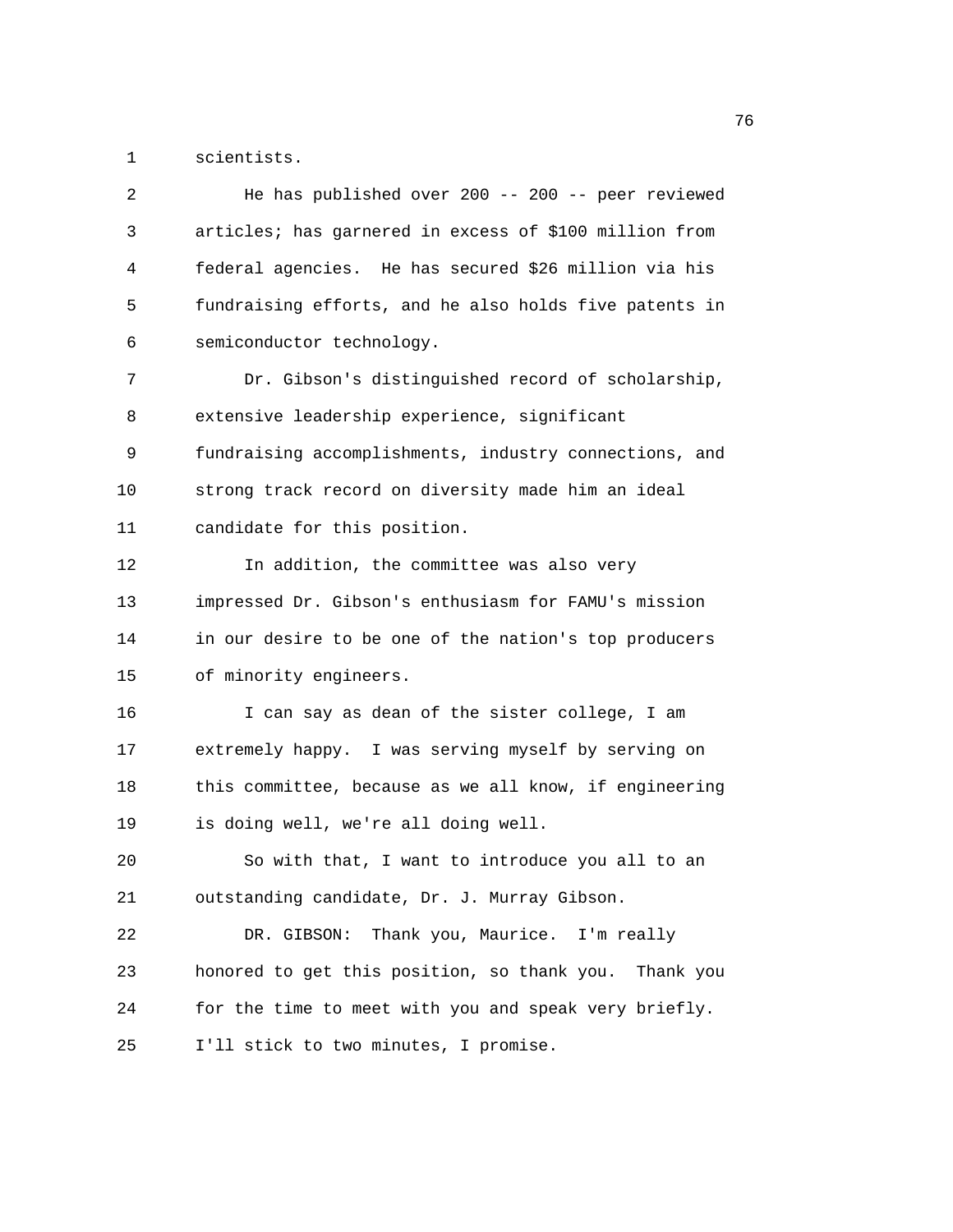1 This is really an exciting opportunity for me. I 2 have always been attracted to opportunities, and this 3 is really an appealing place. It's probably unique to 4 do something truly significant on the national 5 engineering education stage, and the neatness comes 6 from the partnership. 7 We have here at FAMU a proud tradition as an HBCU 8 and a mandate to diversify engineering via showcase 9 for engineering education, so I am proud to come here 10 as a FAMU faculty member. 11 The partnership with FSU enables things no other 12 place in the US can do to really make progress in the 13 engineering education. 14 You may know this, but let me tell you some 15 statistics. While African-Americans make up 12 16 percent of the US population, only five percent of 17 engineers are African-American. 18 Women and Hispanics are similarly unrepresented. 19 This is a serious national crisis that has been 20 recognized. Intel has put up \$300 million to address 21 this issue in new ways. Google is seeking 1,000 new 22 engineers for underrepresented communities. The 23 National Science Foundation director has put out a 24 signature \$100 million initiative to find fresh and 25 new ways to address this problem, and I think we're in

 $77$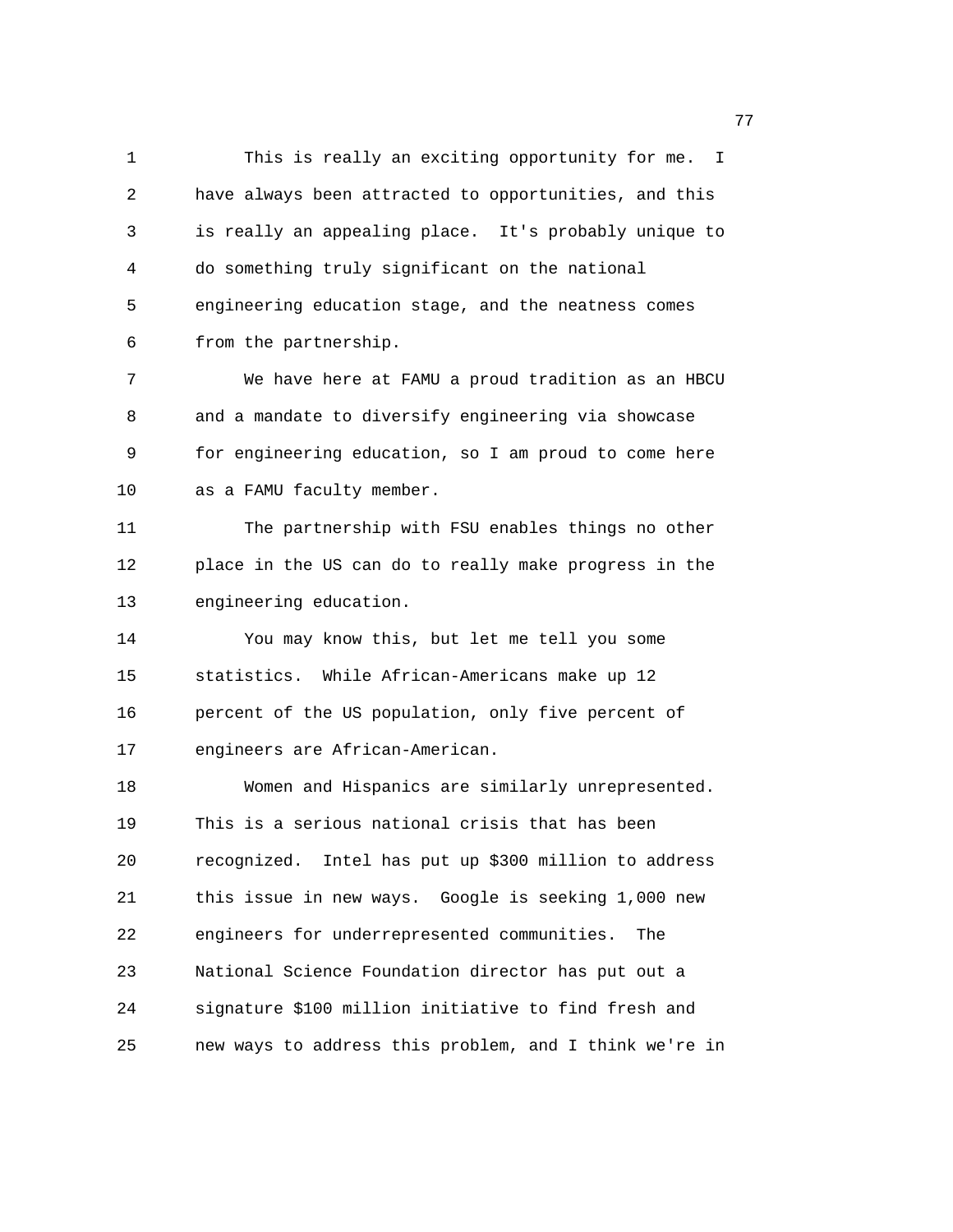1 a unique position to garner this support to our 2 bright, young people who don't understand that 3 engineering is a fantastic career opportunity. We 4 have to make that available to them. It not only is 5 very rewarding and creative, but the starting salary 6 amongst engineers are among the highest of all 7 graduates. 8 And I don't know if you know this, but if you 9 look at the Fortune 500, 33 percent of CEOs are 10 engineers undergraduates; only 11 percent were 11 business majors. 12 So it's of great economic importance to this 13 region that a top engineering school be developed. 14 Florida is not in great shape there. The best 15 engineering school in Florida is UF. It's ranked 43. 16 It's tied with my current institution, which I'll be 17 leaving here in a few weeks to come here. 18 I was, as mentioned, at one of the top schools, 19 which is tied with Georgia Tech right now. We need a 20 Georgia Tech in Florida, and it's a powerhouse-type of 21 a thing, and I think the opportunity exists here with 22 this unique partnership to make some progress, and 23 FAMU will be key to that success, and of course, it

24 will benefit both institutions.

25 So that's what got me excited about coming here.

na a shekara ta 1972 a 1972 a 1972 a 1972 a 1972 a 1972 a 1972 a 1972 a 1972 a 1972 a 1972 a 1972 a 1972 a 19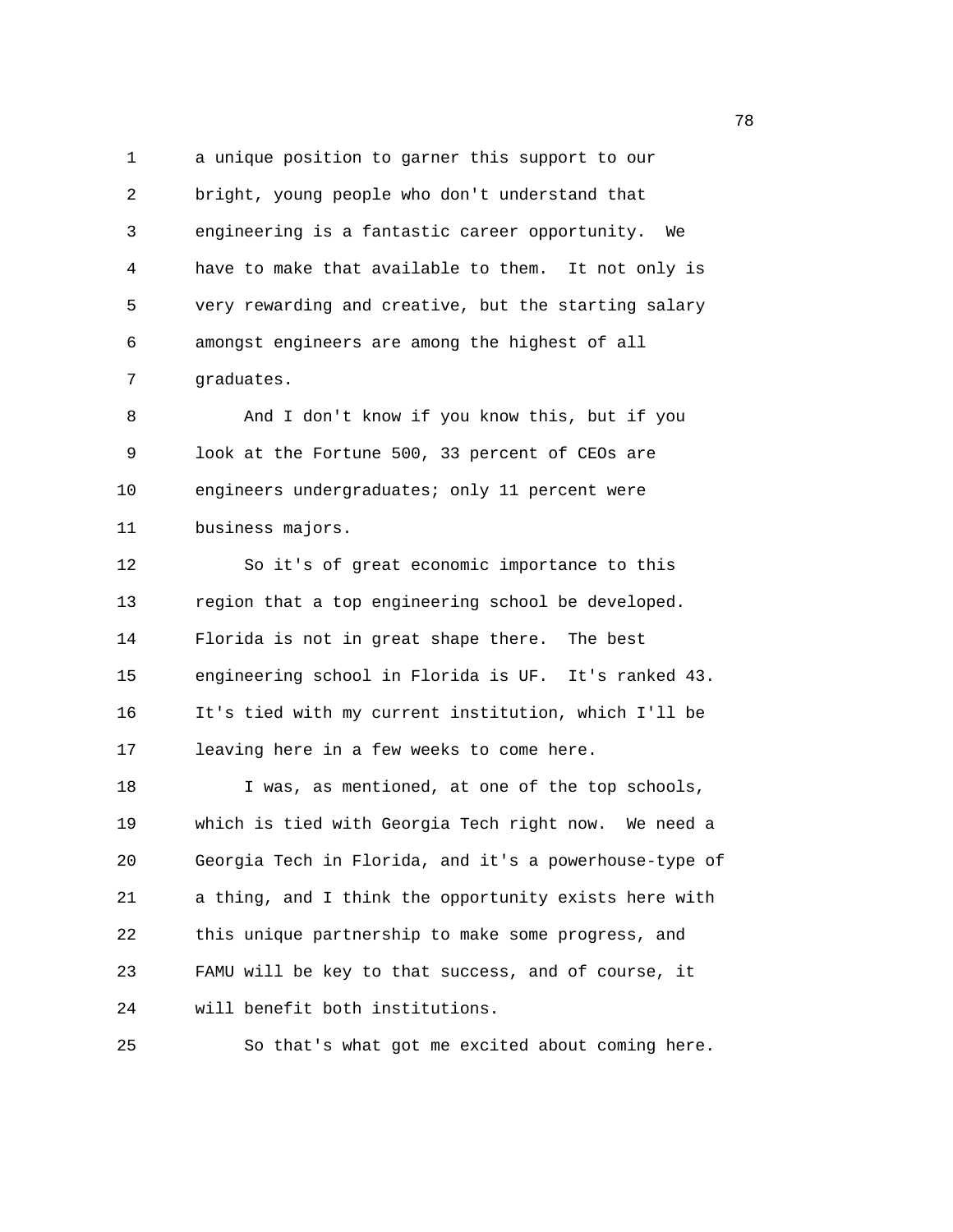1 And I'll just say that one of the things we have to do 2 right away is reverse the slide of the 3 underrepresented engineering community here and 4 increase the number of undergraduates from FAMU in 5 engineering. It has gone down rather dramatically in 6 the last decade, and I am going to be very aggressive 7 in recruiting and dealing with some of the issues that 8 President Mangum mentioned about retention, about 9 preparation, which are critical for engineers. 10 And I think it's a very exciting opportunity. 11 I've had some experience but I'm going to gain a 12 tremendous amount from the unique experiences here at 13 FAMU. 14 And finally, I want to say this is a great 15 opportunity. It has challenges. As President Mangum 16 said, change comes with opportunity, and this is a 17 fantastic opportunity and I'm committed to its 18 success. I'm honored to have the opportunity to do 19 this. 20 I will end by saying that my family, I have a 21 FAMU graduate and FSU graduate. My wife grew up in 22 Tallahassee, so for me that is an exciting nexus and I 23 am excited to be here. 24 Thank you. 25 PRESIDENT MANGUM: So thank you, Doctor Gibson.

ти в село во село во село во село во село во село во село во село во село во село во село во село во село во с<br>Постојат село во село во село во село во село во село во село во село во село во село во село во село во село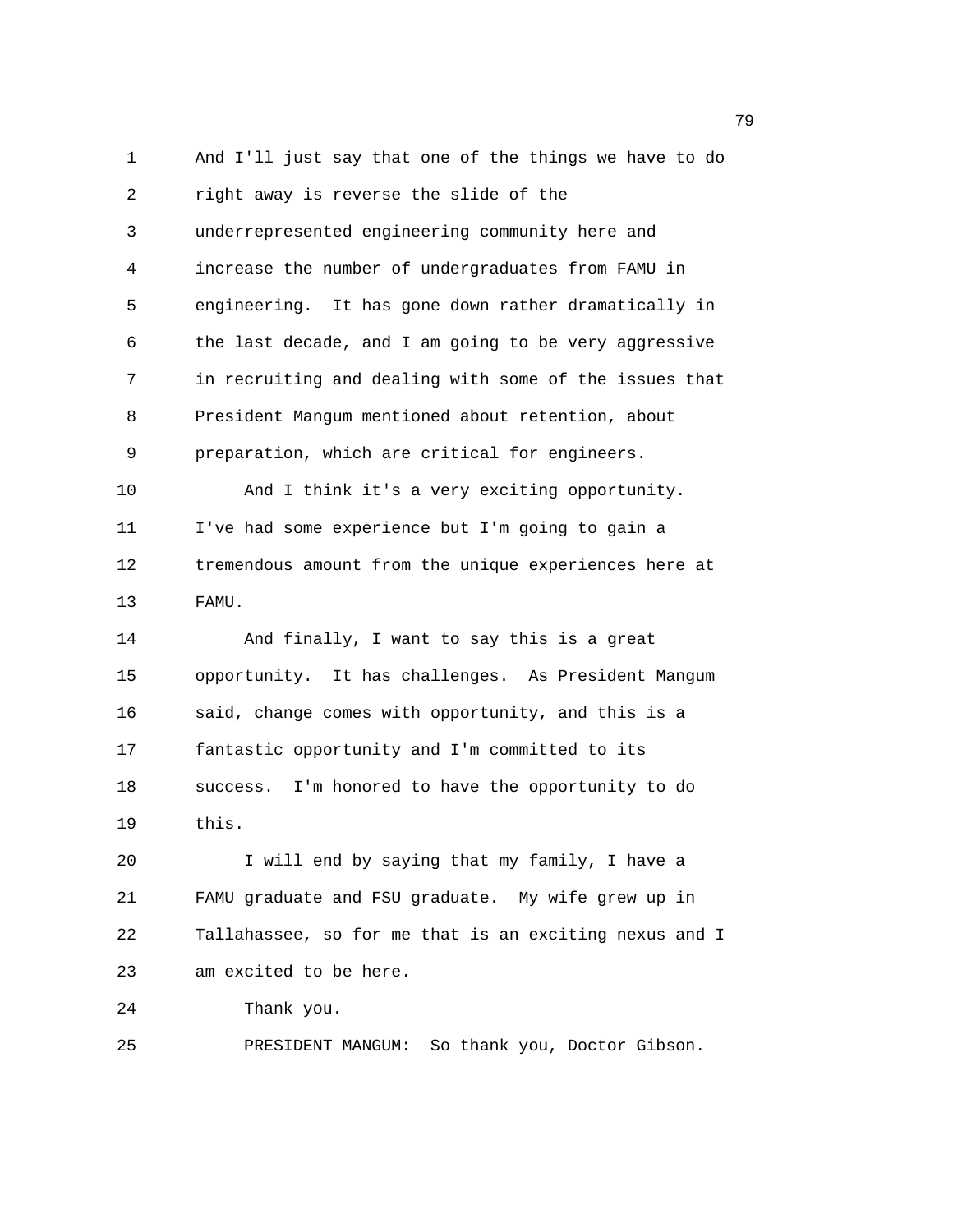1 We are really look forward to the great 2 achievements that's going to come from the College of 3 Engineering. 4 I would also like to acknowledge the presence of 5 Dr. Henry Williams, professor in the School of 6 Environment. He has been selected to service as an 7 American Society for Microbiology Distinguished 8 lecturer for a two-year term. 9 Dr. Billings is also a former ASM congressional 10 science scholar, and he's been recognized for his work 11 in the student mentoring and training of the sciences. 12 He has been regularly recognized globally as one of 13 the four most experts on the ecology of bacterial 14 predators, so thank you again, Dr. Williams. 15 Sharing Dr. William's passion for student 16 development and support is Brittanian Gamble, the 17 director of Undergraduate Student Success. 18 Brit, you want to stand up. This spring, the 19 Florida Academic Advising Association recognized 20 Ms. Gamble's work in leading the center and its 21 incredible staff with the outstanding advising 22 administrator award. She also served as principal 23 investigator on a grant that we received from the 24 Department of Education last fiscal year, for nearly 25 \$2 million, to support academic success.

en de la construction de la construction de la construction de la construction de la construction de la constr<br>Desenvolvements de la construction de la construction de la construction de la construction de la construction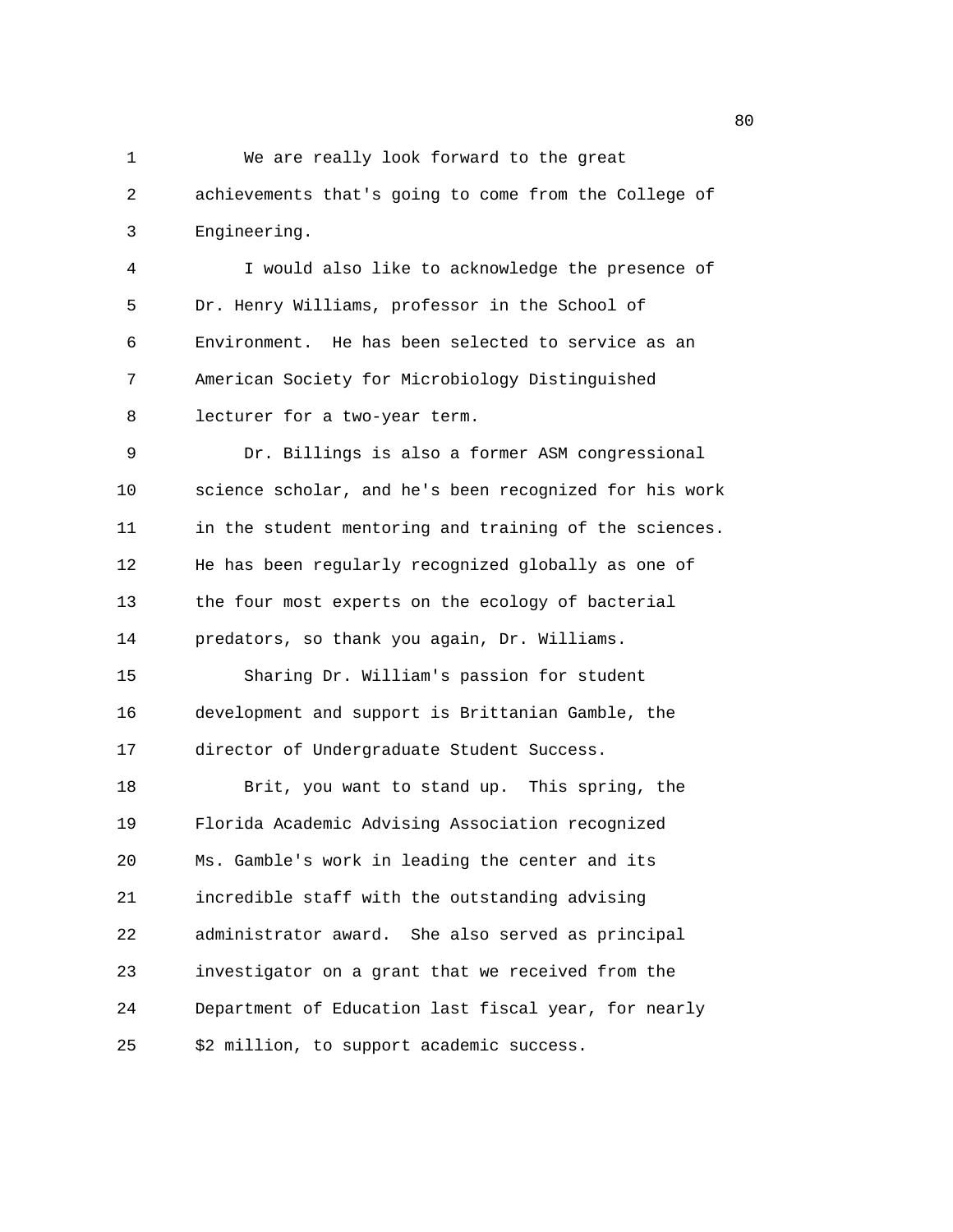1 So we are searching far and wide to make sure 2 that we leave no stone unturned and lead the way in 3 success for fulfilling the mission, so our staff also 4 write grants to help our students succeed.

5 We are moving forward with FAMU think tank. As 6 you see on the monitor there, Dr. Barbara Barnes, 7 Professor Emeritus and former Dean and former Provost, 8 and Vice-President of the Academic Affairs is chairing 9 the group. We have a stellar group of volunteers that 10 include retired and current faculty members working 11 with us. Is Dr. Barnes here?

12 Make some of the volunteers are here but I'll 13 just call their names. Dr. Anderson -- and if you're 14 a FAMU'n and you went through math, you probably know 15 Dr. Anderson, Malcom Barnes, Dr. Vivian Hobbs, 16 Dr. David Jackson, Colonel Ronald Joe (phonetic); 17 Dr. Ray Mobley, Joseph Roach, Vivian Roster and Bill 18 Tucker that you heard from earlier. That picture is 19 this group of people that advise me on things related 20 to Florida A&M. So they offer workshops, briefings, 21 forums and conferences, and conduct general advising 22 sessions and special studies for our students to help 23 move FAMU forward as people that continuously care and 24 provide their services to the University. So, I am 25 thankful for their continued volunteer service and

experience of the state of the state of the state of the state of the state of the state of the state of the s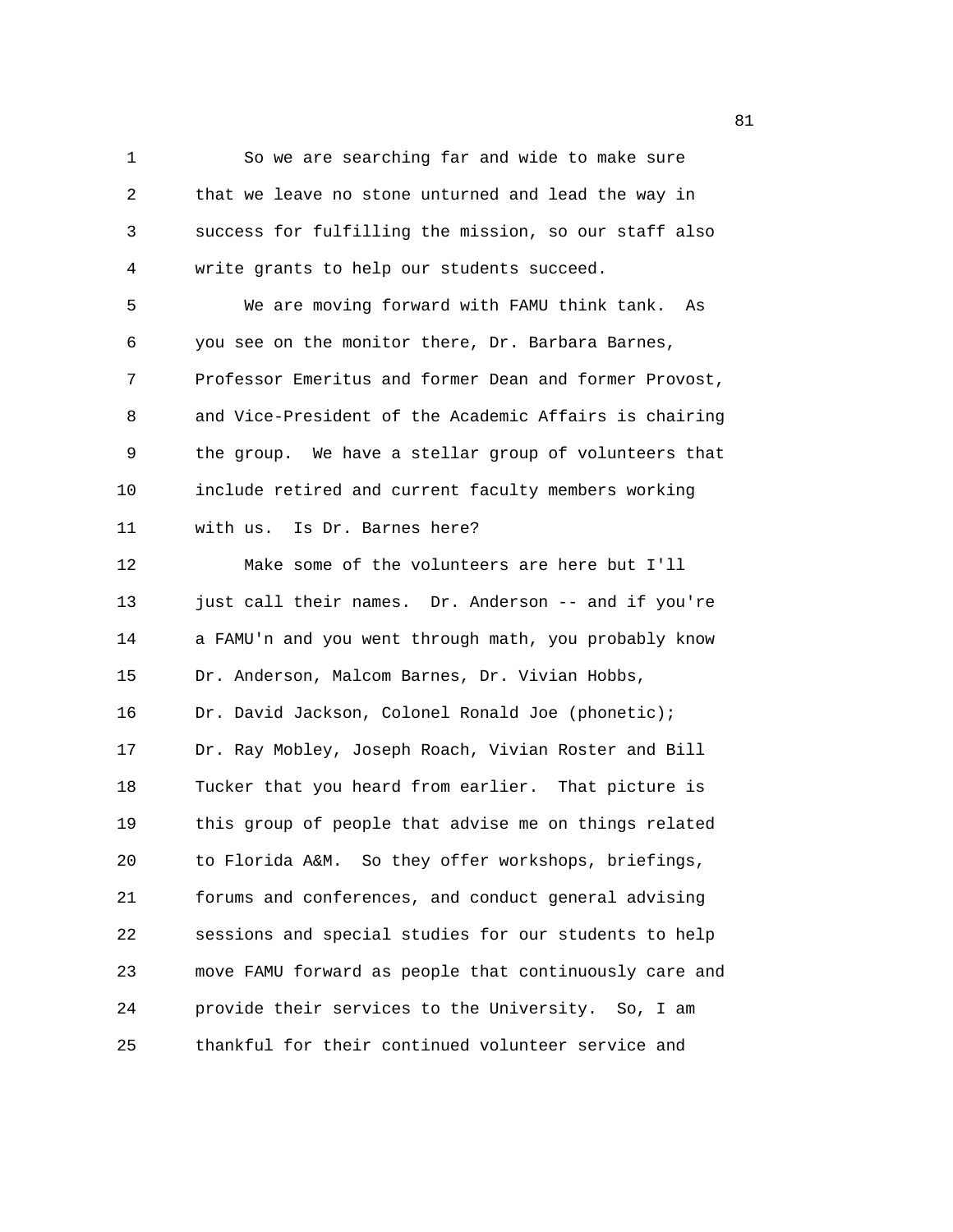1 their participation at the university.

| 2  | Our sustainability institute is also another           |
|----|--------------------------------------------------------|
| 3  | shining example of our efforts to provide students     |
| 4  | with the strong academic foundation and a propensity   |
| 5  | basically to solve some of the world's problems.       |
| 6  | Devin Crother (phonetic) a student in the School of    |
| 7  | Environment was recently selected as one of only 15    |
| 8  | students to join the Environmental Protection Agency's |
| 9  | National Environmental Justice Advisory Council; youth |
| 10 | perspectives on climate work group.                    |
| 11 | The group will assist the Agency with developing       |
| 12 | strategies and finding students to combat climate      |
| 13 | change and to empower other young people to take on    |
| 14 | that challenge. And speaking of the environment, our   |
| 15 | research continues to excel in this area through       |
| 16 | reaching across diverse disciplines.                   |
| 17 | Dr. Yuck Shi (phonetic) in the school of College       |
| 18 | of Agriculture, and Dr. Gin Chin (phonetic) in the     |
| 19 | College of Engineering recently joined forces to       |
| 20 | conduct research on ways to enhance sole nitrogen      |
| 21 | efficiency and reduce sole nitrous oxide emissions.    |
| 22 | They were awarded nearly a half-million dollars by     |
| 23 | USDA to support their research since the last time we  |
| 24 | met.                                                   |
| 25 | Also in the College of Agriculture, Dean Robert        |

experience of the state of the state of the state of the state of the state of the state of the state of the s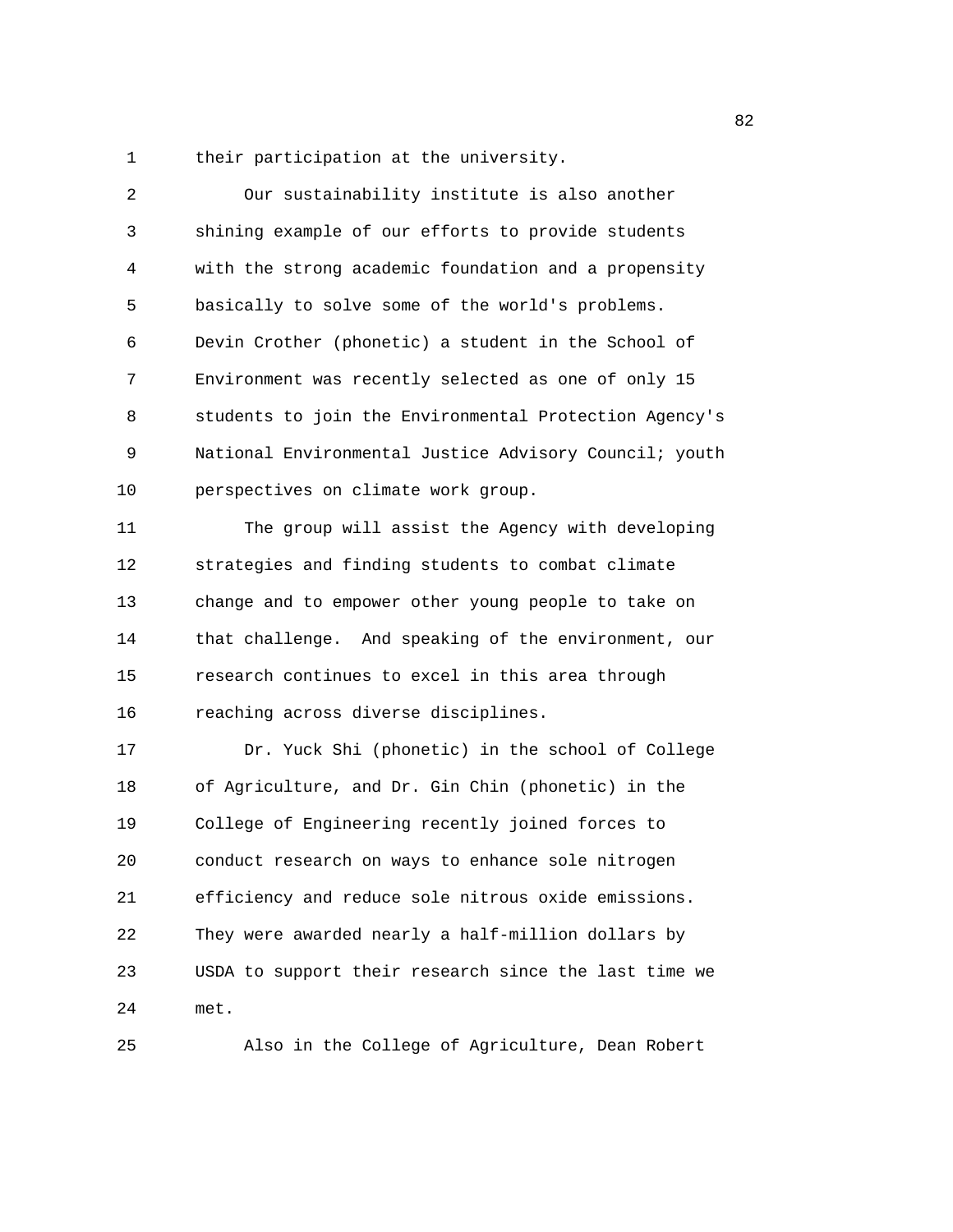1 Taylor was recently recognized by the USDA for 2 completing six years of service to the congressionally 3 Mandated National Agricultural Research Education 4 Extension and Economic Advisory Board to the Secretary 5 of Agriculture, Thomas Vilsack (phonetic).

6 The student in agriculture (unintelligible) 7 Jordan, received top honors at the annual meeting of 8 the southern branch of the Entomological Society of 9 America for her recent presentation on southern green 10 stink bugs and their impact on tomatoes in North 11 Florida. She is one example of the many students 12 showcasing the academic strengths and talents across 13 the United States.

14 Our business students brought home the 1st place 15 prize of Black Enterprise Smart Case competition. 16 These students worked for four weeks and devised 17 solutions to problems of how banks can successfully 18 market financial products to millennials.

19 Their concept impressed the judges so much that 20 they were presented with the top industry award, and 21 it was presented to top industry executives.

22 The weeks before that, our students took home the 23 gold at the 27th Honda Campus All Star Challenge Quiz 24 Bowl Championship. That successful attempt brought 25 \$75,000 in grants back to the campus to help them with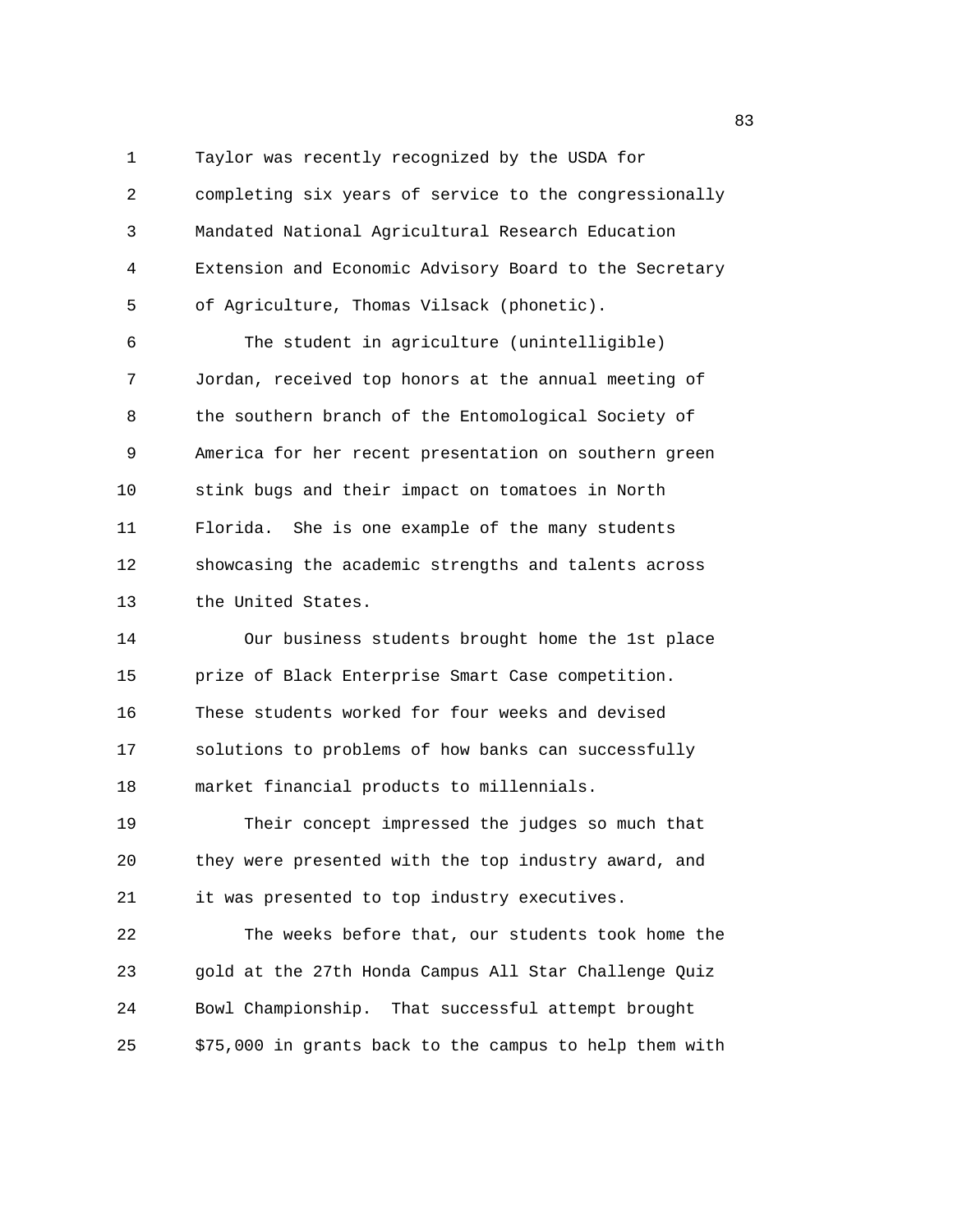1 their educational expenses.

| 2  | Now, on to the sports arena. The MEAC recently         |
|----|--------------------------------------------------------|
| 3  | announced that nine of our students were name to the   |
| 4  | 2016 MEAC All Academic Baseball Team. The MEAC         |
| 5  | recognizes the student athletes with 3.0 or better     |
| 6  | GPA. So we do have excellence in athletics all         |
| 7  | around, so I would like to congratulate Coach Jamie    |
| 8  | Shouppe, who led the team this year to their           |
| 9  | record breaking 31 wins.                               |
| 10 | What I would say, I am most proud of the work          |
| 11 | that I our senior woman administrator is doing with    |
| 12 | women and athletics. The Lady Rattler athletic teams   |
| 13 | and that's Angela Suggs by the way. Angela is back     |
| 14 | there.                                                 |
| 15 | It might not be well-known, but the lady Rattler       |
| 16 | athletic teams brought home a share of the 2016 Mary   |
| 17 | McLeod Bethune All Sports Award, tying with Bethune-   |
| 18 | Cookman with a top all honors in the all sports tally. |
| 19 | The lady Rattlers also won conference titles in        |
| 20 | cross-country, outdoor track and field, and softball   |
| 21 | with Coach Darlene Moore and Coach Veronica Wiggins,   |
| 22 | named the outstanding coaches of the year. We are      |
| 23 | talking about six championships to one coaches and 12  |
| 24 | championships for the other, so they are stars, so we  |
|    |                                                        |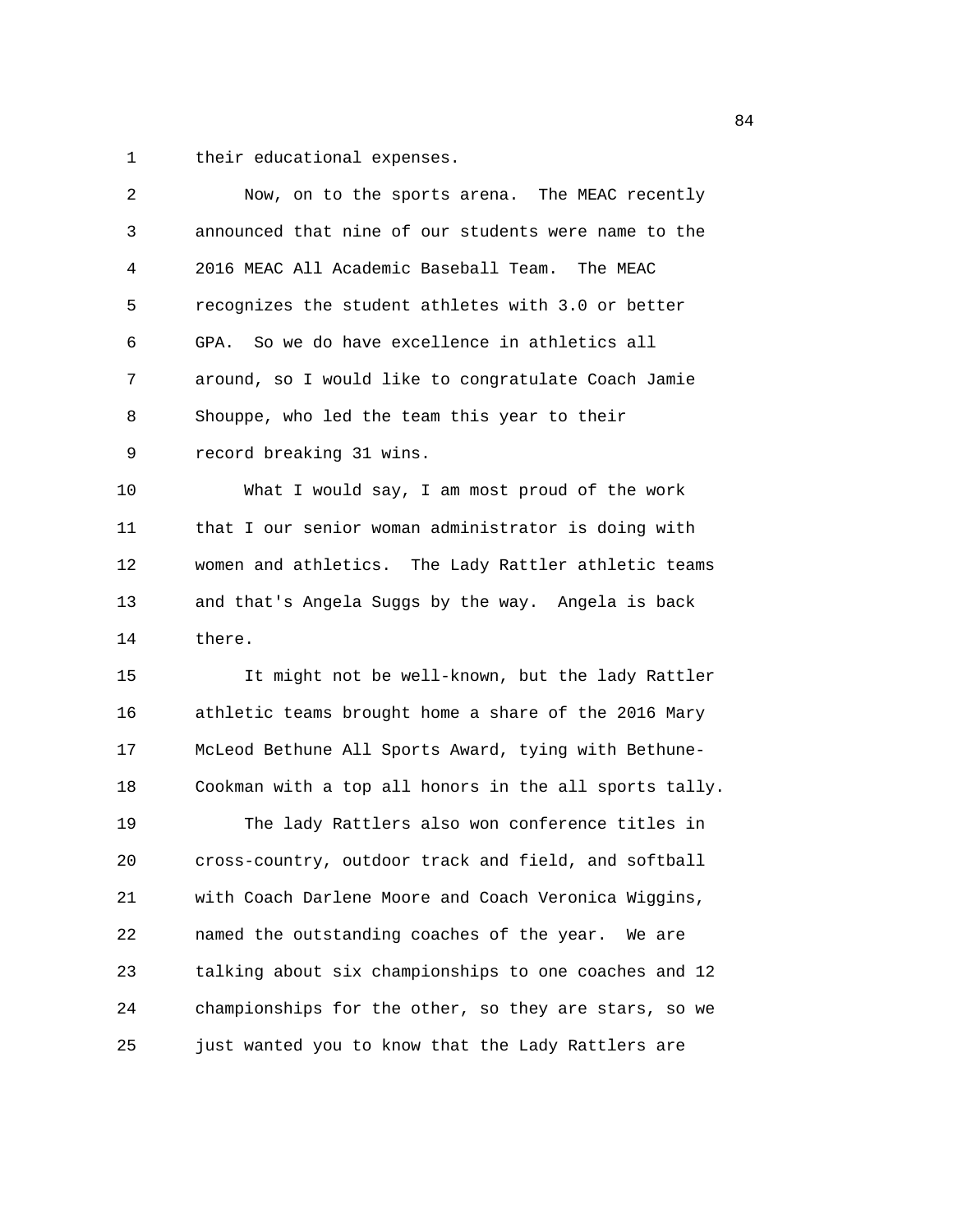1 making it happen.

| 2  | The FAMU cheerleading team also won gold and           |
|----|--------------------------------------------------------|
| 3  | placed in the individual All Star Co-Ed and all-around |
| 4  | categories in the National NBAC Cheerleading           |
| 5  | championship as well.                                  |
| 6  | I guess I will be remiss if I did not                  |
| 7  | congratulate our baby Rattlers at FAMU DRS who took    |
| 8  | home the girls basketball state championship. I think  |
| 9  | that's the second year in a row for them as well.      |
| 10 | What can we say? We are very proud of our              |
| 11 | student athletes and their success on the field, but   |
| 12 | also for their work in the classroom and their         |
| 13 | commitment to community service. On any given          |
| 14 | weekend, you may find our athletes mentoring young     |
| 15 | people, or even serving meals to those that are in     |
| 16 | need. The spirit of community engagement is echoing    |
| 17 | across the campus among our students.                  |
| 18 | I am also proud to represent FAMU, but I               |
| 19 | represented the University at Tallahassee Urban League |
| 20 | membership campaign. The university community helped   |
| 21 | kick off the campaign from membership with the         |
| 22 | Tallahassee Urban League. For more than 46 years the   |
| 23 | Tallahassee Urban League made a difference in the      |
| 24 | lives of our students in housing and youth services,   |
| 25 | as well as crime prevention and victim services.       |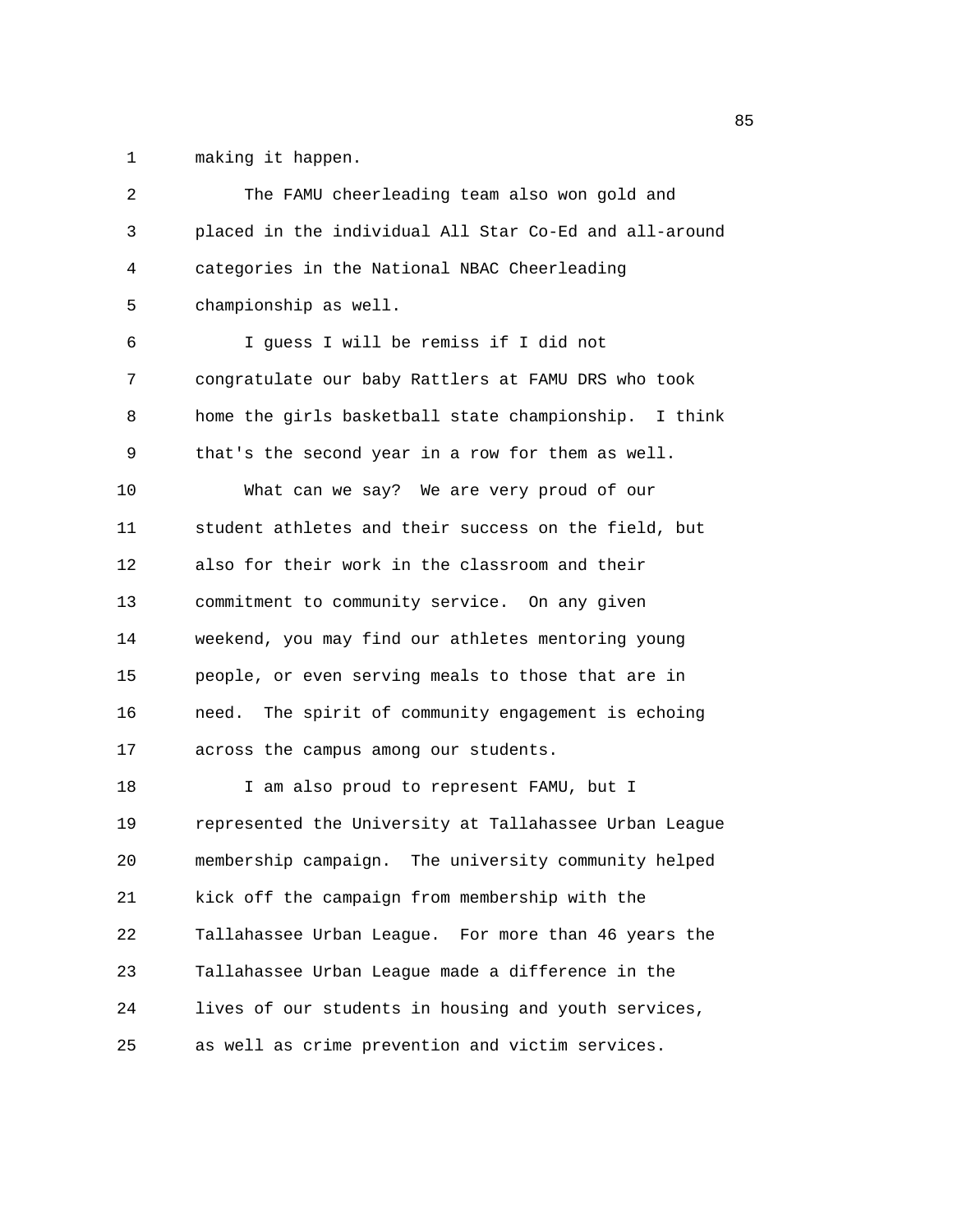1 The members of the leadership team recently spent 2 time in the community participating in the elder care 3 services; that is, the Big Wheels Deliver Meals event. 4 We took the morning off and we joined all of the 5 members to the community to deliver meals to our 6 senior citizens. We spent time talking with them and 7 engaging with senior members of this community about 8 their needs to move forward with our educational 9 activity in the community; being able to engage with 10 our seniors and understanding that part of our 11 educational process is also remembering that we are a 12 lifelong learning community.

13 We are also going to participate in The Longest 14 Table, where the University will serve as one of the 15 hosts for the city-wide dining event that's coming up, 16 to foster a dialogue around breaking down racial, 17 cultural and other social and economic barriers in our 18 community.

19 And of course, I have to talk about the College 20 of Pharmacy and Pharmaceutical Sciences because they 21 continue to set the bar in the community in outreach. 22 On June 2nd, the college's Center For Health 23 Equity, in partnership with the Tallahassee Housing 24 Authority, Leon County Schools, and the Orange Avenue 25 UTA, launched its Transforming Lives and Community

en de la construcción de la construcción de la construcción de la construcción de la construcción de la constr<br>En la construcción de la construcción de la construcción de la construcción de la construcción de la construcc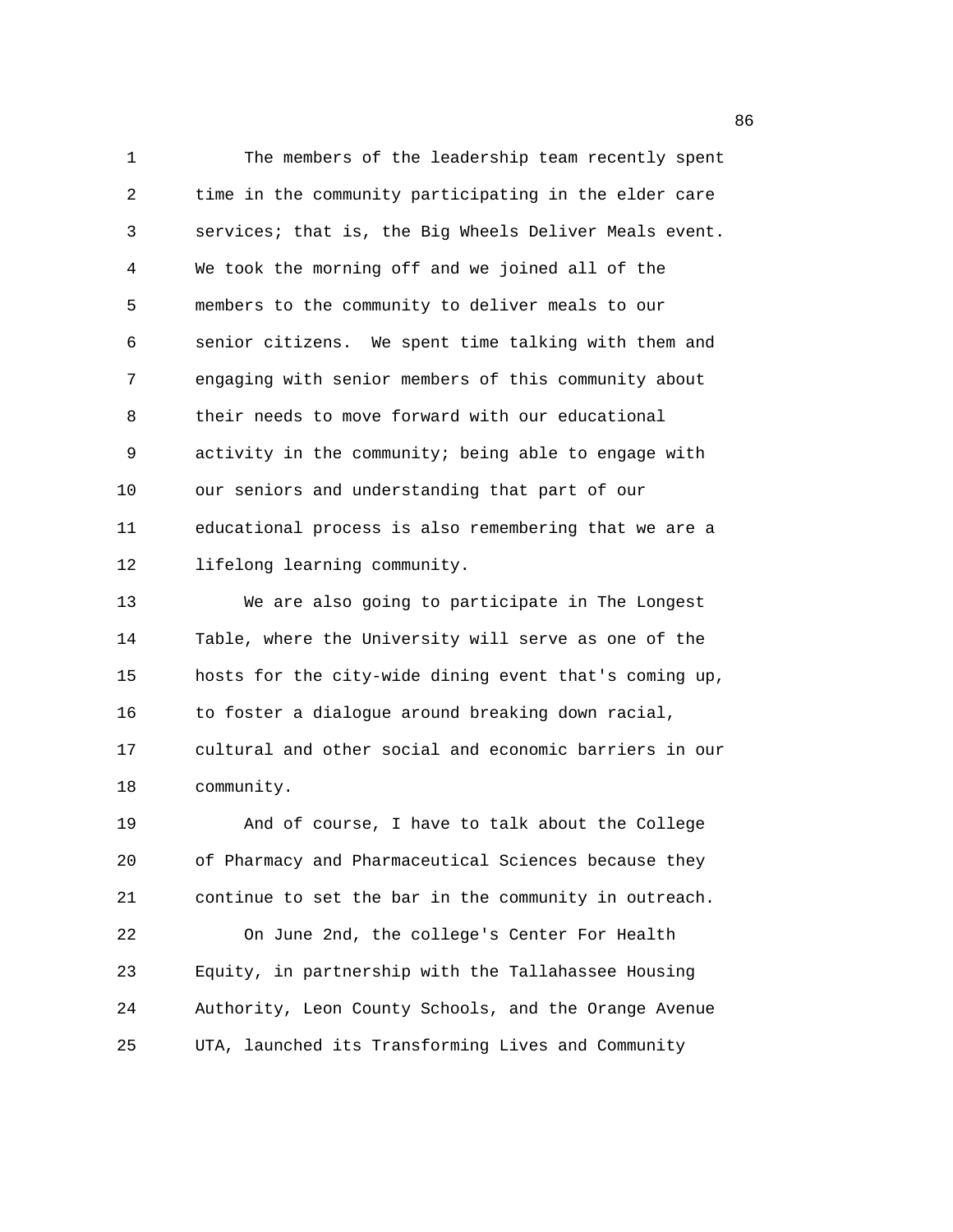1 summer program. This summer program is designed to 2 inspire our youth through a promotion of health, 3 providing STEM and discovery-based learning. The 4 program is a component of the college's global and 5 domestic outreach initiative, which kicked off this 6 spring in South Africa when the college and students 7 adopted an orphanage and embarked on a new exchange 8 program. 9 FAMU continues to look for unique ways to provide 10 our students with a well-rounded educational 11 experience, and to connect our campus to the community 12 and vice-versa. 13 External relations. Very important. Recently, 14 we had the opportunity to host Senator-elect Joe 15 Negron and other legislative and community leaders, 16 during a tour of our campus, which allowed them to see 17 or facilities, meet our professors, talk with our 18 students, and learn more about our programs and 19 offerings, and spend time in dialogue with our 20 students to learn more about their needs. 21 It was a very successful visit. They were 22 accompanied by members of the Board of Trustees as 23 well, and I believe that was a very fruitful 24 engagement for us as we visited and talked with the 25 Senator and members of the Legislature to talk with

en and the state of the state of the state of the state of the state of the state of the state of the state of the state of the state of the state of the state of the state of the state of the state of the state of the sta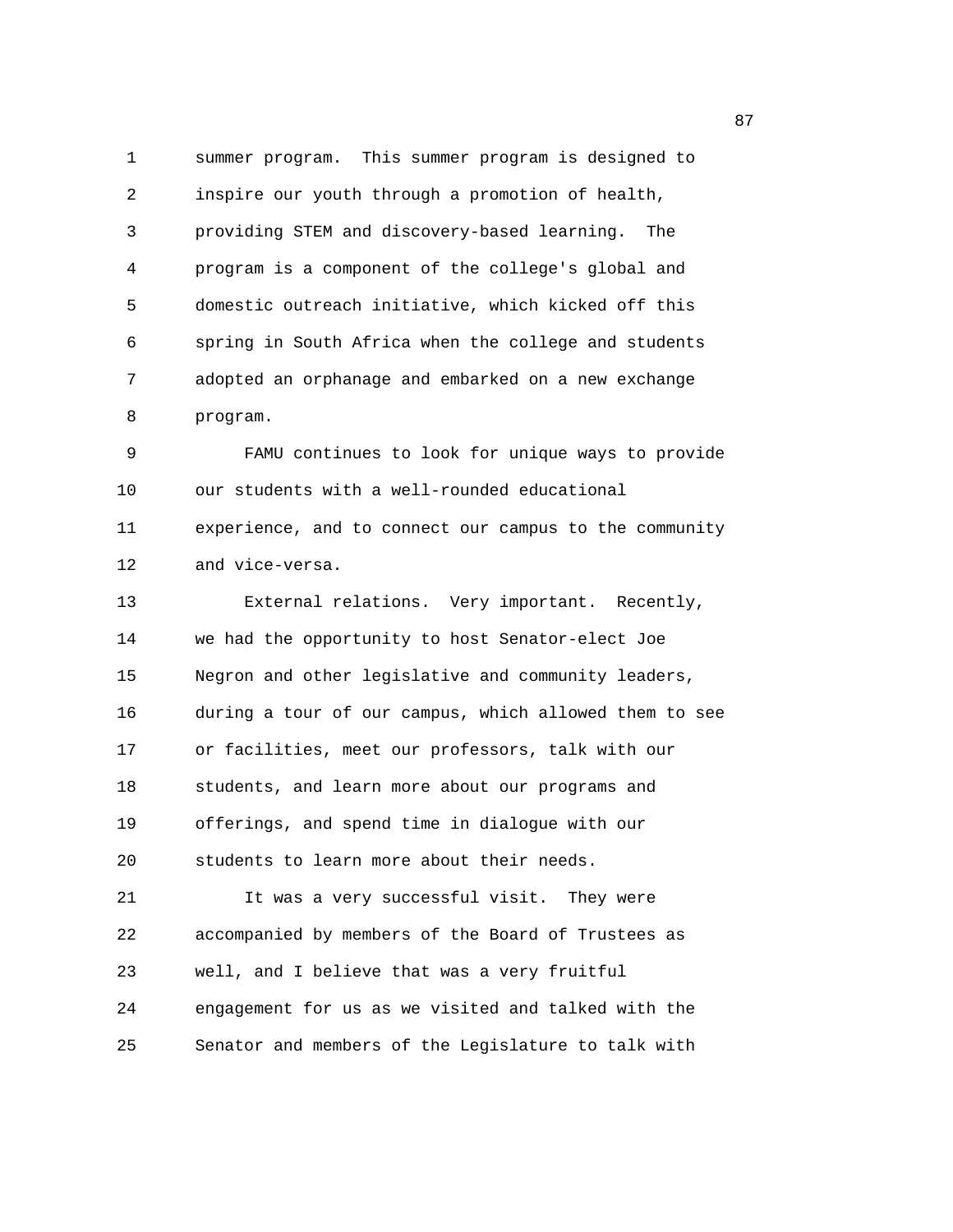1 them about what interests them most and what our most 2 important needs.

3 We are excited, also, about the "Ready, Set, 4 Jobs," or "Jobs 2 Degree" Summit that was held in 5 Orlando and about our participation in it. During 6 that event, which most of our Trustees attended, 7 Governor Scott issued a challenge: To keep college 8 affordable and to build strategies that help our 9 students graduate in four years.

10 We've been giving a lot of thought to getting our 11 students out in four years; in fact, we are giving 12 resources to those who graduate in four years, who 13 came and paid their own tuition, their own way. 14 That's very important, and we believe a pivotal 15 program for our students and incentive.

16 I'm also happy to report that the University 17 clearly accepted the Governor's challenge in the 18 Finish in Four to Save More. Our Provost had already 19 coined the "Out the door in four," so our students 20 understand that when they come in, that we expect them 21 to leave in four years if they're in a four-year 22 program, or even sooner, if they can now take 23 advantage of the new pale in the summer program. 24 So we're encouraging our students to take as many

25 courses as they can, and we're advising them along the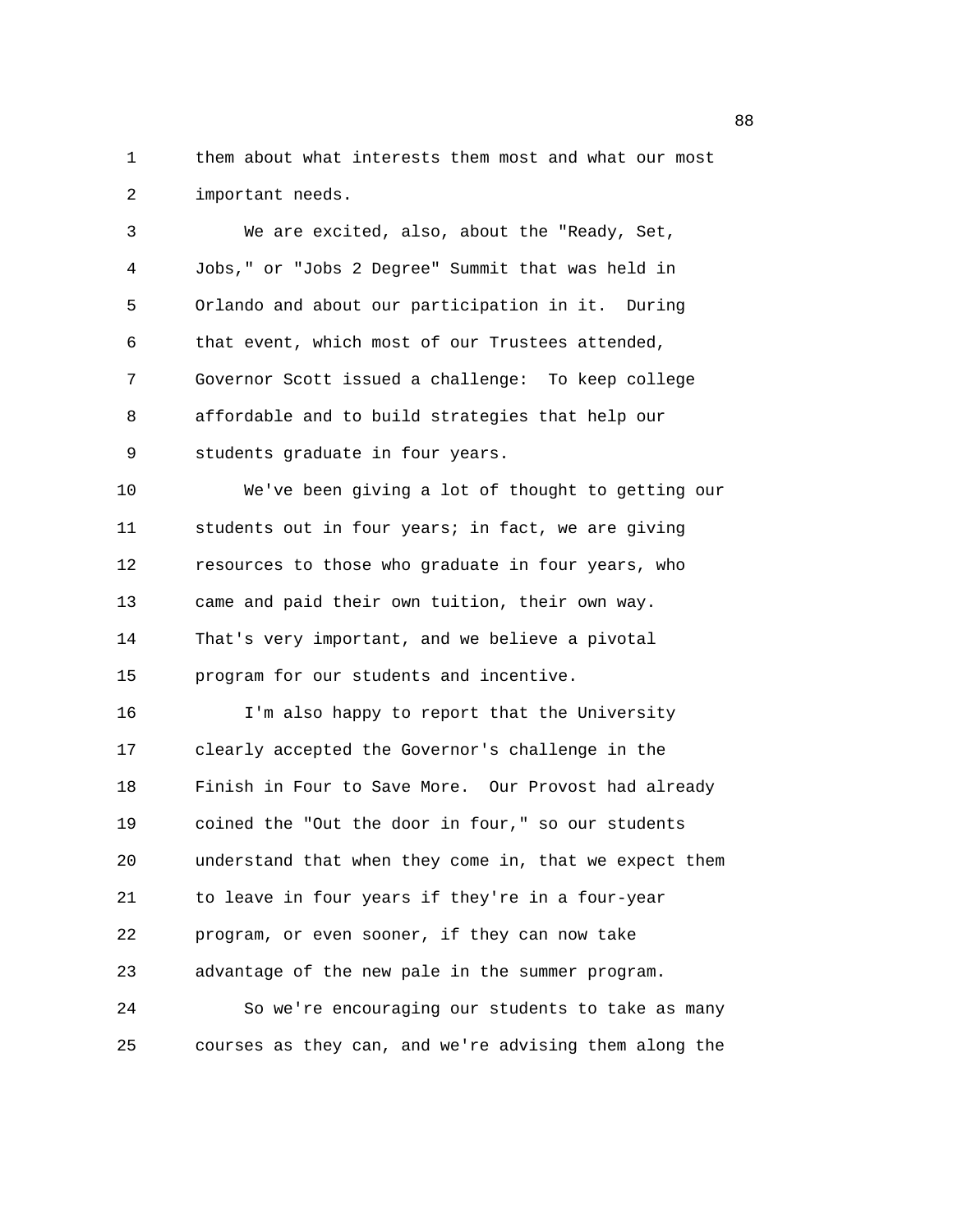1 way to make sure they have what it takes to be 2 successful and to graduate and get a job. We're not 3 just interested in graduation; we are interested, 4 also, in making sure that they're ready for work. 5 The last section I have has to do with 6 anniversaries. I do want to highlight the fact that 7 the School of Nursing is celebrating its 80th 8 anniversary, the College of Pharmacy, its 65th 9 anniversary, and the FAMU Foundation, its 50th 10 anniversary, and Marching 100, its 70th anniversary. 11 And that is one thing I would like to mention 12 today. Before I would I do, I would like to back up 13 and say, Retool Your School was a competition that was 14 conducted nationally, and Home Depot invited people to 15 participate and vote for your school, and FAMU alumni 16 and friends voted -- in fact, more than six million 17 votes FAMU received, and it resulted us in receiving 18 \$30,000 of Campus Pride grant to help improve the 19 infrastructure. That was part of our sustainability. 20 These things bring our students in and engaged 21 them on a topic they should be focused on, the 22 environment the science, and it also makes them aware 23 of the needs on the campus. So they'll be improving 24 the campus just by paying attention and voting for the 25 university and showing their passion.

en de la construction de la construction de la construction de la construction de la construction de la constr<br>De la construction de la construction de la construction de la construction de la construction de la construct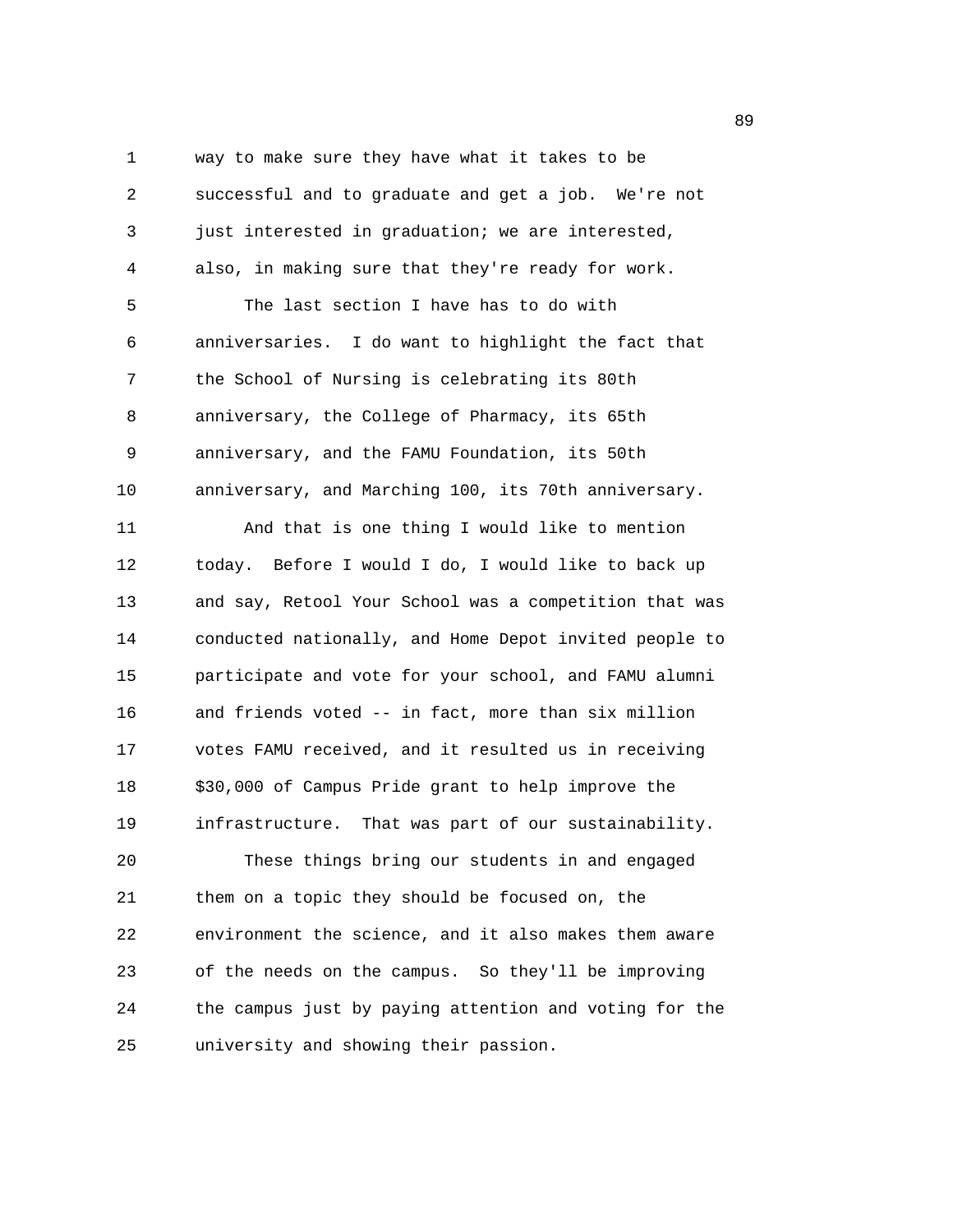1 But back to the anniversaries. We have had a 2 stellar marching band, the Marching 100, and 3 Dr. Sylvester Young, who came back to the institution 4 to lead our band this last three years, with his 5 transformative leadership in that program, has decided 6 to rush to teaching full-time. But we do want to take 7 the time today to recognize his service and his 8 leadership of the Marching 100 through some very 9 difficult times. 10 Dr. Young, are you here? Now, the often 11 intimidated and never duplicated marching band does 12 have a new leader, so please support Dr. Shelby 13 Chipman, the new director of band program. 14 Congratulations, Dr. Chipman. Dr. Chipman is 15 excited for the University and our students, and he's 16 asking for your support by participating in the 17 recently launched "70 for 70" giving campaign, 18 designed to provide financial support for the needs of 19 the student. After all, it is their 70th anniversary 20 of the Marching 100, so please stop by and talk with 21 Dr. Chipman about how you can help our students. 22 These successes exemplify just how focused the 23 university community is in strengthening our brand, 24 building upon the rich legacy and insuring that our 25 students have every opportunity for success. So, as

en de la construction de la construction de la construction de la construction de la construction de la constr<br>1900 : la construction de la construction de la construction de la construction de la construction de la const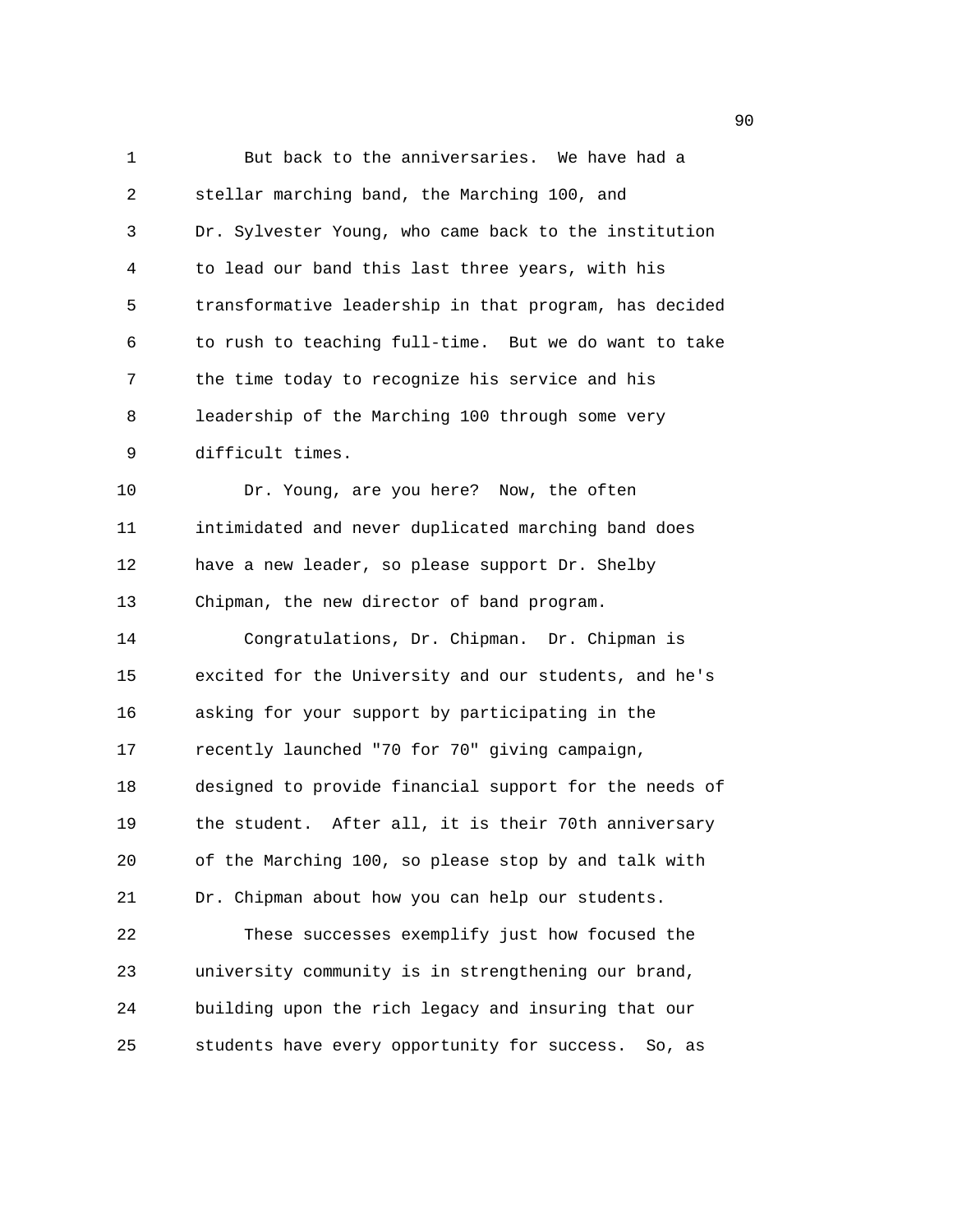1 we wrap up, we want to thank the alumni association 2 for their engagement and their distinguished alumni 3 awards and continuing to bring the alumni back to the 4 campus and also supporting our students with the "Save 5 Our Students" and their loan programs.

6 But as we continue to move the institution 7 forward and wrap up this fiscal year, we look forward 8 to implementing a revised statistic plan that focuses 9 on performance -- and we'll talk about that I'm sure a 10 little more this afternoon. I don't know when or how 11 we're going to get it all in, but I would just say I'm 12 very excited that as we head in to the new academic 13 year we are always inspired by the, what?

14 FAMU forever, backwards never. FAMU today, FAMU 15 tomorrow and FAMU forever.

16 Thank you very much.

17 CHAIRMAN LAWSON: Thank you, Madam President, for 18 your report.

19 The legal staff alerted me to one issue that we 20 have with the elections and we need to handle it in 21 the Sunshine, and hopefully it will be very brief. 22 The Vice Chair did not win by a majority, so we have 23 two options: Option one is we can have a run-off 24 between the two candidates that had the highest number 25 of votes; or as a board we can unanimously choose to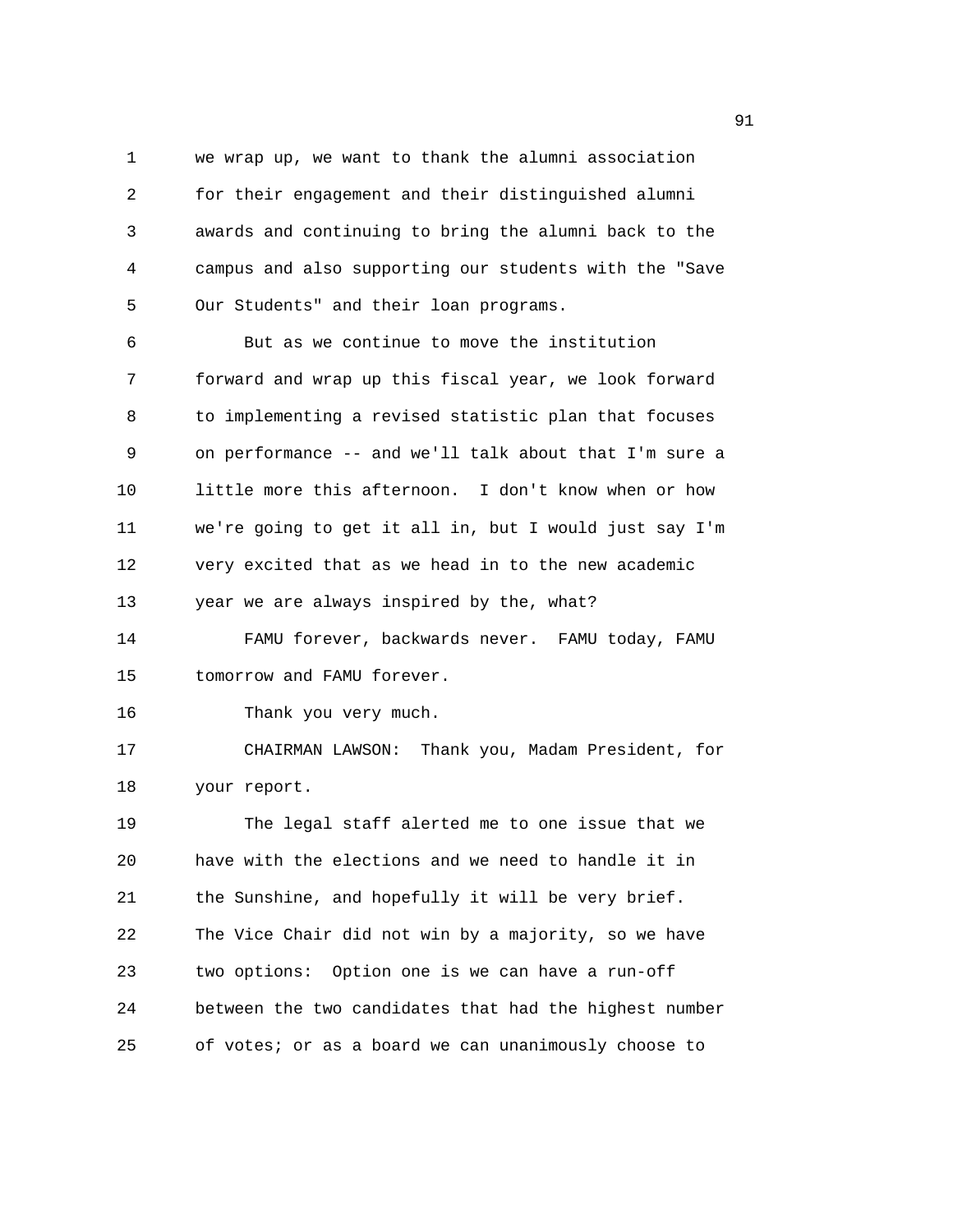- 1 select Trustee Moore as the Vice Chair, because she 2 had the larger number of folks. 3 TRUSTEE CARTER: I would move that we elect Vice 4 Chair Moore by unanimous action of the board. 5 TRUSTEE DORTCH: Second. 6 Call the question. 7 CHAIRMAN LAWSON: All those in favor? 8 (All answer in affirmative.) 9 CHAIRMAN LAWSON: Motion carries, thank you. 10 Okay. We will break for lunch. 11 Attorney Barge-Miles, how much time? 30 minutes. 12 And we will return to move through our committee 13 reports. 14 Thank you. 15 (Thereupon, lunch recess was taken.) 16 (Thereupon, Volume I concluded.) 17 18 19 20 21 22 23 24
- 25